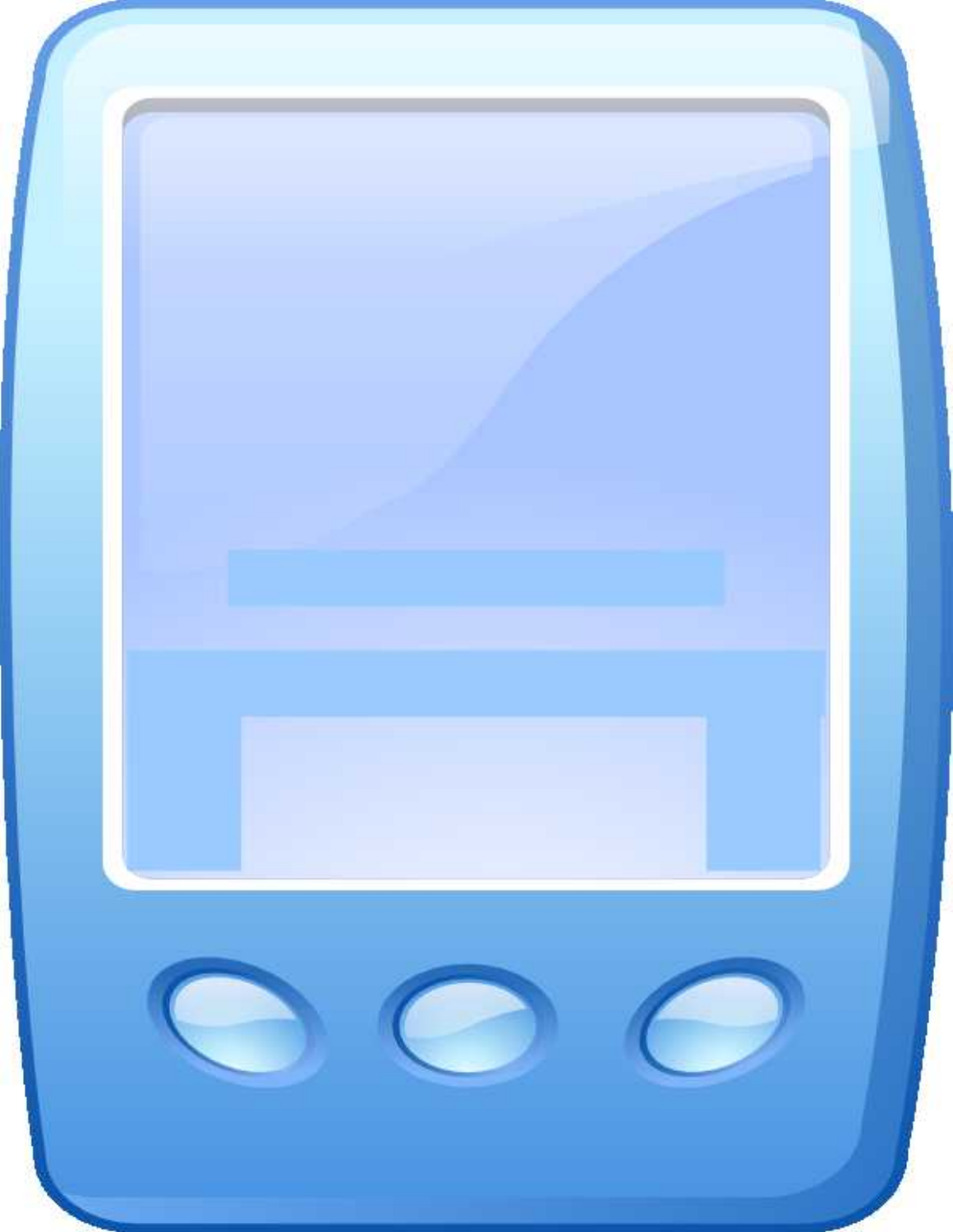The Project Gutenberg eBook, Experiments with Alternate Currents of High Potential and High Frequency, by Nikola Tesla

This eBook is for the use of anyone anywhere at no cost and with almost no restrictions whatsoever. You may copy it, give it away or re-use it under the terms of the Project Gutenberg License included with this eBook or online at [www.gutenberg.net](http://www.gutenberg.net/)

Title: Experiments with Alternate Currents of High Potential and High **Frequency** 

Author: Nikola Tesla

Release Date: September 16, 2004 [eBook #13476]

Language: English

Character set encoding: ISO-8859-1

\*\*\*START OF THE PROJECT GUTENBERG EBOOK EXPERIMENTS WITH ALTERNATE CURRENTS OF HIGH POTENTIAL AND HIGH FREQUENCY\*\*\*

E-text prepared by Robert Shimmin, Ronald Holder, and the Project Gutenberg Online Distributed Proofreading Team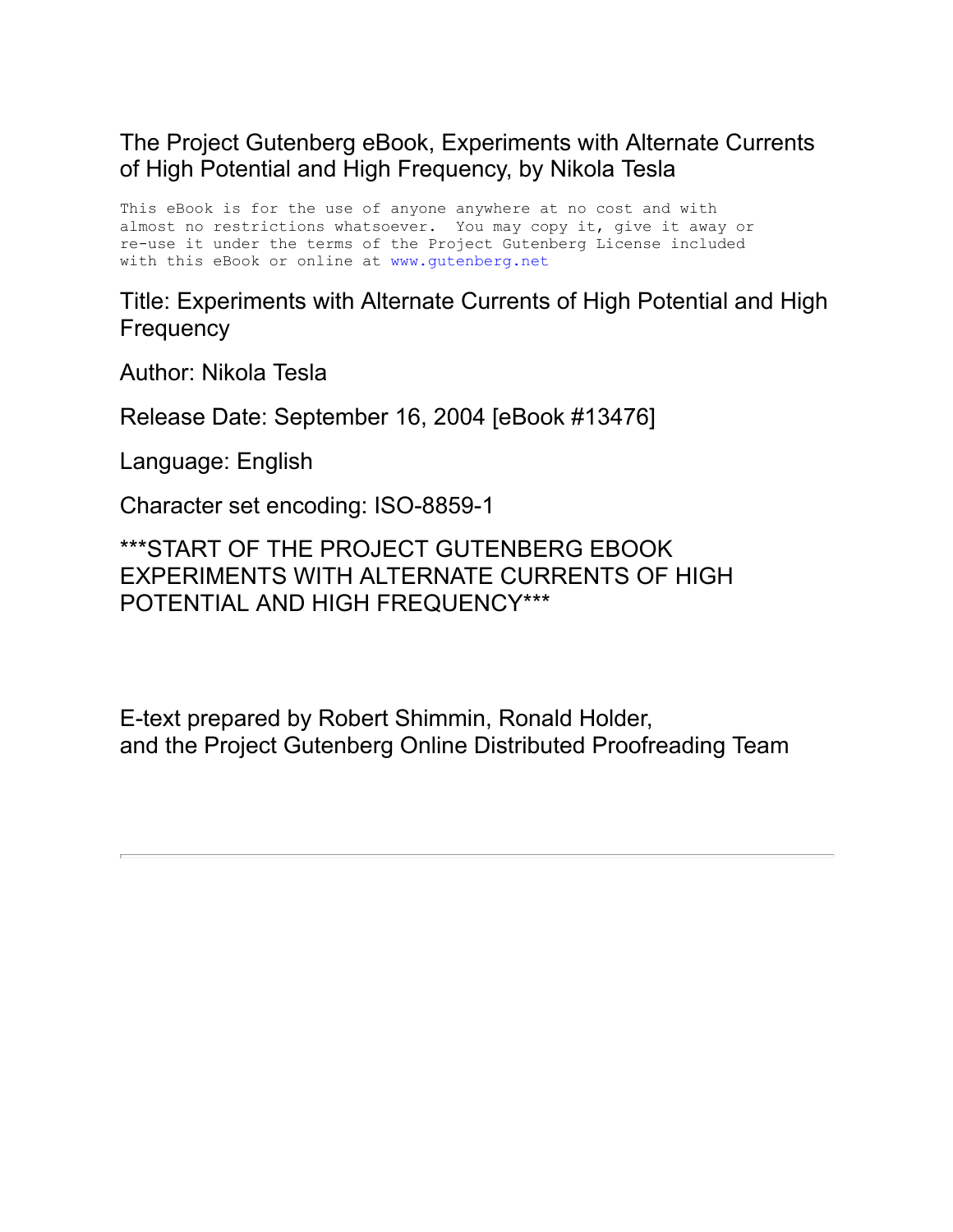### **EXPERIMENTS**

### **WITH**

## **ALTERNATE CURRENTS**

**OF**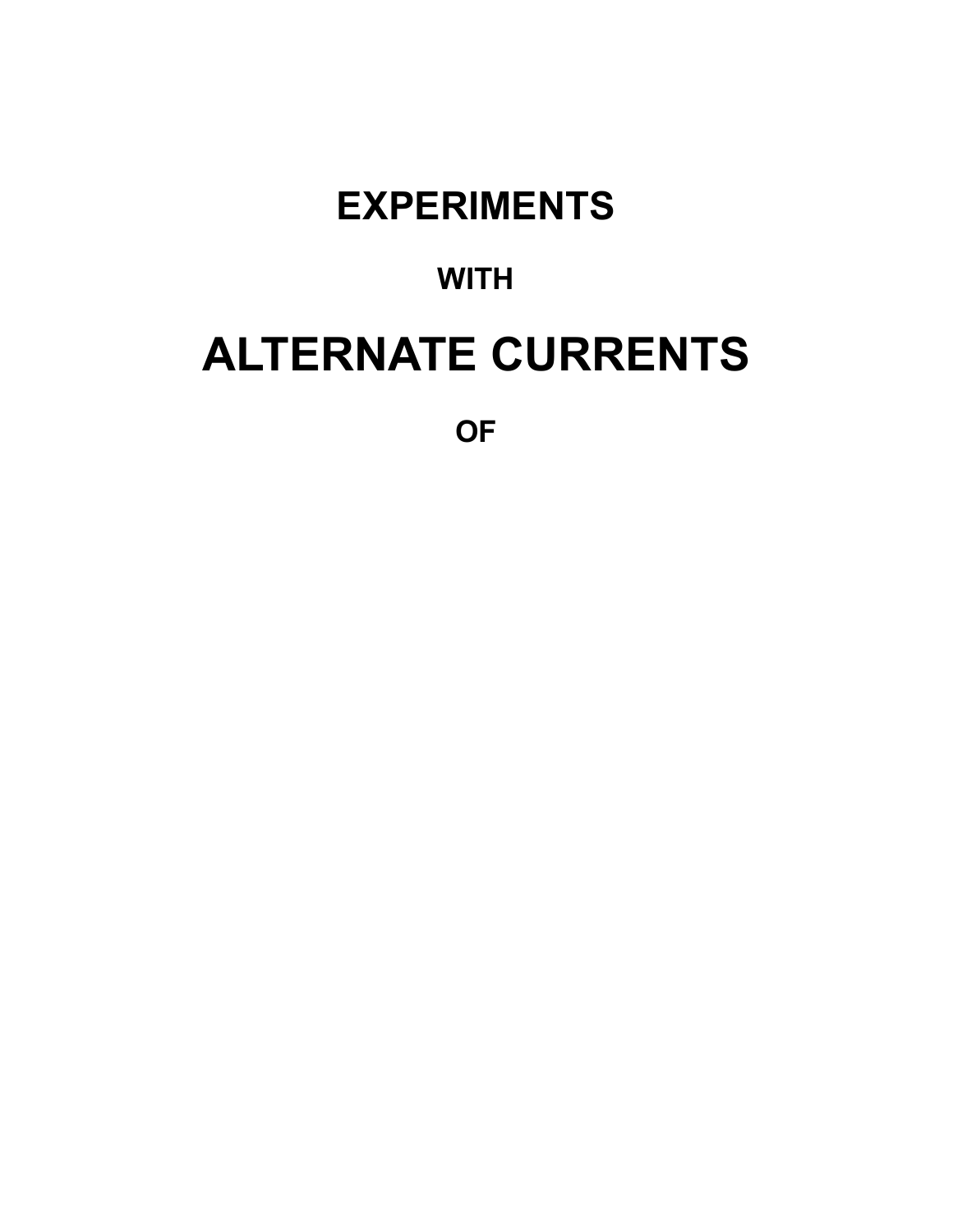### **HIGH POTENTIAL AND HIGH FREQUENCY.**

**BY**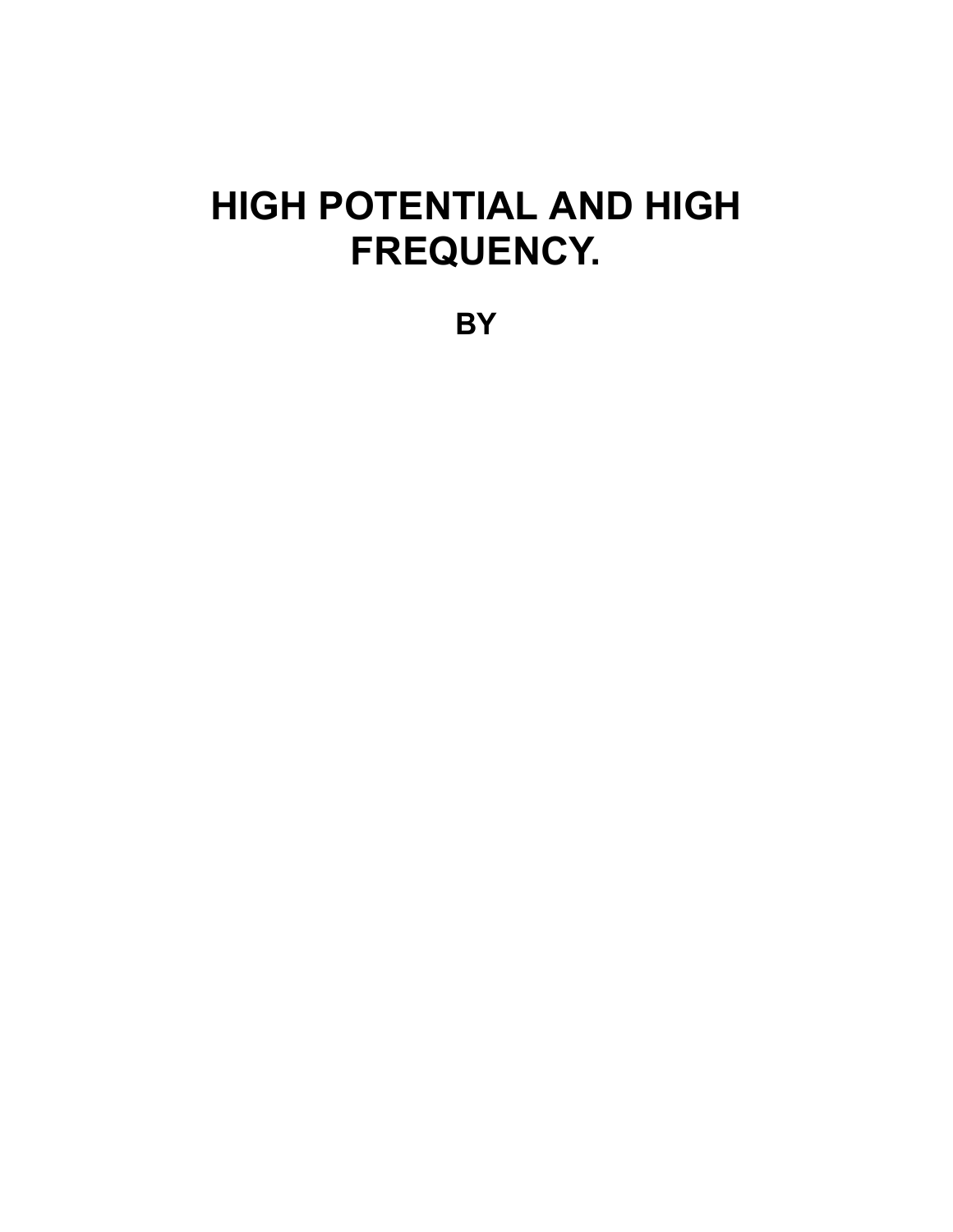## **NIKOLA TESLA.**

 $\overline{a}$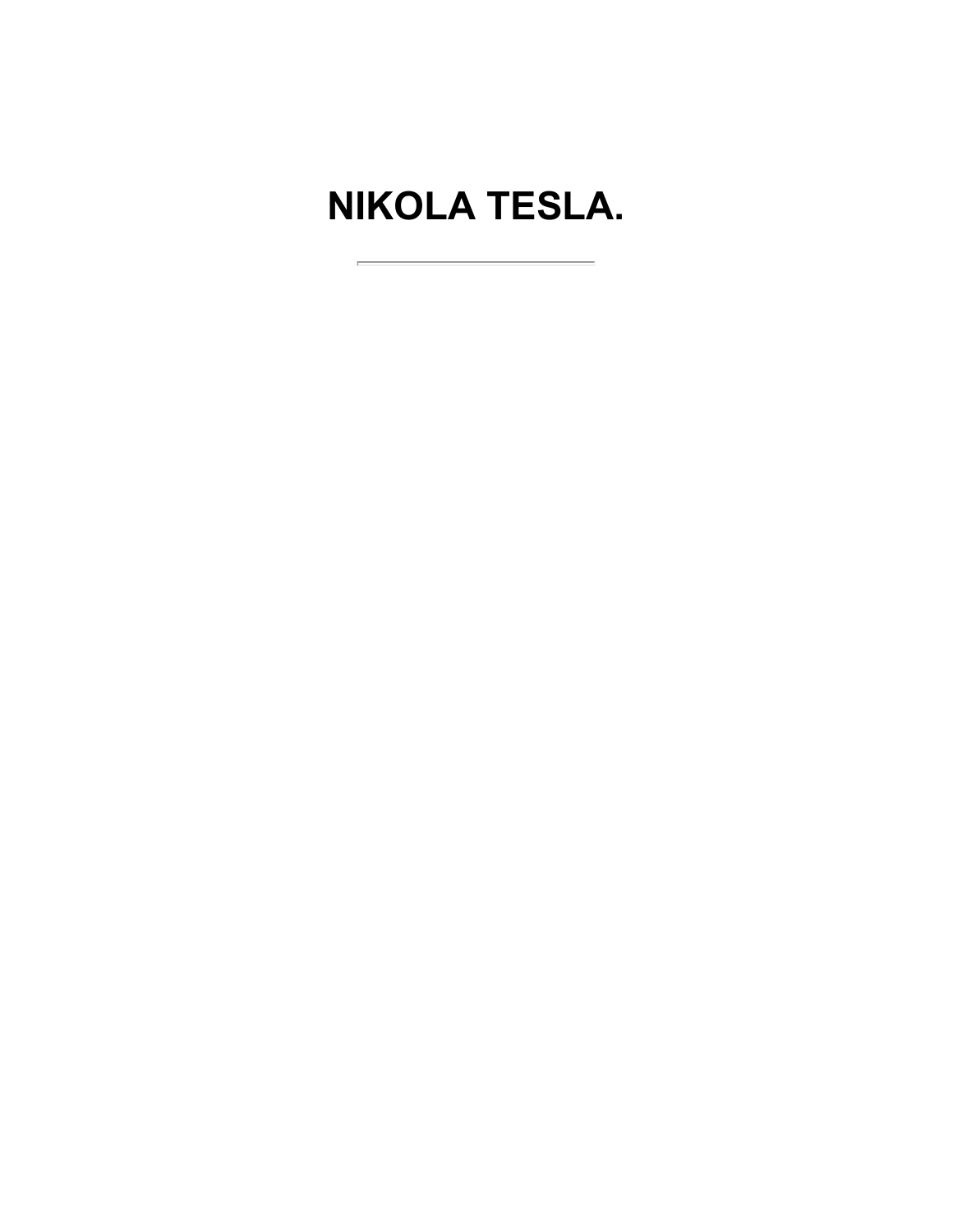# **A LECTURE**

### **DELIVERED BEFORE THE**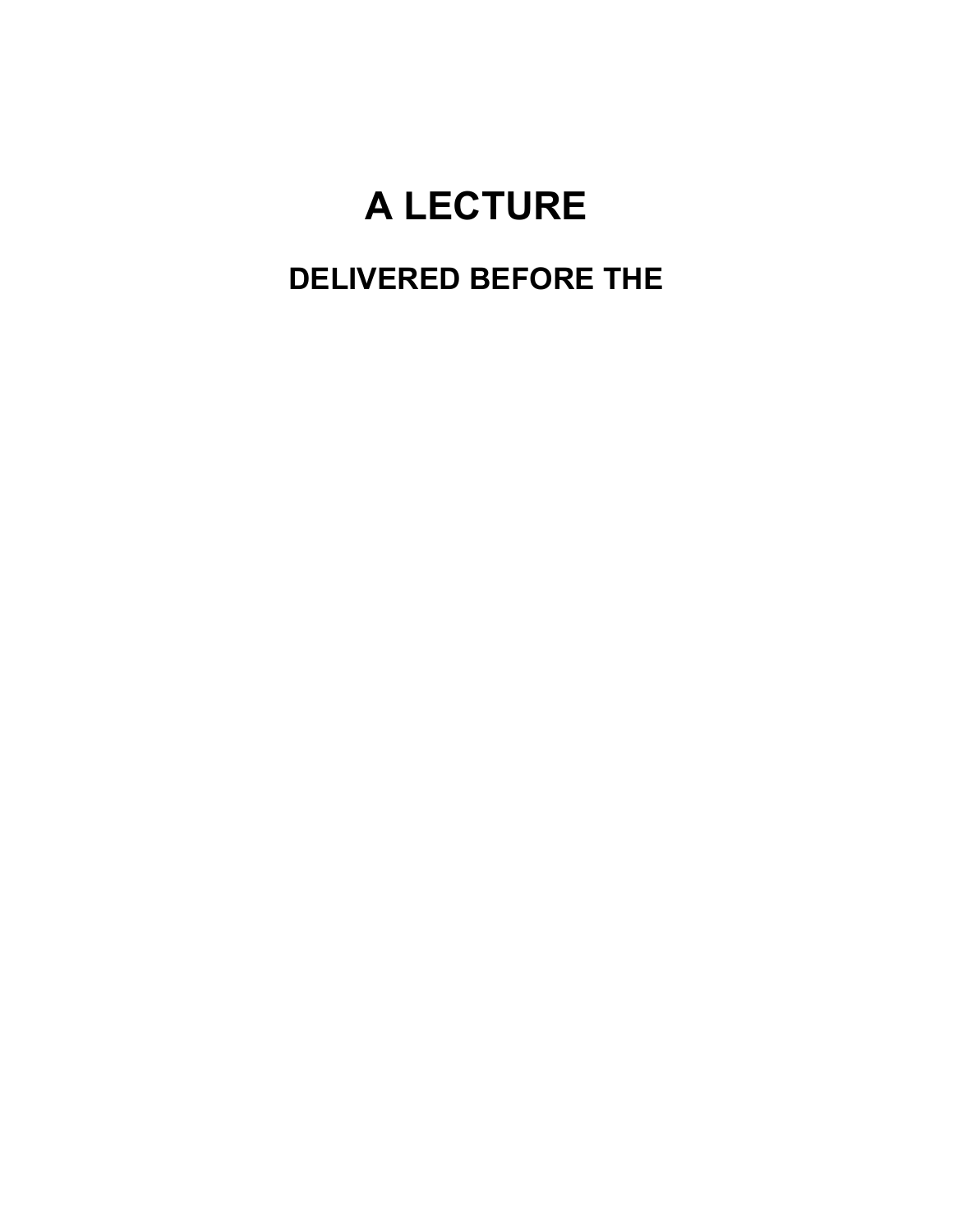### **INSTITUTION OF ELECTRICAL ENGINEERS, LONDON.**

**With a Portrait and Biographical Sketch** *of the Author*.

NEW YORK: 1892

Portrait of Nikola Tesla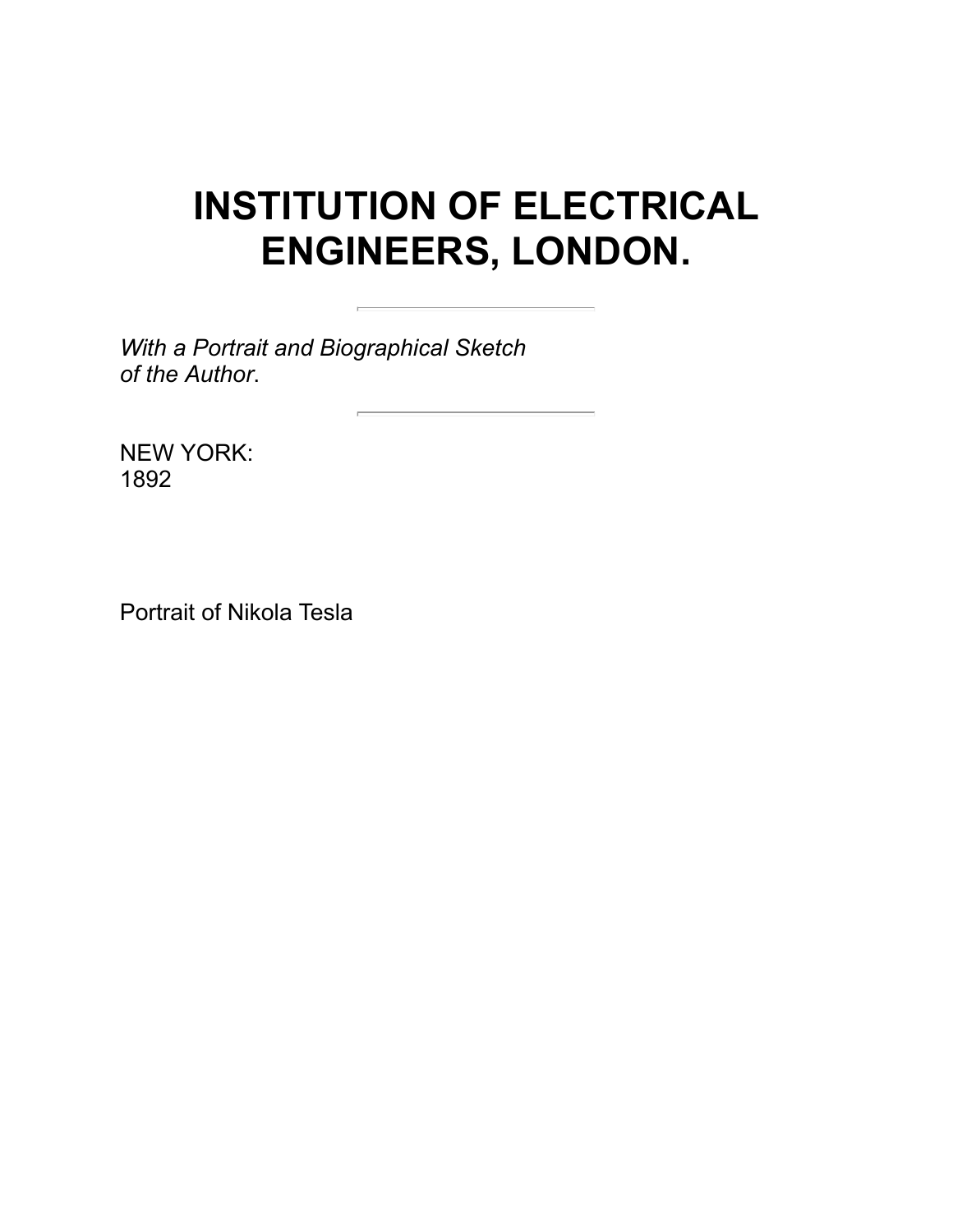### **Biographical Sketch of Nikola Tesla.**

While a large portion of the European family has been surging westward during the last three or four hundred years, settling the vast continents of America, another, but smaller, portion has been doing frontier work in the Old World, protecting the rear by beating back the "unspeakable Turk" and reclaiming gradually the fair lands that endure the curse of Mohammedan rule. For a long time the Slav people—who, after the battle of Kosovopjolje, in which the Turks defeated the Servians, retired to the confines of the present Montenegro, Dalmatia, Herzegovina and Bosnia, and "Borderland" of Austria—knew what it was to deal, as our Western pioneers did, with foes ceaselessly fretting against their frontier; and the races of these countries, through their strenuous struggle against the armies of the Crescent, have developed notable qualities of bravery and sagacity, while maintaining a patriotism and independence unsurpassed in any other nation.

It was in this interesting border region, and from among these valiant Eastern folk, that Nikola Tesla was born in the year 1857, and the fact that he, to-day, finds himself in America and one of our foremost electricians, is striking evidence of the extraordinary attractiveness alike of electrical pursuits and of the country where electricity enjoys its widest application. Mr. Tesla's native place was Smiljan, Lika, where his father was an eloquent clergyman of the Greek Church, in which, by the way, his family is still prominently represented. His mother enjoyed great fame throughout the countrysde for her skll and originality in needlework, and doubtless transmitted her ingenuity to Nikola; though it naturally took another and more masculine direction.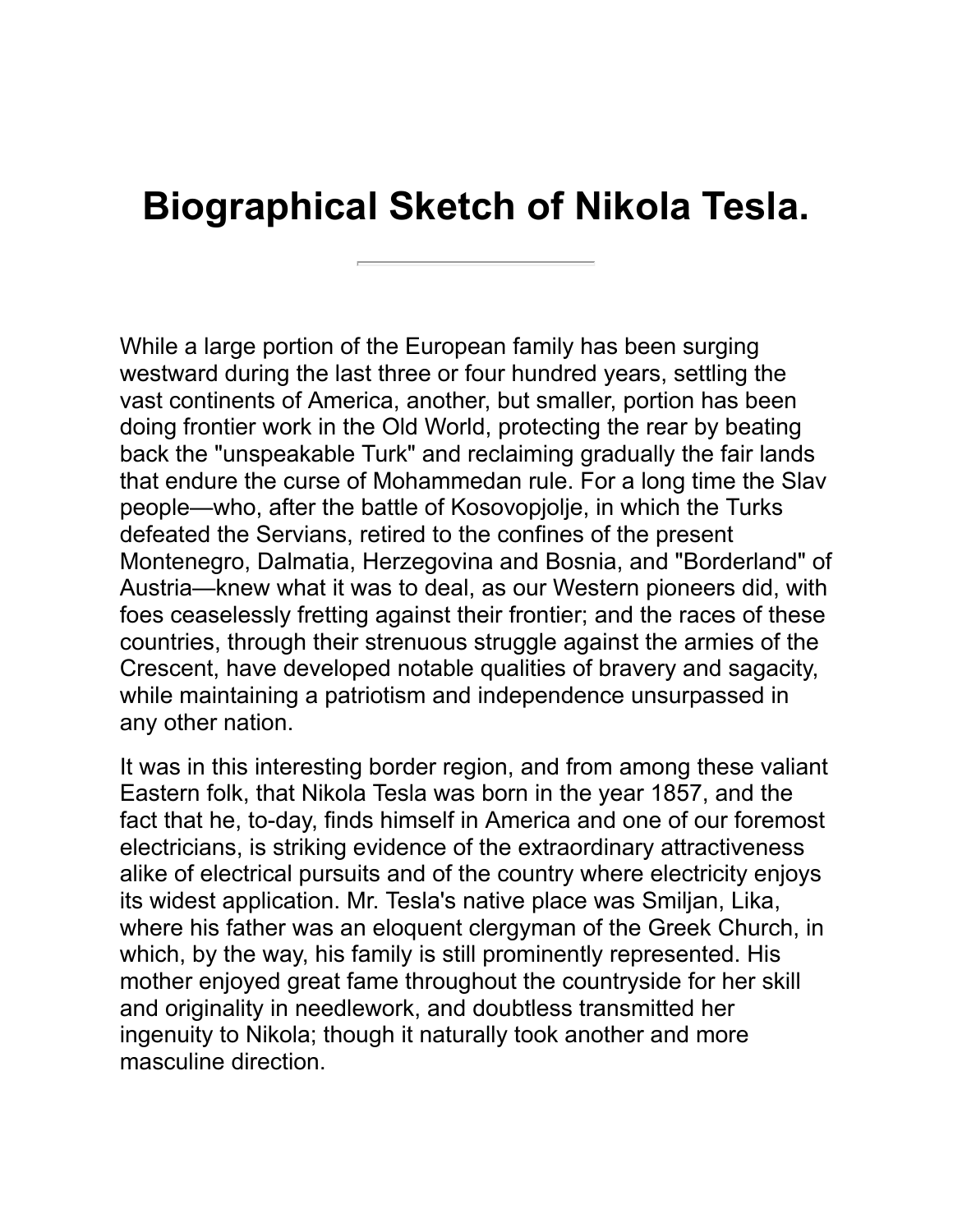The boy was early put to his books, and upon his father's removal to Gospic he spent four years in the public school, and later, three years in the Real School, as it is called. His escapades were such as most quick witted boys go through, although he varied the programme on one occasion by getting imprisoned in a remote mountain chapel rarely visited for service; and on another occasion by falling headlong into a huge kettle of boiling milk, just drawn from the paternal herds. A third curious episode was that connected with his efforts to fly when, attempting to navigate the air with the aid of an old umbrella, he had, as might be expected, a very bad fall, and was laid up for six weeks.

About this period he began to take delight in arithmetic and physics. One queer notion he had was to work out everything by three or the power of three. He was now sent to an aunt at Cartstatt, Croata, to finish his studies in what is known as the Higher Real School. It was there that, coming from the rural fastnesses, he saw a steam engine for the first time with a pleasure that he remembers to this day. At Cartstatt he was so diligent as to compress the four years' course into three, and graduated in 1873. Returning home during an epidemic of cholera, he was stricken down by the disease and suffered so seriously from the consequences that his studies were interrupted for fully two years. But the time was not wasted, for he had become passionately fond of experimenting, and as much as his means and leisure permitted devoted his energies to electrical study and investigation. Up to this period it had been his father's intention to make a priest of him, and the idea hung over the young physicist like a very sword of Damocles. Finally he prevailed upon his worthy but reluctant sire to send him to Gratz in Austria to finish his studies at the Polytechnic School, and to prepare for work as professor of mathematics and physics. At Gratz he saw and operated a Gramme machine for the first time, and was so struck with the objections to the use of commutators and brushes that he made up his mind there and then to remedy that defect in dynamo-electric machines. In the second year of his course he abandoned the intention of becoming a teacher and took up the engineering curriculum. After three years of absence he returned home, sadly, to see his father die; but, having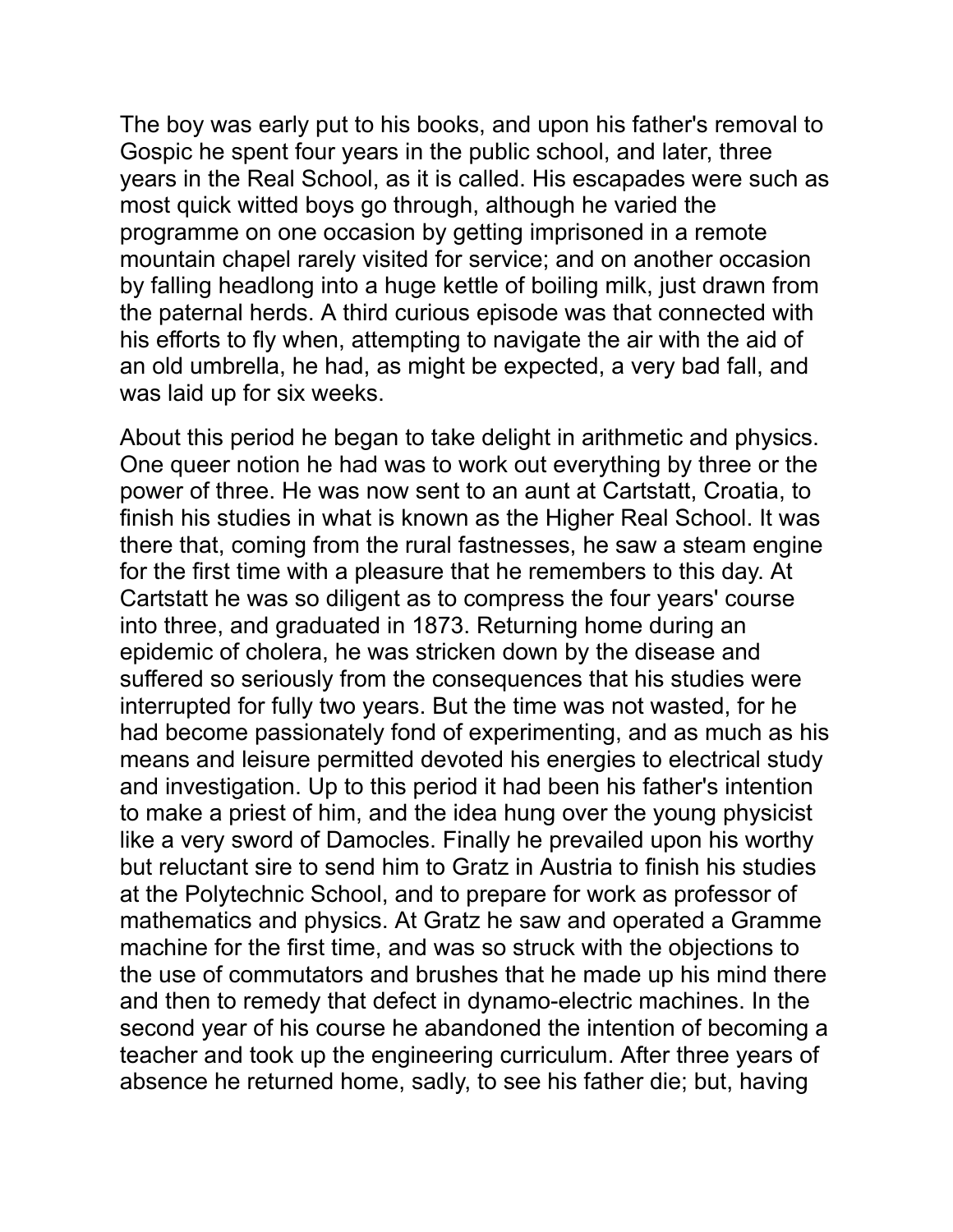resolved to settle down in Austria, and recognizing the value of linguistic acquirements, he went to Prague and then to Buda-Pesth with the view of mastering the languages he deemed necessary. Up to this time he had never realized the enormous sacrifices that his parents had made in promoting his education, but he now began to feel the pinch and to grow unfamiliar with the image of Francis Joseph I. There was considerable lag between his dispatches and the corresponding remittance from home; and when the mathematical expression for the value of the lag assumed the shape of an eight laid flat on its back, Mr. Tesla became a very fair example of high thinking and plain living, but he made up his mind to the struggle and determined to go through depending solely on his own resources. Not desiring the fame of a faster, he cast about for a livelihood, and through the help of friends he secured a berth as assistant in the engineering department of the government telegraphs. The salary was five dollars a week. This brought him into direct contact with practical electrical work and ideas, but it is needless to say that his means did not admit of much experimenting. By the time he had extracted several hundred thousand square and cube roots for the public benefit, the limitations, financial and otherwise, of the position had become painfully apparent, and he concluded that the best thing to do was to make a valuable invention. He proceeded at once to make inventions, but their value was visible only to the eye of faith, and they brought no grist to the mill. Just at this time the telephone made its appearance in Hungary, and the success of that great invention determined his career, hopeless as the profession had thus far seemed to him. He associated himself at once with telephonic work, and made various telephonic inventions, including an operative repeater; but it did not take him long to discover that, being so remote from the scenes of electrical activity, he was apt to spend time on aims and results already reached by others, and to lose touch. Longing for new opportunities and anxious for the development of which he felt himself possible, if once he could place himself within the genial and direct influences of the gulf streams of electrical thought, he broke away from the ties and traditions of the past, and in 1881 made his way to Paris. Arriving in that city, the ardent young Likan obtained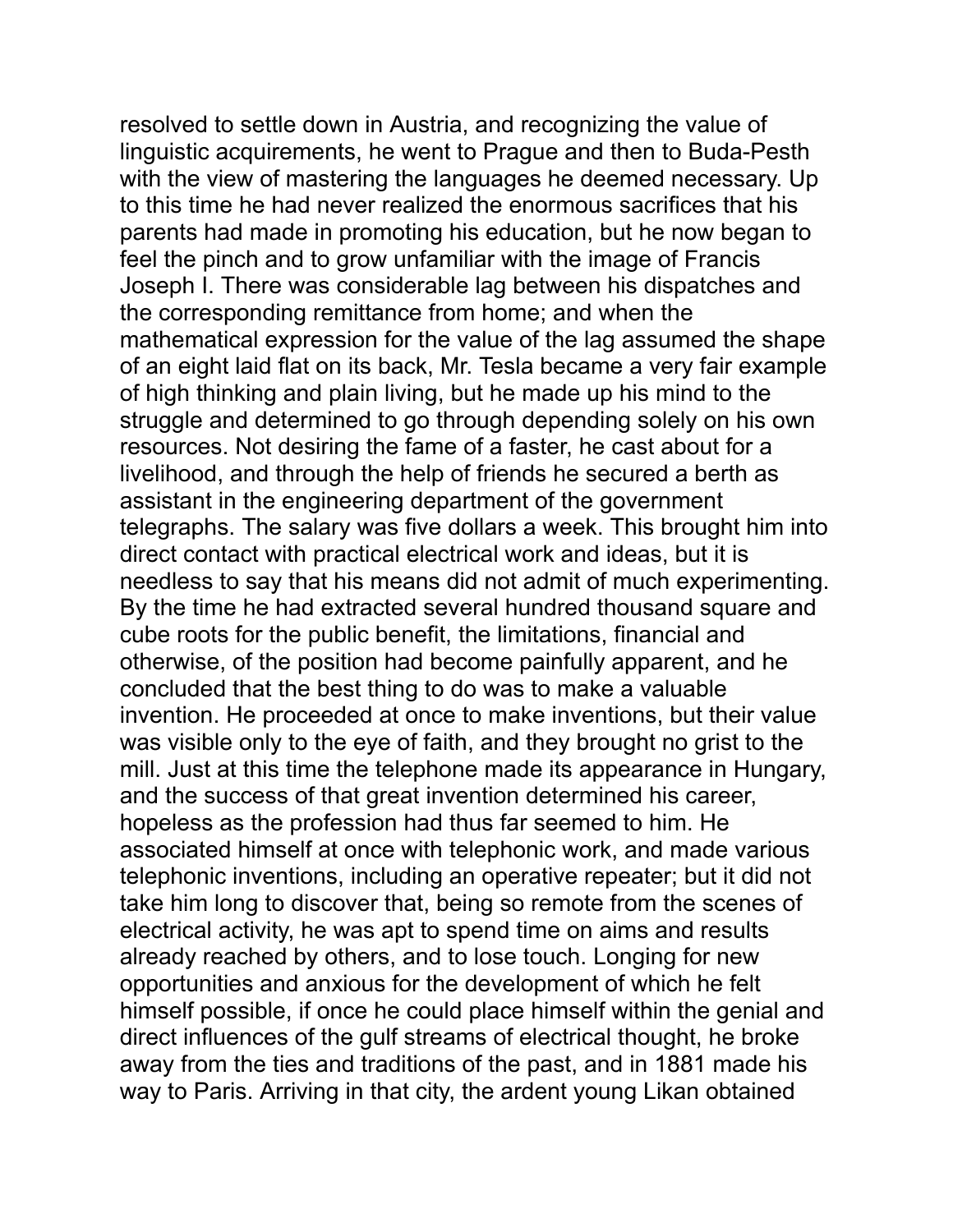employment as an electrical engineer with one of the largest electric lighting companies. The next year he went to Strasburg to install a plant, and on returning to Paris sought to carry out a number of ideas that had now ripened into inventions. About this time, however, the remarkable progress of America in electrical industry attracted his attention, and once again staking everything on a single throw, he crossed the Atlantic.

Mr. Tesla buckled down to work as soon as he landed on these shores, put his best thought and skill into it, and soon saw openings for his talent. In a short while a proposition was made to him to start his own company, and, accepting the terms, he at once worked up a practical system of arc lighting, as well as a potential method of dynamo regulation, which in one form is now known as the "third" brush regulation." He also devised a thermo-magnetic motor and other kindred devices, about which little was published, owing to legal complications. Early in 1887 the Tesla Electric Company of New York was formed, and not long after that Mr. Tesla produced his admirable and epoch-marking motors for multiphase alternating currents, in which, going back to his ideas of long ago, he evolved machines having neither commutator nor brushes. It will be remembered that about the time that Mr. Tesla brought out his motors, and read his thoughtful paper before the American Institute of Electrical Engineers, Professor Ferraris, in Europe, published his discovery of principles analogous to those enunciated by Mr. Tesla. There is no doubt, however, that Mr. Tesla was an independent inventor of this rotary field motor, for although anticipated in dates by Ferraris, he could not have known about Ferraris' work as it had not been published. Professor Ferraris stated himself, with becoming modesty, that he did not think Tesla could have known of his (Ferraris') experiments at that time, and adds that he thinks Tesla was an independent and original inventor of this principle. With such an acknowledgment from Ferraris there can be little doubt about Tesla's originality in this matter.

Mr. Tesla's work in this field was wonderfully timely, and its worth was promptly appreciated in various quarters. The Tesla patents were acquired by the Westinghouse Electric Company, who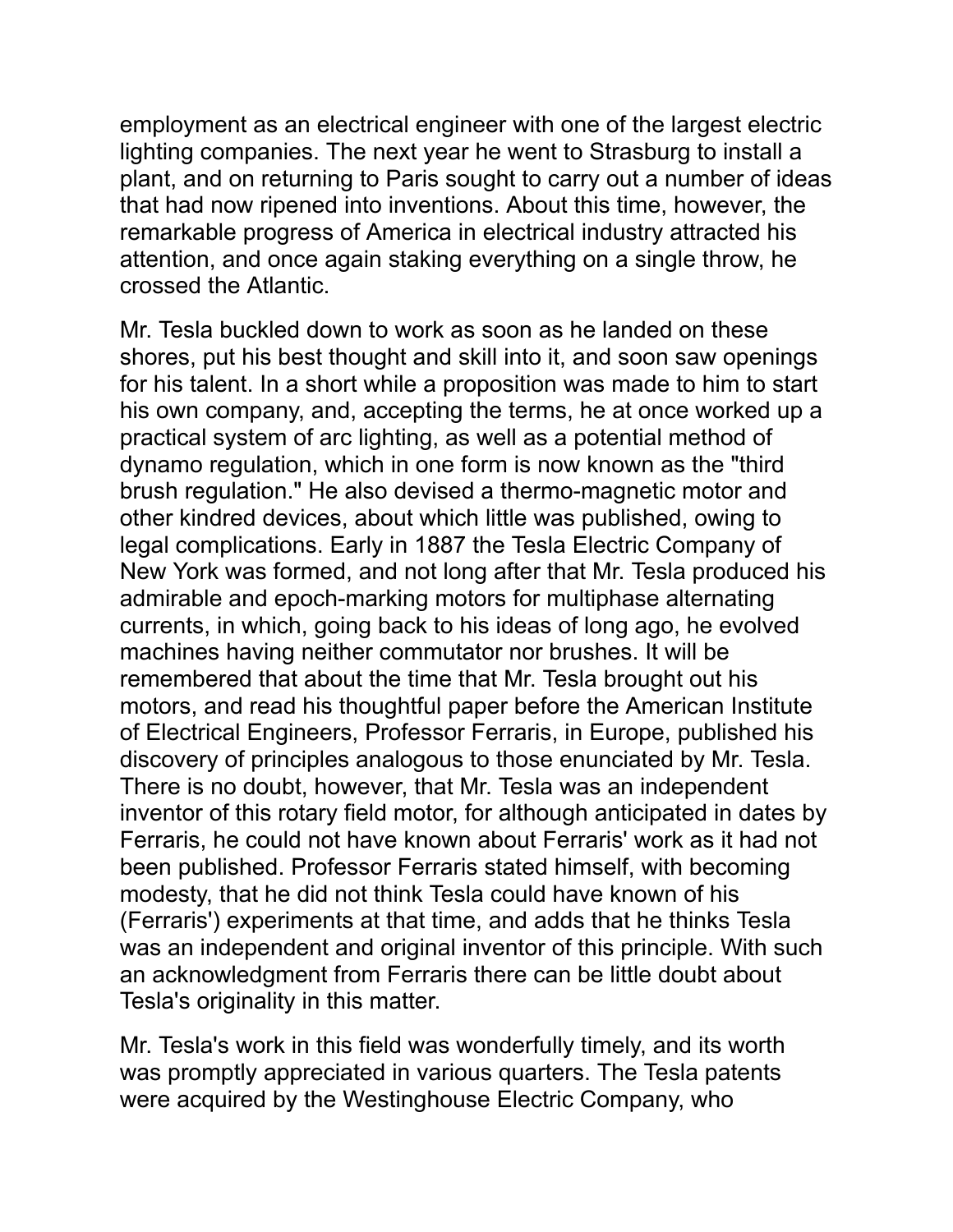undertook to develop his motor and to apply it to work of different kinds. Its use in mining, and its employment in printing, ventilation, etc., was described and illustrated in The Electrical World some years ago. The immense stimulus that the announcement of Mr. Tesla's work gave to the study of alternating current motors would, in itself, be enough to stamp him as a leader.

Mr. Tesla is only 35 years of age. He is tall and spare with a cleancut, thin, refined face, and eyes that recall all the stories one has read of keenness of vision and phenomenal ability to see through things. He is an omnivorous reader, who never forgets; and he possesses the peculiar facility in languages that enables the least educated native of eastern Europe to talk and write in at least half a dozen tongues. A more congenial companion cannot be desired for the hours when one "pours out heart affluence in discursive talk," and when the conversation, dealing at first with things near at hand and next to us, reaches out and rises to the greater questions of life, duty and destiny.

In the year 1890 he severed his connection with the Westinghouse Company, since which time he has devoted himself entirely to the study of alternating currents of high frequencies and very high potentials, with which study he is at present engaged. No comment is necessary on his interesting achievements in this field; the famous London lecture published in this volume is a proof in itself. His first lecture on his researches in this new branch of electricity, which he may be said to have created, was delivered before the American Institute of Electrical Engineers on May 20, 1891, and remains one of the most interesting papers read before that society. It will be found reprinted in full in *The Electrical World*, July 11, 1891. Its publication excited such interest abroad that he received numerous requests from English and French electrical engineers and scientists to repeat it in those countries, the result of which has been the interesting lecture published in this volume.

The present lecture presupposes a knowledge of the former, but it may be read and understood by any one even though he has not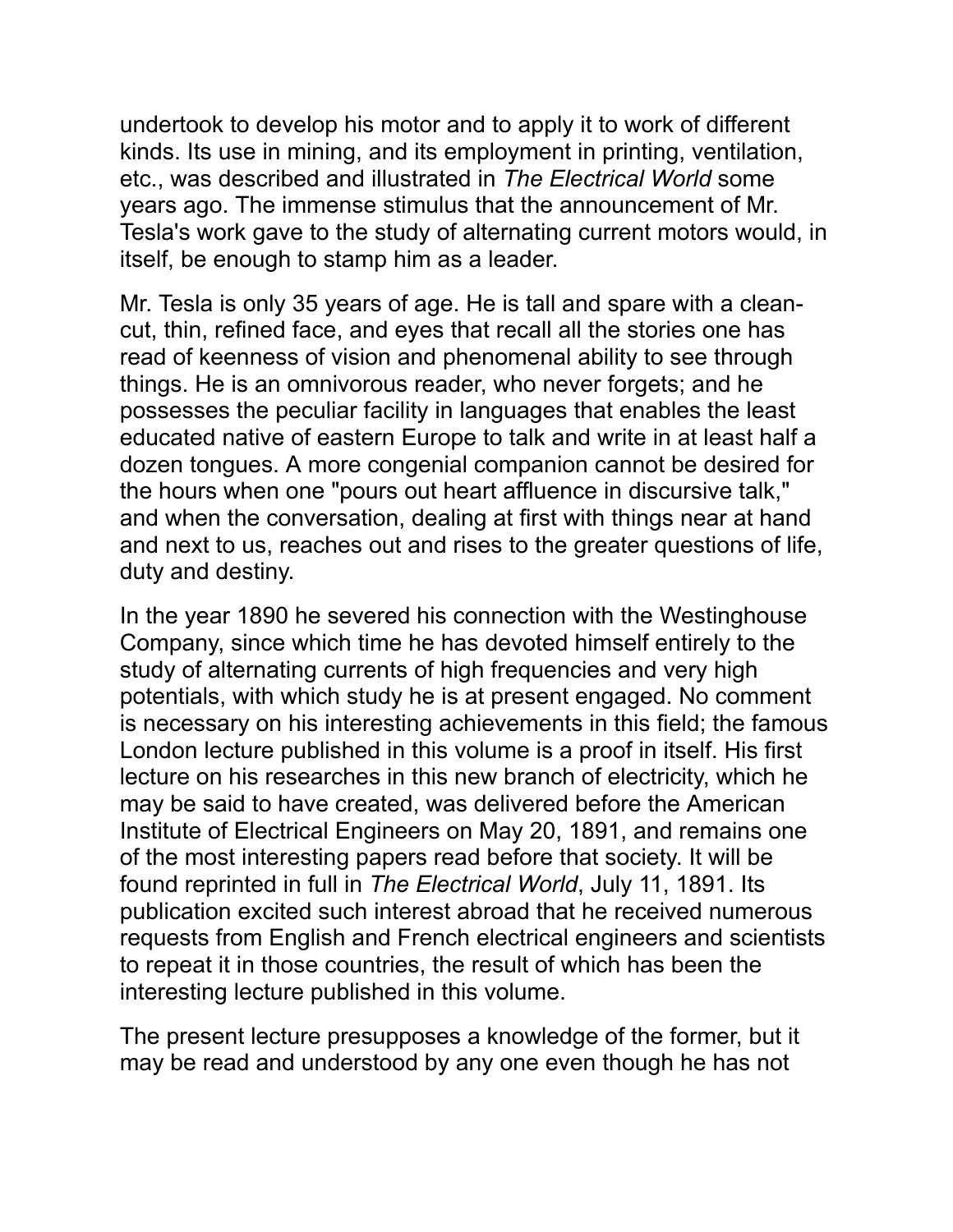read the earlier one. It forms a sort of continuation of the latter, and includes chiefly the results of his researches since that time.

# **EXPERIMENTS**

**WITH**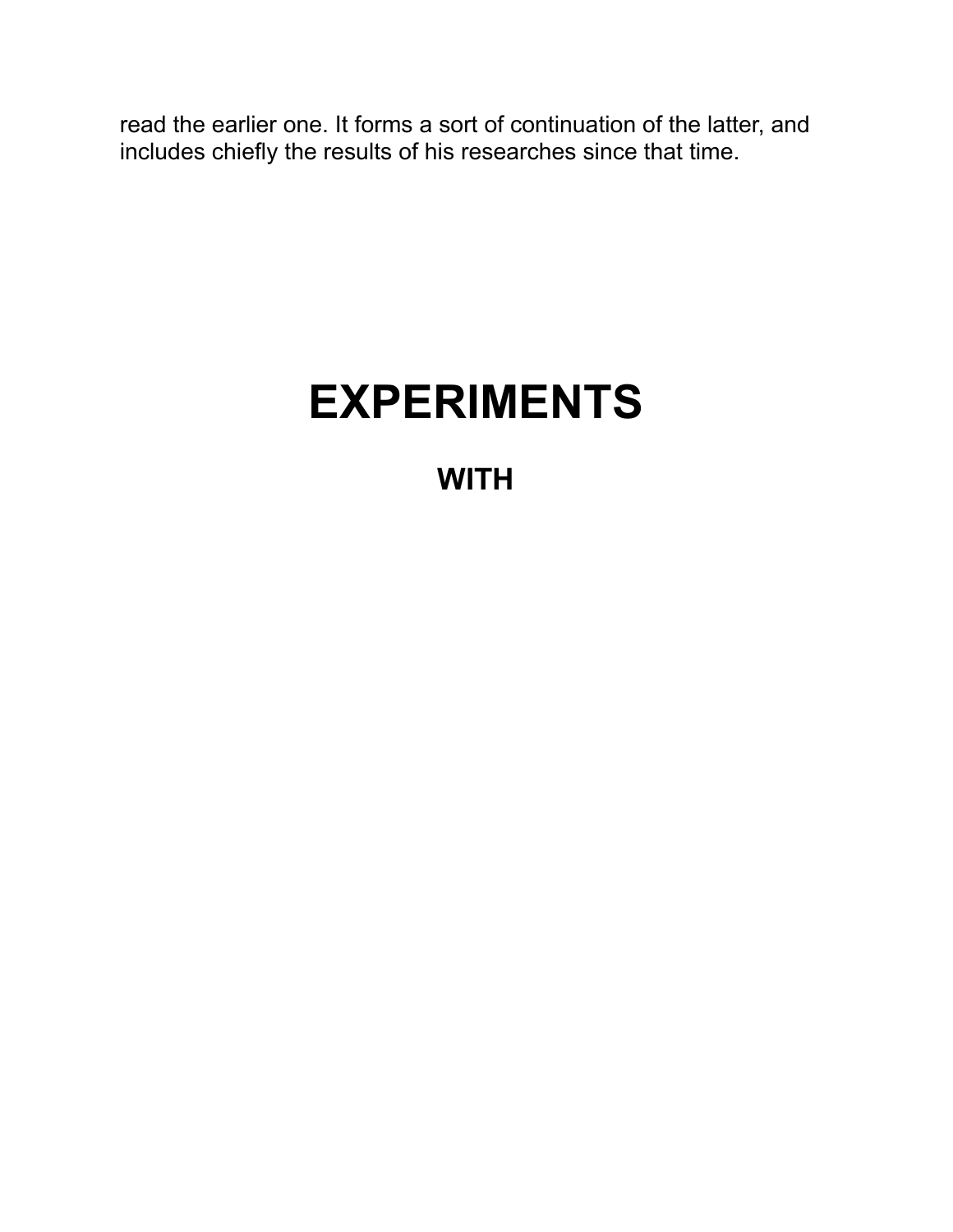## **Alternate Currents of High Potential**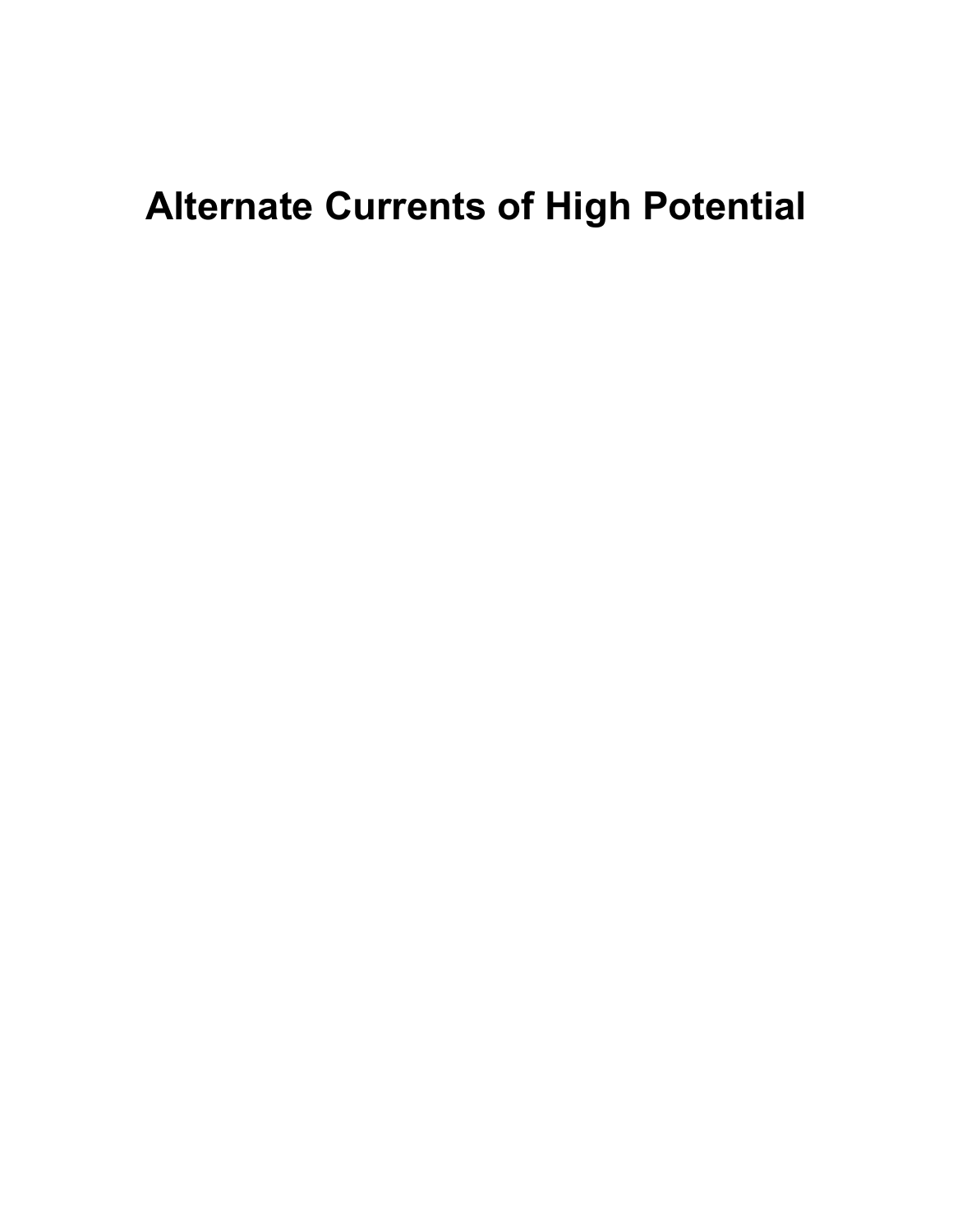### **and Hgh Frequency.**

I cannot find words to express how deeply I feel the honor of addressing some of the foremost thinkers of the present time, and so many able scientific men, engineers and electricians, of the country greatest in scientific achievements.

The results which I have the honor to present before such a gathering I cannot call my own. There are among you not a few who can lay better claim than myself on any feature of merit which this work may contain. I need not mention many names which are worldknown—names of those among you who are recognized as the leaders in this enchanting science; but one, at least, I must mention —a name which could not be omitted in a demonstration of this kind. It is a name associated with the most beautiful invention ever made: it is Crookes!

When I was at college, a good time ago, I read, in a translation (for then I was not familiar with your magnificent language), the description of his experiments on radiant matter. I read it only once in my life—that time—yet every detail about that charming work I can remember this day. Few are the books, let me say, which can make such an impression upon the mind of a student.

But if, on the present occasion, I mention this name as one of many your institution can boast of, it is because I have more than one reason to do so. For what I have to tell you and to show you this evening concerns, in a large measure, that same vague world which Professor Crookes has so ably explored; and, more than this, when I trace back the mental process which led me to these advances which even by myself cannot be considered trifling, since they are so appreciated by you—I believe that their real origin, that which started me to work in this direction, and brought me to them, after a long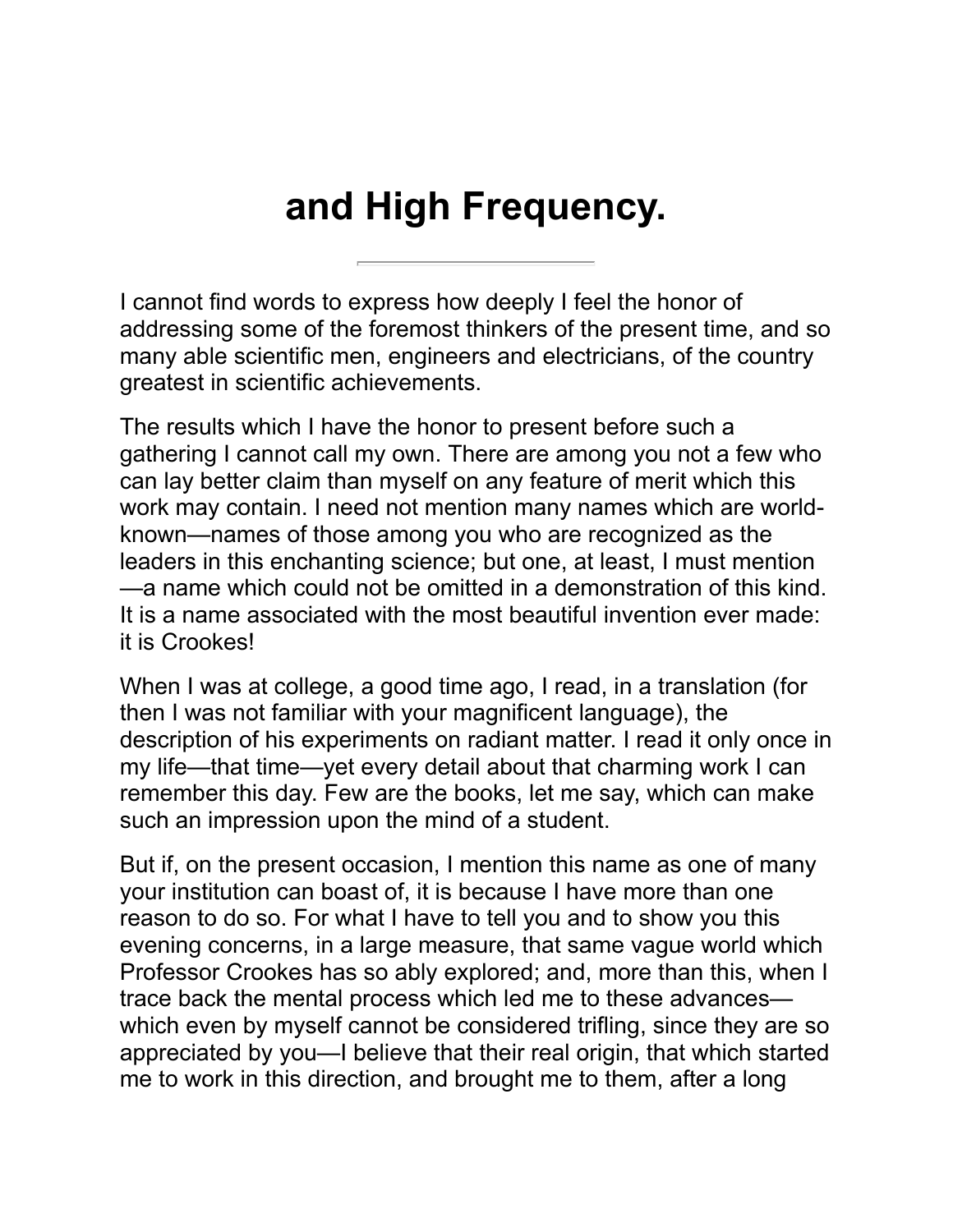period of constant thought, was that fascinating little book which I read many years ago.

And now that I have made a feeble effort to express my homage and acknowledge my indebtedness to him and others among you, I will make a second effort, which I hope you will not find so feeble as the first, to entertain you.

Give me leave to introduce the subject in a few words.

<span id="page-15-1"></span>A short time ago I had the honor to bring before our American Institute of Electrical Engineers <sup>[\[A\]](#page-15-0)</sup> some results then arrived at by me in a novel line of work. I need not assure you that the many evidences which I have received that English scientific men and engineers were interested in this work have been for me a great reward and encouragement. I will not dwell upon the experiments already described, except with the view of completing, or more clearly expressing, some ideas advanced by me before, and also with the view of rendering the study here presented self-contained, and my remarks on the subject of this evening's lecture consistent.

#### <span id="page-15-0"></span>[\[A\]](#page-15-1)

For Mr. Tesla's American lecture on this subject see THE ELECTRICAL WORLD of July 11, 1891, and for a report of his French lecture see THE ELECTRICAL WORLD of March 26, 1892.

This investigation, then, it goes without saying, deals with alternating currents, and, to be more precise, with alternating currents of high potential and high frequency. Just in how much a very high frequency is essential for the production of the results presented is a question which even with my present experience, would embarrass me to answer. Some of the experiments may be performed with low frequencies; but very high frequencies are desirable, not only on account of the many effects secured by their use, but also as a convenient means of obtaining, in the induction apparatus employed, the high potentials, which in their turn are necessary to the demonstration of most of the experiments here contemplated.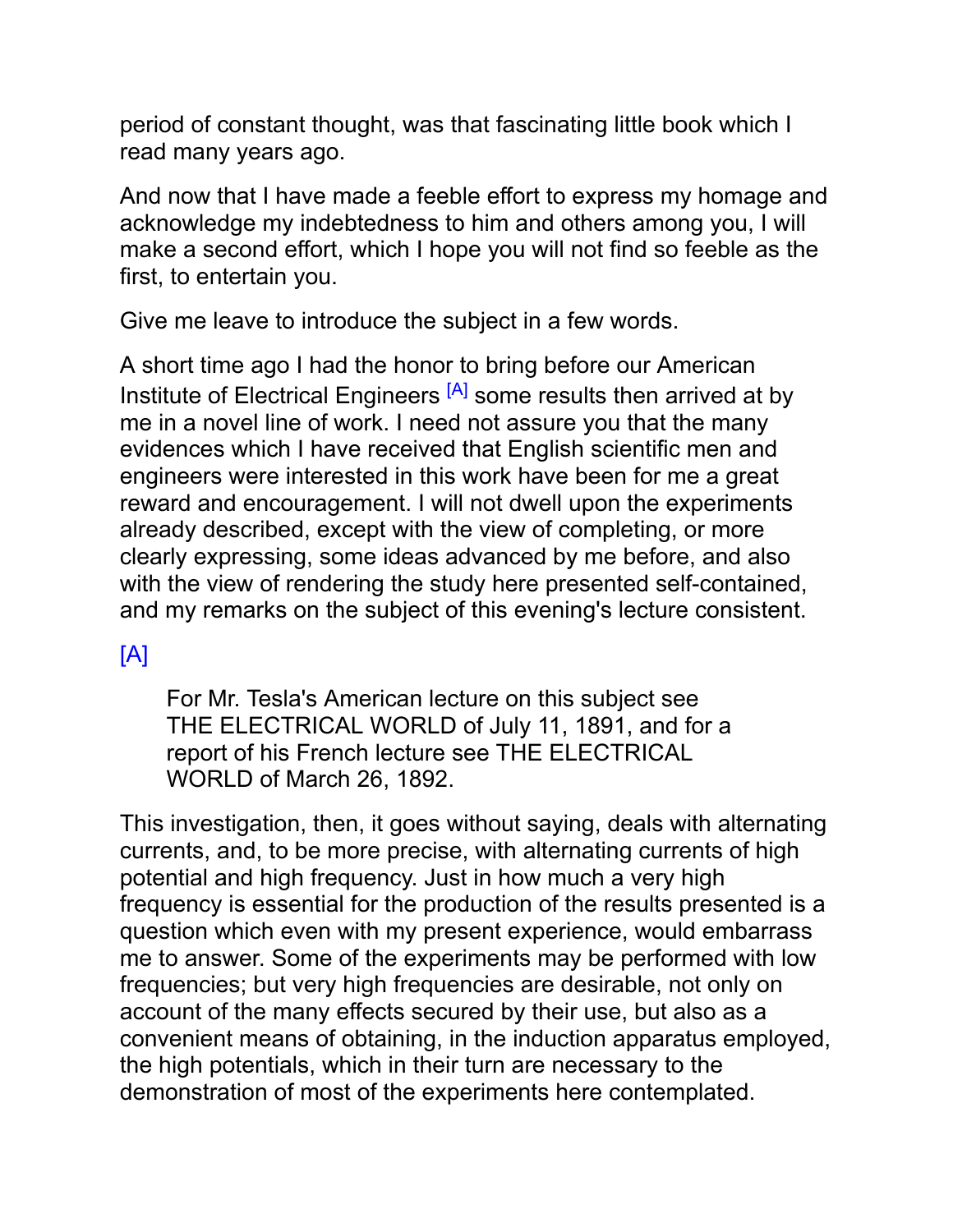Of the various branches of electrical investigation, perhaps the most interesting and immediately the most promising is that dealing with alternating currents. The progress in this branch of applied science has been so great in recent years that it justifies the most sanguine hopes. Hardly have we become familiar with one fact, when novel experiences are met with and new avenues of research are opened. Even at this hour possibilities not dreamed of before are, by the use of these currents, partly realized. As in nature all is ebb and tide, all is wave motion, so it seems that; in all branches of industry alternating currents—electric wave motion—will have the sway.

One reason, perhaps, why this branch of science is being so rapidly developed is to be found in the interest which is attached to its experimental study. We wind a simple ring of iron with coils; we establish the connections to the generator, and with wonder and delight we note the effects of strange forces which we bring into play, which allow us to transform, to transmit and direct energy at will. We arrange the circuits properly, and we see the mass of iron and wires behave as though it were endowed with life, spinning a heavy armature, through invisible connections, with great speed and power —with the energy possibly conveyed from a great distance. We observe how the energy of an alternating current traversing the wire manifests itself—not so much in the wire as in the surrounding space —in the most surprising manner, taking the forms of heat, light, mechanical energy, and, most surprising of all, even chemical affinity. All these observations fascinate us, and fill us with an intense desire to know more about the nature of these phenomena. Each day we go to our work in the hope of discovering,—in the hope that some one, no matter who, may find a solution of one of the pending great problems,—and each succeedng day we return to our task with renewed ardor; and even if we *are* unsuccessful, our work has not been in vain, for in these strivings, in these efforts, we have found hours of untold pleasure, and we have directed our energies to the benefit of mankind.

We may take—at random, if you choose—any of the many experiments which may be performed with alternating currents; a few of which only, and by no means the most striking, form the subject of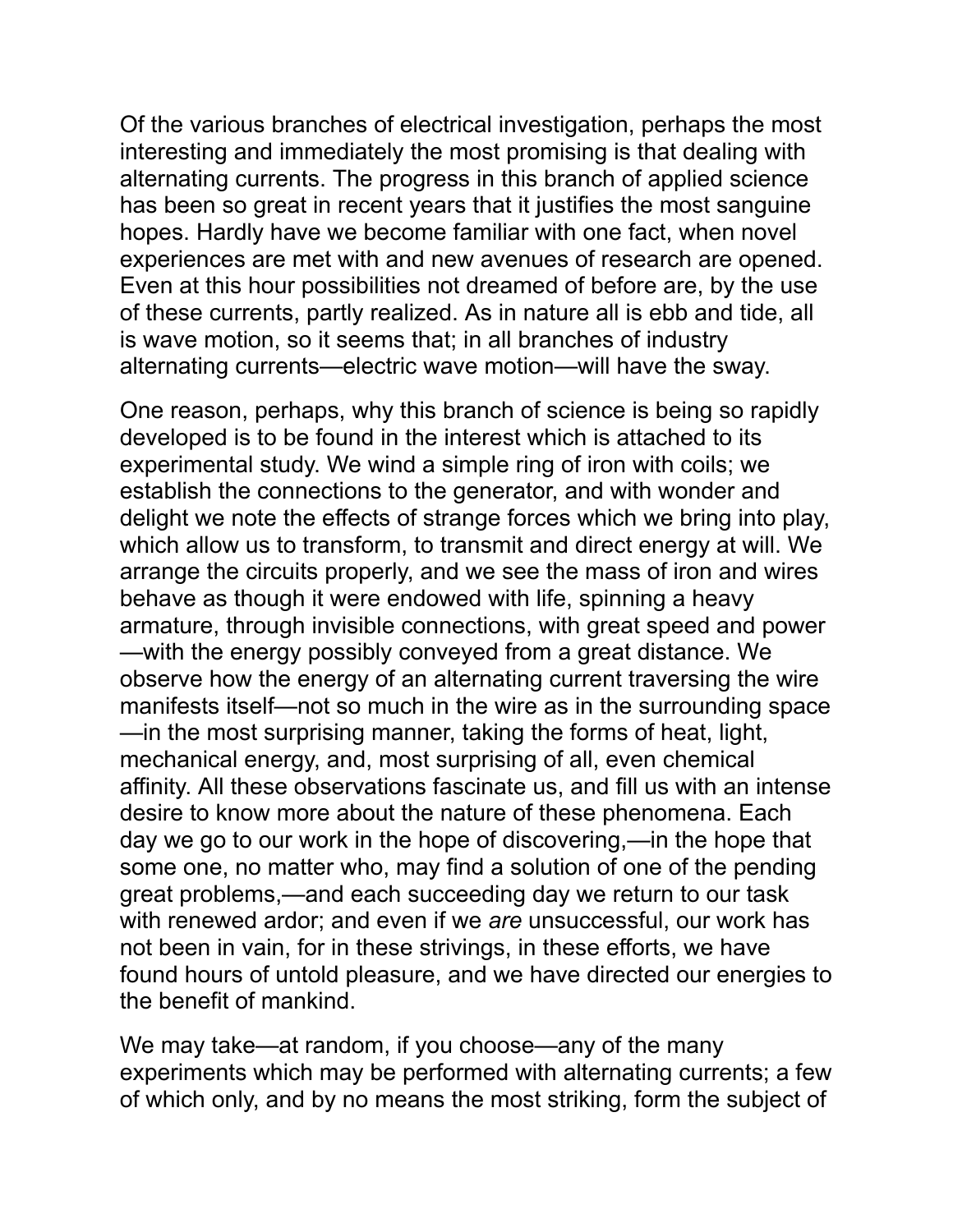this evening's demonstration: they are all equally interesting, equally inciting to thought.

Here is a simple glass tube from which the air has been partially exhausted. I take hold of it; I bring my body in contact with a wire conveying alternating currents of high potential, and the tube in my hand is brilliantly lighted. In whatever position I may put it, wherever I may move it in space, as far as I can reach, its soft, pleasing light persists with undiminished brightness.

Here is an exhausted bulb suspended from a single wire. Standing on an insulated support. I grasp it, and a platinum button mounted in it is brought to vivid incandescence.

Here, attached to a leading wire, is another bulb, which, as I touch its metallic socket, is filled with magnificent colors of phosphorescent light.

Here still another, which by my fingers' touch casts a shadow—the Crookes shadow, of the stem inside of it.

Here, again, insulated as I stand on this platform, I bring my body in contact with one of the terminals of the secondary of this induction coil—with the end of a wire many miles long—and you see streams of light break forth from its distant end, which is set in violent vibration.

Here, once more, I attach these two plates of wire gauze to the terminals of the coil. I set them a distance apart, and I set the coil to work. You may see a small spark pass between the plates. I insert a thick plate of one of the best dielectrics between them, and instead of renderng altogether mpossble, as we are used to expect, I *ad* the passage of the discharge, which, as I insert the plate, merely changes in appearance and assumes the form of luminous streams.

Is there, I ask, can there be, a more interesting study than that of alternating currents?

In all these investigations, in all these experiments, which are so very, very interesting, for many years past—ever since the greatest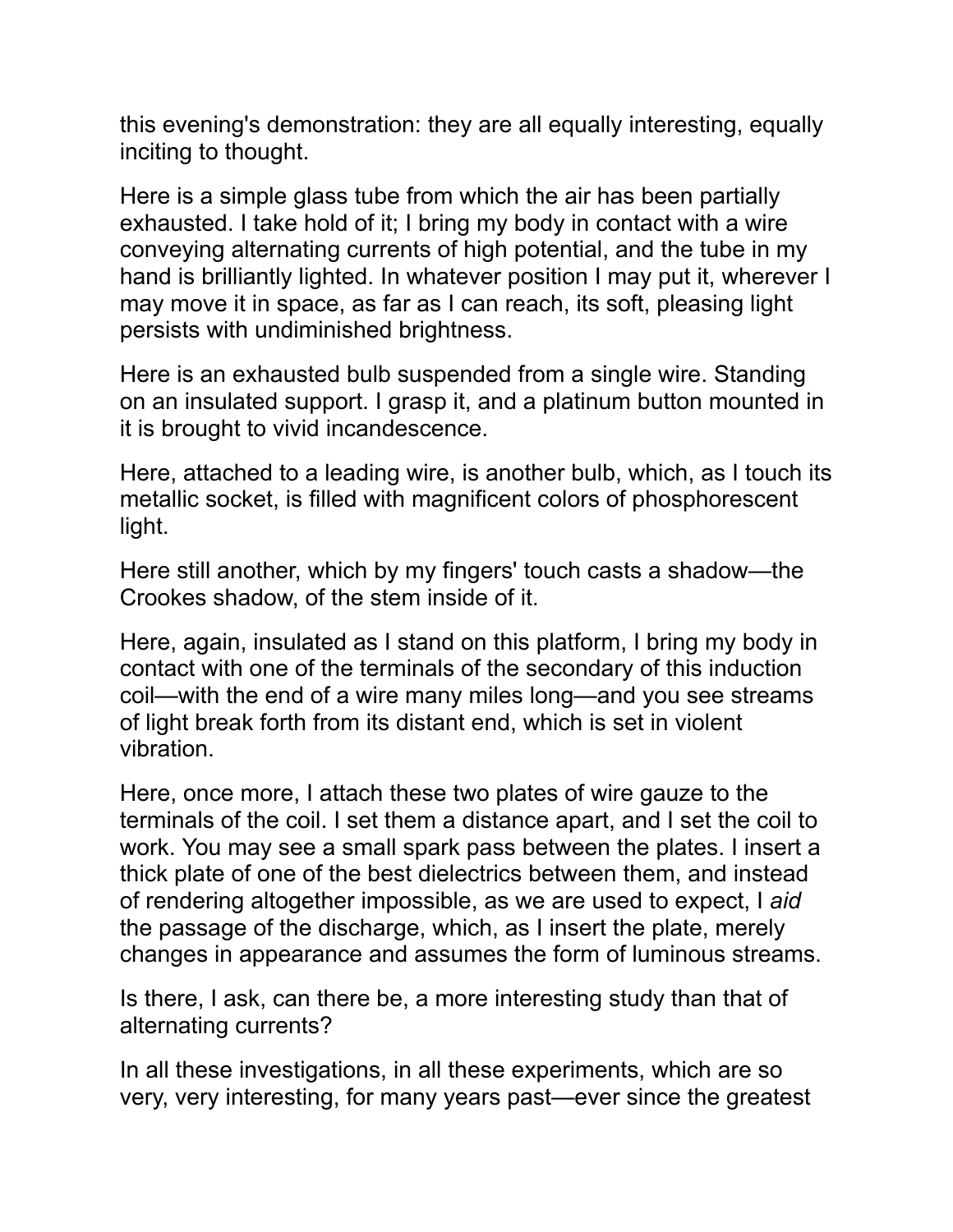experimenter who lectured in this hall discovered its principle—we have had a steady companion, an appliance familiar to every one, a plaything once, a thing of momentous importance now—the induction coil. There is no dearer appliance to the electrician. From the ablest among you, I dare say, down to the inexperienced student, to your lecturer, we all have passed many delightful hours in experimenting with the induction coil. We have watched its play, and thought and pondered over the beautiful phenomena which it disclosed to our ravished eyes. So well known is this apparatus, so familiar are these phenomena to every one, that my courage nearly fails me when I think that I have ventured to address so able an audience, that I have ventured to entertain you with that same old subject. Here in reality is the same apparatus, and here are the same phenomena, only the apparatus is operated somewhat differently, the phenomena are presented in a different aspect. Some of the results we find as expected, others surprise us, but all captivate our attention, for in scientific investigation each novel result achieved may be the centre of a new departure, each novel fact learned may lead to important developments.

Usually in operating an induction coil we have set up a vibration of moderate frequency in the primary, either by means of an interrupter or break, or by the use of an alternator. Earlier English investigators, to mention only Spottiswoode and J.E.H. Gordon, have used a rapid break in connection with the coil. Our knowledge and experience of to-day enables us to see clearly why these coils under the conditions of the tests did not disclose any remarkable phenomena, and why able experimenters failed to perceive many of the curious effects which have since been observed.

In the experiments such as performed this evening, we operate the coil either from a specially constructed alternator capable of giving many thousands of reversals of current per second, or, by disruptively discharging a condenser through the primary, we set up a vibration in the secondary circuit of a frequency of many hundred thousand or millions per second, if we so desire; and in using either of these means we enter a field as yet unexplored.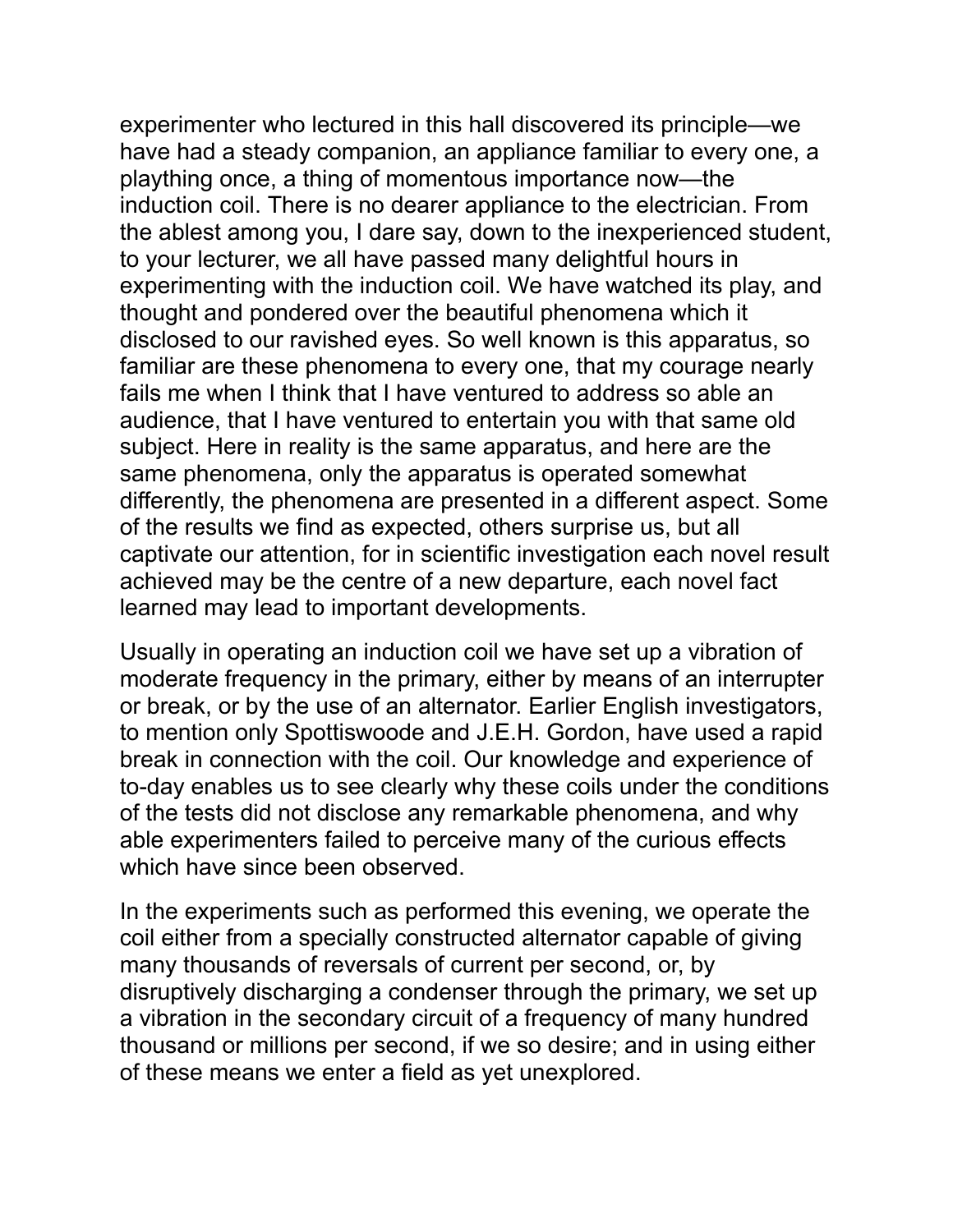It is impossible to pursue an investigation in any novel line without finally making some interesting observation or learning some useful fact. That this statement is applicable to the subject of this lecture the many curious and unexpected phenomena which we observe afford a convincing proof. By way of illustration, take for instance the most obvious phenomena, those of the discharge of the induction coil.

Here is a coil which is operated by currents vibrating with extreme rapidity, obtained by disruptively discharging a Leyden jar. It would not surprise a student were the lecturer to say that the secondary of this coil consists of a small length of comparatively stout wire; it would not surprise him were the lecturer to state that, in spite of this, the coil is capable of giving any potential which the best insulation of the turns is able to withstand: but although he may be prepared, and even be indifferent as to the anticipated result, yet the aspect of the discharge of the coil will surprise and interest him. Every one is familiar with the discharge of an ordinary coil; it need not be reproduced here. But, by way of contrast, here is a form of discharge of a coil, the primary current of which is vibrating several hundred thousand times per second. The discharge of an ordinary coil appears as a simple line or band of light. The discharge of this coil appears in the form of powerful brushes and luminous streams issuing from all points of the two straight wires attached to the terminals of the secondary. (Fig. 1.)

#### FIG. 1.—DISCHARGE BETWEEN TWO WIRES WITH FREQUENCIES OF A FEW HUNDRED THOUSAND PER SECOND.

Now compare this phenomenon which you have just witnessed with the discharge of a Holtz or Wimshurst machine—that other interesting appliance so dear to the experimenter. What a difference there is between these phenomena! And yet, had I made the necessary arrangements—which could have been made easily, were it not that they would interfere with other experiments—I could have produced with this coil sparks which, had I the coil hidden from your view and only two knobs exposed, even the keenest observer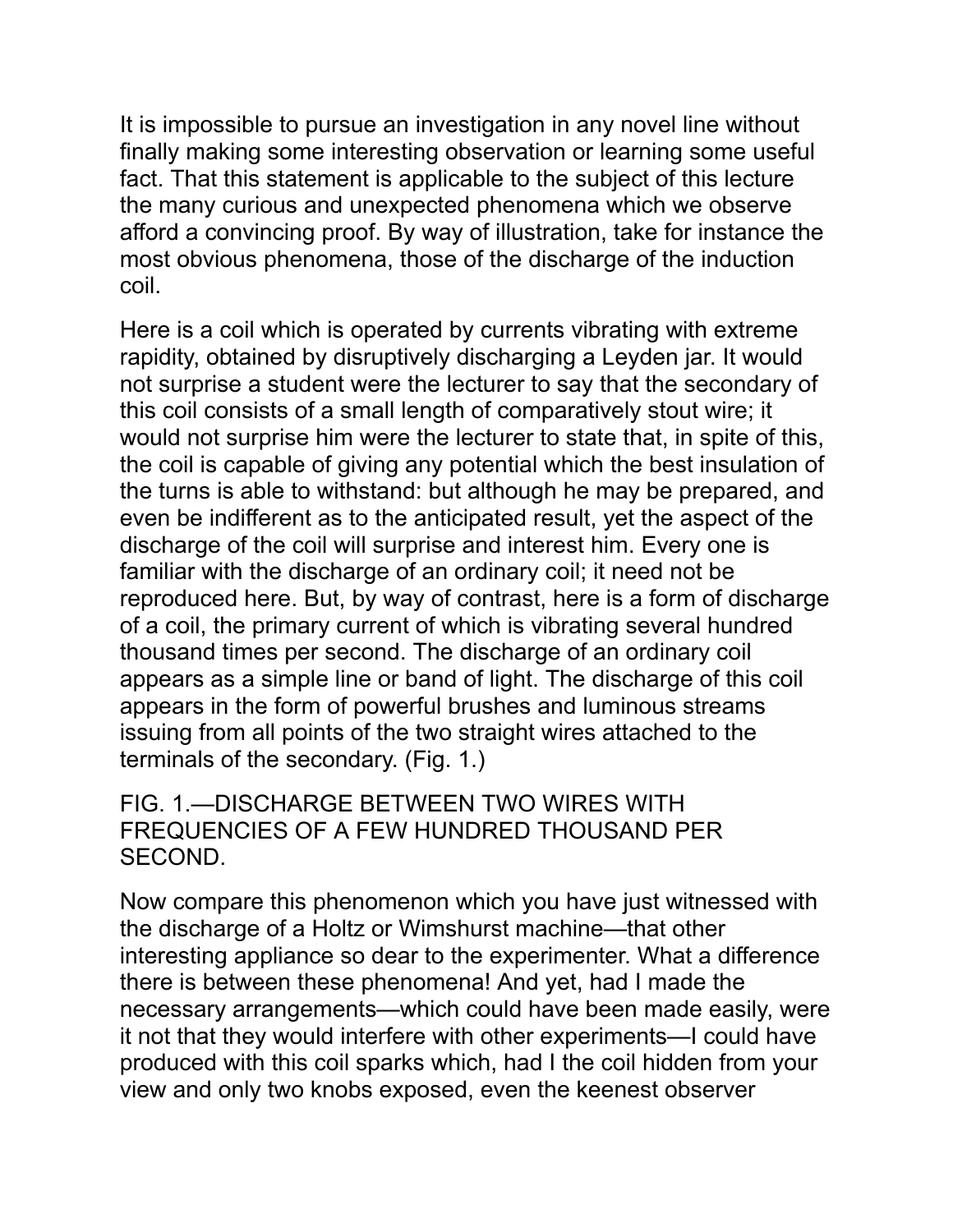among you would find it difficult, if not impossible, to distinguish from those of an influence or friction machine. This may be done in many ways—for instance, by operating the induction coil which charges the condenser from an alternating-current machine of very low frequency, and preferably adjusting the discharge circuit so that there are no oscillations set up in it. We then obtain in the secondary circuit, if the knobs are of the required size and properly set, a more or less rapid

succession of sparks of great intensity and small quantity, which possess the same brilliancy, and are accompanied by the same sharp crackling sound, as those obtained from a friction or influence machine.

FIG. 2.—IMITATING THE SPARK OF A HOLTZ MACHINE.

Another way is to pass through two primary circuits, having a common secondary, two currents of a slightly different period, which produce in the secondary circuit sparks occurring at comparatively long intervals. But, even with the means at hand this evening, I may succeed in imitating the spark of a Holtz machine. For this purpose I establish between the terminals of the coil which charges the condenser a long, unsteady arc, which is periodically interrupted by the upward current of air produced by it. To increase the current of air I place on each side of the arc, and close to it, a large plate of mica. The condenser charged from this coil discharges into the primary circuit of a second coil through a small air gap, which is necessary to produce a sudden rush of current through the primary. The scheme of connections in the present experiment is indicated in Fg. 2.

*G* is an ordinarily constructed alternator, supplying the primary P of an induction coil, the secondary *S* of which charges the condensers or jars *C C*. The terminals of the secondary are connected to the inside coatings of the jars, the outer coatings being connected to the ends of the primary *p p* of a second induction coil. This primary *p p* has a small air gap *a b*.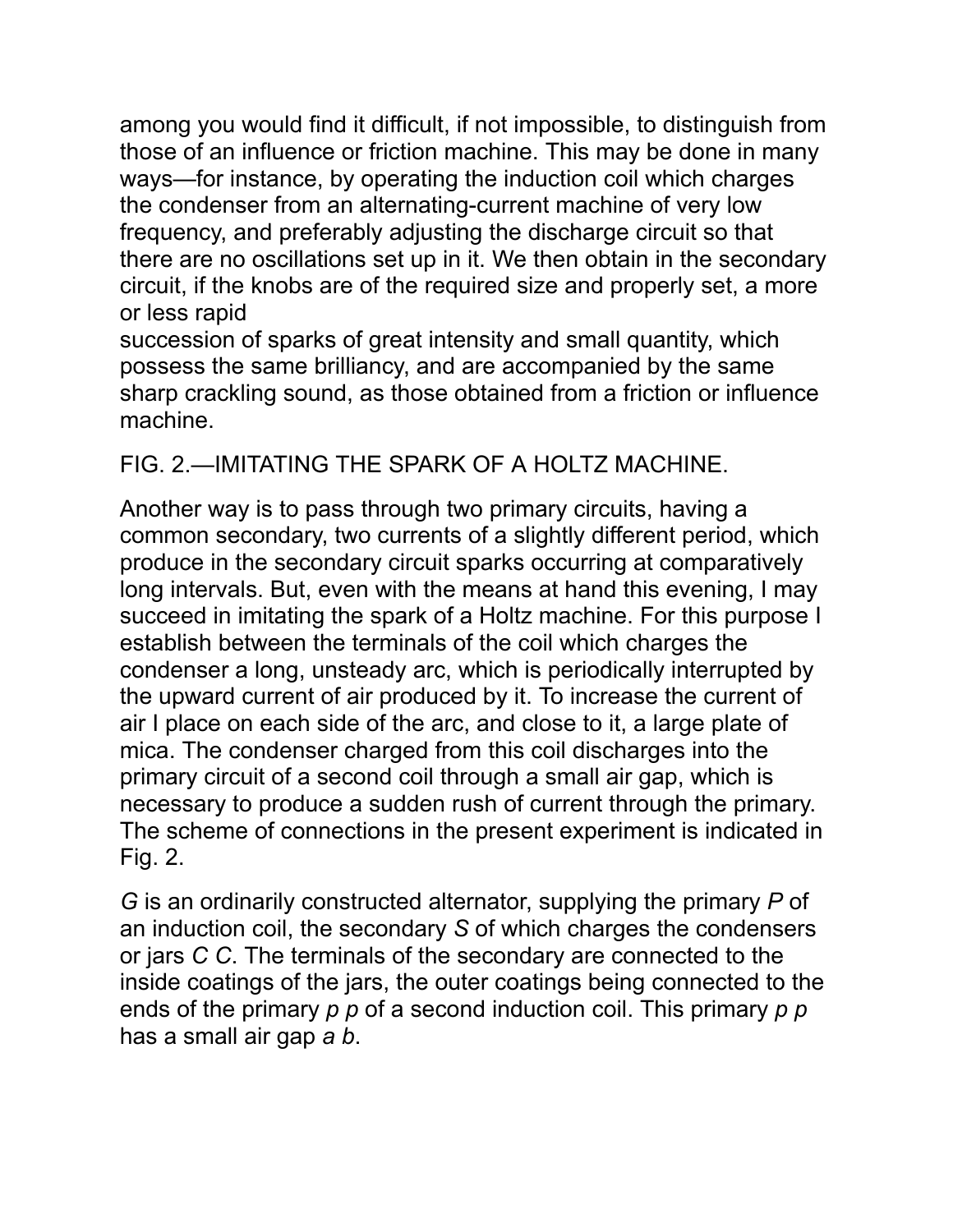The secondary *s* of this coil is provided with knobs or spheres *K K* of the proper size and set at a distance suitable for the experiment.

A long arc is established between the terminals A B of the first induction coil. *M M* are the mica plates.

Each time the arc is broken between A and B the jars are quickly charged and discharged through the primary *p p*, producing a snapping spark between the knobs  $K K$ . Upon the arc forming between *A* and *B* the potential falls, and the jars cannot be charged to such high potential as to break through the air gap *a b* until the arc is again broken by the draught.

In this manner sudden impulses, at long intervals, are produced in the primary *p p*, which in the secondary *s* give a corresponding number of impulses of great intensity. If the secondary knobs or spheres,  $K K$ , are of the proper size, the sparks show much resemblance to those of a Holtz machine.

But these two effects, which to the eye appear so very different, are only two of the many discharge phenomena. We only need to change the conditions of the test, and again we make other observations of interest.

When, instead of operating the induction coil as in the last two experiments, we operate it from a high frequency alternator, as in the next experiment, a systematic study of the phenomena is rendered much more easy. In such case, in varying the strength and frequency of the currents through the primary, we may observe five distinct forms of discharge, which I have described in my former paper on the subject  $[<sup>A</sup>]$  before the American Institute of Electrical Engineers, May 20, 1891.

#### <span id="page-21-0"></span>[\[A\]](#page-21-1)

<span id="page-21-1"></span>See THE ELECTRICAL WORLD, July 11, 1891.

It would take too much time, and it would lead us too far from the subject presented this evening, to reproduce all these forms, but it seems to me desirable to show you one of them. It is a brush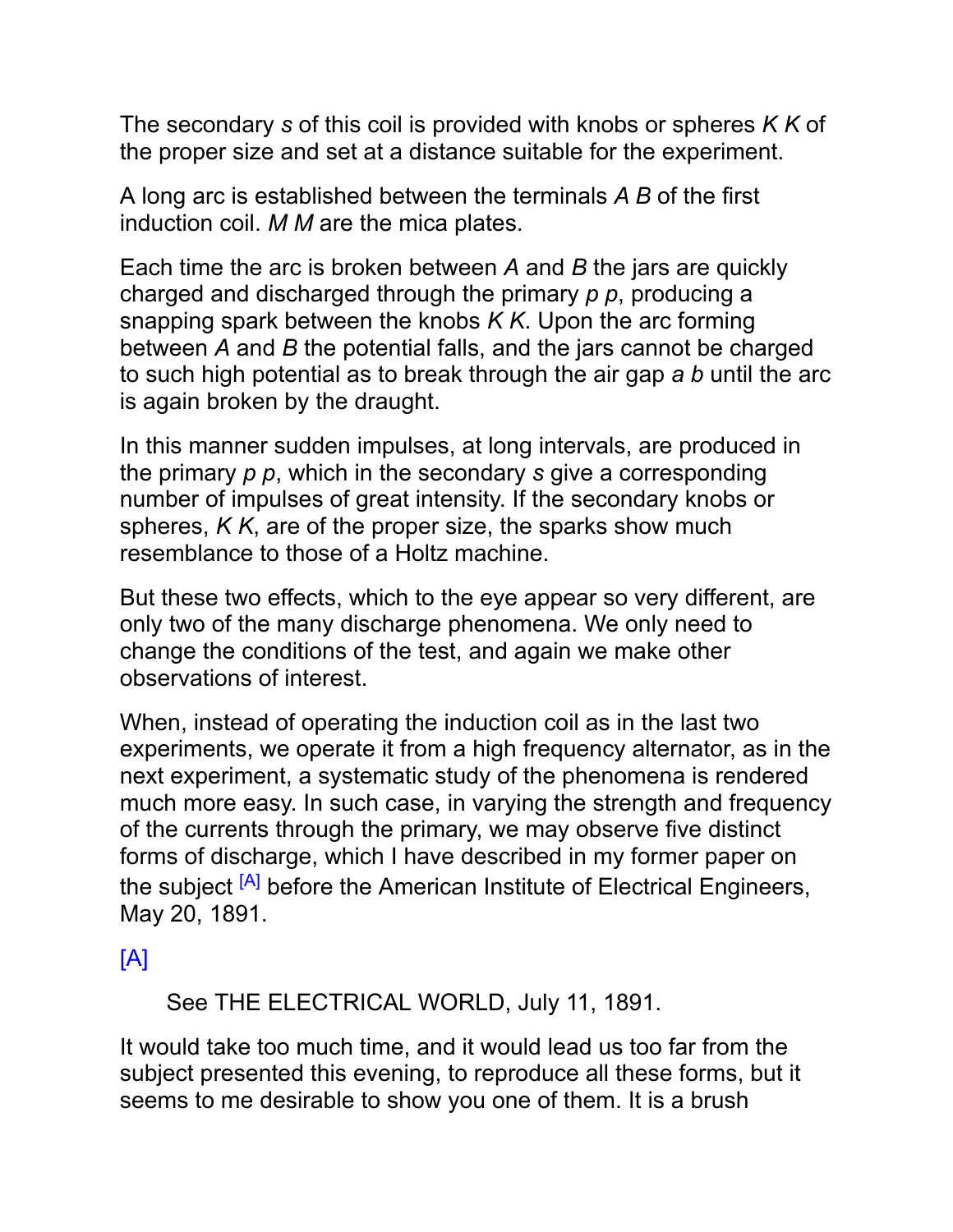discharge, which is interesting in more than one respect. Viewed from a near position it resembles much a jet of gas escaping under great pressure. We know that the phenomenon is due to the agitation of the molecules near the terminal, and we anticipate that some heat must be developed by the impact of the molecules against the terminal or against each other. Indeed, we find that the brush is hot, and only a little thought leads us to the conclusion that, could we but reach sufficiently high frequencies, we could produce a brush which would give intense light and heat, and which would resemble in every particular an ordinary flame, save, perhaps, that both phenomena might not be due to the same agent—save, perhaps, that chemical affinity might not be *electrical* in its nature.

As the production of heat and light is here due to the impact of the molecules, or atoms of air, or something else besides, and, as we can augment the energy simply by raising the potential, we might, even with frequencies obtained from a dynamo machine, intensify the action to such a degree as to bring the terminal to melting heat. But with such low frequencies we would have to deal always with something of the nature of an electric current. If I approach a conducting object to the brush, a thin little spark passes, yet, even with the frequencies used this evening, the tendency to spark is not very great. So, for instance, if I hold a metallic sphere at some distance above the terminal you may see the whole space between the terminal and sphere illuminated by the streams without the spark passing; and with the much higher frequencies obtainable by the disruptive discharge of a condenser, were it not for the sudden impulses, which are comparatively few in number, sparking would not occur even at very small distances. However, with incomparably higher frequencies, which we may yet find means to produce efficiently, and provided that electric impulses of such high frequencies could be transmitted through a conductor, the electrical characteristics of the brush discharge would completely vanish—no spark would pass, no shock would be felt—yet we would stll have to deal with an *electric* phenomenon, but in the broad, modern interpretation of the word. In my first paper before referred to I have pointed out the curious properties of the brush, and described the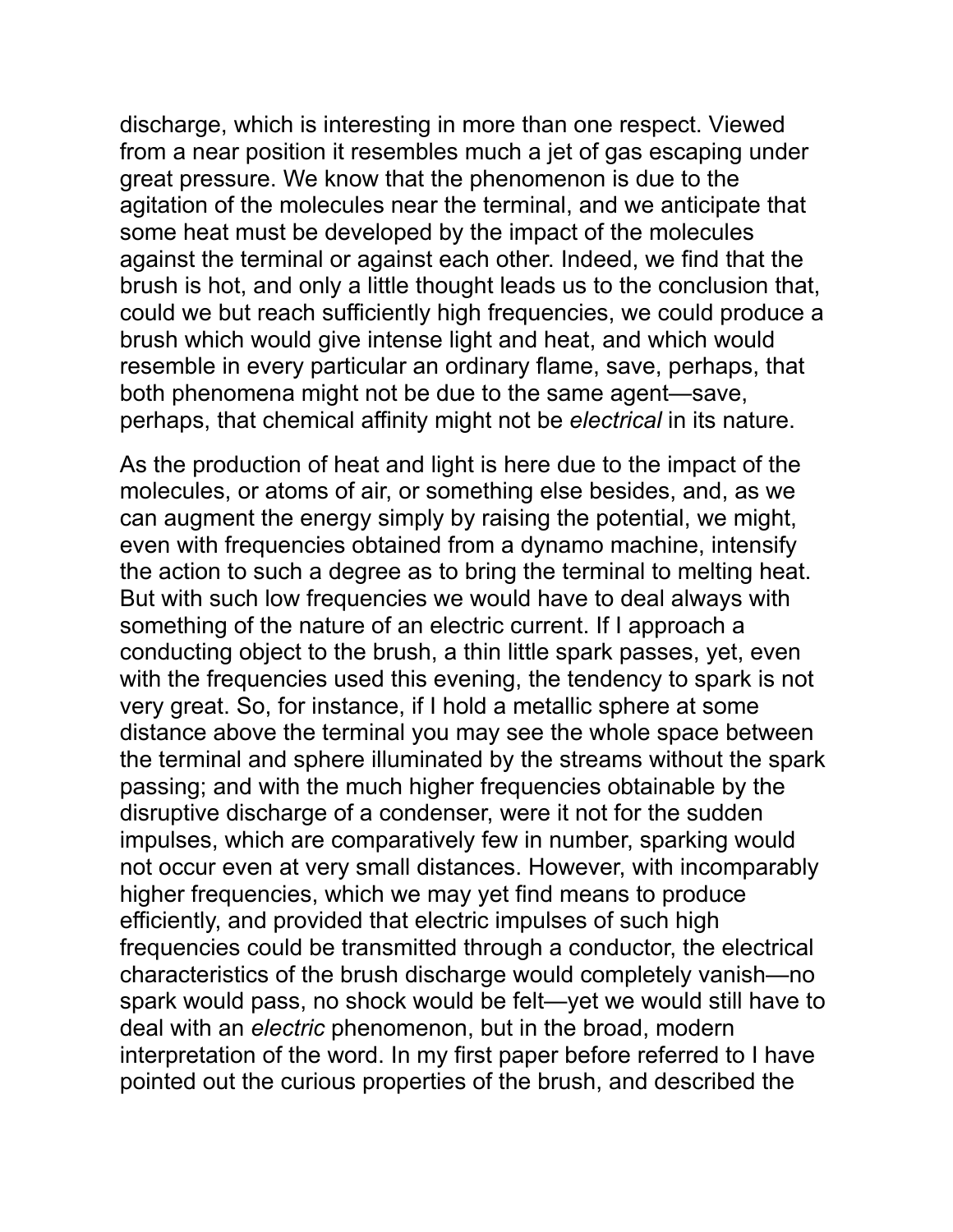best manner of producing it, but I have thought it worth while to endeavor to express myself more clearly in regard to this phenomenon, because of its absorbing interest.

When a coil is operated with currents of very high frequency, beautiful brush effects may be produced, even if the coil be of comparatively small dimensions. The experimenter may vary them in many ways, and, if it were nothing else, they afford a pleasing sight. What adds to their interest is that they may be produced with one single terminal as well as with two—in fact, often better with one than with two.

But of all the discharge phenomena observed, the most pleasing to the eye, and the most instructive, are those observed with a coil which is operated by means of the disruptive discharge of a condenser. The power of the brushes, the abundance of the sparks, when the conditions are patiently adjusted, is often amazing. With even a very small coil, if it be so well insulated as to stand a difference of potential of several thousand volts per turn, the sparks may be so abundant that the whole coil may appear a complete mass of fire.

Curiously enough the sparks, when the terminals of the coil are set at a considerable distance, seem to dart in every possible direction as though the terminals were perfectly independent of each other. As the sparks would soon destroy the insulation it is necessary to prevent them. This is best done by immersing the coil in a good liquid insulator, such as boiled-out oil. Immersion in a liquid may be considered almost an absolute necessity for the continued and successful working of such a coil.

It is of course out of the question, in an experimental lecture, with only a few minutes at disposal for the performance of each experiment, to show these discharge phenomena to advantage, as to produce each phenomenon at its best a very careful adjustment is required. But even if imperfectly produced, as they are likely to be this evening, they are sufficiently striking to interest an intelligent audience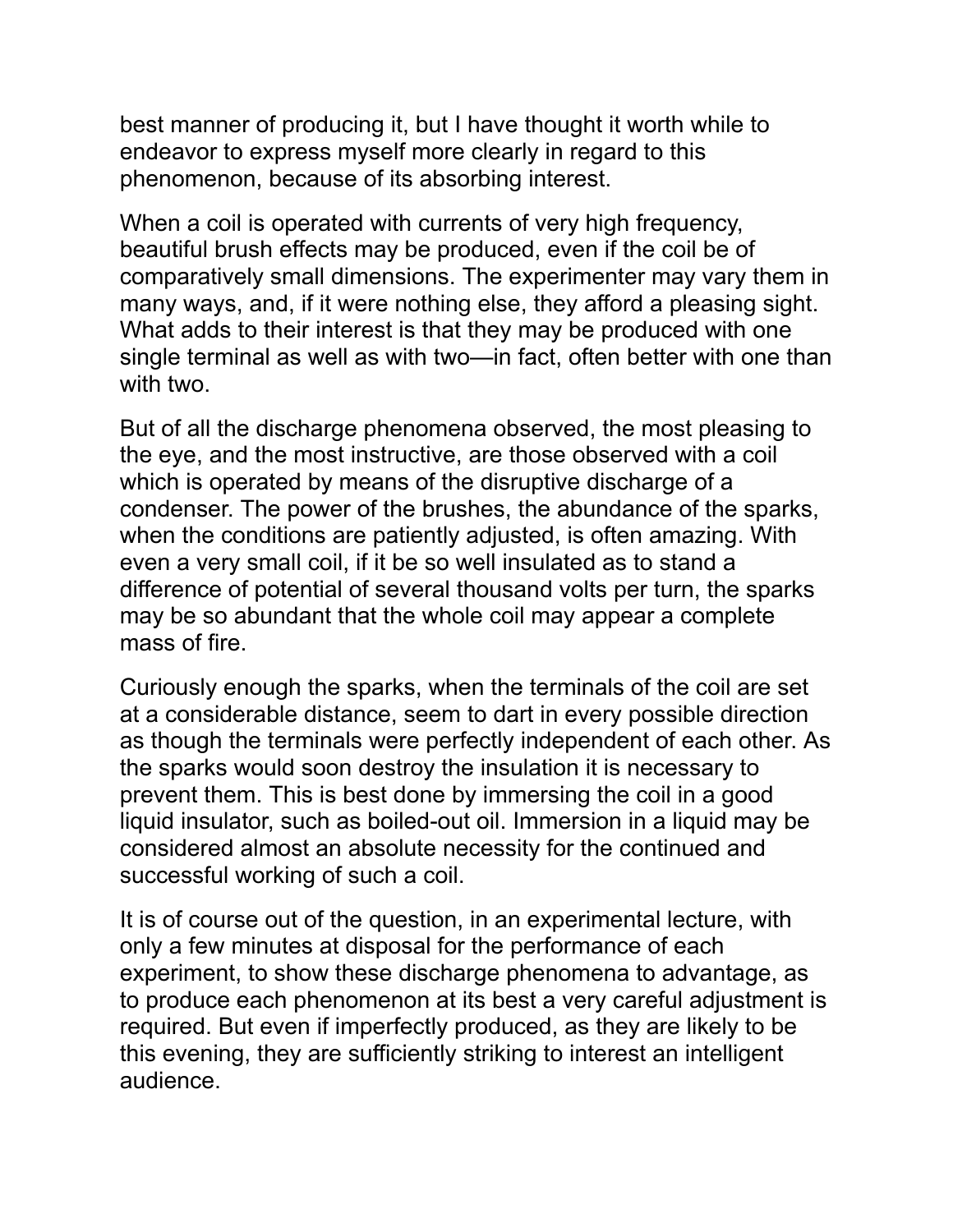Before showing some of these curious effects I must, for the sake of completeness, give a short description of the coil and other apparatus used in the experiments with the disruptive discharge this evening.

#### FIG. 3.—DISRUPTIVE DISCHARGE COIL.

It is contained in a box *B* (Fig. 3) of thick boards of hard wood, covered on the outside with zinc sheet *Z*, which is carefully soldered all around. It might be advisable, in a strictly scientific investigation, when accuracy is of great importance, to do away with the metal cover, as it might introduce many errors, principally on account of its complex action upon the coil, as a condenser of very small capacity and as an electrostatic and electromagnetic screen. When the coil is used for such experments as are here contemplated, the employment of the metal cover offers some practical advantages, but these are not of sufficient importance to be dwelt upon.

The coil should be placed symmetrically to the metal cover, and the space between should, of course, not be too small, certainly not less than, say, five centimetres, but much more if possible; especially the two sides of the zinc box, which are at right angles to the axis of the coil, should be sufficiently remote from the latter, as otherwise they might impair its action and be a source of loss.

The coil consists of two spools of hard rubber *R R*, held apart at a distance of 10 centimetres by bolts *c* and nuts *n*, likewise of hard rubber. Each spool comprises a tube T of approximately 8 centimetres inside diameter, and 3 millimetres thick, upon which are screwed two flanges *F F*, 24 centimetres square, the space between the flanges being about 3 centimetres. The secondary, S S, of the best gutta percha-covered wire, has 26 layers, 10 turns in each, giving for each half a total of 260 turns. The two halves are wound oppositely and connected in series, the connection between both being made over the primary. This disposition, besides being convenient, has the advantage that when the coil is well balanced that is, when both of its terminals  $\,_{1}$   $\,_{1}$  are connected to bodies or devices of equal capacity—there is not much danger of breaking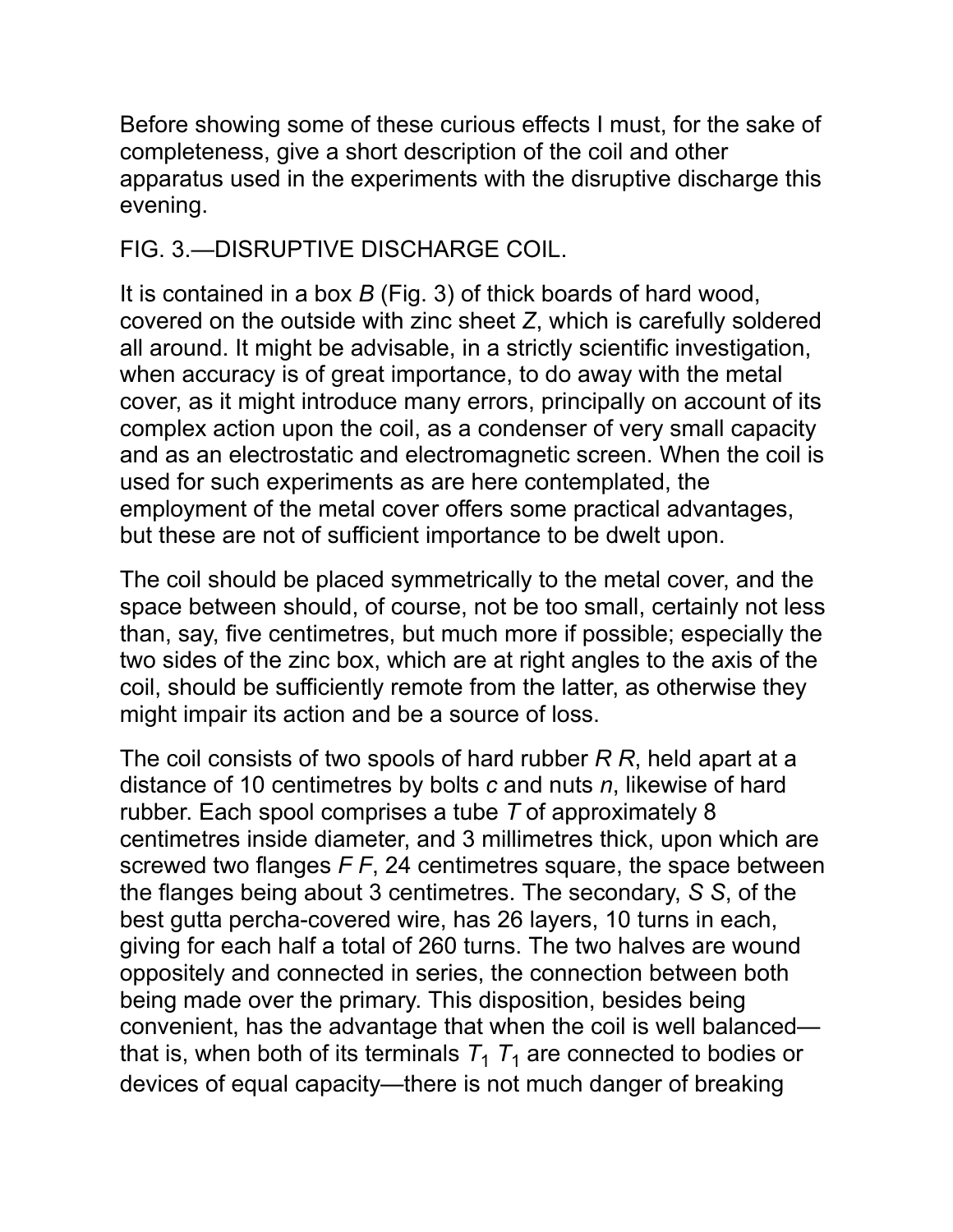through to the primary, and the insulation between the primary and the secondary need not be thick. In using the coil it is advisable to attach to *both* terminals devices of nearly equal capacity, as, when the capacity of the terminals is not equal, sparks will be apt to pass to the primary. To avoid this, the middle point of the secondary may be connected to the primary, but this is not always practicable.

The primary *P P* is wound in two parts, and oppositely, upon a wooden spool W, and the four ends are led out of the oil through hard rubber tubes *t t*. The ends of the secondary  $\mathcal{T}_1$   $\mathcal{T}_1$  are also led out of the oil through rubber tubes  $t_1 \ t_1$  of great thickness. The primary and secondary layers are insulated by cotton cloth, the thickness of the insulation, of course, bearing some proportion to the difference of potential between the turns of the different layers. Each half of the primary has four layers, 24 turns in each, this giving a total of 96 turns. When both the parts are connected in series, this gives a ratio of conversion of about 1:2.7, and with the primaries in multiple, 1:5.4; but in operating with very rapidly alternating currents this ratio does not convey even an approximate idea of the ratio of the E.M.Fs. in the primary and secondary circuits. The coil is held in position in the oil on wooden supports, there being about 5 centimetres thickness of oil all round. Where the oil is not specially needed, the space is filled with pieces of wood, and for this purpose principally the wooden box *B* surrounding the whole is used.

The construction here shown is, of course, not the best on general principles, but I believe it is a good and convenient one for the production of effects in which an excessive potential and a very small current are needed.

In connection with the coil I use either the ordinary form of discharger or a modified form. In the former I have introduced two changes which secure some advantages, and which are obvious. If they are mentioned, it is only in the hope that some experimenter may find them of use.

FIG. 4.—ARRANGEMENT OF IMPROVED DISCHARGER AND MAGNET.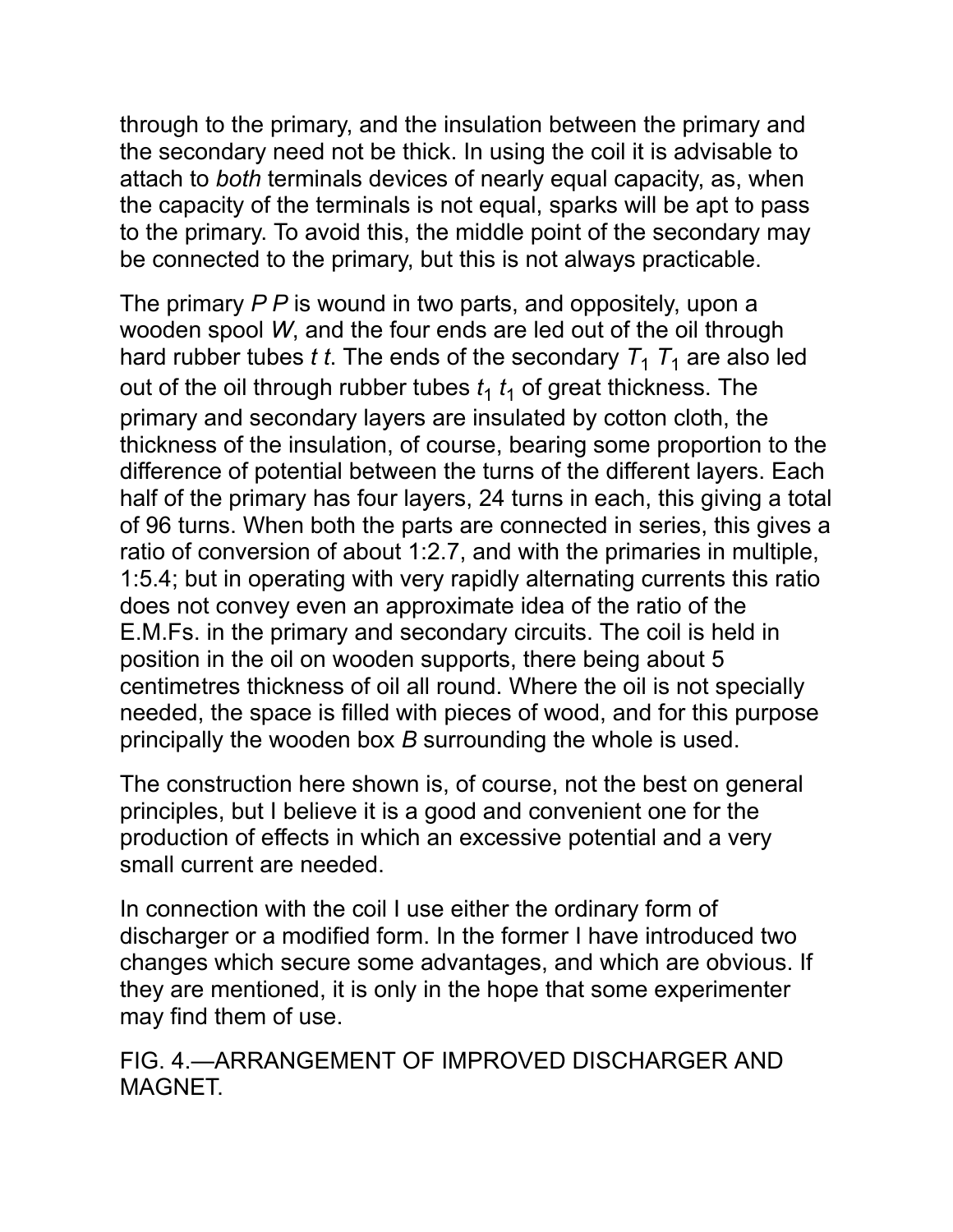One of the changes is that the adjustable knobs A and B (Fig. 4), of the discharger are held in jaws of brass, *J J*, by spring pressure, this allowing of turning them successively into different positions, and so doing away with the tedious process of frequent polishing up.

The other change consists in the employment of a strong electromagnet N S, which is placed with its axis at right angles to the line joining the knobs A and B, and produces a strong magnetic field between them. The pole pieces of the magnet are movable and properly formed so as to protrude between the brass knobs, in order to make the field as intense as possible; but to prevent the discharge from jumping to the magnet the pole pieces are protected by a layer of mica, *M M*, of sufficient thickness.  $\boldsymbol{s}_1$   $\boldsymbol{s}_1$  and  $\boldsymbol{s}_2$   $\boldsymbol{s}_2$  are screws for fastening the wires. On each side one of the screws is for large and the other for small wires. *L L* are screws for fixing in position the rods *R R*, which support the knobs.

In another arrangement with the magnet I take the discharge between the rounded pole pieces themselves, which in such case are insulated and preferably provided with polished brass caps.

The employment of an intense magnetic field is of advantage principally when the induction coil or transformer which charges the condenser is operated by currents of very low frequency. In such a case the number of the fundamental discharges between the knobs may be so small as to render the currents produced in the secondary unsuitable for many experiments. The intense magnetic field then serves to blow out the arc between the knobs as soon as it is formed, and the fundamental discharges occur in quicker succession.

Instead of the magnet, a draught or blast of air may be employed with some advantage. In this case the arc is preferably established between the knobs *A B*, in Fig. 2 (the knobs *a b* being generally joined, or entirely done away with), as in this disposition the arc is long and unsteady, and is easily affected by the draught.

FIG. 5.—ARRANGEMENT WITH LOW-FREQUENCY ALTERNATOR AND IMPROVED DISCHARGER.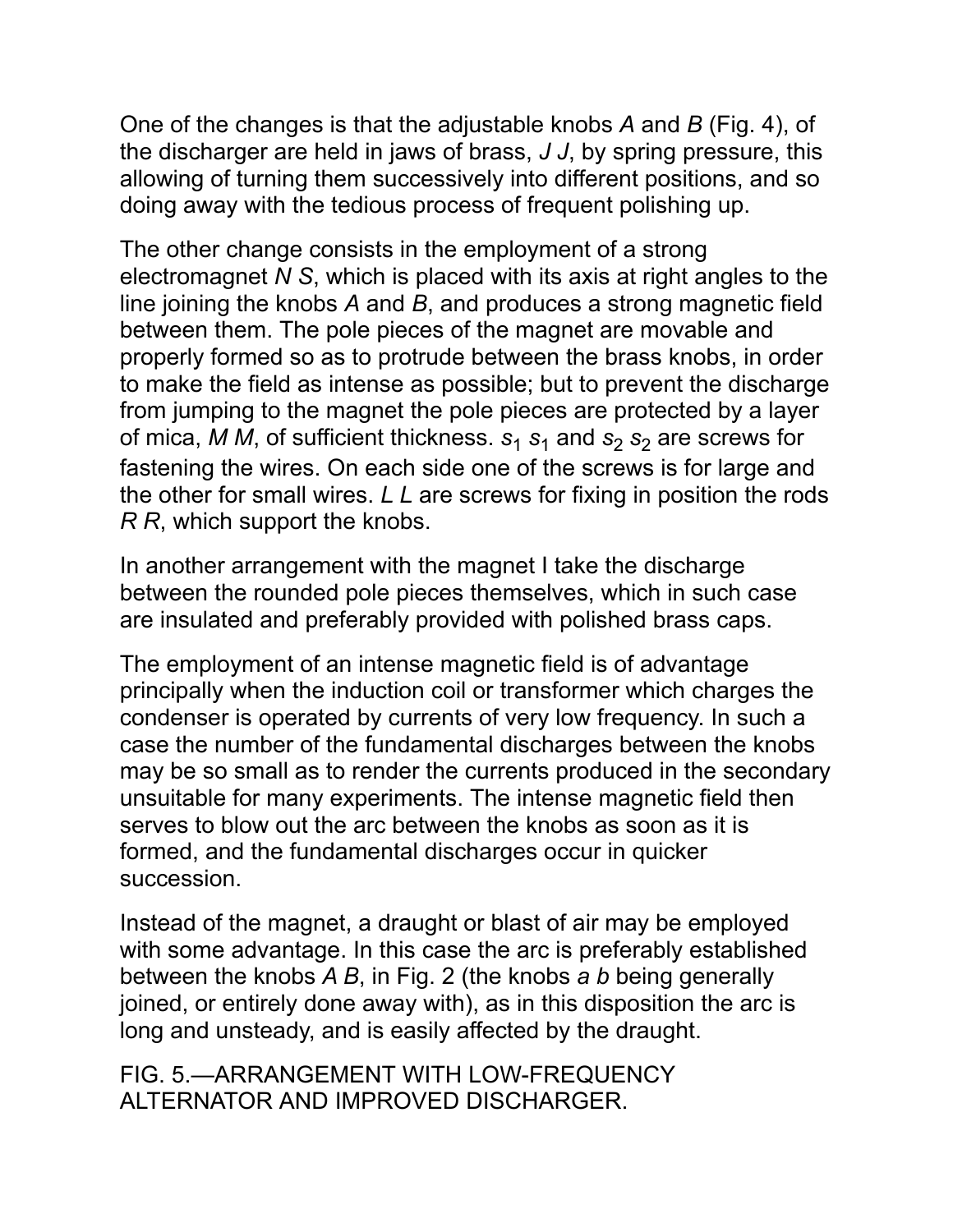When a magnet is employed to break the arc, it is better to choose the connection indicated diagrammatically in Fig. 5, as in this case the currents forming the arc are much more powerful, and the magnetic field exercises a greater influence. The use of the magnet permits, however, of the arc being replaced by a vacuum tube, but I have encountered great difficulties in working with an exhausted tube.

FIG. 6.—DISCHARGER WITH MULTIPLE GAPS.

The other form of discharger used in these and similar experiments is indicated in Figs. 6 and 7. It consists of a number of brass pieces *c c* (Fig. 6), each of which comprises a spherical middle portion *m* with an extension e below—which is merely used to fasten the piece in a lathe when polishing up the discharging surface—and a column above, which consists of a knurled flange *f* surmounted by a threaded stem *l* carrying a nut  $n$ , by means of which a wire is fastened to the column. The flange *f* conveniently serves for holding the brass piece when fastening the wire, and also for turning it in any position when it becomes necessary to present a fresh discharging surface. Two stout strips of hard rubber *R R*, with planed grooves *q q* (Fig. 7) to fit the middle portion of the pieces  $c$  c, serve to clamp the latter and hold them firmly in position by means of two bolts *C C* (of which only one is shown) passing through the ends of the strips.

#### FIG. 7.—DISCHARGER WITH MULTIPLE GAPS.

In the use of this kind of discharger I have found three principal advantages over the ordinary form. First, the dielectric strength of a given total width of air space is greater when a great many small air gaps are used instead of one, which permits of working with a smaller length of air gap, and that means smaller loss and less deterioration of the metal; secondly by reason of splitting the arc up into smaller arcs, the polished surfaces are made to last much longer; and, thirdly, the apparatus affords some gauge in the experiments. I usually set the pieces by putting between them sheets of uniform thickness at a certain very small distance which is known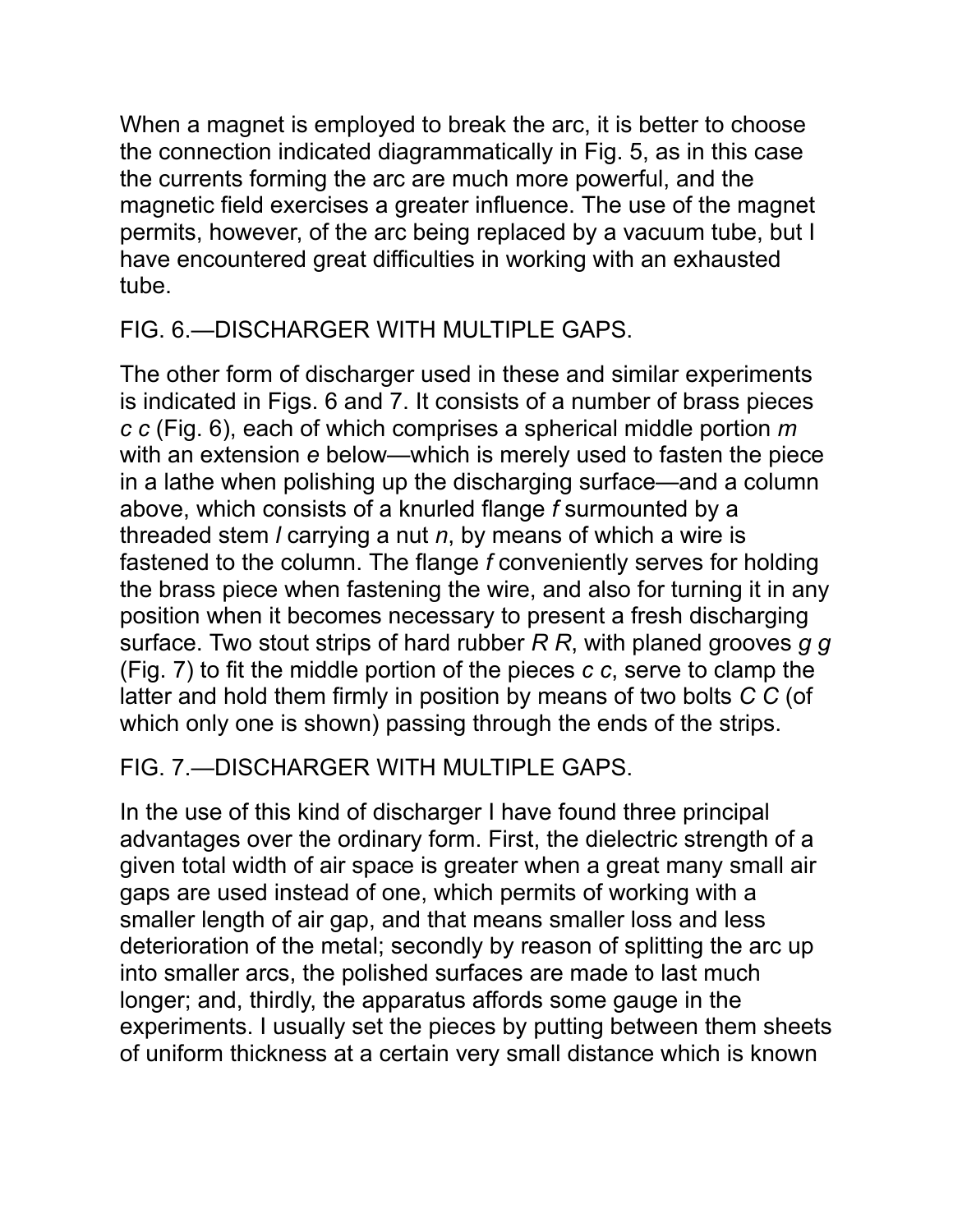from the experiments of Sir William Thomson to require a certain electromotive force to be bridged by the spark.

It should, of course, be remembered that the sparking distance is much diminished as the frequency is increased. By taking any number of spaces the experimenter has a rough idea of the electromotive force, and he finds it easier to repeat an experiment, as he has not the trouble of setting the knobs again and again. With this kind of discharger I have been able to maintain an oscillating motion without any spark being visible with the naked eye between the knobs, and they would not show a very appreciable rise in temperature. This form of discharge also lends itself to many arrangements of condensers and circuits which are often very convenient and time-saving. I have used it preferably in a disposition similar to that indicated in Fig. 2, when the currents forming the arc are small.

I may here mention that I have also used dischargers with single or multiple air gaps, in which the discharge surfaces were rotated with great speed. No particular advantage was, however, gained by this method, except in cases where the currents from the condenser were large and the keeping cool of the surfaces was necessary, and in cases when, the discharge not being oscillating of itself, the arc as soon as established was broken by the air current, thus starting the vibration at intervals in rapid succession. I have also used mechanical interrupters in many ways. To avoid the difficulties with frictional contacts, the preferred plan adopted was to establish the arc and rotate through it at great speed a rim of mica provided with many holes and fastened to a steel plate. It is understood, of course, that the employment of a magnet, air current, or other interrupter, produces no effect worth noticing, unless the self-induction, capacity and resistance are so related that there are oscillations set up upon each interruption.

I will now endeavor to show you some of the most note-worthy of these discharge phenomena.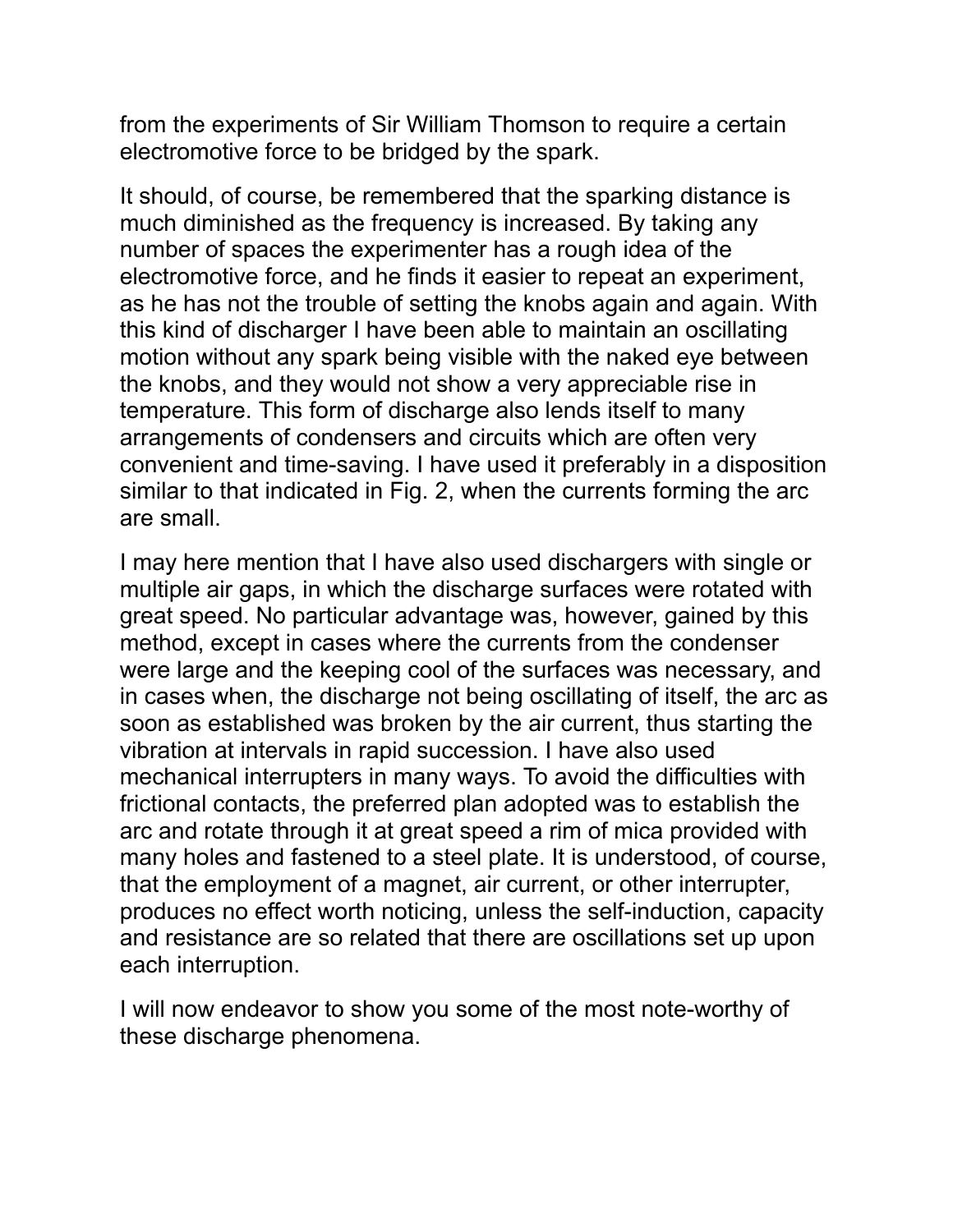I have stretched across the room two ordinary cotton covered wires, each about 7 metres in length. They are supported on insulating cords at a distance of about 30 centimetres. I attach now to each of the terminals of the coil one of the wires and set the coil in action. Upon turning the lights off in the room you see the wires strongly illuminated by the streams issuing abundantly from their whole surface in spite of the cotton covering, which may even be very thick. When the experiment is performed under good conditions, the light from the wires is sufficiently intense to allow distinguishing the objects in a room. To produce the best result it is, of course, necessary to adjust carefully the capacity of the jars, the arc between the knobs and the length of the wires. My experience is that calculation of the length of the wires leads, in such case, to no result whatever. The experimenter will do best to take the wires at the start very long, and then adjust by cutting off first long pieces, and then smaller and smaller ones as he approaches the right length.

A convenient way is to use an oil condenser of very small capacity, consisting of two small adjustable metal plates, in connection with this and similar experiments. In such case I take wires rather short and set at the beginning the condenser plates at maximum distance. If the streams for the wires increase by approach of the plates, the length of the wires is about right; if they diminish the wires are too long for that frequency and potential. When a condenser is used in connection with experiments with such a coil, it should be an oil condenser by all means, as in using an air condenser considerable energy might be wasted. The wires leading to the plates in the oil should be very thin, heavily coated with some insulating compound, and provided with a conducting covering—this preferably extending under the surface of the oil. The conducting cover should not be too near the terminals, or ends, of the wire, as a spark would be apt to jump from the wire to it. The conducting coating is used to diminish the air losses, in virtue of its action as an electrostatic screen. As to the size of the vessel containing the oil, and the size of the plates, the experimenter gains at once an idea from a rough trial. The size of the plates *in oil* is, however, calculable, as the dielectric losses are very small.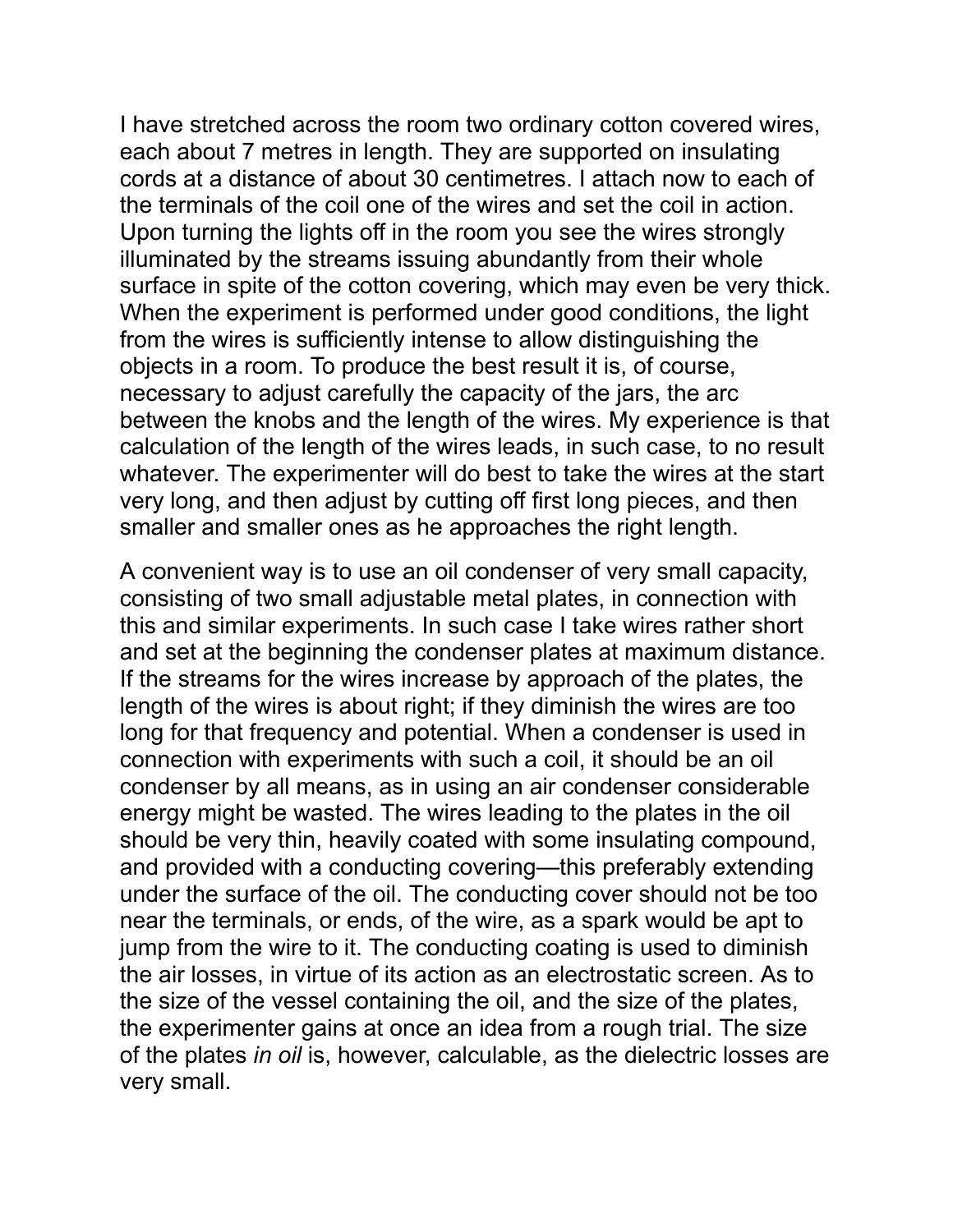In the preceding experiment it is of considerable interest to know what relation the quantity of the light emitted bears to the frequency and potential of the electric impulses. My opinion is that the heat as well as light effects produced should be proportionate, under otherwise equal conditions of test, to the product of frequency and square of potential, but the experimental verification of the law, whatever it may be, would be exceedingly difficult. One thing is certain, at any rate, and that is, that in augmenting the potential and frequency we rapidly intensify the streams; and, though it may be very sanguine, it is surely not altogether hopeless to expect that we may succeed in producing a practical illuminant on these lines. We would then be simply using burners or flames, in which there would be no chemical process, no consumption of material, but merely a transfer of energy, and which would, in all probability emit more light and less heat than ordinary flames.

The luminous intensity of the streams is, of course, considerably increased when they are focused upon a small surface. This may be shown by the following experiment: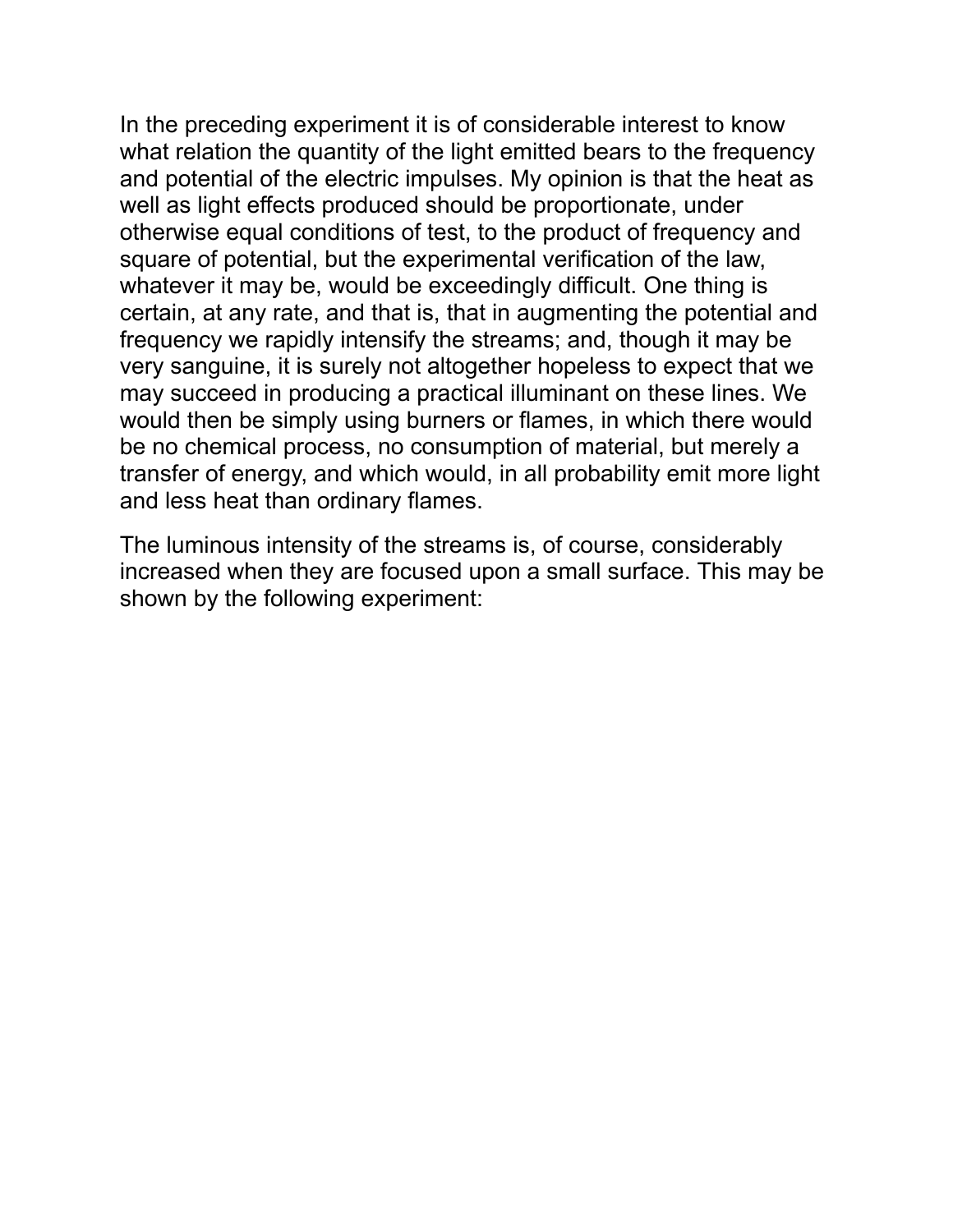#### FIG. 8.—EFFECT PRODUCED BY CONCENTRATING STREAMS.

I attach to one of the terminals of the coil a wire *w* (Fig. 8), bent in a circle of about 30 centimetres in diameter, and to the other terminal I fasten a small brass sphere *s*, the surface of the wire being preferably equal to the surface of the sphere, and the centre of the latter being in a line at right angles to the plane of the wire circle and passing through its centre. When the discharge is established under proper conditions, a luminous hollow cone is formed, and in the dark one-half of the brass sphere is strongly illuminated, as shown in the cut.

By some artifice or other, it is easy to concentrate the streams upon small surfaces and to produce very strong light effects. Two thin wires may thus be rendered intensely luminous.

In order to intensify the streams the wires should be very thin and short; but as in this case their capacity would be generally too small for the coil—at least, for such a one as the present—it is necessary to augment the capacity to the required value, while, at the same time, the surface of the wires remains very small. This may be done in many ways.

Here, for instance, I have two plates, *R R*, of hard rubber (Fig. 9), upon which I have glued two very thin wires *w w*, so as to form a name. The wires may be bare or covered with the best insulation—it is immaterial for the success of the experiment. Well insulated wires, if anything, are preferable. On the back of each plate, indicated by the shaded portion, is a tinfoll coating *t t*. The plates are placed in line at a sufficient distance to prevent a spark passing from one to the other wire. The two tinfoll coatings I have joined by a conductor *C*, and the two wires I presently connect to the terminals of the coil. It is now easy, by varying the strength and frequency of the currents through the primary, to find a point at which, the capacity of the system is best suited to the conditions, and the wires become so strongly luminous that, when the light in the room is turned off the name formed by them appears in brilliant letters.

FIG. 9.—WIRES RENDERED INTENSELY LUMINOUS.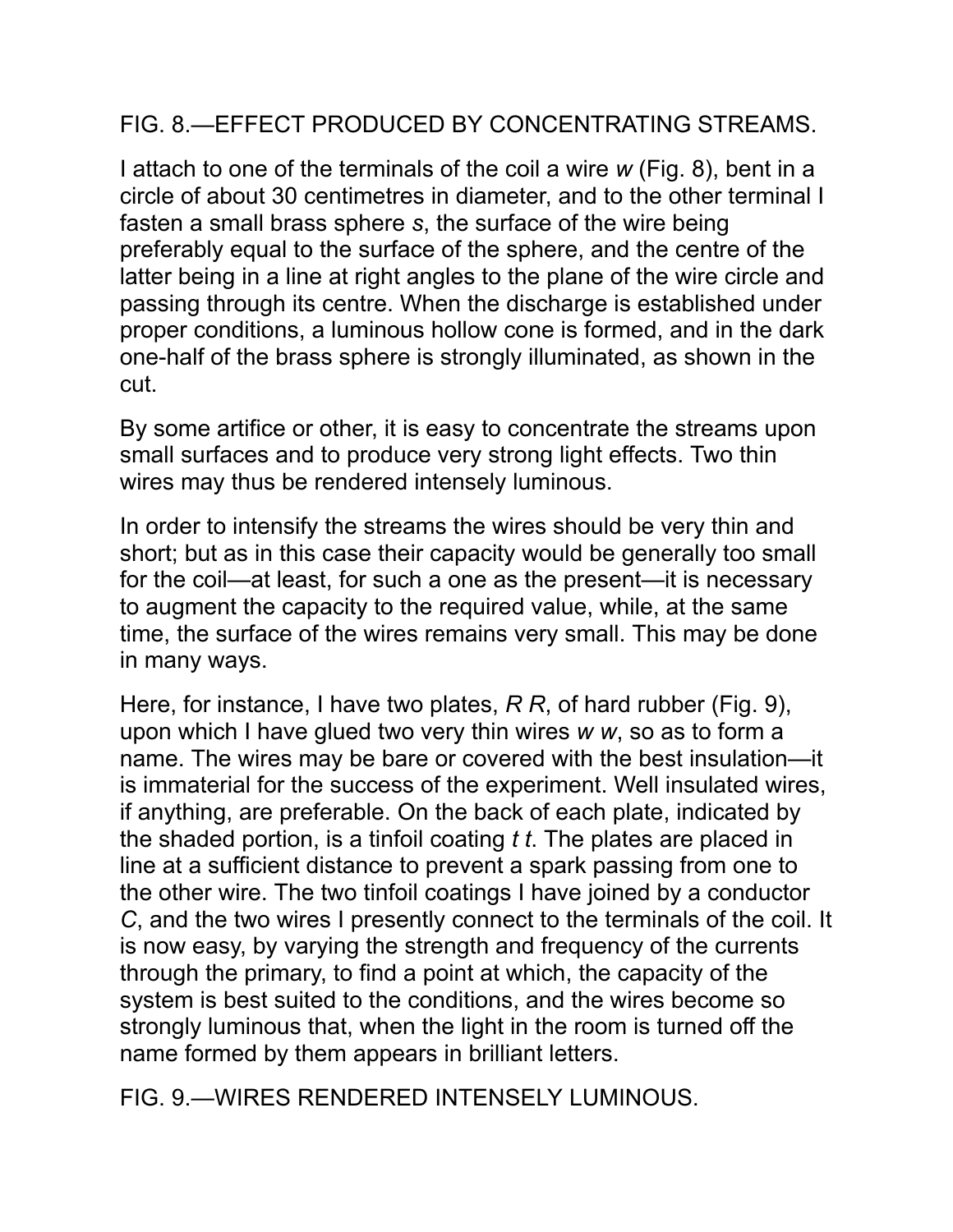It is perhaps preferable to perform this experiment with a coil operated from an alternator of high frequency, as then, owing to the harmonic rise and fall, the streams are very uniform, though they are less abundant then when produced with such a coil as the present. This experiment, however, may be performed with low frequencies, but much less satisfactorily.

#### FIG. 10.—LUMINOUS DISCS.

When two wires, attached to the terminals of the coil, are set at the proper distance, the streams between them may be so intense as to produce a continuous luminous sheet. To show this phenomenon I have here two circles, C and c (Fig. 10), of rather stout wire, one being about 80 centimetres and the other 30 centimetres in diameter. To each of the terminals of the coil I attach one of the circles. The supporting wires are so bent that the circles may be placed in the same plane, coinciding as nearly as possible. When the light in the room is turned off and the coil set to work, you see the whole space between the wires uniformly filled with streams, forming a luminous disc, which could be seen from a considerable distance, such is the intensity of the streams. The outer circle could have been much larger than the present one; in fact, with this coil I have used much larger circles, and I have been able to produce a strongly luminous sheet, covering an area of more than one square metre, which is a remarkable effect with this very small coil. To avoid uncertainty, the circle has been taken smaller, and the area is now about 0.43 square metre.

The frequency of the vibration, and the quickness of succession of the sparks between the knobs, affect to a marked degree the appearance of the streams. When the frequency is very low, the air gives way in more or less the same manner, as by a steady difference of potential, and the streams consist of distinct threads, generally mingled with thin sparks, which probably correspond to the successive discharges occurring between the knobs. But when the frequency is extremely high, and the arc of the discharge produces a very *loud* but *smooth* sound—showing both that oscillation takes place and that the sparks succeed each other with great rapidity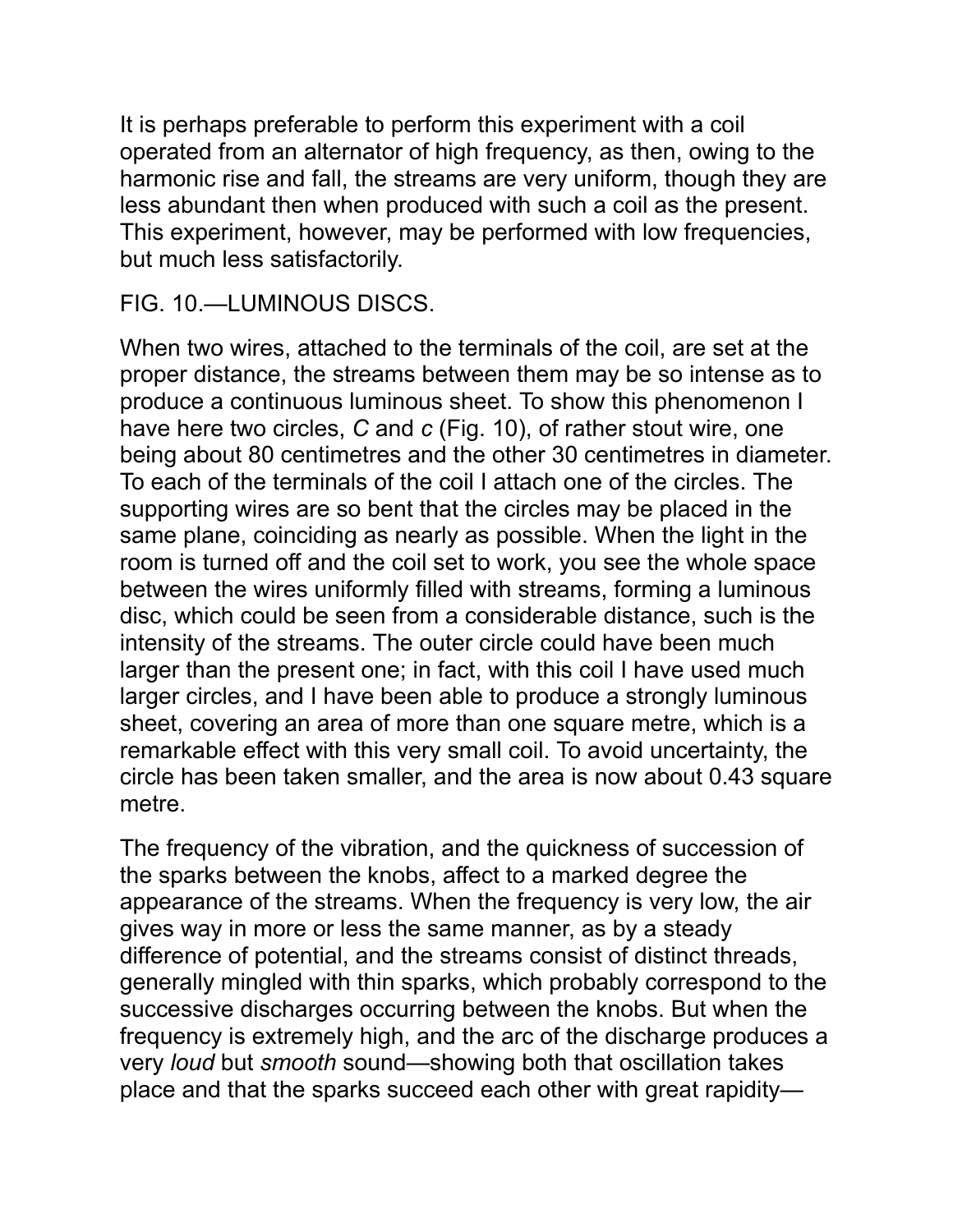then the luminous streams formed are perfectly uniform. To reach this result very small coils and jars of small capacity should be used. I take two tubes of thick Bohemian glass, about 5 centimetres in diameter and 20 centimetres long. In each of the tubes I slip a primary of very thick copper wire. On the top of each tube I wind a secondary of much thinner gutta-percha covered wire. The two secondaries I connect in series, the primaries preferably in multiple arc. The tubes are then placed in a large glass vessel, at a distance of 10 to 15 centimetres from each other, on insulating supports, and the vessel is filled with boiled out oil, the oil reaching about an inch above the tubes. The free ends of the secondary are lifted out of the oil and placed parallel to each other at a distance of about 10 centimetres. The ends which are scraped should be dipped in the oil. Two four-pint jars joined in series may be used to discharge through the primary. When the necessary adjustments in the length and distance of the wires above the oil and in the arc of discharge are made, a luminous sheet is produced between the wires which is perfectly smooth and textureless, like the ordinary discharge through a moderately exhausted tube.

I have purposely dwelt upon this apparently insignificant experiment. In trials of this kind the experimenter arrives at the startling conclusion that, to pass ordinary luminous discharges through gases, no particular degree of exhaustion is needed, but that the gas may be at ordinary or even greater pressure. To accomplish this, a very high frequency is essential; a high potential is likewise required, but this is a merely incidental necessity. These experiments teach us that, in endeavoring to discover novel methods of producing light by the agitation of atoms, or molecules, of a gas, we need not limit our research to the vacuum tube, but may look forward quite seriously to the possibility of obtaining the light effects without the use of any vessel whatever, with air at ordinary pressure.

Such discharges of very high frequency, which render luminous the air at ordinary pressures, we have probably often occasion to witness in Nature. I have no doubt that if, as many believe, the aurora borealis is produced by sudden cosmic disturbances, such as eruptions at the sun's surface, which set the electrostatic charge of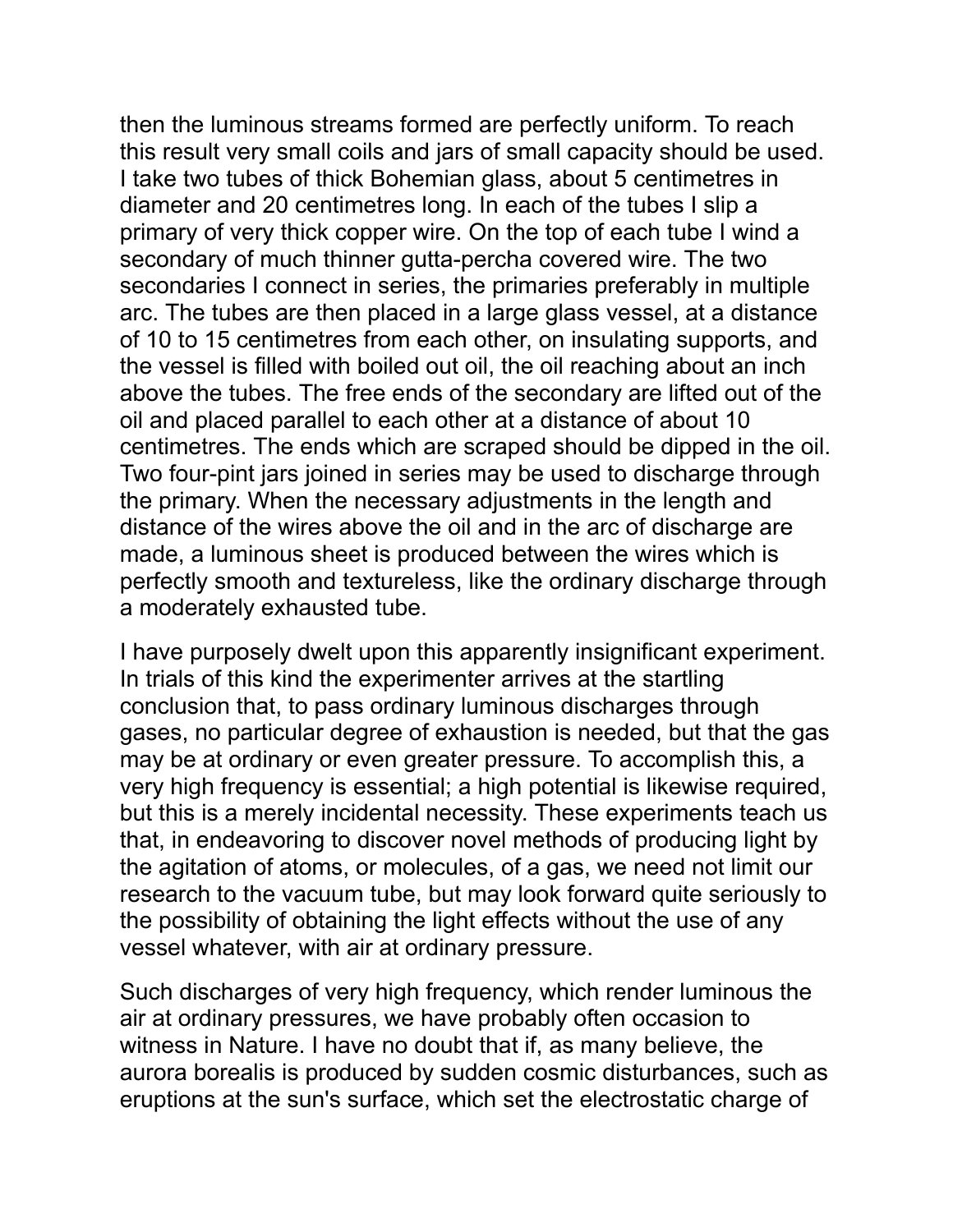the earth in an extremely rapid vibration, the red glow observed is not confined to the upper rarefied strata of the air, but the discharge traverses, by reason of its very high frequency, also the dense atmosphere in the form of a *glow*, such as we ordinarily produce in a slightly exhausted tube. If the frequency were very low, or even more so, if the charge were not at all vibrating, the dense air would break down as in a lightning discharge. Indications of such breaking down of the lower dense strata of the air have been repeatedly observed at the occurrence of this marvelous phenomenon; but if it does occur, it can only be attributed to the fundamental disturbances, which are few in number, for the vibration produced by them would be far too rapid to allow a disruptive break. It is the original and irregular impulses which affect the instruments; the superimposed vibrations probably pass unnoticed.

When an ordinary low frequency discharge is passed through moderately rarefied air, the air assumes a purplish hue. If by some means or other we increase the intensity of the molecular, or atomic, vibration, the gas changes to a white color. A similar change occurs at ordinary pressures with electric impulses of very high frequency. If the molecules of the air around a wire are moderately agitated, the brush formed is reddish or violet; if the vibration is rendered sufficiently intense, the streams become white. We may accomplish this in various ways. In the experiment before shown with the two wires across the room, I have endeavored to secure the result by pushing to a high value both the frequency and potential: in the experiment with the thin wires glued on the rubber plate I have concentrated the action upon a very small surface—in other words, I have worked with a great electric density.

A most curious form of discharge is observed with such a coil when the frequency and potential are pushed to the extreme limit. To perform the experiment, every part of the coil should be heavily nsulated, and only two small spheres—or, better stll, two sharpedged metal discs (*d d*, Fig. 11) of no more than a few centimetres in diameter—should be exposed to the air. The coil here used is immersed in oil, and the ends of the secondary reaching out of the oil are covered with an air-tight cover of hard rubber of great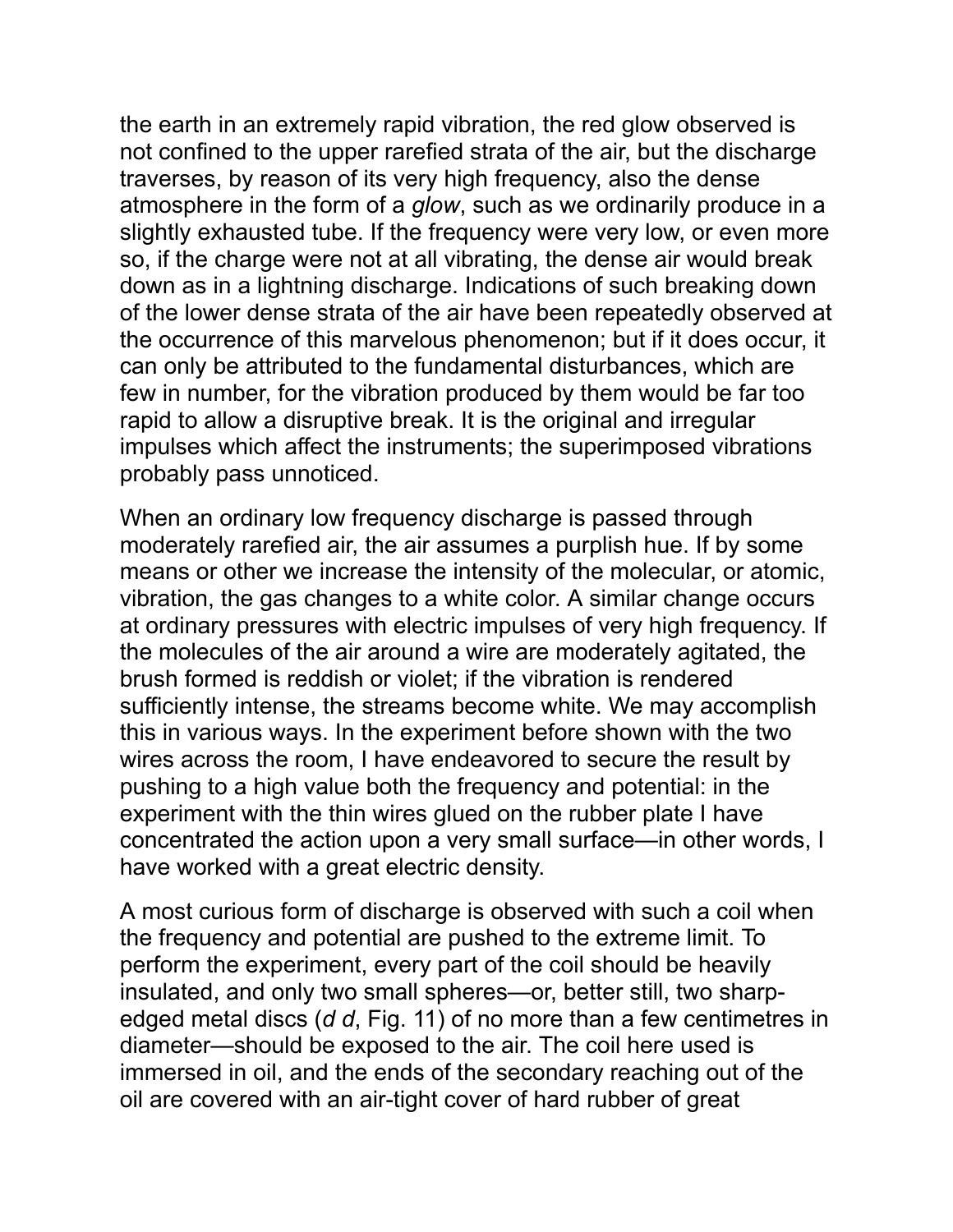thickness. All cracks, if there are any, should be carefully stopped up, so that the brush discharge cannot form anywhere except on the small spheres or plates which are exposed to the air. In this case, since there are no large plates or other bodies of capacity attached to the terminals, the coil is capable of an extremely rapid vibration. The potential may be raised by increasing, as far as the experimenter judges proper, the rate of change of the primary current. With a coil not widely differing from the present, it is best to connect the two primaries in multiple arc; but if the secondary should have a much greater number of turns the primaries should preferably be used in series, as otherwise the vibration might be too fast for the secondary. It occurs under these conditions that misty white streams break forth from the edges of the discs and spread out phantom-like nto space.

FIG. 11.—PHANTOM STREAMS.

With this coil, when fairly well produced, they are about 25 to 30 centimetres long. When the hand is held against them no sensation is produced, and a spark, causing a shock, jumps from the terminal only upon the hand being brought much nearer. If the oscillation of the primary current is rendered intermittent by some means or other, there is a corresponding throbbing of the streams, and now the hand or other conducting object may be brought in still greater proximity to the terminal without a spark being caused to jump.

Among the many beautiful phenomena which may be produced with such a coil I have here selected only those which appear to possess some features of novelty, and lead us to some conclusions of interest. One will not find it at all difficult to produce in the laboratory, by means of it, many other phenomena which appeal to the eye even more than these here shown, but present no particular feature of novelty.

Early experimenters describe the display of sparks produced by an ordinary large induction coil upon an insulating plate separating the terminals. Quite recently Siemens performed some experiments in which fine effects were obtained, which were seen by many with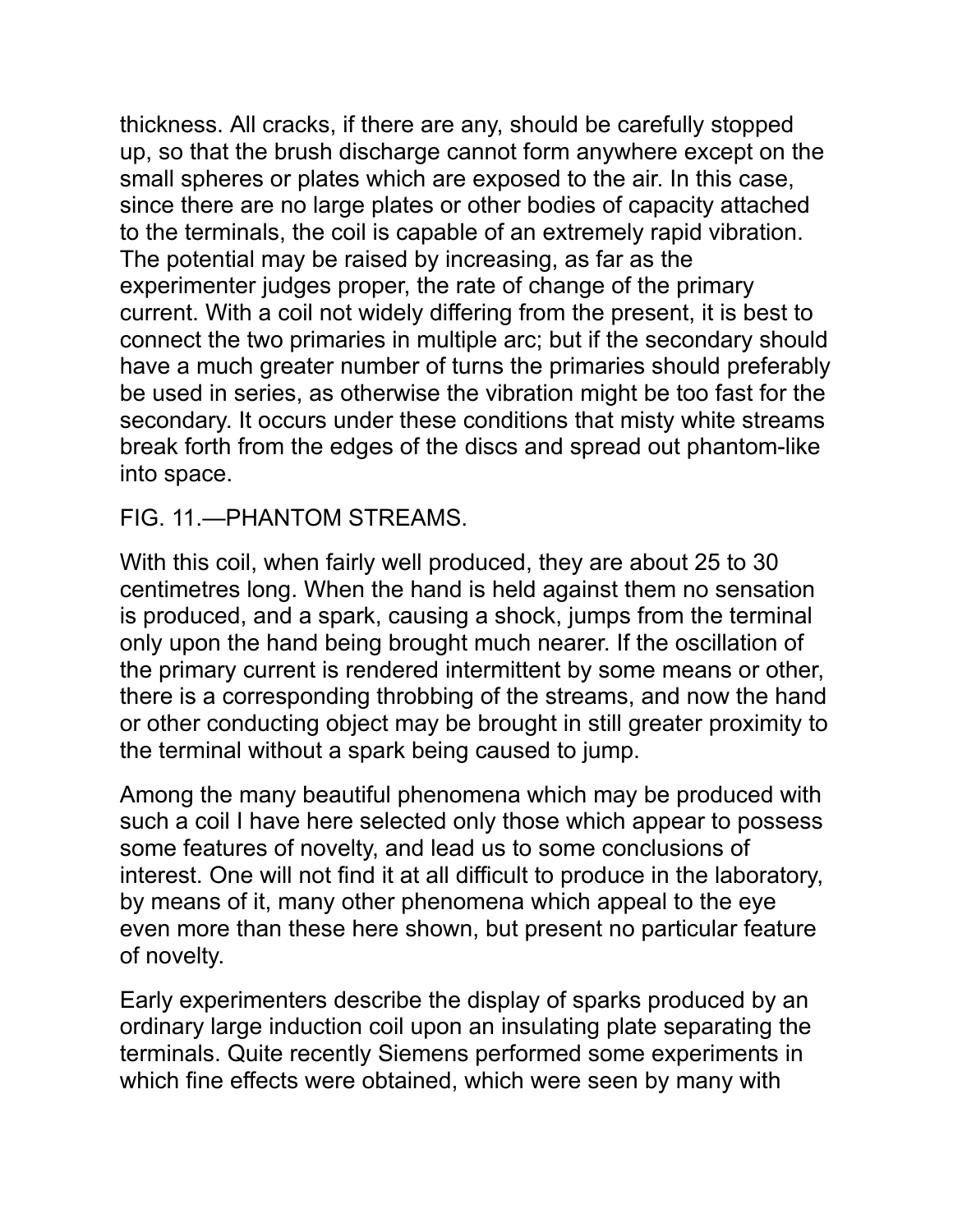interest. No doubt large coils, even if operated with currents of low frequencies, are capable of producing beautiful effects. But the largest coil ever made could not, by far, equal the magnificent display of streams and sparks obtained from such a disruptive discharge coil when properly adjusted. To give an idea, a coil such as the present one will cover easily a plate of 1 metre in diameter completely with the streams. The best way to perform such experiments is to take a very thin rubber or a glass plate and glue on one side of it a narrow ring of tinfoll of very large diameter, and on the other a circular washer, the centre of the latter coinciding with that of the ring, and the surfaces of both being preferably equal, so as to keep the coil well balanced. The washer and ring should be connected to the terminals by heavily insulated thin wires. It is easy in observing the effect of the capacity to produce a sheet of uniform streams, or a fine network of thin silvery threads, or a mass of loud brilliant sparks, which completely cover the plate.

Since I have advanced the idea of the conversion by means of the disruptive discharge, in my paper before the American Institute of Electrical Engineers at the beginning of the past year, the interest excited in it has been considerable. It affords us a means for producing any potentials by the aid of inexpensive coils operated from ordinary systems of distribution, and—what is perhaps more appreciated—it enables us to convert currents of any frequency into currents of any other lower or higher frequency. But its chief value will perhaps be found in the help which it will afford us in the investigations of the phenomena of phosphorescence, which a disruptive discharge coil is capable of exciting in innumerable cases where ordinary coils, even the largest, would utterly fail.

Considering its probable uses for many practical purposes, and its possible introduction into laboratories for scientific research, a few additional remarks as to the construction of such a coil will perhaps not be found superfluous.

It is, of course, absolutely necessary to employ in such a coil wires provided with the best insulation.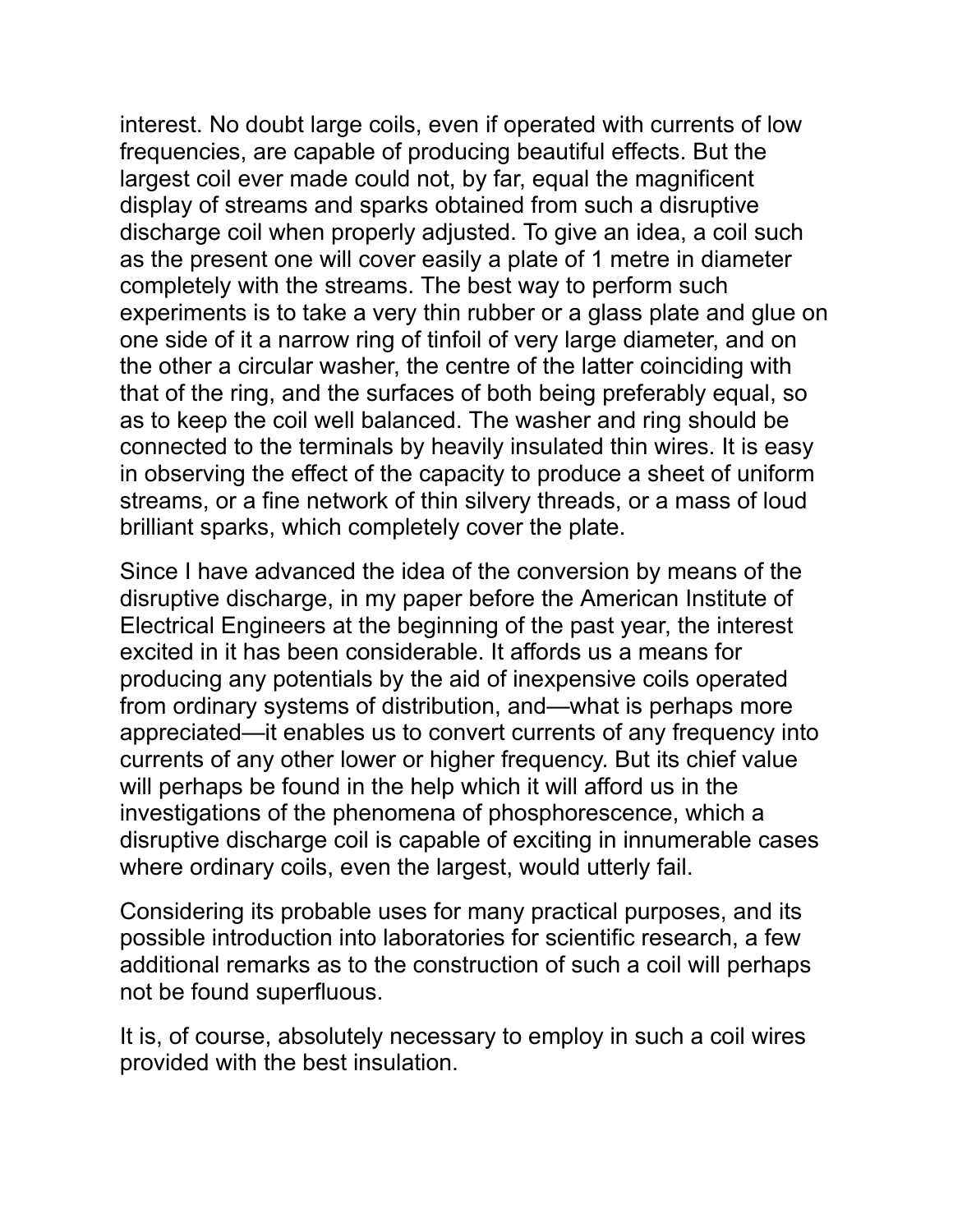Good coils may be produced by employing wires covered with several layers of cotton, boiling the coil a long time in pure wax, and cooling under moderate pressure. The advantage of such a coil is that it can be easily handled, but it cannot probably give as satisfactory results as a coil immersed in pure oil. Besides, it seems that the presence of a large body of wax affects the coil disadvantageously, whereas this does not seem to be the case with oil. Perhaps it is because the dielectric losses in the liquid are smaller.

I have tried at first silk and cotton covered wires with oil immersion, but I have been gradually led to use gutta-percha covered wires, which proved most satisfactory. Gutta-percha insulation adds, of course, to the capacity of the coil, and this, especially if the coil be large, is a great disadvantage when extreme frequencies are desired; but on the other hand, gutta-percha will withstand much more than an equal thickness of oil, and this advantage should be secured at any price. Once the coil has been immersed, it should never be taken out of the oil for more than a few hours, else the gutta-percha will crack up and the coil will not be worth half as much as before. Gutta-percha is probably slowly attacked by the oil, but after an immersion of eight to nine months I have found no ill effects.

I have obtained in commerce two kinds of gutta-percha wire: in one the insulation sticks tightly to the metal, in the other it does not. Unless a special method is followed to expel all air, it is much safer to use the first kind. I wind the coil within an oil tank so that all interstices are filled up with the oil. Between the layers I use cloth boiled out thoroughly in oil, calculating the thickness according to the difference of potential between the turns. There seems not to be a very great difference whatever kind of oil is used; I use paraffine or linseed oil.

To exclude more perfectly the air, an excellent way to proceed, and easily practicable with small coils, is the following: Construct a box of hard wood of very thick boards which have been for a long time boiled in oil. The boards should be so joined as to safely withstand the external air pressure. The coil being placed and fastened in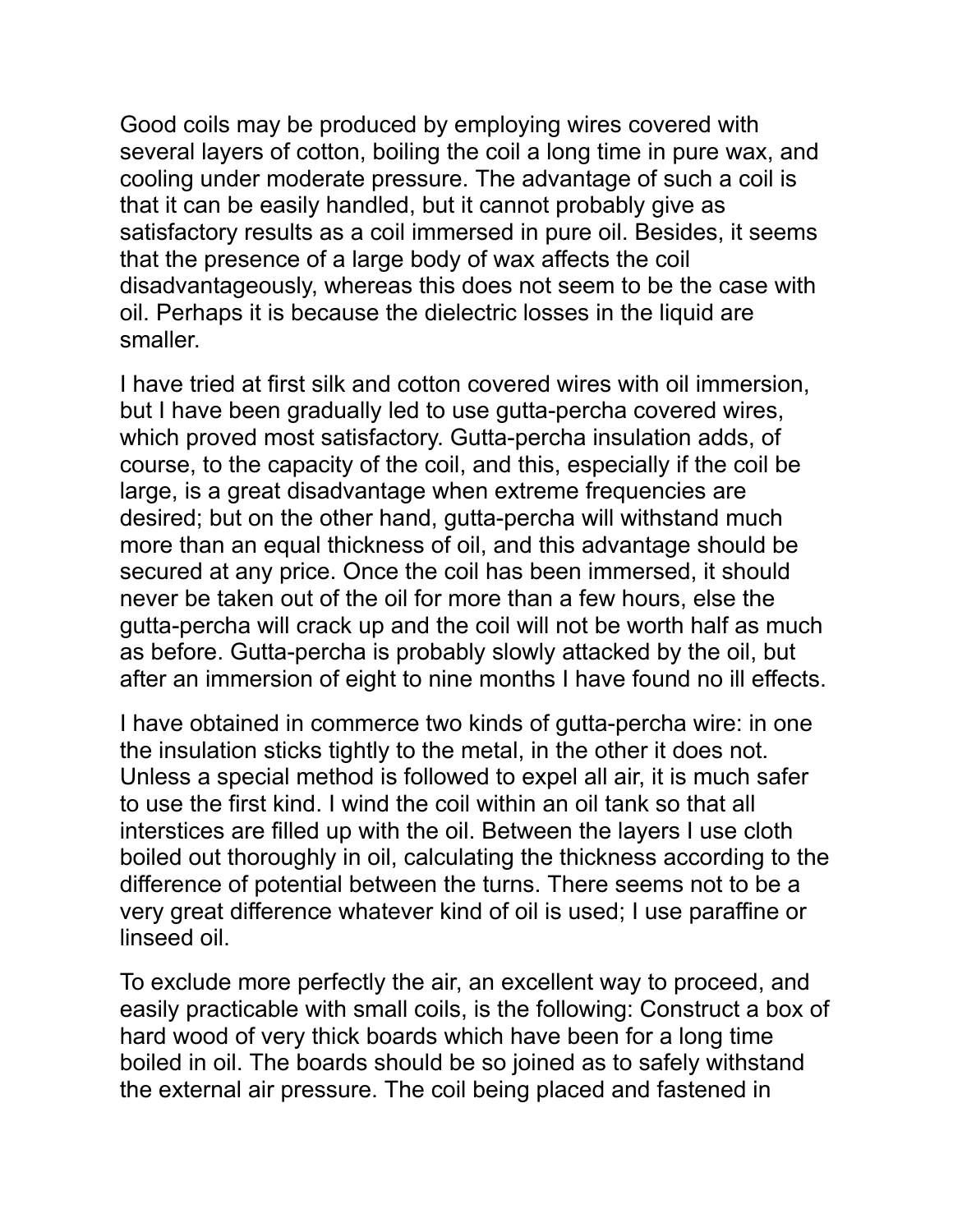position within the box, the latter is closed with a strong lid, and covered with closely fitting metal sheets, the joints of which are soldered very carefully. On the top two small holes are drilled, passing through the metal sheet and the wood, and in these holes two small glass tubes are inserted and the joints made air-tight. One of the tubes is connected to a vacuum pump, and the other with a vessel containing a sufficient quantity of boiled-out oil. The latter tube has a very small hole at the bottom, and is provided with a stopcock. When a fairly good vacuum has been obtained, the stopcock is opened and the oil slowly fed in. Proceeding in this manner, it is impossible that any big bubbles, which are the principal danger, should remain between the turns. The air is most completely excluded, probably better than by boiling out, which, however, when qutta-percha coated wires are used, is not practicable.

For the primaries I use ordinary line wire with a thick cotton coating. Strands of very thin insulated wires properly interlaced would, of course, be the best to employ for the primaries, but they are not to be had.

In an experimental coil the size of the wires is not of great importance. In the coil here used the primary is No. 12 and the secondary No. 24 Brown & Sharpe gauge wire; but the sections may be varied considerably. It would only imply different adjustments; the results aimed at would not be materially affected.

I have dwelt at some length upon the various forms of brush discharge because, in studying them, we not only observe phenomena which please our eye, but also afford us food for thought, and lead us to conclusions of practical importance. In the use of alternating currents of very high tension, too much precaution cannot be taken to prevent the brush discharge. In a main conveying such currents, in an induction coil or transformer, or in a condenser, the brush discharge is a source of great danger to the insulation. In a condenser especially the gaseous matter must be most carefully expelled, for in it the charged surfaces are near each other, and if the potentials are high, just as sure as a weight will fall if let go, so the insulation will give way if a single gaseous bubble of some size be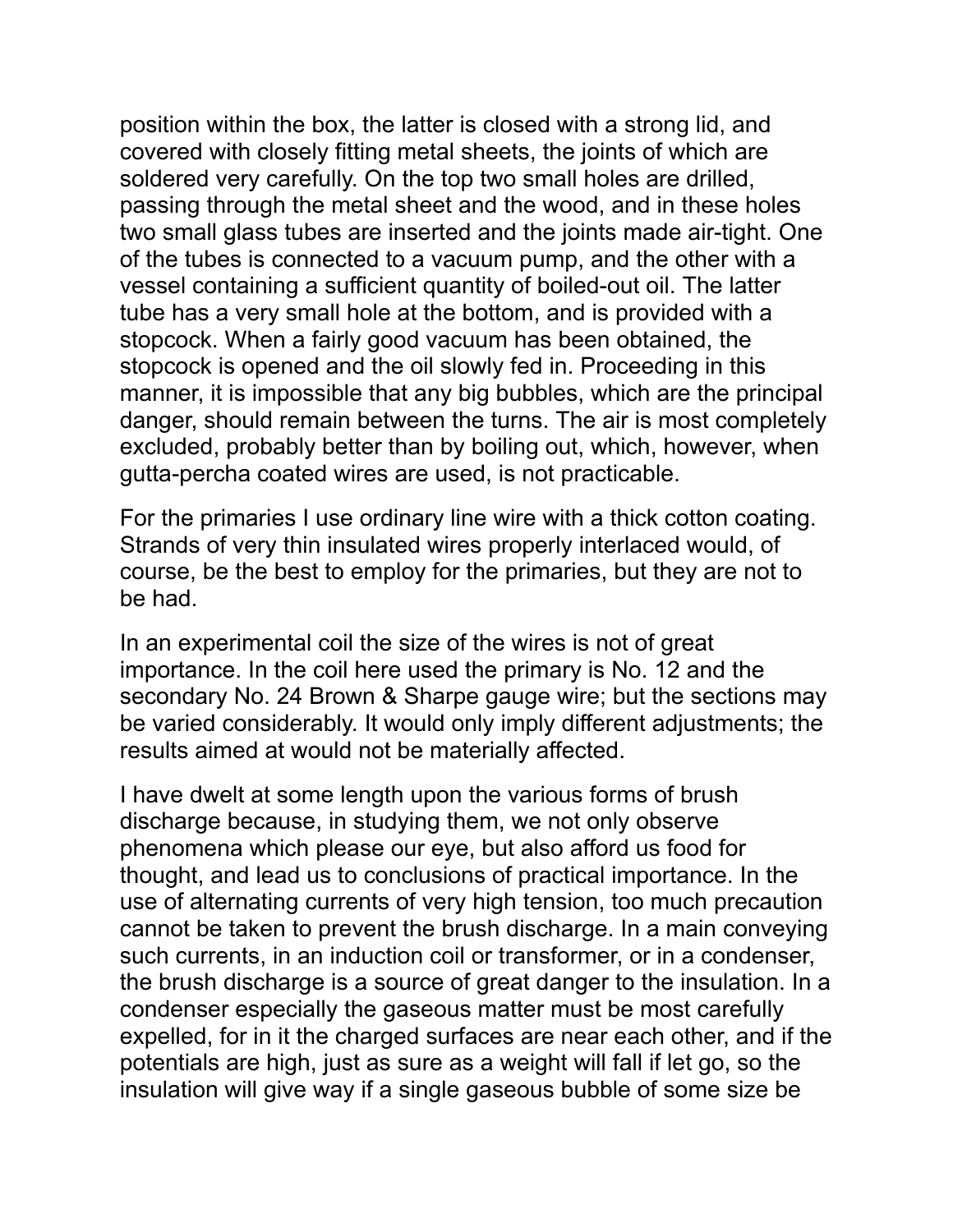present, whereas, if all gaseous matter were carefully excluded, the condenser would safely withstand a much higher difference of potential. A main conveying alternating currents of very high tension may be injured merely by a blow hole or small crack in the insulation, the more so as a blowhole is apt to contain gas at low pressure; and as it appears almost impossible to completely obviate such little imperfections, I am led to believe that in our future distribution of electrical energy by currents of very high tension liquid insulation will be used. The cost is a great drawback, but if we employ an oil as an insulator the distribution of electrical energy with something like 100,000 volts, and even more, become, at least with higher frequencies, so easy that they could be hardly called engineering feats. With oil insulation and alternate current motors transmissions of power can be effected with safety and upon an industrial basis at distances of as much as a thousand miles.

A peculiar property of oils, and liquid insulation in general, when subjected to rapidly changing electric stresses, is to disperse any gaseous bubbles which may be present, and diffuse them through its mass, generally long before any injurious break can occur. This feature may be easily observed with an ordinary induction coil by taking the primary out, plugging up the end of the tube upon which the secondary is wound, and filling it with some fairly transparent insulator, such as paraffine oil. A primary of a diameter something like six millimetres smaller than the inside of the tube may be inserted in the oil. When the coil is set to work one may see, looking from the top through the oil, many luminous points—air bubbles which are caught by inserting the primary, and which are rendered luminous in consequence of the violent bombardment. The occluded air, by its impact against the oil, heats it; the oil begins to circulate, carrying some of the air along with it, until the bubbles are dispersed and the luminous points disappear. In this manner, unless large bubbles are occluded in such way that circulation is rendered impossible, a damaging break is averted, the only effect being a moderate warming up of the oil. If, instead of the liquid, a solid insulation, no matter how thick, were used, a breaking through and injury of the apparatus would be inevitable.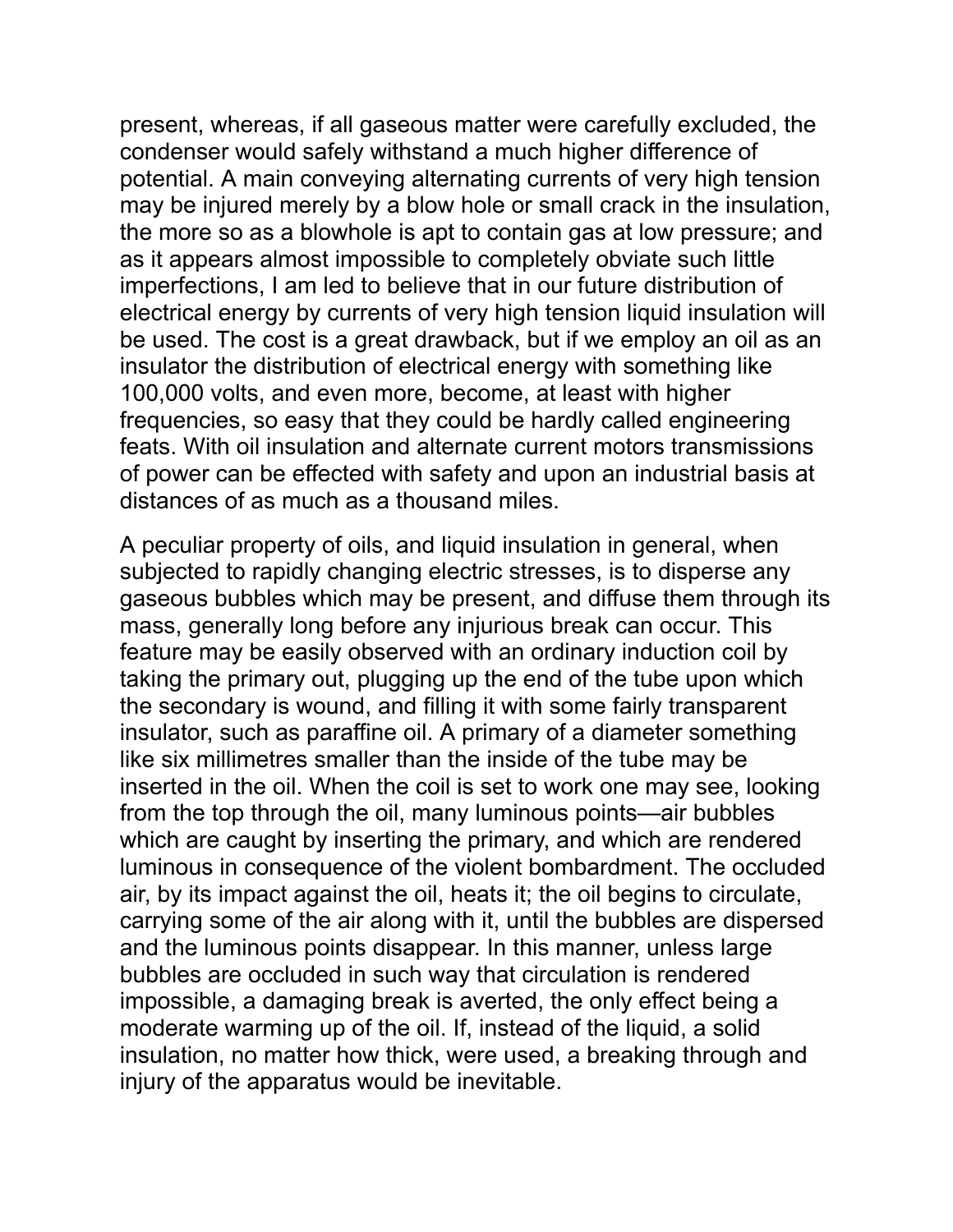The exclusion of gaseous matter from any apparatus in which the dielectric is subjected to more or less rapidly changing electric forces is, however, not only desirable in order to avoid a possible injury of the apparatus, but also on account of economy. In a condenser, for instance, as long as only a solid or only a liquid dielectric is used, the loss is small; but if a gas under ordinary or small pressure be present the loss may be very great. Whatever the nature of the force acting in the dielectric may be, it seems that in a solid or liquid the molecular displacement produced by the force is small; hence the product of force and displacement is insignificant, unless the force be very great; but in a gas the displacement, and therefore this product, is considerable; the molecules are free to move, they reach high speeds, and the energy of their impact is lost in heat or otherwise. If the gas be strongly compressed, the displacement due to the force is made smaller, and the losses are reduced.

In most of the succeeding experiments I prefer, chiefly on account of the regular and positive action, to employ the alternator before referred to. This is one of the several machines constructed by me for the purposes of these investigations. It has 384 pole projections, and is capable of giving currents of a frequency of about 10,000 per second. This machine has been illustrated and briefly described in my first paper before the American Institute of Electrical Engineers, May 20, 1891, to which I have already referred. A more detailed description, sufficient to enable any engineer to build a similar machine, will be found in several electrical journals of that period.

The induction coils operated from the machine are rather small, containing from 5,000 to 15,000 turns in the secondary. They are immersed in boiled-out linseed oil, contained in wooden boxes covered with zinc sheet.

I have found it advantageous to reverse the usual position of the wires, and to wind, in these coils, the primaries on the top; this allowing the use of a much bigger primary, which, of course, reduces the danger of overheating and increases the output of the coil. I make the primary on each side at least one centimetre shorter than the secondary, to prevent the breaking through on the ends, which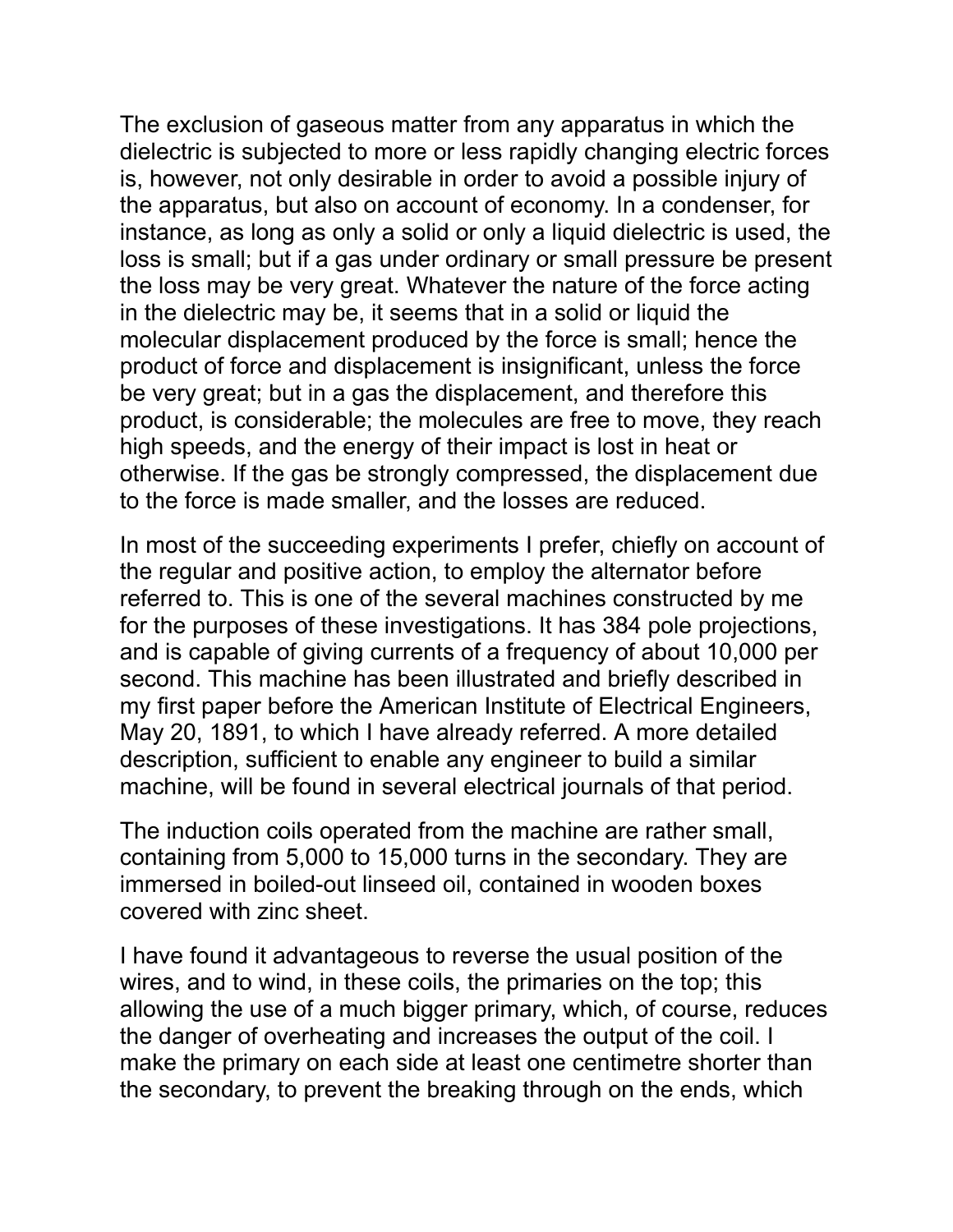would surely occur unless the insulation on the top of the secondary be very thick, and this, of course, would be disadvantageous.

When the primary is made movable, which is necessary in some experiments, and many times convenient for the purposes of adjustment, I cover the secondary with wax, and turn it off in a lathe to a diameter slightly smaller than the inside of the primary coil. The latter I provide with a handle reaching out of the oil, which serves to shift it in any position along the secondary.

I will now venture to make, in regard to the general manipulation of induction coils, a few observations bearing upon points which have not been fully appreciated in earlier experiments with such coils, and are even now often overlooked.

The secondary of the coil possesses usually such a high selfinduction that the current through the wire is inappreciable, and may be so even when the terminals are joined by a conductor of small resistance. If capacity is added to the terminals, the self-induction is counteracted, and a stronger current is made to flow through the secondary, though its terminals are insulated from each other. To one entirely unacquainted with the properties of alternating currents nothing will look more puzzling. This feature was illustrated in the experiment performed at the beginning with the top plates of wire gauze attached to the terminals and the rubber plate. When the plates of wire gauze were close together, and a small arc passed between them, the arc *prevented* a strong current from passing through the secondary, because it did away with the capacity on the terminals; when the rubber plate was inserted between, the capacity of the condenser formed counteracted the self-induction of the secondary, a stronger current passed now, the coil performed more work, and the discharge was by far more powerful.

The first thing, then, in operating the induction coil is to combine capacity with the secondary to overcome the self-induction. If the frequencies and potentials are very high gaseous matter should be carefully kept away from the charged surfaces. If Leyden jars are used, they should be immersed in oil, as otherwise considerable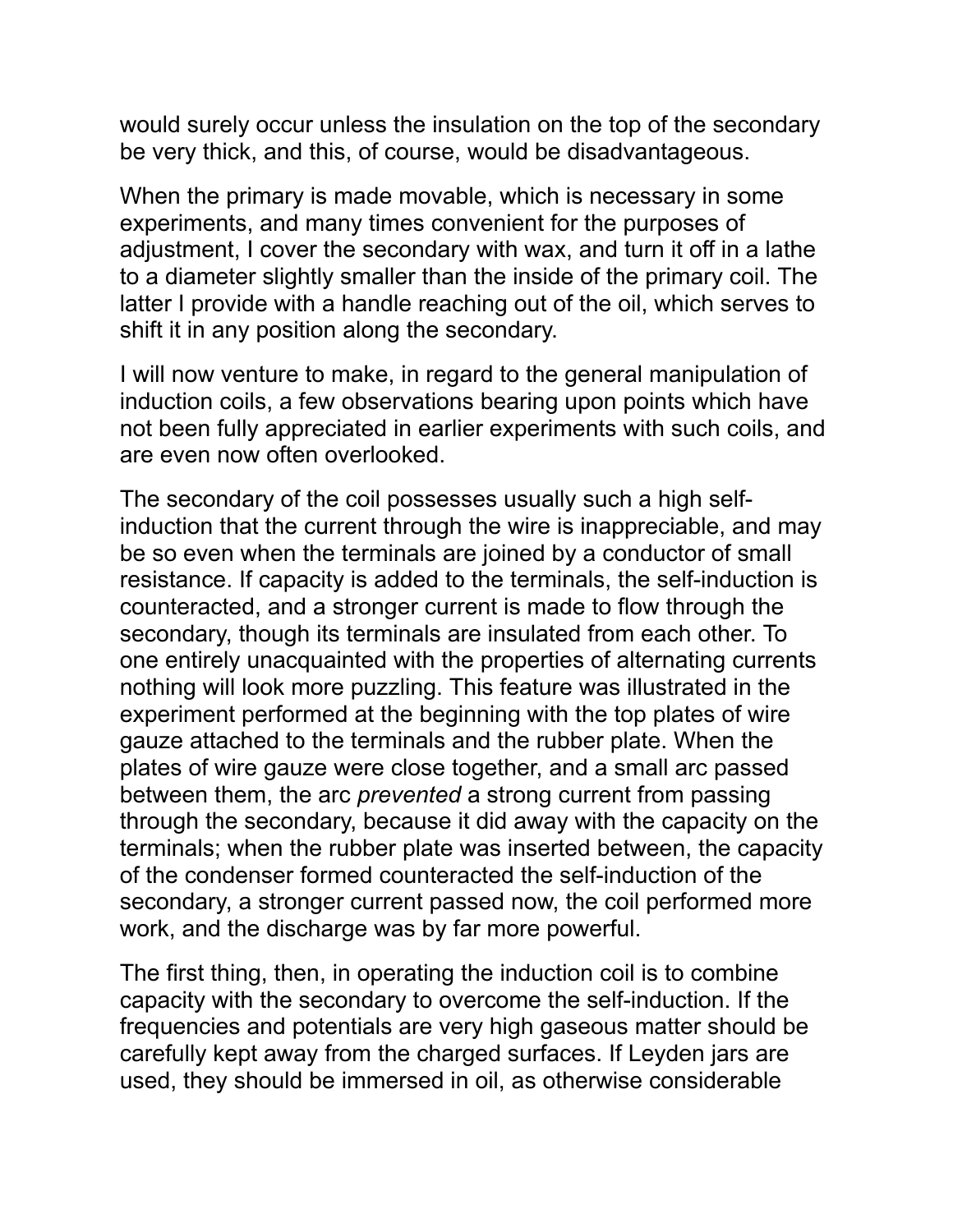dissipation may occur if the jars are greatly strained. When high frequencies are used, it is of equal importance to combine a condenser with the primary. One may use a condenser connected to the ends of the primary or to the terminals of the alternator, but the latter is not to be recommended, as the machine might be injured. The best way is undoubtedly to use the condenser in series with the primary and with the alternator, and to adjust its capacity so as to annul the self-induction of both the latter. The condenser should be adjustable by very small steps, and for a finer adjustment a small oil condenser with movable plates may be used conveniently.

I think it best at this juncture to bring before you a phenomenon, observed by me some time ago, which to the purely scientific investigator may perhaps appear more interesting than any of the results which I have the privilege to present to you this evening.

It may be quite properly ranked among the brush phenomena—in fact, it is a brush, formed at, or near, a single terminal in high vacuum.

In bulbs provided with a conducting terminal, though it be of aluminium, the brush has but an ephemeral existence, and cannot, unfortunately, be indefinitely preserved in its most sensitive state, even in a bulb devoid of any conducting electrode. In studying the phenomenon, by all means a bulb having no leading-in wire should be used. I have found it best to use bulbs constructed as indicated in Figs.  $12$  and  $13$ .

FIG. 12. FIG. 13. BULBS FOR PRODUCING ROTATING BRUSH.

In Fig. 12 the bulb comprises an incandescent lamp globe *L*, in the neck of which is sealed a barometer tube *b*, the end of which is blown out to form a small sphere s. This sphere should be sealed as closely as possible in the centre of the large globe. Before sealing, a thin tube *t*, of aluminium sheet, may be slipped in the barometer tube, but it is not important to employ it.

The small hollow sphere s is filled with some conducting powder, and a wire *w* is cemented in the neck for the purpose of connecting the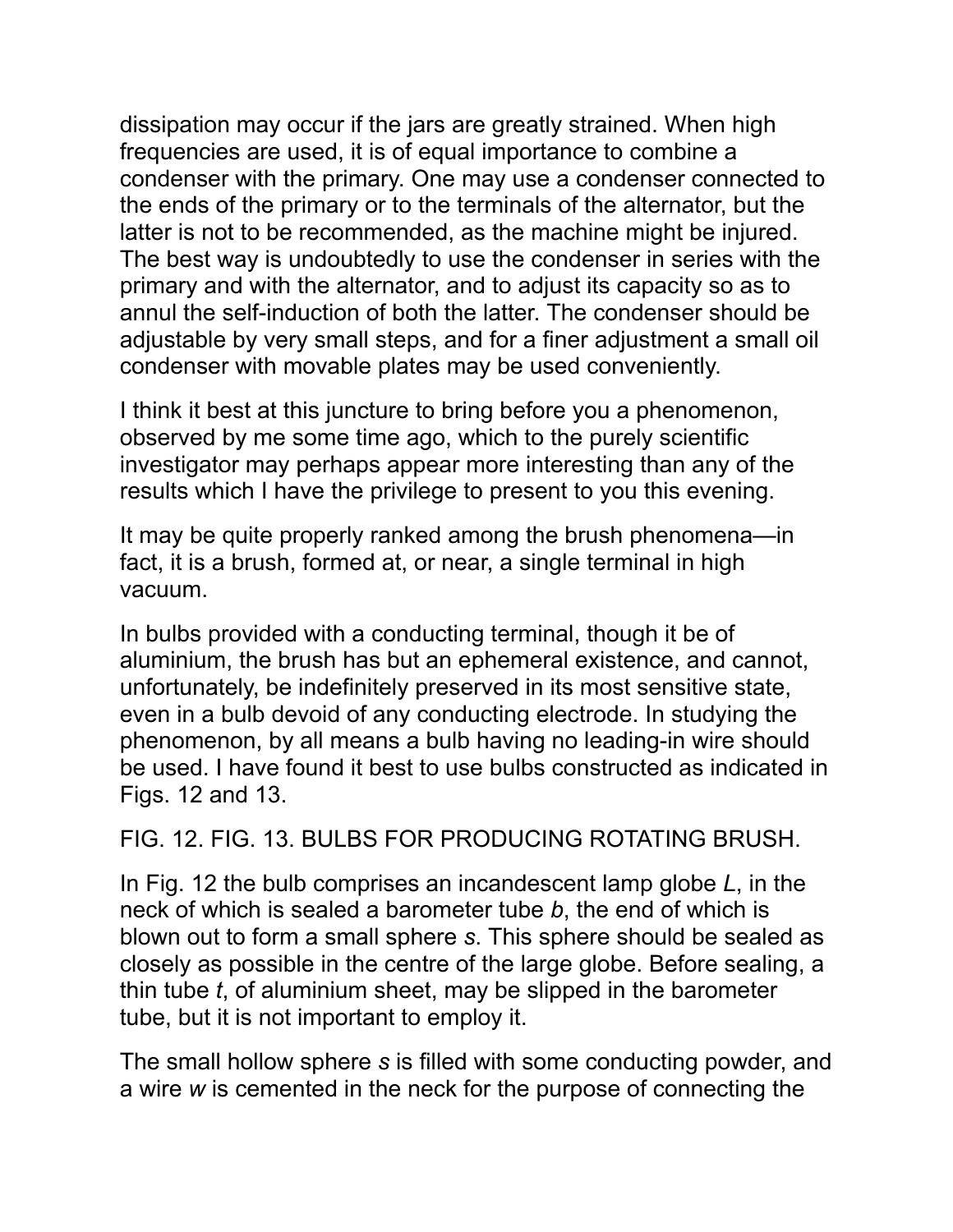conducting powder with the generator.

The construction shown in Fig. 13 was chosen in order to remove from the brush any conducting body which might possibly affect it. The bulb consists in this case of a lamp globe *L*, which has a neck *n*, provided with a tube *b* and small sphere *s*, sealed to it, so that two entirely independent compartments are formed, as indicated in the drawing. When the bulb is in use, the neck  $n$  is provided with a tinfoll coating, which is connected to the generator and acts inductively upon the moderately rarefied and highly conducting gas inclosed in the neck. From there the current passes through the tube *b* into the small sphere s to act by induction upon the gas contained in the globe *L*.

It is of advantage to make the tube *t* very thick, the hole through it very small, and to blow the sphere *s* very thin. It is of the greatest importance that the sphere *s* be placed in the centre of the globe *L*.

# FIG. 14.—FORMS AND PHASES OF THE ROTATING BRUSH.

Figs. 14, 15 and 16 indicate different forms, or stages, of the brush. Fig. 14 shows the brush as it first appears in a bulb provided with a conducting terminal; but, as in such a bulb it very soon disappears often after a few minutes—I will confine myself to the description of the phenomenon as seen in a bulb without conducting electrode. It is observed under the following conditions:

When the globe *L* (Figs. 12 and 13) is exhausted to a very high degree, generally the bulb is not excited upon connecting the wire *w*  $(Fig. 12)$  or the tinfoll coating of the bulb (Fig. 13) to the terminal of the induction coil. To excite it, it is usually sufficient to grasp the globe *L* with the hand. An intense phosphorescence then spreads at first over the globe, but soon gives place to a white, misty light. Shortly afterward one may notice that the luminosity is unevenly distributed in the globe, and after passing the current for some time the bulb appears as in Fig. 15. From this stage the phenomenon will gradually pass to that indicated in Fig. 16, after some minutes, hours, days or weeks, according as the bulb is worked. Warming the bulb or increasing the potential hastens the transit.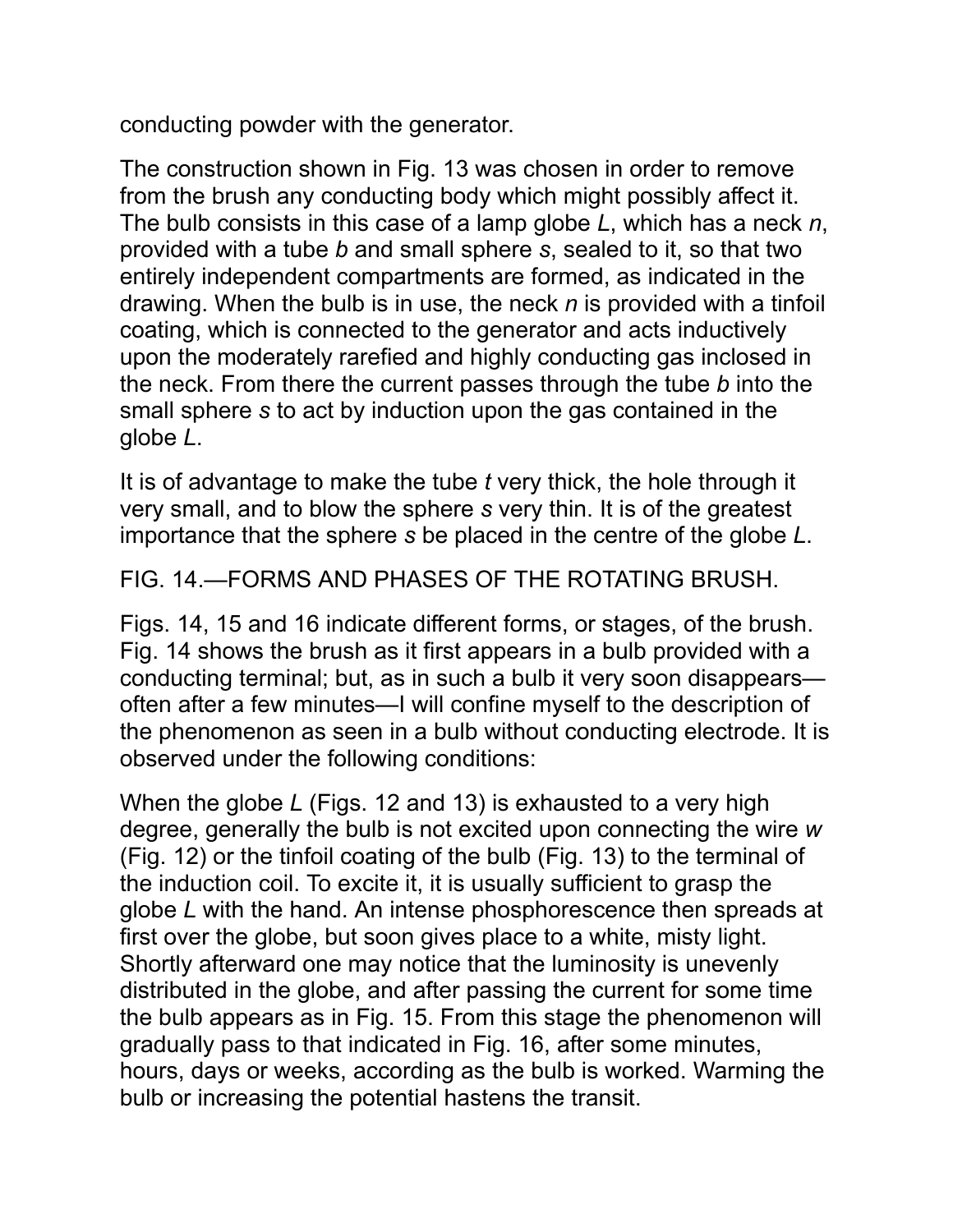### FIG. 15. FIG. 16. FORMS AND PHASES OF THE ROTATING BRUSH.

When the brush assumes the form indicated in Fig. 16, it maybe brought to a state of extreme sensitiveness to electrostatic and magnetic influence. The bulb hanging straight down from a wire, and all objects being remote from it, the approach of the observer at a few paces from the bulb will cause the brush to fly to the opposite side, and if he walks around the bulb it will always keep on the opposite side. It may begin to spin around the terminal long before it reaches that sensitive stage. When it begins to turn around principally, but also before, it is affected by a magnet, and at a certain stage it is susceptible to magnetic influence to an astonishing degree. A small permanent magnet, with its poles at a distance of no more than two centimetres, will affect it visibly at a distance of two metres, slowing down or accelerating the rotation according to how it is held relatively to the brush. I think I have observed that at the stage when it is most sensitive to magnetic, it is not most sensitive to electrostatic, influence. My explanation is, that the electrostatic attraction between the brush and the glass of the bulb, which retards the rotation, grows much quicker than the magnetic influence when the intensity of the stream is increased.

When the bulb hangs with the globe *L* down, the rotation is always clockwise. In the southern hemisphere it would occur in the opposite direction and on the equator the brush should not turn at all. The rotation may be reversed by a magnet kept at some distance. The brush rotates best, seemingly, when it is at right angles to the lines of force of the earth. It very likely rotates, when at its maximum speed, in synchronism with the alternations, say 10,000 times a second. The rotation can be slowed down or accelerated by the approach or receding of the observer, or any conducting body, but it cannot be reversed by putting the bulb in any position. When it is in the state of the highest sensitiveness and the potential or frequency be varied the sensitiveness is rapidly diminished. Changing either of these but little will generally stop the rotation. The sensitiveness is likewise affected by the variations of temperature. To attain great sensitiveness it is necessary to have the small sphere *s* in the centre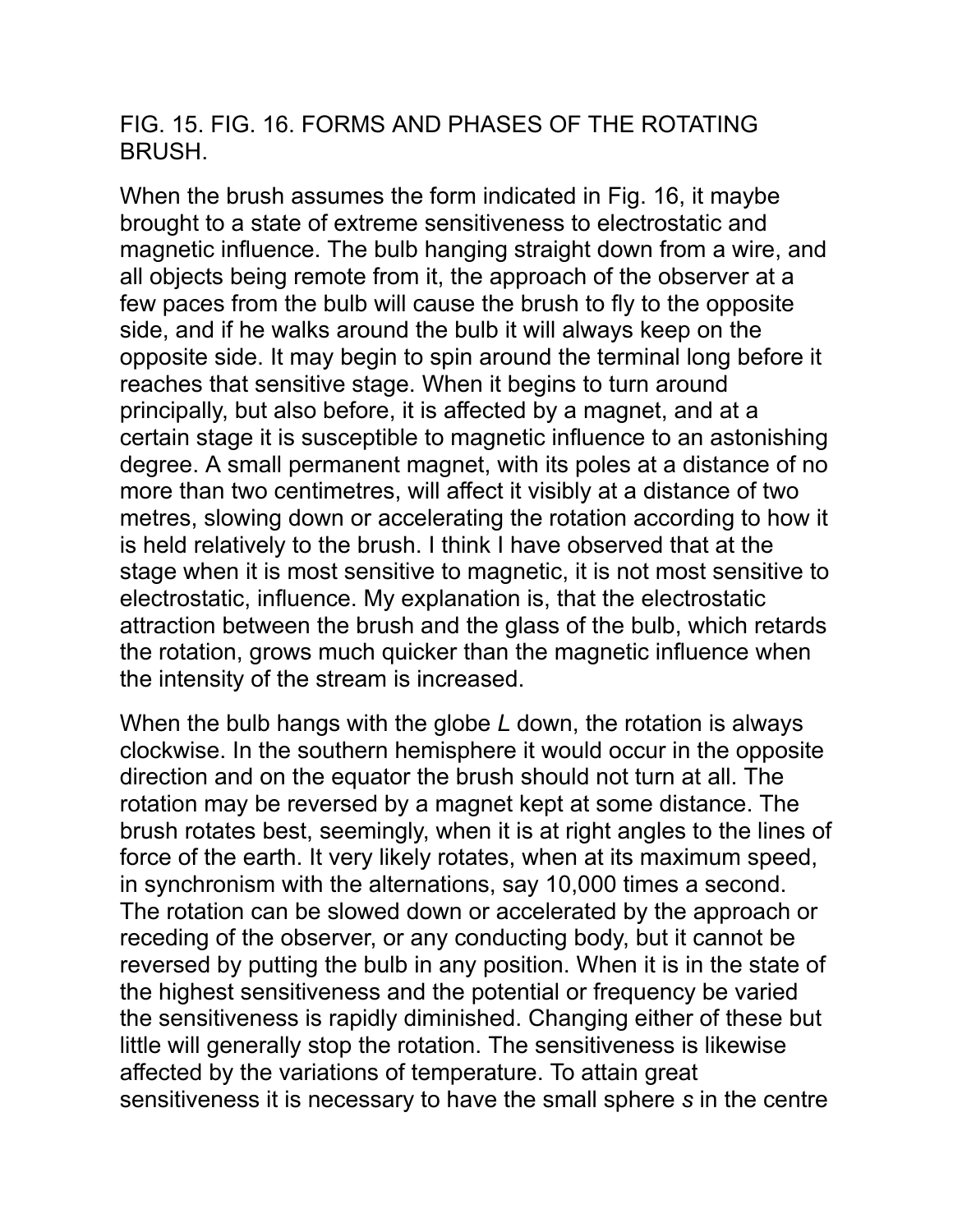of the globe *L*, as otherwise the electrostatic action of the glass of the globe wll tend to stop the rotaton. The sphere *s* should be small and of uniform thickness; any dissymmetry of course has the effect to diminish the sensitiveness.

The fact that the brush rotates in a definite direction in a permanent magnetic field seems to show that in alternating currents of very high frequency the positive and negative impulses are not equal, but that one always preponderates over the other.

Of course, this rotation in one direction may be due to the action of two elements of the same current upon each other, or to the action of the field produced by one of the elements upon the other, as in a series motor, without necessarily one impulse being stronger than the other. The fact that the brush turns, as far as I could observe, in any position, would speak for this view. In such case it would turn at any point of the earth's surface. But, on the other hand, it is then hard to explain why a permanent magnet should reverse the rotation, and one must assume the preponderance of impulses of one kind.

As to the causes of the formation of the brush or stream. I think it is due to the electrostatic action of the globe and the dissymmetry of the parts. If the small bulb *s* and the globe *L* were perfect concentric spheres, and the glass throughout of the same thickness and quality, I think the brush would not form, as the tendency to pass would be equal on all sides. That the formation of the stream is due to an irregularity is apparent from the fact that it has the tendency to remain in one position, and rotation occurs most generally only when it is brought out of this position by electrostatic or magnetic influence. When in an extremely sensitive state it rests in one position, most curious experiments may be performed with it. For instance, the experimenter may, by selecting a proper position, approach the hand at a certain considerable distance to the bulb, and he may cause the brush to pass off by merely stiffening the muscles of the arm. When it begins to rotate slowly, and the hands are held at a proper distance, it is impossible to make even the slightest motion without producing a visible effect upon the brush. A metal plate connected to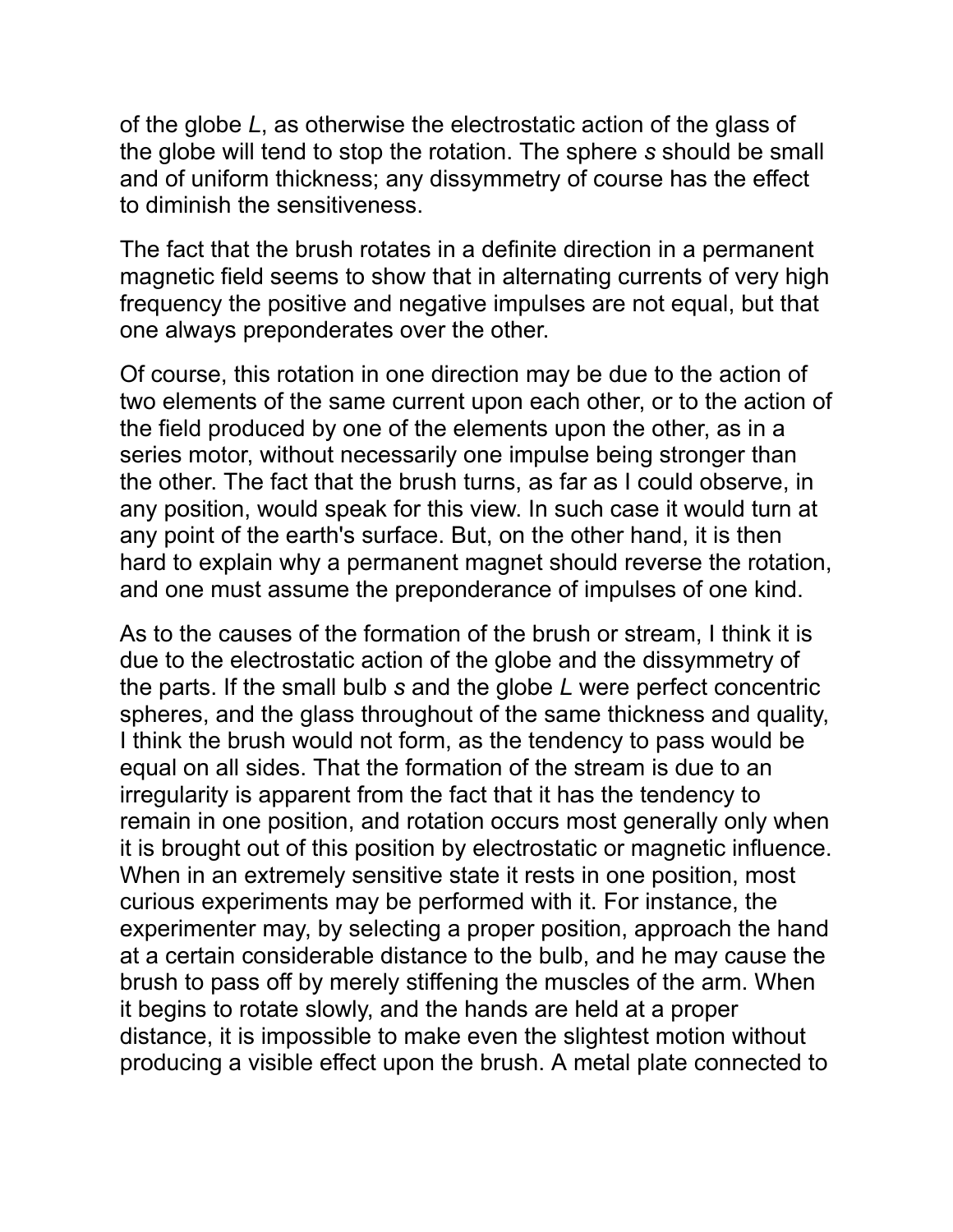the other terminal of the coil affects it at a great distance, slowing down the rotation often to one turn a second.

I am firmly convinced that such a brush, when we learn how to produce it properly, will prove a valuable aid in the investigation of the nature of the forces acting in an electrostatic or magnetic field. If there is any motion which is measurable going on in the space, such a brush ought to reveal it. It is, so to speak, a beam of light, frictionless, devoid of inertia.

I think that it may find practical applications in telegraphy. With such a brush it would be possible to send dispatches across the Atlantic, for instance, with any speed, since its sensitiveness may be so great that the slightest changes will affect it. If it were possible to make the stream more intense and very narrow, its deflections could be easily photographed.

I have been interested to find whether there is a rotation of the stream itself, or whether there is simply a stress traveling around in the bulb. For this purpose I mounted a light mica fan so that its vanes were in the path of the brush. If the stream itself was rotating the fan would be spun around. I could produce no distinct rotation of the fan, although I tried the experiment repeatedly; but as the fan exerted a noticeable influence on the stream, and the apparent rotation of the latter was, in this case, never quite satisfactory, the experiment did not appear to be conclusive.

I have been unable to produce the phenomenon with the disruptive discharge coil, although every other of these phenomena can be well produced by it—many, in fact, much better than with coils operated from an alternator.

It may be possible to produce the brush by impulses of one direction, or even by a steady potential, in which case it would be still more sensitive to magnetic influence.

In operating an induction coil with rapidly alternating currents, we realize with astonishment, for the first time, the great importance of the relation of capacity, self-induction and frequency as regards the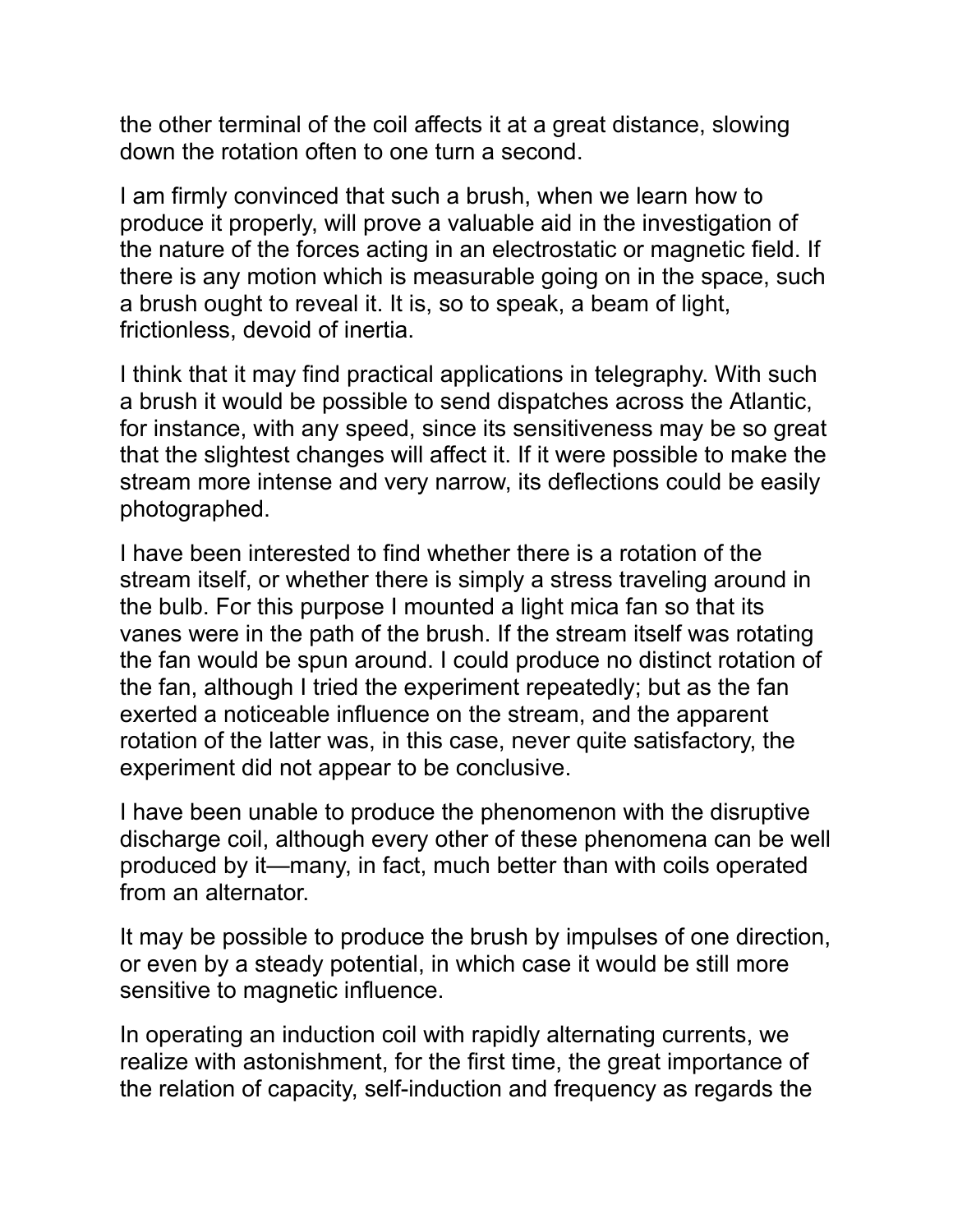general result. The effects of capacity are the most striking, for in these experiments, since the self-induction and frequency both are high, the critical capacity is very small, and need be but slightly varied to produce a very considerable change. The experimenter may bring his body in contact with the terminals of the secondary of the coil, or attach to one or both terminals insulated bodies of very small bulk, such as bulbs, and he may produce a considerable rise or fall of potential, and greatly affect the flow of the current through the primary. In the experiment before shown, in which a brush appears at a wire attached to one terminal, and the wire is vibrated when the experimenter brings his insulated body in contact with the other terminal of the coil, the sudden rise of potential was made evident

I may show you the behavior of the coil in another manner which possesses a feature of some interest. I have here a little light fan of aluminium sheet, fastened to a needle and arranged to rotate freely in a metal piece screwed to one of the terminals of the coil. When the coil is set to work, the molecules of the air are rhythmically attracted and repelled. As the force with which they are repelled is greater than that with which they are attracted, it results that there is a repulsion exerted on the surfaces of the fan. If the fan were made simply of a metal sheet, the repulsion would be equal on the opposite sides, and would produce no effect. But if one of the opposing surfaces is screened, or if, generally speaking, the bombardment on this side is weakened in some way or other, there remains the repulsion exerted upon the other, and the fan is set in rotation. The screening is best effected by fastening upon one of the opposing sides of the fan insulated conducting coatings, or, if the fan is made in the shape of an ordinary propeller screw, by fastening on one side, and close to it, an insulated metal plate. The static screen may, however, be omitted, and simply a thickness of insulating material fastened to one of the sides of the fan.

To show the behavior of the coil, the fan may be placed upon the terminal and it will readily rotate when the coil is operated by currents of very high frequency. With a steady potential, of course, and even with alternating currents of very low frequency, it would not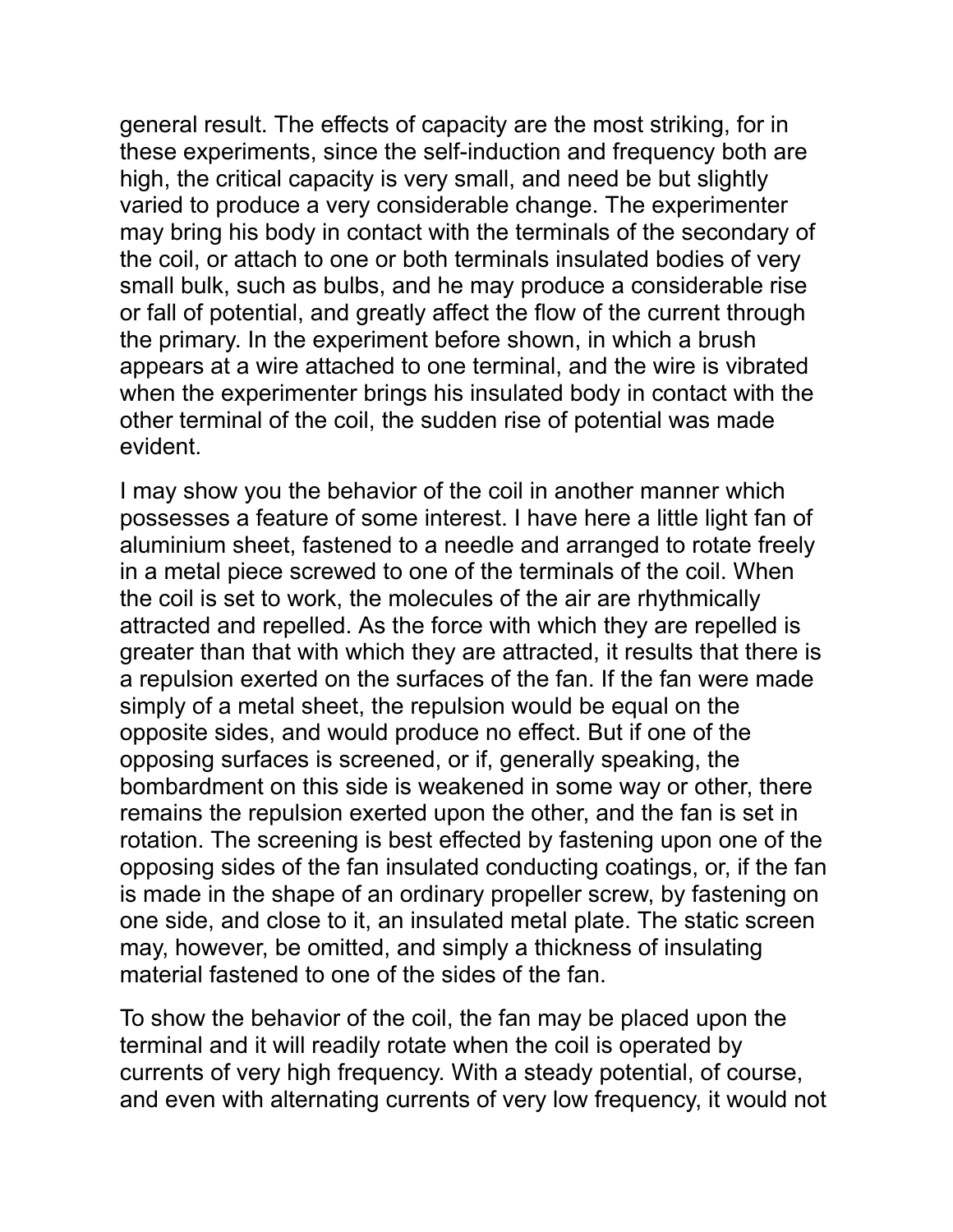turn, because of the very slow exchange of air and, consequently, smaller bombardment; but in the latter case it might turn if the potential were excessive. With a pin wheel, quite the opposite rule holds good; it rotates best with a steady potential, and the effort is the smaller the higher the frequency. Now, it is very easy to adjust the conditions so that the potential is normally not sufficient to turn the fan, but that by connecting the other terminal of the coil with an insulated body it rises to a much greater value, so as to rotate the fan, and it is likewise possible to stop the rotation by connecting to the terminal a body of different size, thereby diminishing the potential.

Instead of using the fan in this experiment, we may use the "electric" radiometer with similar effect. But in this case it will be found that the vanes will rotate only at high exhaustion or at ordinary pressures; they will not rotate at moderate pressures, when the air is highly conducting. This curious observation was made conjointly by Professor Crookes and myself. I attribute the result to the high conductivity of the air, the molecules of which then do not act as independent carriers of electric charges, but act all together as a single conducting body. In such case, of course, if there is any repulsion at all of the molecules from the vanes, it must be very small. It is possible, however, that the result is in part due to the fact that the greater part of the discharge passes from the leading-in wire through the highly conducting gas, instead of passing off from the conducting vanes.

In trying the preceding experiment with the electric radiometer the potential should not exceed a certain limit, as then the electrostatic attraction between the vanes and the glass of the bulb may be so great as to stop the rotation.

A most curious feature of alternate currents of high frequencies and potentials is that they enable us to perform many experiments by the use of one wire only. In many respects this feature is of great nterest.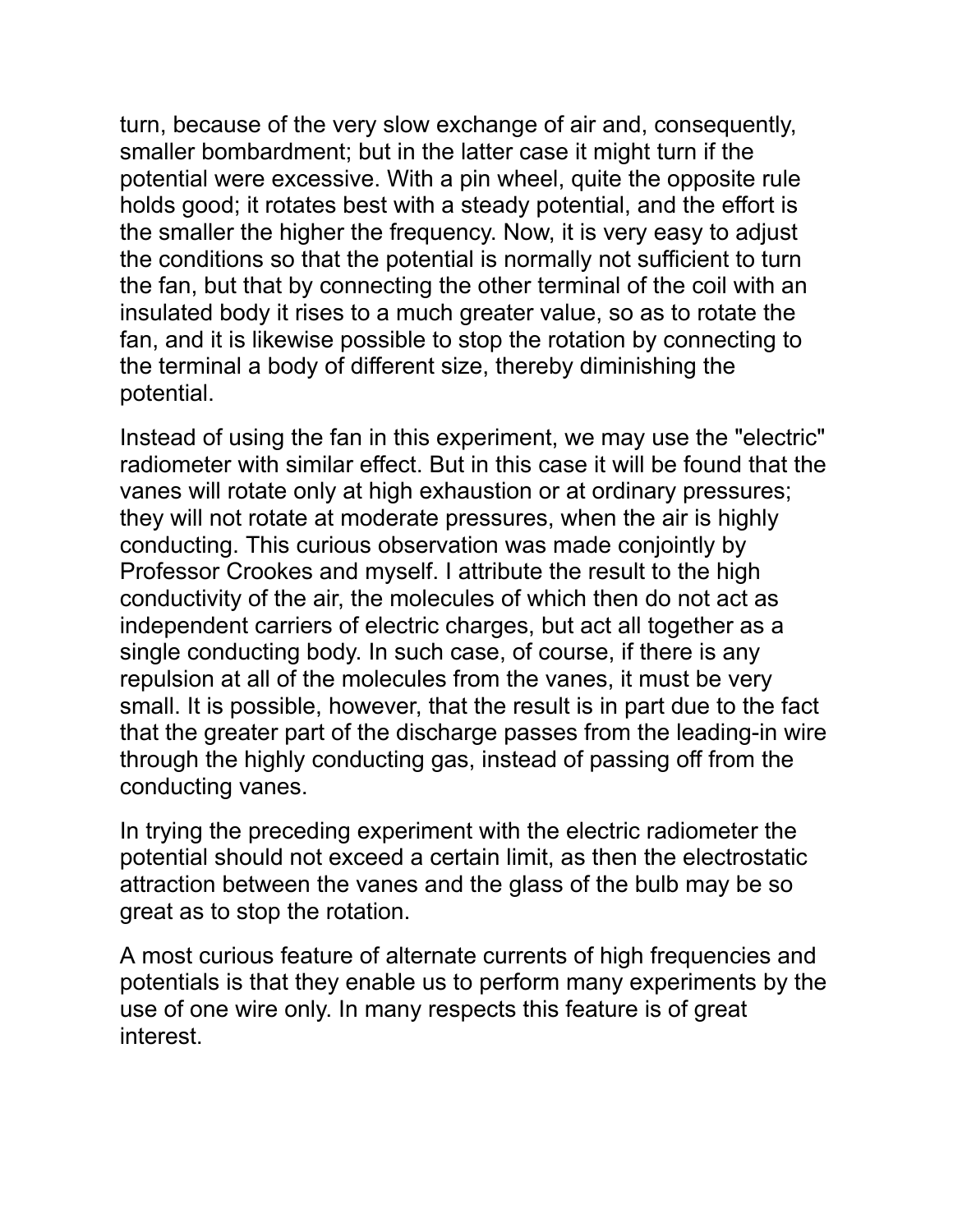In a type of alternate current motor invented by me some years ago I produced rotation by inducing, by means of a single alternating current passed through a motor circuit, in the mass or other circuits of the motor, secondary currents, which, jointly with the primary or inducing current, created a moving field of force. A simple but crude form of such a motor is obtained by winding upon an iron core a primary, and close to it a secondary coil, joining the ends of the latter and placing a freely movable metal disc within the influence of the field produced by both. The iron core is employed for obvious reasons, but it is not essential to the operation. To improve the motor, the iron core is made to encircle the armature. Again to improve, the secondary coil is made to overlap partly the primary, so that it cannot free itself from a strong inductive action of the latter, repel its lines as it may. Once more to improve, the proper difference of phase is obtained between the primary and secondary currents by a condenser, self-induction, resistance or equivalent windings.

I had discovered, however, that rotation is produced by means of a single coil and core; my explanation of the phenomenon, and leading thought in trying the experiment, being that there must be a true time lag in the magnetization of the core. I remember the pleasure I had when, in the writings of Professor Ayrton, which came later to my hand, I found the idea of the time lag advocated. Whether there is a true time lag, or whether the retardation is due to eddy currents circulating in minute paths, must remain an open question, but the fact is that a coil wound upon an iron core and traversed by an alternating current creates a moving field of force, capable of setting an armature in rotation. It is of some interest, in conjunction with the historical Arago experiment, to mention that in lag or phase motors I have produced rotation in the opposite direction to the moving field, which means that in that experiment the magnet may not rotate, or may even rotate in the opposite direction to the moving disc. Here, then, is a motor (diagrammatically illustrated in Fig. 17), comprising a coil and iron core, and a freely movable copper disc in proximity to the latter.

FIG. 17.—SINGLE WIRE AND "NO-WIRE" MOTOR.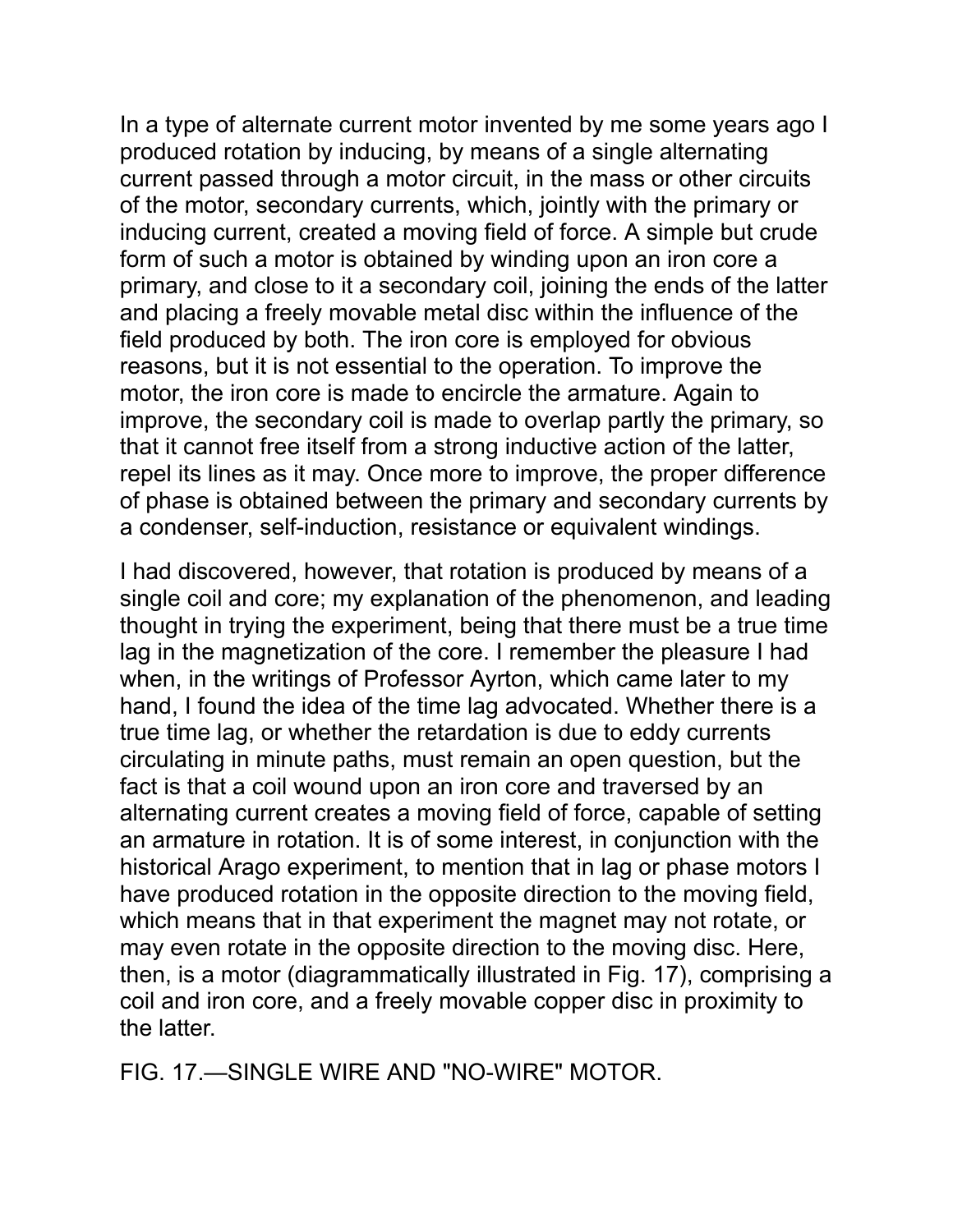To demonstrate a novel and interesting feature, I have, for a reason which I will explain, selected this type of motor. When the ends of the coil are connected to the terminals of an alternator the disc is set in rotation. But it is not this experiment, now well known, which I desire to perform. What I wish to show you is that this motor rotates with *one single* connection between it and the generator; that is to say, one terminal of the motor is connected to one terminal of the generator—in this case the secondary of a high-tension induction coil—the other terminals of motor and generator being insulated in space. To produce rotation it is generally (but not absolutely) necessary to connect the free end of the motor coil to an insulated body of some size. The experimenter's body is more than sufficient. If he touches the free terminal with an object held in the hand, a current passes through the coil and the copper disc is set in rotation. If an exhausted tube is put in series with the coil, the tube lights brilliantly, showing the passage of a strong current. Instead of the expermenter's body, a small metal sheet suspended on a cord may be used with the same result. In this case the plate acts as a condenser in series with the coil. It counteracts the self-induction of the latter and allows a strong current to pass. In such a combination, the greater the self-induction of the coil the smaller need be the plate, and this means that a lower frequency, or eventually a lower potential, is required to operate the motor. A single coil wound upon a core has a high self-induction; for this reason principally, this type of motor was chosen to perform the experment. Were a secondary closed coil wound upon the core, it would tend to diminish the selfinduction, and then it would be necessary to employ a much higher frequency and potential. Neither would be advisable, for a higher potential would endanger the insulation of the small primary coil, and a higher frequency would result in a materially diminished torque.

It should be remarked that when such a motor with a closed secondary is used, it is not at all easy to obtain rotation with excessive frequencies, as the secondary cuts off almost completely the lines of the primary—and this, of course, the more, the higher the frequency—and allows the passage of but a minute current. In such a case, unless the secondary is closed through a condenser, it is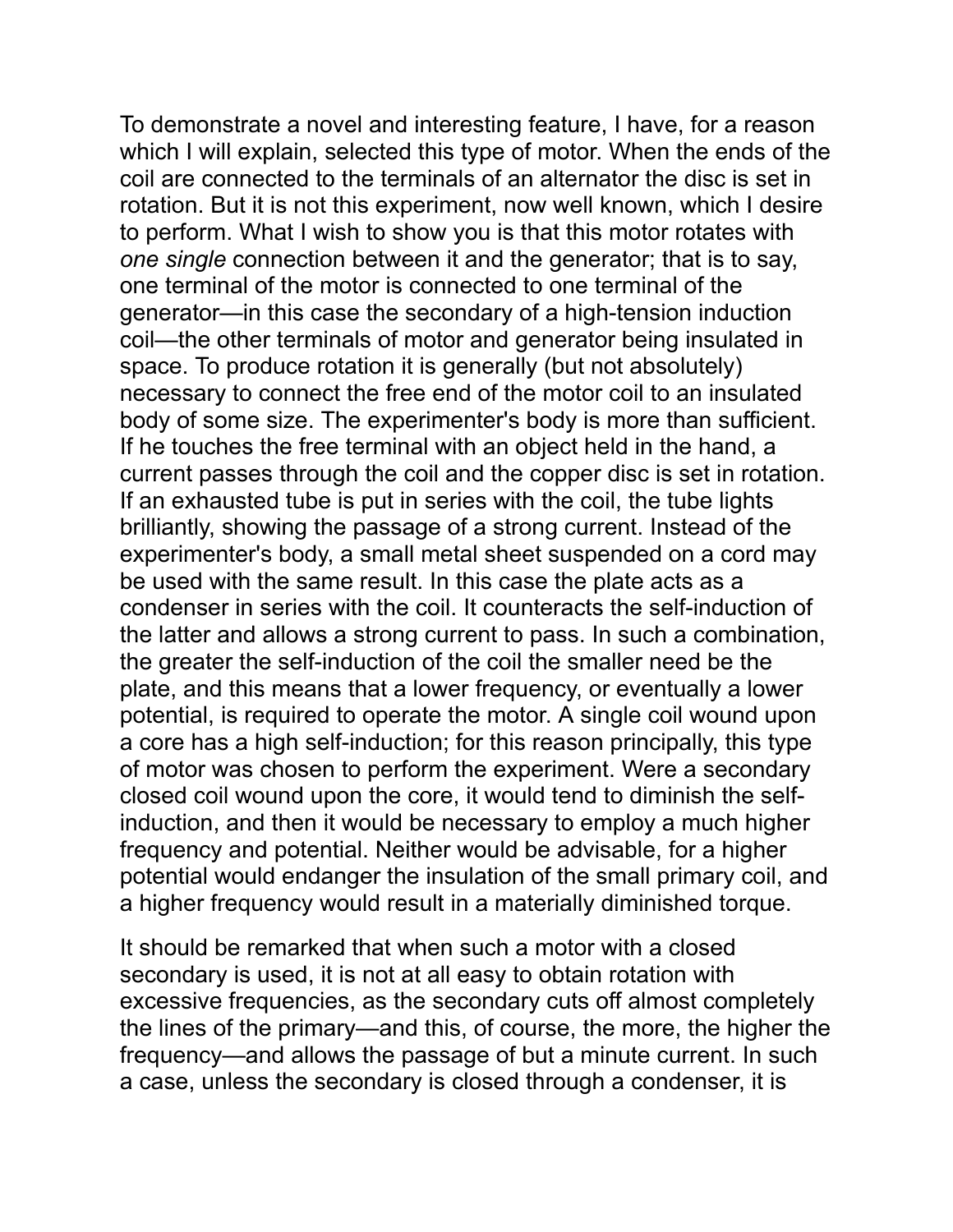almost essential, in order to produce rotation, to make the primary and secondary coils overlap each other more or less.

But there is an additional feature of interest about this motor, namely, it is not necessary to have even a single connection between the motor and generator, except, perhaps, through the ground: for not only is an insulated plate capable of giving off energy into space, but it is likewise capable of deriving it from an alternating electrostatic field, though in the latter case the available energy is much smaller. In this instance one of the motor terminals is connected to the insulated plate or body located within the alternating electrostatic field, and the other terminal preferably to the ground.

It is quite possible, however, that such "no-wire" motors, as they might be called, could be operated by conduction through the rarefied air at considerable distances. Alternate currents, especially of high frequencies, pass with astonishing freedom through even slightly rarefied gases. The upper strata of the air are rarefied. To reach a number of miles out into space requires the overcoming of difficulties of a merely mechanical nature. There is no doubt that with the enormous potentials obtainable by the use of high frequencies and oil insulation luminous discharges might be passed through many miles of rarefied air, and that, by thus directing the energy of many hundreds or thousands of horse-power, motors or lamps mght be operated at considerable distances from stationary sources. But such schemes are mentioned merely as possibilities. We shall have no need to transmit power in this way. We shall have no need to *transmit* power at all. Ere many generations pass, our machinery will be driven by a power obtainable at any point of the universe. This idea is not novel. Men have been led to it long ago by instinct or reason. It has been expressed in many ways, and in many places, in the history of old and new. We find it in the delightful myth of Antheus, who derives power from the earth; we find it among the subtile speculations of one of your splendid mathematicians, and in many hints and statements of thinkers of the present time. Throughout space there is energy. Is this energy static or kinetic? If static our hopes are in vain; if kinetic—and this we know it is, for certain—then it is a mere question of time when men will succeed in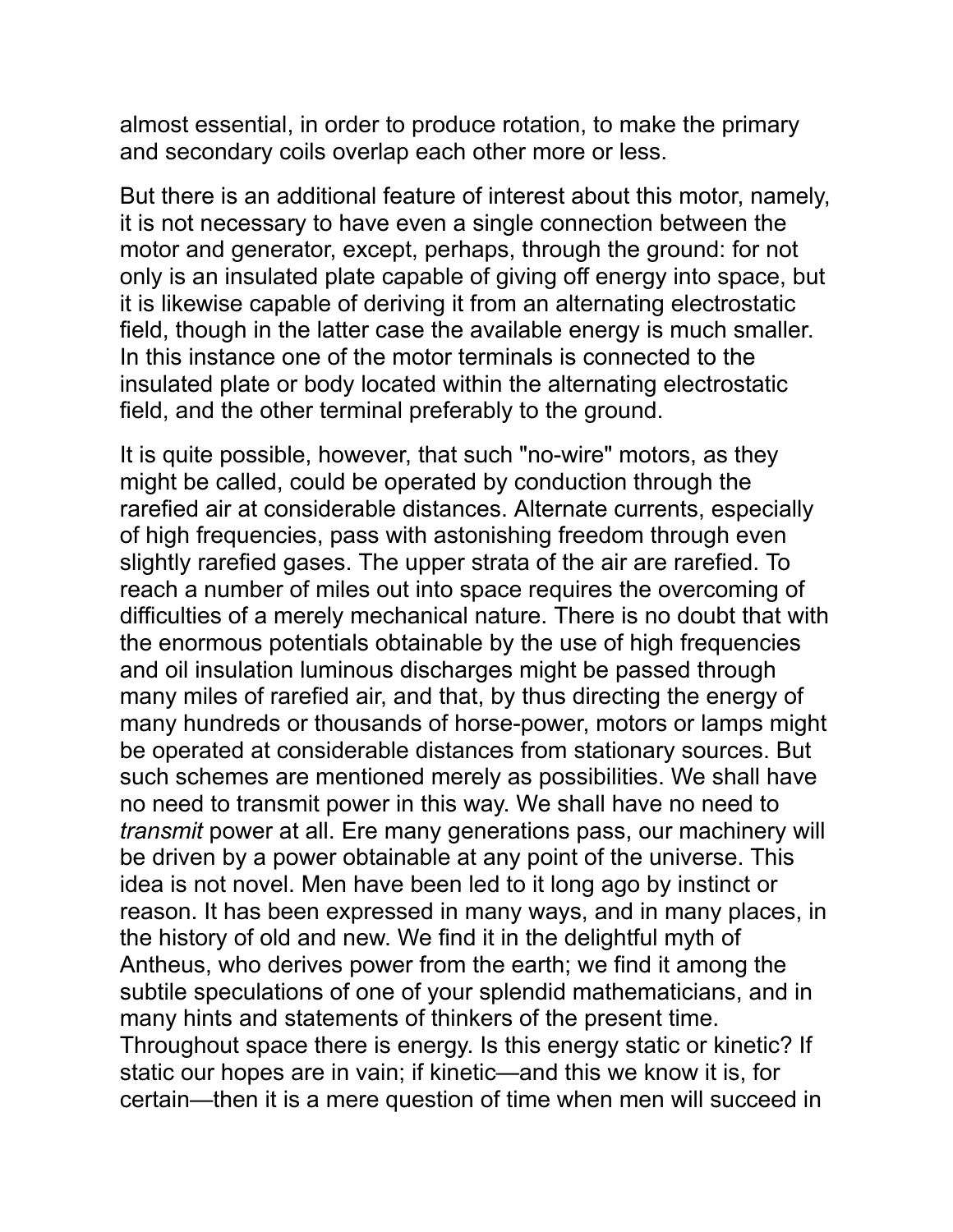attaching their machinery to the very wheelwork of nature. Of all, living or dead, Crookes came nearest to doing it. His radiometer will turn in the light of day and in the darkness of the night; it will turn everywhere where there is heat, and heat is everywhere. But, unfortunately, this beautiful little machine, while it goes down to posterity as the most interesting, must likewise be put on record as the most inefficient machine ever invented!

The preceding experiment is only one of many equally interesting experiments which may be performed by the use of only one wire with alternate currents of high potential and frequency. We may connect an insulated line to a source of such currents, we may pass an inappreciable current over the line, and on any point of the same we are able to obtain a heavy current, capable of fusing a thick copper wire. Or we may, by the help of some artifice, decompose a solution in any electrolytic cell by connecting only one pole of the cell to the line or source of energy. Or we may, by attaching to the line, or only bringing into its vicinity, light up an incandescent lamp, an exhausted tube, or a phosphorescent bulb.

However impracticable this plan of working may appear in many cases, it certainly seems practicable, and even recommendable, in the production of light. A perfected lamp would require but little energy, and if wires were used at all we ought to be able to supply that energy without a return wire.

It is now a fact that a body may be rendered incandescent or phosphorescent by bringing it either in single contact or merely in the vicinity of a source of electric impulses of the proper character, and that in this manner a quantity of light sufficient to afford a practical illuminant may be produced. It is, therefore, to say the least, worth while to attempt to determine the best conditions and to invent the best appliances for attaining this object.

Some experiences have already been gained in this direction, and I will dwell on them briefly, in the hope that they might prove useful.

The heating of a conducting body inclosed in a bulb, and connected to a source of rapidly alternating electric impulses, is dependent on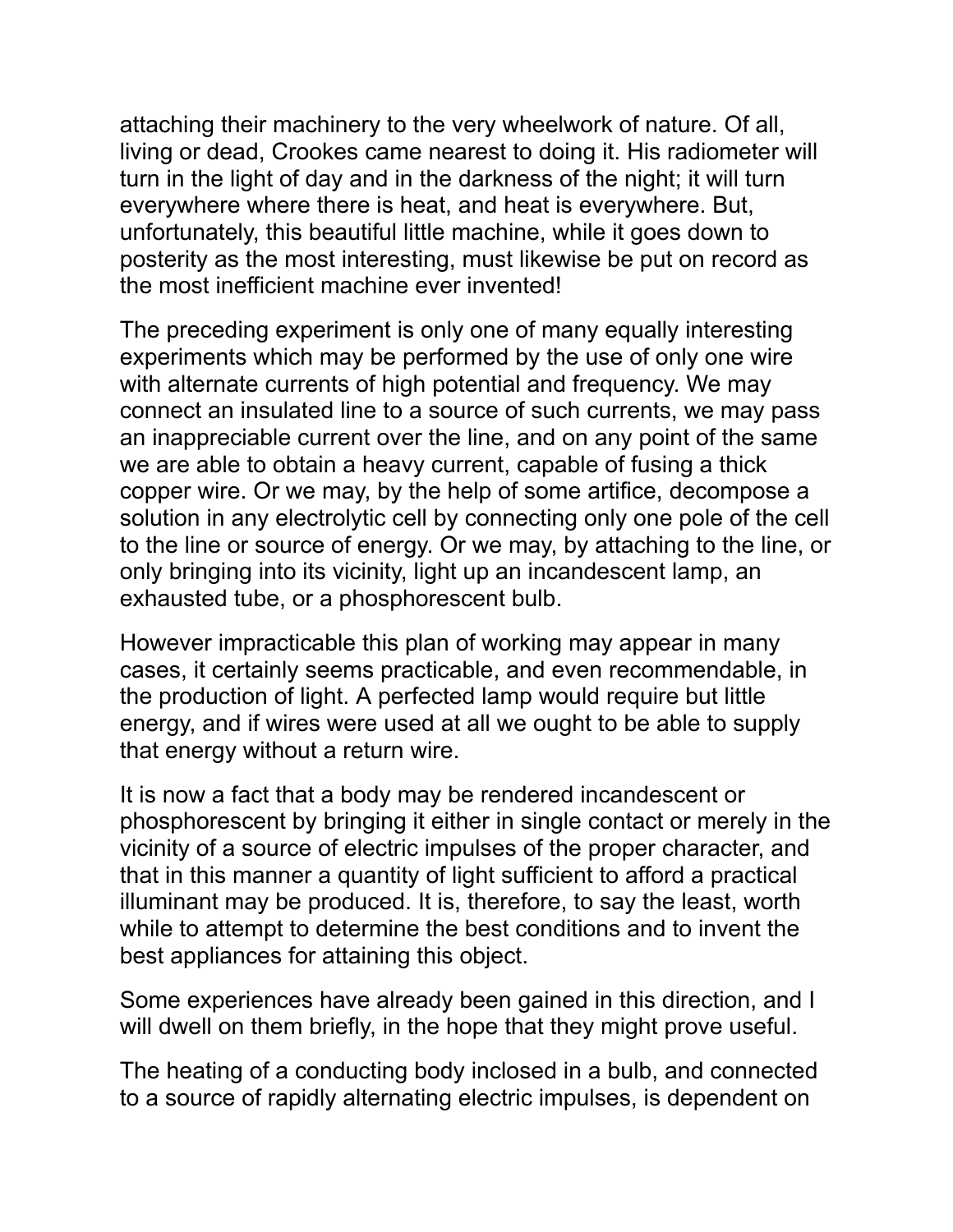so many things of a different nature, that it would be difficult to give a generally applicable rule under which the maximum heating occurs. As regards the size of the vessel, I have lately found that at ordinary or only slightly differing atmospheric pressures, when air is a good insulator, and hence practically the same amount of energy by a certain potential and frequency is given off from the body, whether the bulb be small or large, the body is brought to a higher temperature if inclosed in a small bulb, because of the better confinement of heat in this case.

At lower pressures, when air becomes more or less conducting, or if the air be sufficiently warmed as to become conducting, the body is rendered more intensely incandescent in a large bulb, obviously because, under otherwise equal conditions of test, more energy may be given off from the body when the bulb is large.

At very high degrees of exhaustion, when the matter in the bulb becomes "radiant," a large bulb has still an advantage, but a comparatively slight one, over the small bulb.

Finally, at excessively high degrees of exhaustion, which cannot be reached except by the employment of special means, there seems to be, beyond a certain and rather small size of vessel, no perceptible difference in the heating.

These observations were the result of a number of experiments, of which one, showing the effect of the size of the bulb at a high degree of exhaustion, may be described and shown here, as it presents a feature of interest. Three spherical bulbs of 2 inches, 3 inches and 4 inches diameter were taken, and in the centre of each was mounted an equal length of an ordinary incandescent lamp filament of uniform thickness. In each bulb the piece of filament was fastened to the leading-in wire of platinum, contained in a glass stem sealed in the bulb; care being taken, of course, to make everything as nearly alike as possible. On each glass stem in the inside of the bulb was slipped a highly polished tube made of aluminium sheet, which fitted the stem and was held on it by spring pressure. The function of this aluminium tube will be explained subsequently. In each bulb an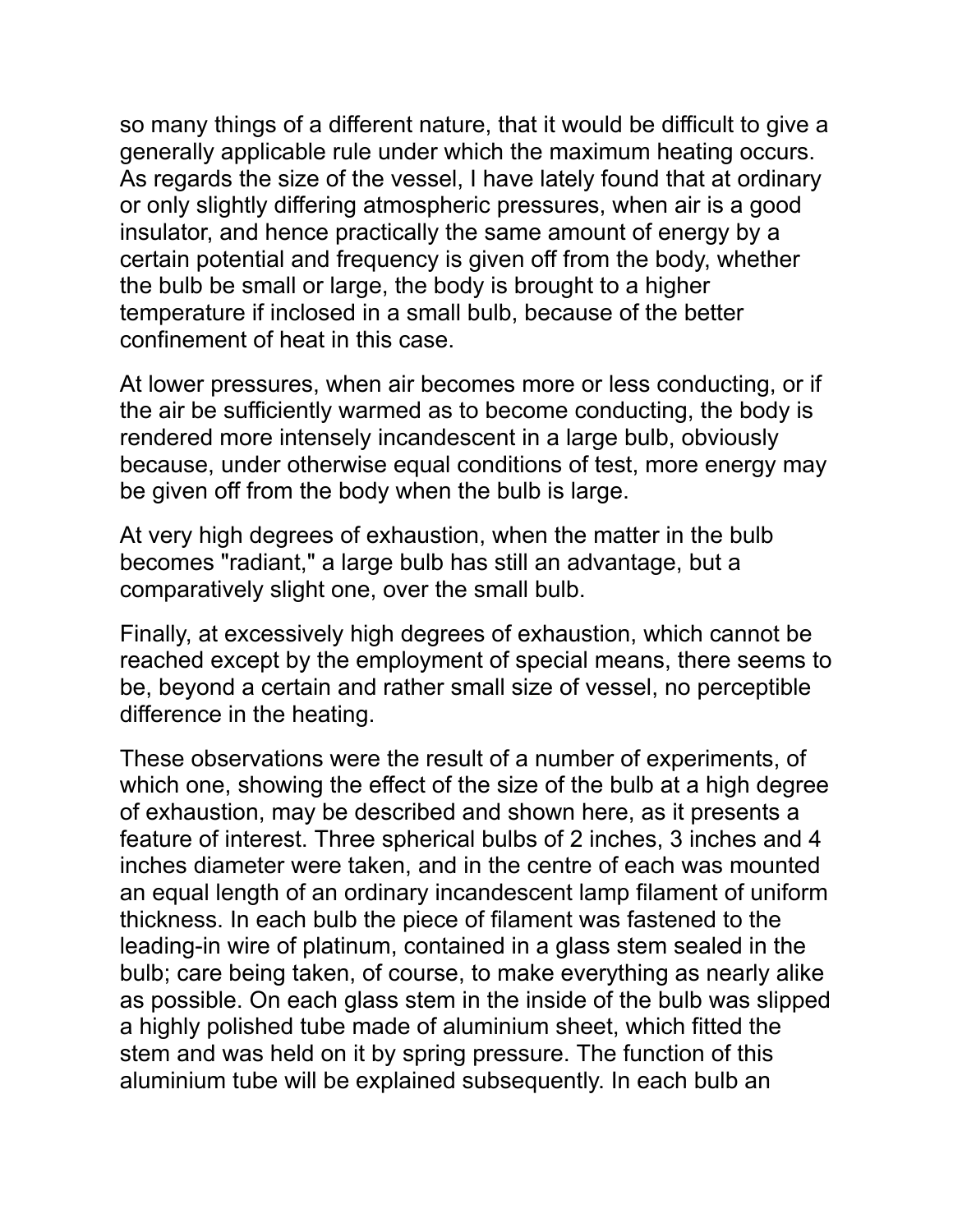equal length of filament protruded above the metal tube. It is sufficient to say now that under these conditions equal lengths of filament of the same thickness—in other words, bodies of equal bulk —were brought to incandescence. The three bulbs were sealed to a glass tube, which was connected to a Sprengel pump. When a high vacuum had been reached, the glass tube carrying the bulbs was sealed off. A current was then turned on successively on each bulb, and it was found that the filaments came to about the same brightness, and, if anything, the smallest bulb, which was placed midway between the two larger ones, may have been slightly brighter. This result was expected, for when either of the bulbs was connected to the coil the luminosity spread through the other two, hence the three bulbs constituted really one vessel. When all the three bulbs were connected in multiple arc to the coil, in the largest of them the filament glowed brightest, in the next smaller it was a little less bright, and in the smallest it only came to redness. The bulbs were then sealed off and separately tried. The brightness of the flaments was now such as would have been expected on the supposition that the energy given off was proportionate to the surface of the bulb, this surface in each case representing one of the coatings of a condenser. Accordingly, time was less difference between the largest and the middle sized than between the latter and the smallest bulb.

An interesting observation was made in this experiment. The three bulbs were suspended from a straight bare wire connected to a terminal of the coil, the largest bulb being placed at the end of the wire, at some distance from it the smallest bulb, and an equal distance from the latter the middle-sized one. The carbons glowed then in both the larger bulbs about as expected, but the smallest did not get its share by far. This observation led me to exchange the position of the bulbs, and I then observed that whichever of the bulbs was in the middle it was by far less bright than it was in any other position. This mystifying result was, of course, found to be due to the electrostatic action between the bulbs. When they were placed at a considerable distance, or when they were attached to the corners of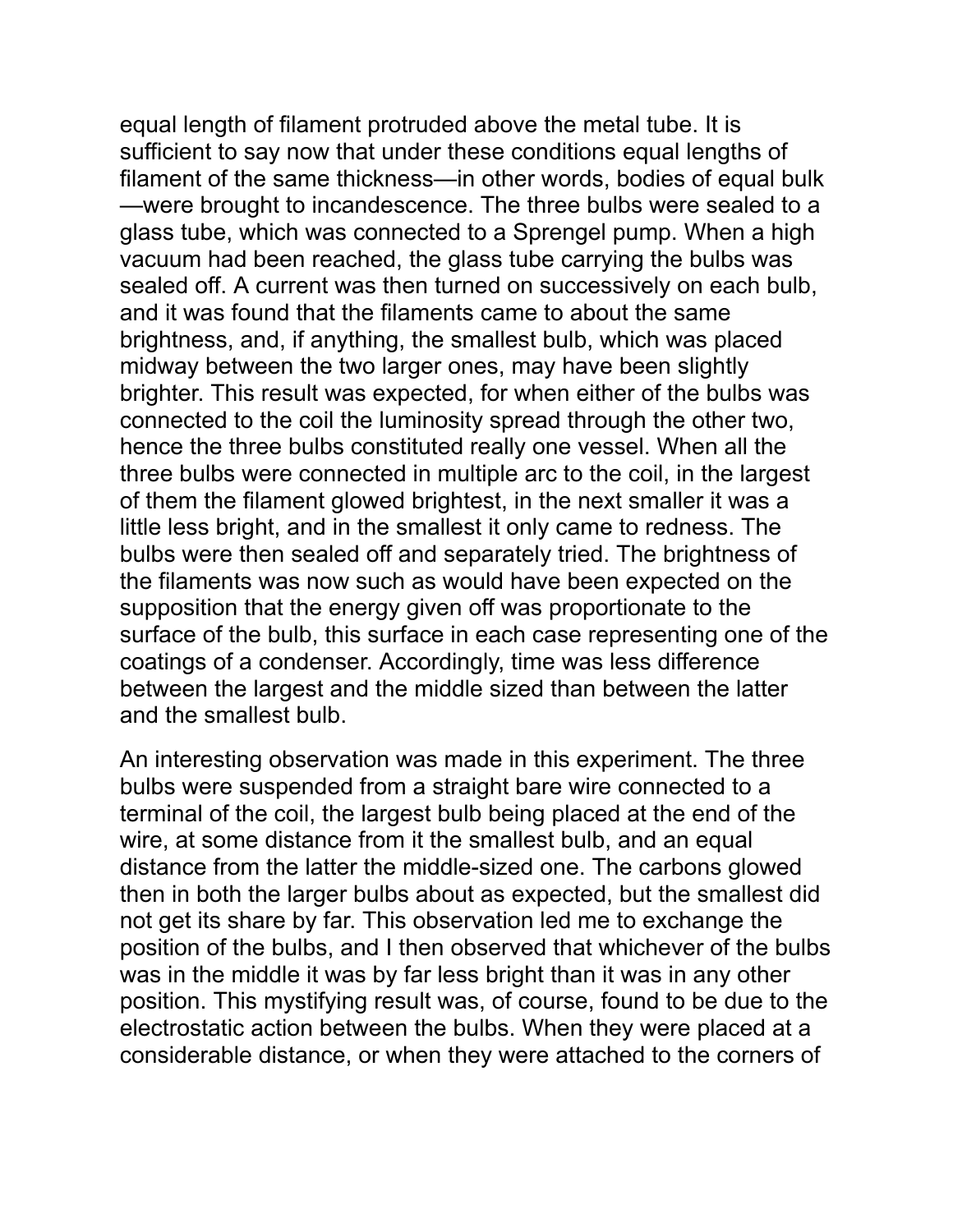an equilateral triangle of copper wire, they glowed about in the order determined by their surfaces.

As to the shape of the vessel, it is also of some importance, especially at high degrees of exhaustion. Of all the possible constructions, it seems that a spherical globe with the refractory body mounted in its centre is the best to employ. In experience it has been demonstrated that in such a globe a refractory body of a given bulk is more easily brought to incandescence than when otherwise shaped bulbs are used. There is also an advantage in giving to the ncandescent body the shape of a sphere, for self-evdent reasons. In any case the body should be mounted in the centre, where the atoms rebounding from the glass collide. This object is best attained in the spherical bulb; but it is also attained in a cylindrical vessel with one or two straight filaments coinciding with its axis, and possibly also in parabolical or spherical bulbs with the refractory body or bodies placed in the focus or foci of the same; though the latter is not probable, as the electrified atoms should in all cases rebound normally from the surface they strike, unless the speed were excessive, in which case they *would* probably follow the general law of reflection. No matter what shape the vessel may have, if the exhaustion be low, a filament mounted in the globe is brought to the same degree of incandescence in all parts; but if the exhaustion be high and the bulb be spherical or pear-shaped, as usual, focal points form and the filament is heated to a higher degree at or near such points.

To illustrate the effect, I have here two small bulbs which are alike, only one is exhausted to a low and the other to a very high degree. When connected to the coil, the filament in the former glows uniformly throughout all its length; whereas in the latter, that portion of the filament which is in the centre of the bulb glows far more intensely than the rest. A curious point is that the phenomenon occurs even if two filaments are mounted in a bulb, each being connected to one terminal of the coil, and, what is still more curious, if they be very near together, provided the vacuum be very high. I noted in experiments with such bulbs that the filaments would give way usually at a certain point, and in the first trials I attributed it to a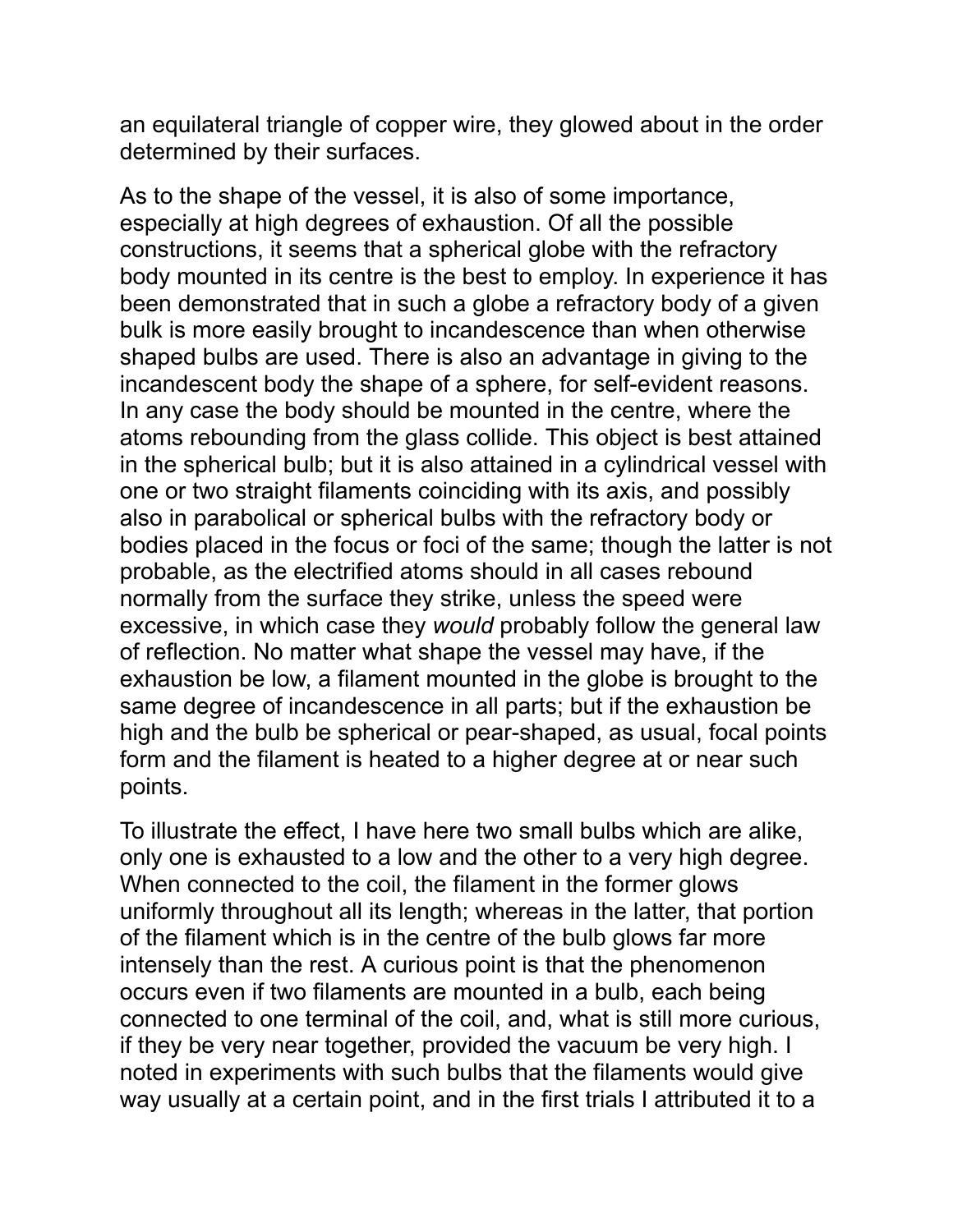defect in the carbon. But when the phenomenon occurred many times in succession I recognized its real cause.

In order to bring a refractory body inclosed in a bulb to incandescence, it is desirable, on account of economy, that all the energy supplied to the bulb from the source should reach without loss the body to be heated; from there, and from nowhere else, it should be radiated. It is, of course, out of the question to reach this theoretical result, but it is possible by a proper construction of the illuminating device to approximate it more or less.

For many reasons, the refractory body is placed in the centre of the bulb, and it is usually supported on a glass stem containing the leading-in wire. As the potential of this wire is alternated, the rarefied gas surrounding the stem is acted upon inductively, and the glass stem is violently bombarded and heated. In this manner by far the greater portion of the energy supplied to the bulb—especially when exceedingly high frequencies are used—may be lost for the purpose contemplated. To obviate this loss, or at least to reduce it to a minimum, I usually screen the rarefied gas surrounding the stem from the inductive action of the leading-in wire by providing the stem with a tube or coating of conducting material. It seems beyond doubt that the best among metals to employ for this purpose is aluminium, on account of its many remarkable properties. Its only fault is that it is easily fusible, and, therefore, its distance from the incandescing body should be properly estimated. Usually, a thin tube, of a diameter somewhat smaller than that of the glass stem, is made of the finest aluminium sheet, and slipped on the stem. The tube is conveniently prepared by wrapping around a rod fastened in a lathe a piece of aluminium sheet of the proper size, grasping the sheet firmly with clean chamois leather or blotting paper, and spinning the rod very fast. The sheet is wound tightly around the rod, and a highly polished tube of one or three layers of the sheet is obtained. When slipped on the stem, the pressure is generally sufficient to prevent it from slipping off, but, for safety, the lower edge of the sheet may be turned inside. The upper inside corner of the sheet—that is, the one which is nearest to the refractory incandescent body—should be cut out diagonally, as it often happens that, in consequence of the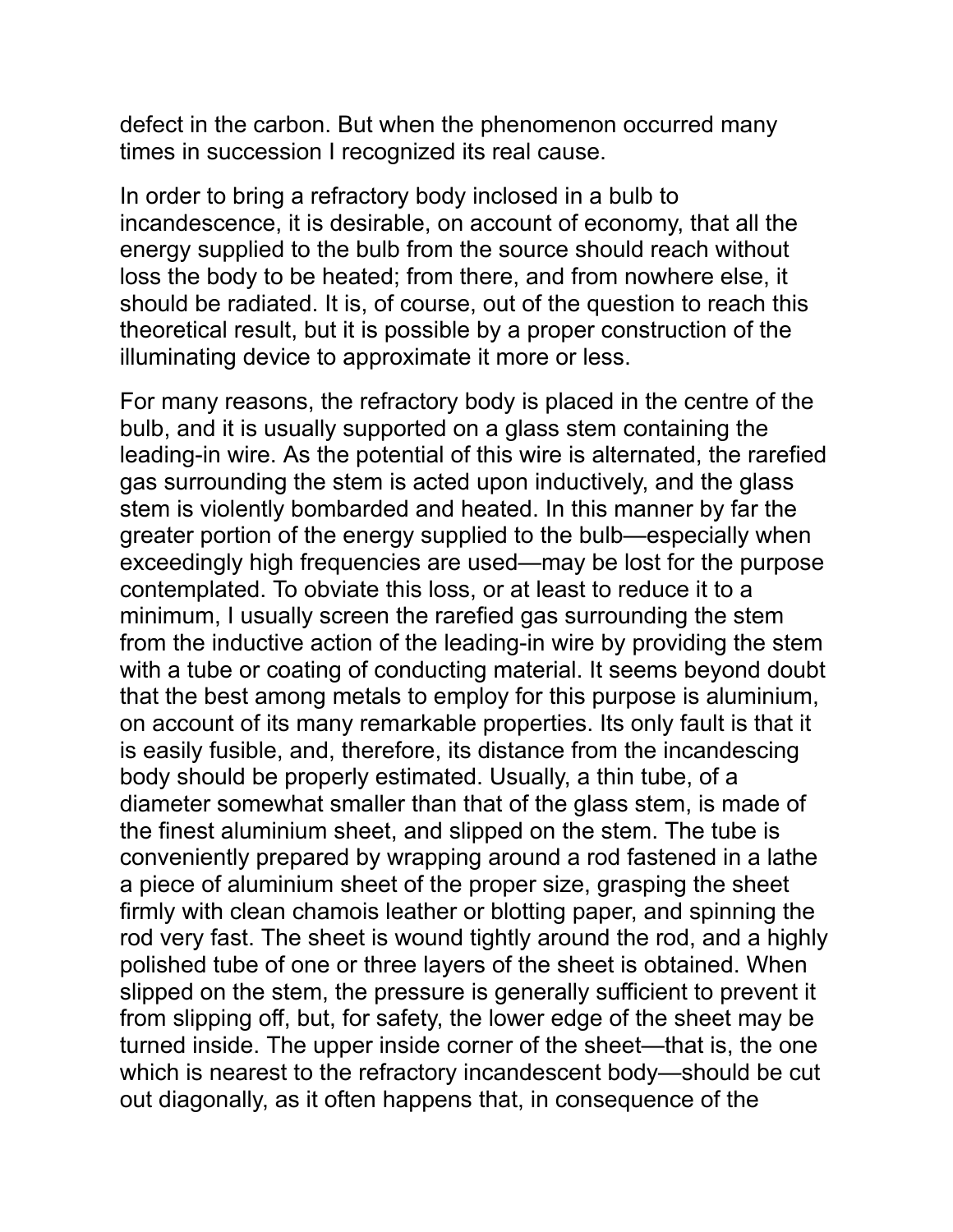intense heat, this corner turns toward the inside and comes very near to, or in contact with, the wire, or filament, supporting the refractory body. The greater part of the energy supplied to the bulb is then used up in heating the metal tube, and the bulb is rendered useless for the purpose. The aluminium sheet should project above the glass stem more or less—one inch or so—or else, if the glass be too close to the incandescing body, it may be strongly heated and become more or less conducting, whereupon it may be ruptured, or may, by its conductivity, establish a good electrical connection between the metal tube and the leading-in wire, in which case, again, most of the energy will be lost in heating the former. Perhaps the best way is to make the top of the glass tube, for about an inch, of a much smaller diameter. To still further reduce the danger arising from the heating of the glass stem, and also with the view of preventing an electrical connection between the metal tube and the electrode, I preferably wrap the stem with several layers of thin mica, which extends at least as far as the metal tube. In some bulbs I have also used an outside insulating cover.

The preceding remarks are only made to aid the experimenter in the first trials, for the difficulties which he encounters he may soon find means to overcome in his own way.

To illustrate the effect of the screen, and the advantage of using it, I have here two bulbs of the same size, with their stems, leading-in wires and incandescent lamp filaments tied to the latter, as nearly alike as possible. The stem of one bulb is provided with an aluminium tube, the stem of the other has none. Originally the two bulbs were joined by a tube which was connected to a Sprengel pump. When a high vacuum had been reached, first the connecting tube, and then the bulbs, were sealed off; they are therefore of the same degree of exhaustion. When they are separately connected to the coil giving a certain potential, the carbon filament in the bulb provided with the aluminium screen is rendered highly incandescent, while the filament in the other bulb may, with the same potential, not even come to redness, although in reality the latter bulb takes generally more energy than the former. When they are both connected together to the terminal, the difference is even more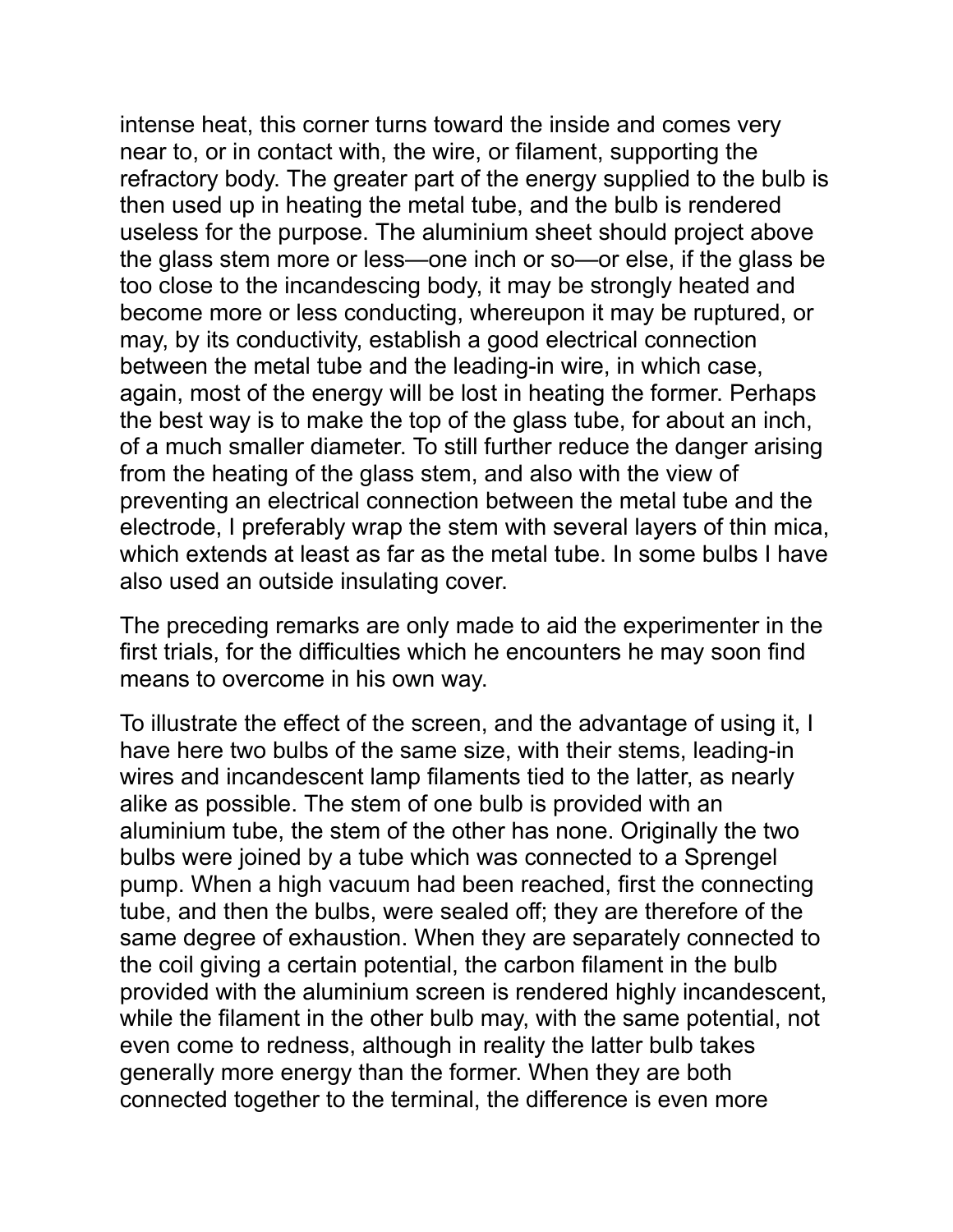apparent, showing the importance of the screening. The metal tube placed on the stem containing the leading-in wire performs really two distinct functions: First: it acts more or less as an electrostatic screen, thus economizing the energy supplied to the bulb; and, second, to whatever extent it may fail to act electrostatically, it acts mechanically, preventing the bombardment, and consequently intense heating and possible deterioration of the slender support of the refractory incandescent body, or of the glass stem containing the leading-in wire. I say *slender* support, for it is evident that in order to confine the heat more completely to the incandescing body its support should be very thin, so as to carry away the smallest possible amount of heat by conduction. Of all the supports used I have found an ordinary incandescent lamp filament to be the best, principally because among conductors it can withstand the highest degrees of heat.

The effectiveness of the metal tube as an electrostatic screen depends largely on the degree of exhaustion.

At excessively high degrees of exhaustion—which are reached by using great care and special means in connection with the Sprengel pump—when the matter in the globe is in the ultra-radiant state, it acts most perfectly. The shadow of the upper edge of the tube is then sharply defined upon the bulb.

At a somewhat lower degree of exhaustion, which is about the ordinary "non-striking" vacuum, and generally as long as the matter moves predominantly in straight lines, the screen still does well. In elucidation of the preceding remark it is necessary to state that what is a "non-striking" vacuum for a coil operated, as ordinarily, by impulses, or currents, of low-frequency, is not, by far, so when the coil is operated by currents of very high frequency. In such case the discharge may pass with great freedom through the rarefied gas through which a low-frequency discharge may not pass, even though the potential be much higher. At ordinary atmospheric pressures just the reverse rule holds good: the higher the frequency, the less the spark discharge is able to jump between the terminals, especially if they are knobs or spheres of some size.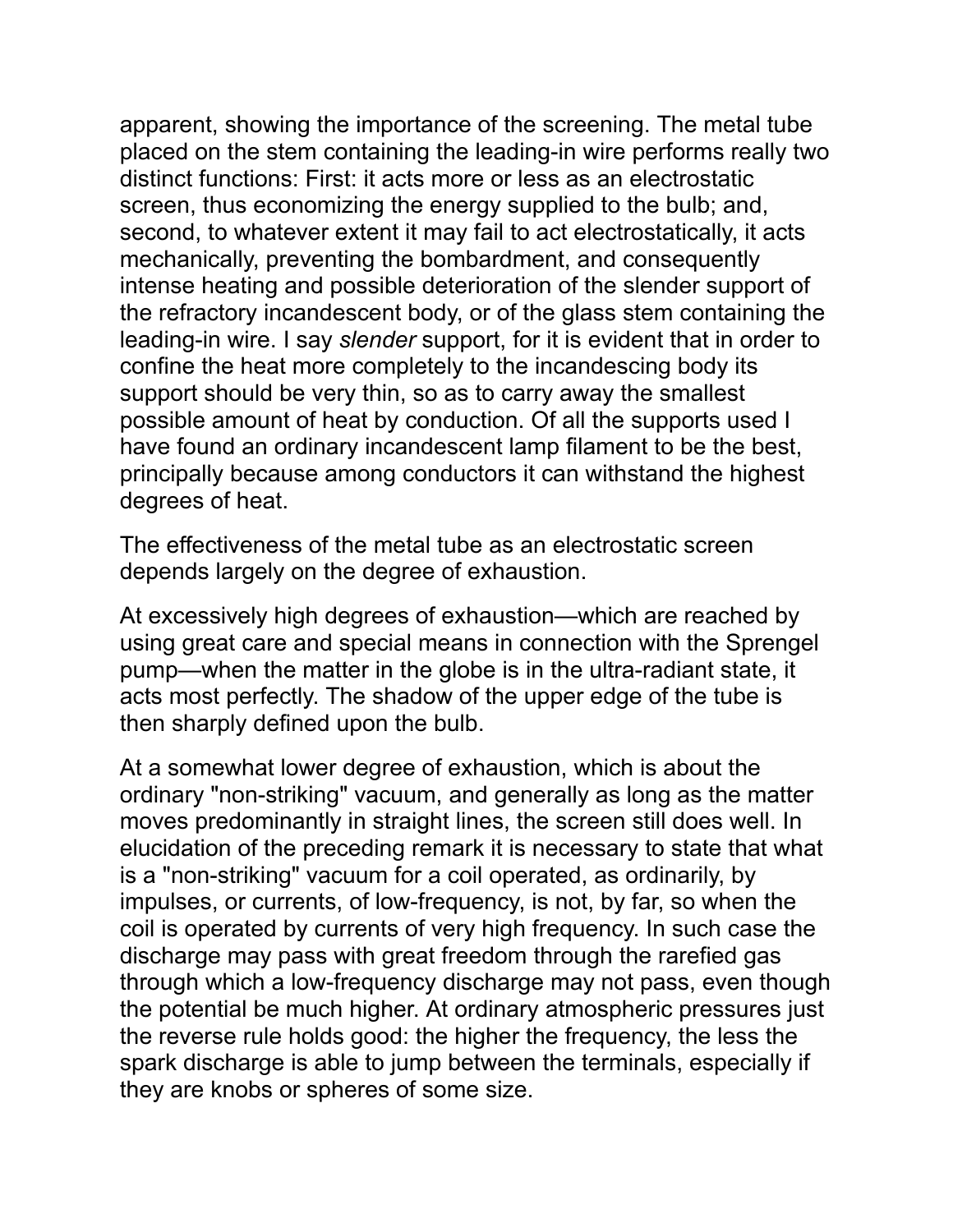Finally, at very low degrees of exhaustion, when the gas is well conducting, the metal tube not only does not act as an electrostatic screen, but even is a drawback, aiding to a considerable extent the dissipation of the energy laterally from the leading-in wire. This, of course, is to be expected. In this case, namely, the metal tube is in good electrical connection with the leading-in wire, and most of the bombardment is directed upon the tube. As long as the electrical connection is not good, the conducting tube is always of some advantage, for although it may not greatly economize energy, still it protects the support of the refractory button, and is a means for concentrating more energy upon the same.

To whatever extent the aluminium tube performs the function of a screen, its usefulness is therefore limited to very high degrees of exhaustion when it is insulated from the electrode—that is, when the gas as a whole is non-conducting, and the molecules, or atoms, act as independent carriers of electric charges.

In addition to acting as a more or less effective screen, in the true meaning of the word, the conducting tube or coating may also act, by reason of its conductivity, as a sort of equalizer or dampener of the bombardment against the stem. To be explicit, I assume the action as follows: Suppose a rhythmical bombardment to occur against the conducting tube by reason of its imperfect action as a screen, it certainly must happen that some molecules, or atoms, strike the tube sooner than others. Those which come first in contact with it give up their superfluous charge, and the tube is electrified, the electrification instantly spreading over its surface. But this must diminish the energy lost in the bombardment for two reasons: first, the charge given up by the atoms spreads over a great area, and hence the electric density at any point is small, and the atoms are repelled with less energy than they would be if they would strike against a good insulator: secondly, as the tube is electrified by the atoms which first come in contact with it, the progress of the following atoms against the tube is more or less checked by the repulsion which the electrified tube must exert upon the similarly electrified atoms. This repulsion may perhaps be sufficient to prevent a large portion of the atoms from striking the tube, but at any rate it must diminish the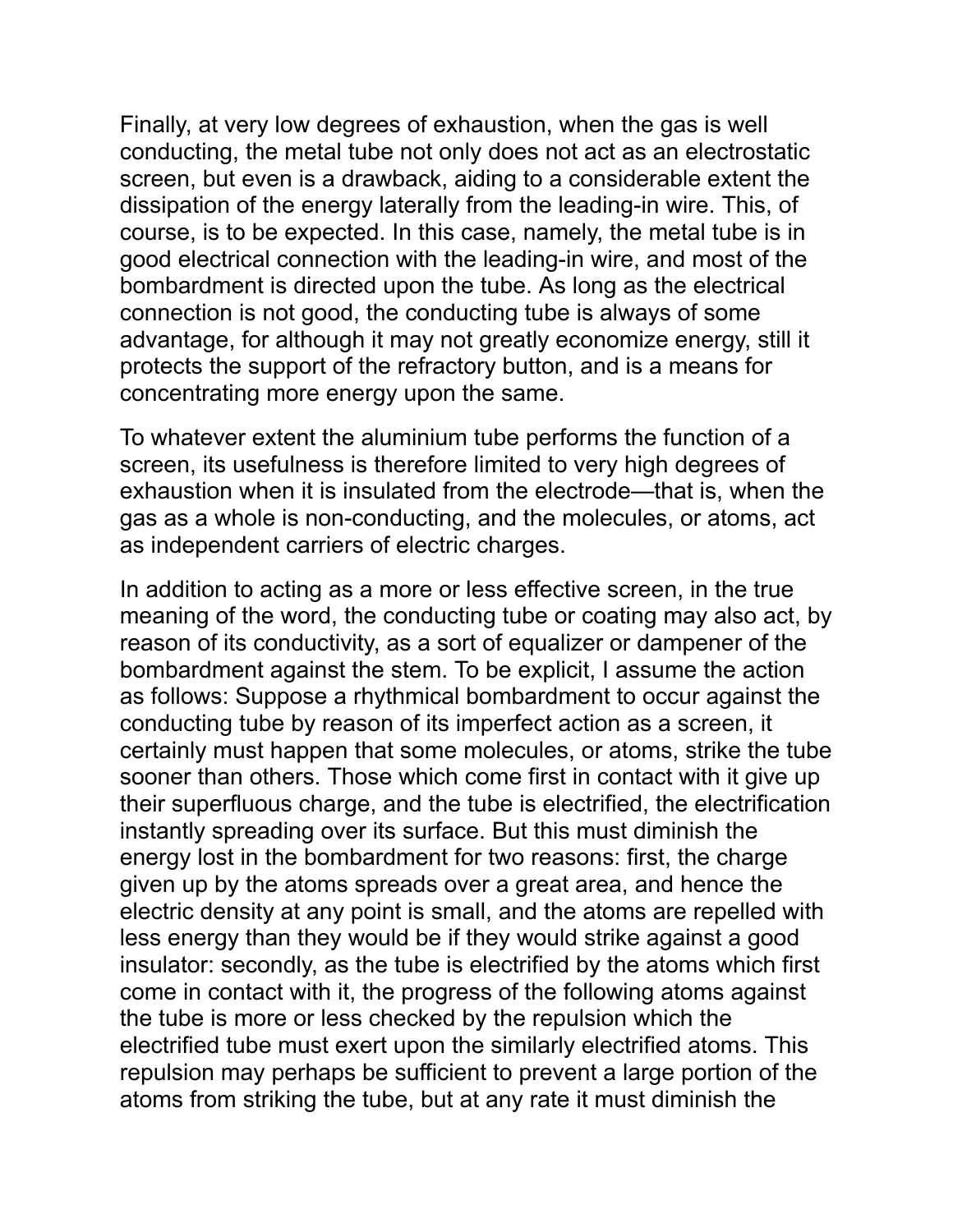energy of their impact. It is clear that when the exhaustion is very low, and the rarefied gas well conducting, neither of the above effects can occur, and, on the other hand, the fewer the atoms, wth the greater freedom they move; in other words, the higher the degree of exhaustion, up to a limit, the more telling will be both the effects.

What I have just said may afford an explanation of the phenomenon observed by Prof. Crookes, namely, that a discharge through a bulb is established with much greater facility when an insulator than when a conductor is present in the same. In my opinion, the conductor acts as a dampener of the motion of the atoms in the two ways pointed out; hence, to cause a visible discharge to pass through the bulb, a much higher potential is needed if a conductor, especially of much surface, be present.

For the sake of clearness of some of the remarks before made, I must now refer to Figs. 18, 19 and 20, which illustrate various arrangements wth a type of bulb most generally used.

FIG. 18.—BULB WITH MICA TUBE AND ALUMINIUM SCREEN.

Fig. 18 is a section through a spherical bulb *L*, with the glass stem *s*, containing the leading-in wire *w*; which has a lamp filament *l* fastened to it, serving to support the refractory button *m* in the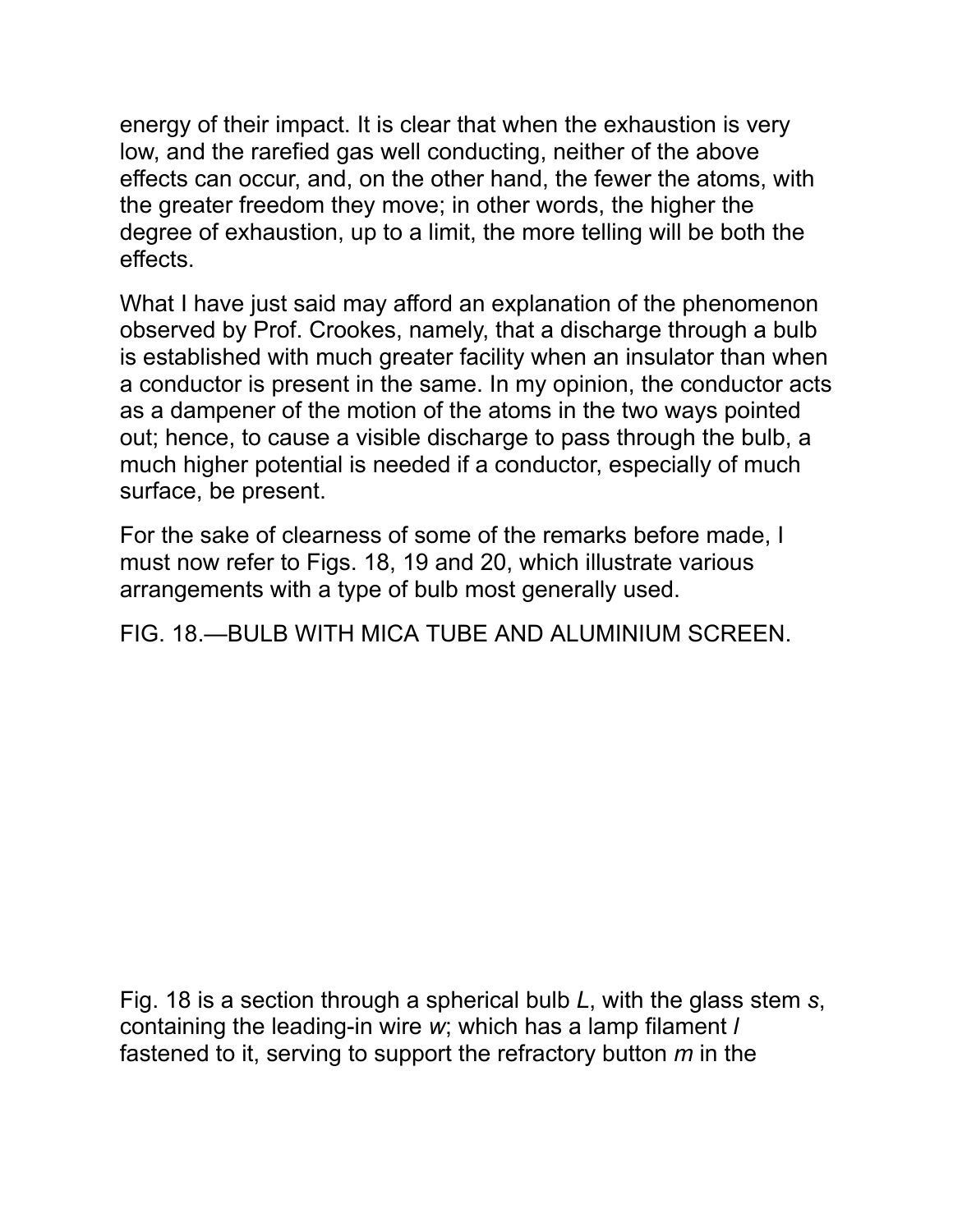centre. *M* is a sheet of thin mica wound in several layers around the stem *s*, and *a* is the aluminium tube.

FIG. 19.—IMPROVED BULB WITH SOCKET AND SCREEN.

Fig. 19 illustrates such a bulb in a somewhat more advanced stage of perfection. A metallic tube S is fastened by means of some cement to the neck of the tube. In the tube is screwed a plug P, of insulating material, in the centre of which is fastened a metallic terminal *t*, for the connection to the leading-in wire *w*. This terminal must be well insulated from the metal tube *S*, therefore, if the cement used is conducting—and most generally it is sufficiently so—the space between the plug *P* and the neck of the bulb should be flled with some good insulating material, as mica powder.

FIG. 20.—BULB FOR EXPERIMENTS WITH CONDUCTING TUBE.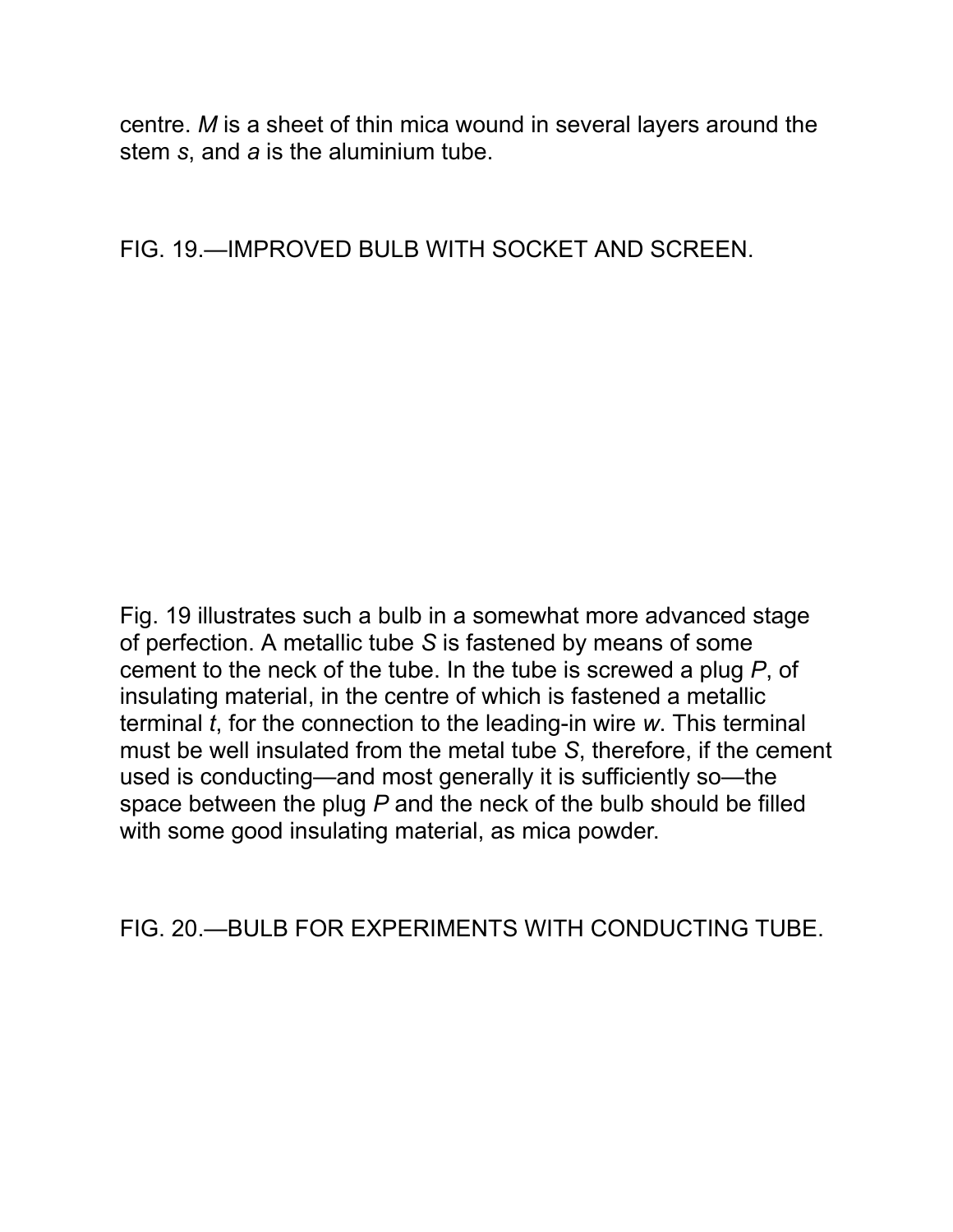Fig. 20 shows a bulb made for experimental purposes. In this bulb the aluminium tube is provided with an external connection, which serves to investigate the effect of the tube under various conditions. It is referred to chiefly to suggest a line of experiment followed.

### FIG. 21.—IMPROVED BULB WITH NON-CONDUCTING BUTTON.

Since the bombardment against the stem containing the leading-in wire is due to the inductive action of the latter upon the rarefied gas, it is of advantage to reduce this action as far as practicable by employing a very thin wire, surrounded by a very thick insulation of glass or other material, and by making the wire passing through the rarefied gas as short as practicable. To combine these features I employ a large tube  $T$  (Fig. 21), which protrudes into the bulb to some distance, and carries on the top a very short glass stem s, into which is sealed the leading-in wire *w*, and I protect the top of the glass stem against the heat by a small, aluminium tube a and a layer of mica underneath the same, as usual. The wire *w*, passing through the large tube to the outside of the bulb, should be well insulated with a glass tube, for instance—and the space between ought to be filled out with some excellent insulator. Among many insulating powders I have tried, I have found that mica powder is the best to employ. If this precaution is not taken, the tube  $T$ , protruding into the bulb, will surely be cracked in consequence of the heating by the brushes which are apt to form in the upper part of the tube, near the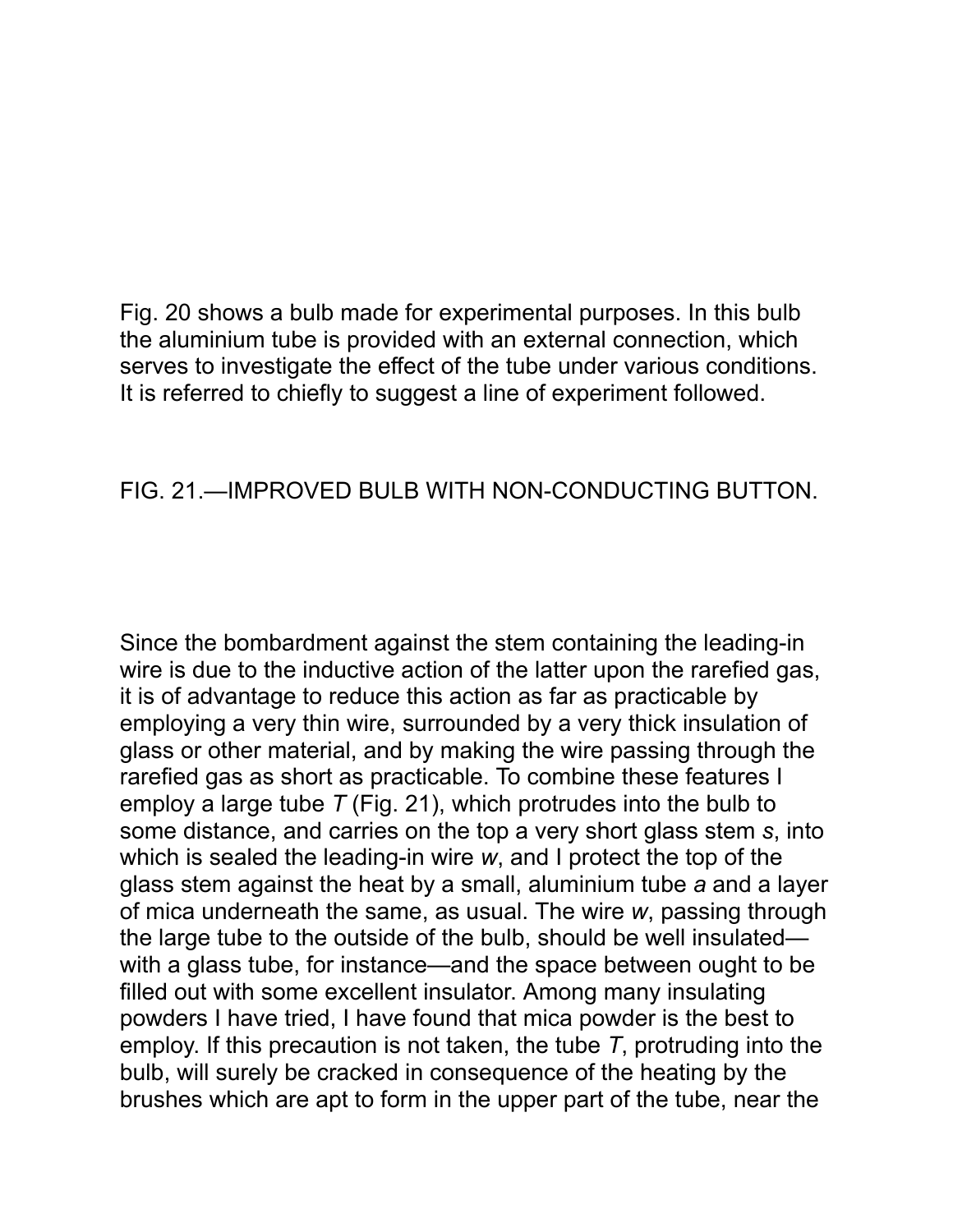exhausted globe, especially if the vacuum be excellent, and therefore the potential necessary to operate the lamp very high.

#### FIG. 22.—TYPE OF BULB WITHOUT LEADING-IN WIRE.

Fig. 22 illustrates a similar arrangement, with a large tube T protruding in to the part of the bulb containing the refractors button *m*. In this case the wire leading from the outside into the bulb is omitted, the energy required being supplied through condenser coatings *C* C. The insulating packing *P* should in this construction be tightly fitting to the glass, and rather wide, or otherwise the discharge might avoid passing through the wire *w*, which connects the inside condenser coating to the incandescent button *m*. The molecular bombardment against the glass stem in the bulb is a source of great trouble. As illustration I will cite a phenomenon only too frequently and unwillingly observed. A bulb, preferably a large one, may be taken, and a good conducting body, such as a piece of carbon, may be mounted in it upon a platinum wire sealed in the glass stem. The bulb may be exhausted to a fairly high degree, nearly to the point when phosphorescence begins to appear.

When the bulb is connected with the coil, the piece of carbon, if small, may become highly incandescent at first, but its brightness immediately diminishes, and then the discharge may break through the glass somewhere in the middle of the stem, in the form of bright sparks, in spite of the fact that the platinum wire is in good electrical connection with the rarefied gas through the piece of carbon or metal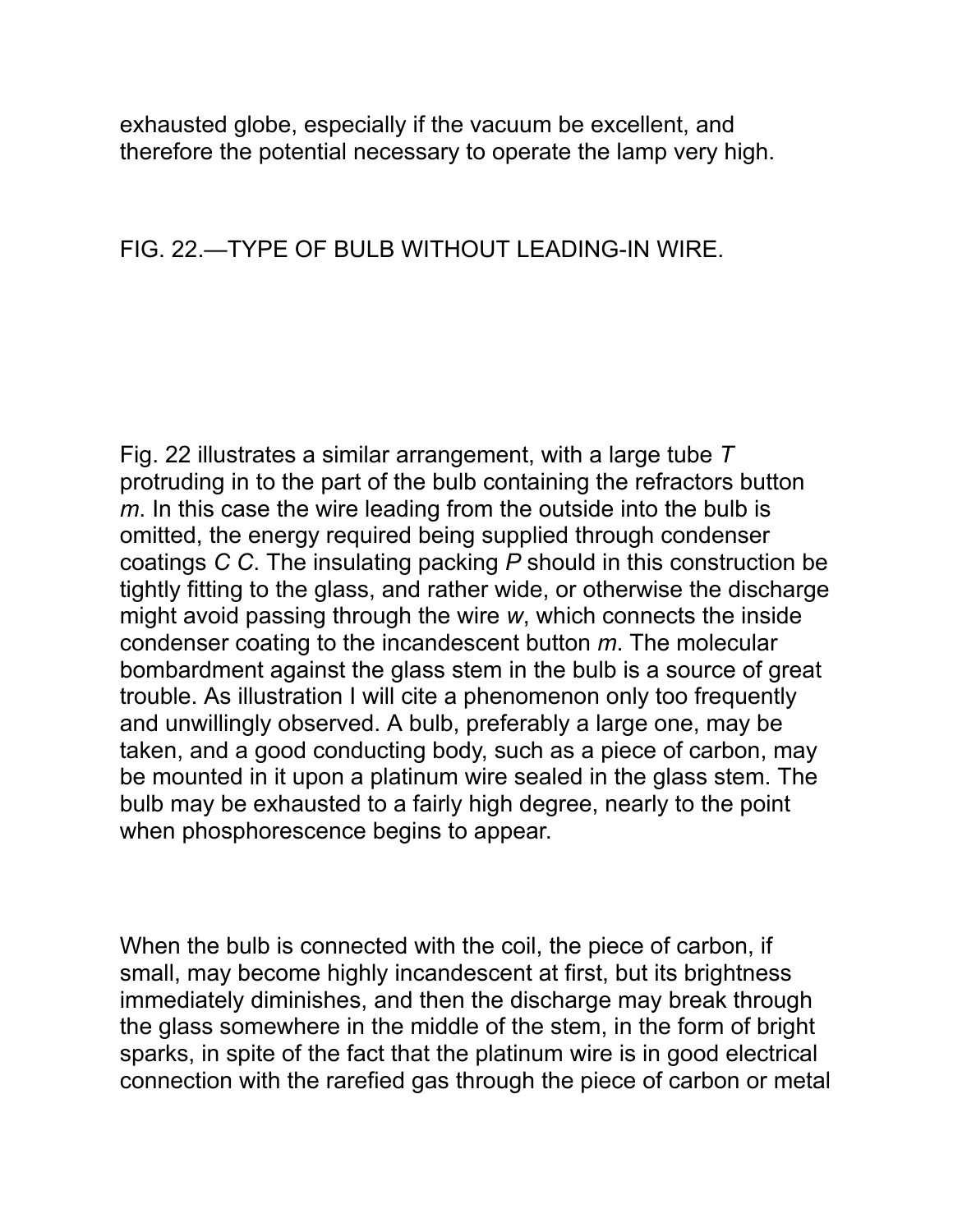at the top. The first sparks are singularly bright, recalling those drawn from a clear surface of mercury. But, as they heat the glass rapidly, they, of course, lose their brightness, and cease when the glass at the ruptured place becomes incandescent, or generally sufficiently hot to conduct. When observed for the first time the phenomenon must appear very curious, and shows in a striking manner how radically different alternate currents, or impulses, of high frequency behave, as compared with steady currents, or currents of low frequency. With such currents—namely, the latter the phenomenon would of course not occur. When frequencies such as are obtained by mechanical means are used, I think that the rupture of the glass is more or less the consequence of the bombardment, which warms it up and impairs its insulating power; but with frequencies obtainable with condensers I have no doubt that the glass may give way without previous heating. Although this appears most singular at first, it is in reality what we might expect to occur. The energy supplied to the wire leading into the bulb is given off partly by direct action through the carbon button, and partly by inductive action through the glass surrounding the wire. The case is thus analogous to that in which a condenser shunted by a conductor of low resistance is connected to a source of alternating currents. As long as the frequencies are low, the conductor gets the most, and the condenser is perfectly safe: but when the frequency becomes excessive, the *rôle* of the conductor may become quite insignificant. In the latter case the difference of potential at the terminals of the condenser may become so great as to rupture the dielectric, notwithstanding the fact that the terminals are joined by a conductor of low resstance.

It is, of course, not necessary, when it is desired to produce the incandescence of a body inclosed in a bulb by means of these currents, that the body should be a conductor, for even a perfect non-conductor may be quite as readily heated. For this purpose it is sufficient to surround a conducting electrode with a non-conducting material, as, for instance, in the bulb described before in Fig. 21, in which a thin incandescent lamp filament is coated with a nonconductor, and supports a button of the same material on the top. At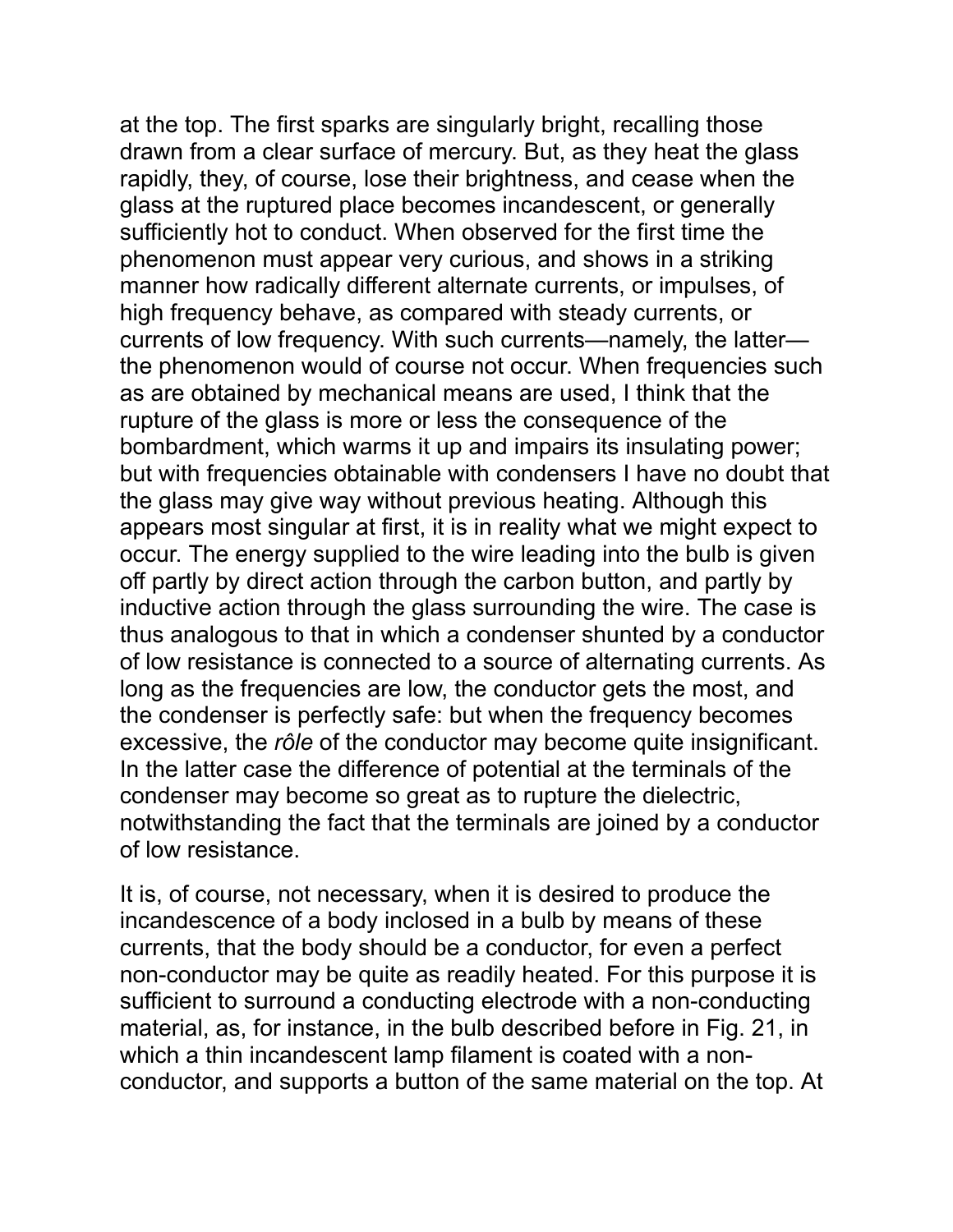the start the bombardment goes on by inductive action through the non-conductor, until the same is sufficiently heated to become conducting, when the bombardment continues in the ordinary way.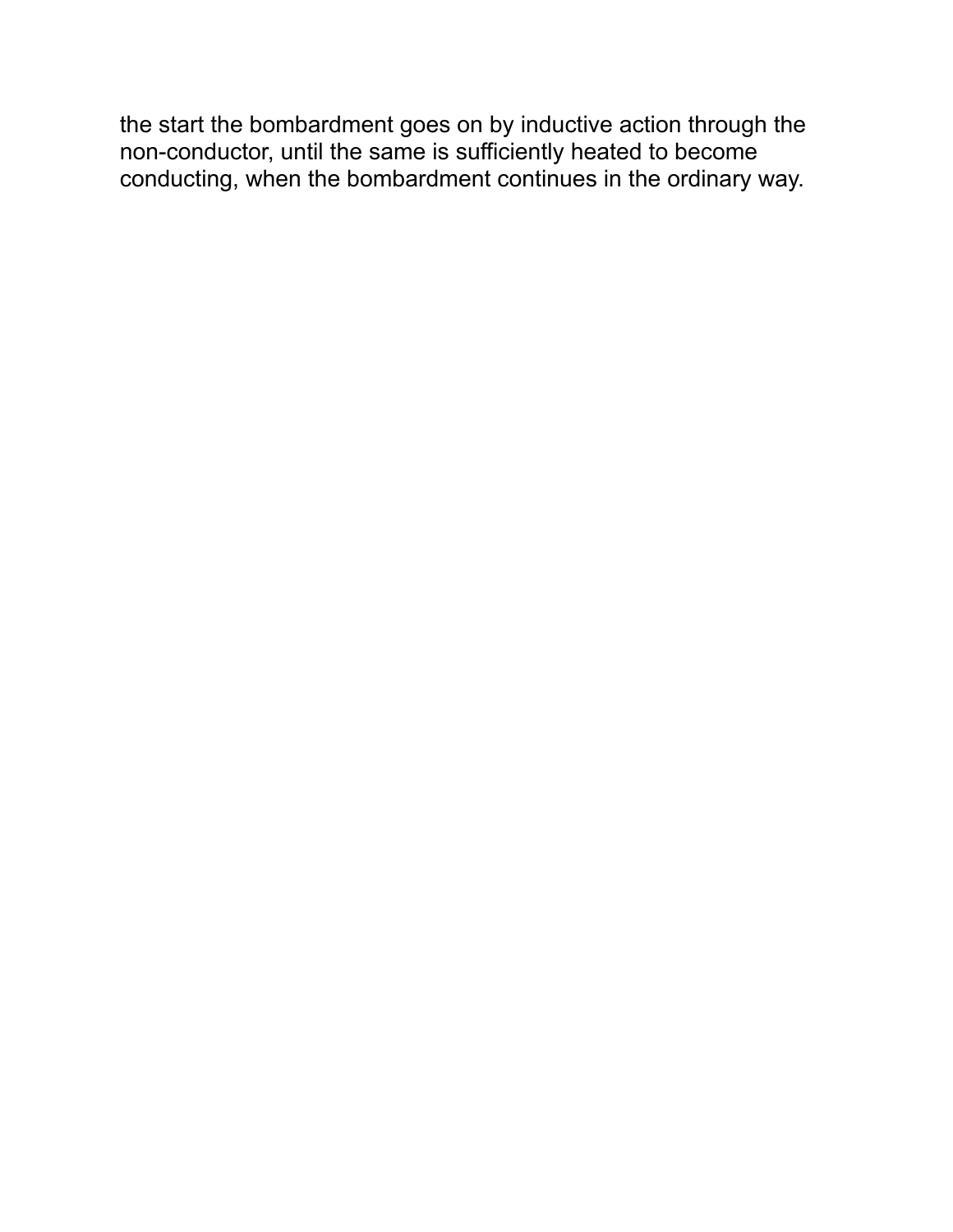# FIG. 23.—EFFECT PRODUCED BY A RUBY DROP.

A different arrangement used in some of the bulbs constructed is illustrated in Fig. 23. In this instance a non-conductor *m* is mounted in a piece of common arc light carbon so as to project some small distance above the latter. The carbon piece is connected to the leading-in wire passing through a glass stem, which is wrapped with several layers of mica. An aluminium tube *a* is employed as usual for screening. It is so arranged that it reaches very nearly as high as the carbon and only the non-conductor *m* projects a little above it. The bombardment goes at first against the upper surface of carbon, the lower parts being protected by the aluminium tube. As soon, however, as the non-conductor *m* is heated it is rendered good conducting, and then it becomes the centre of the bombardment, being most exposed to the same.

I have also constructed during these experiments many such singlewire bulbs with or without internal electrode, in which the radiant matter was projected against, or focused upon, the body to be rendered incandescent. Fig. 24 illustrates one of the bulbs used. It consists of a spherical globe *L*, provided with a long neck *n*, on the top, for increasing the action in some cases by the application of an external conducting coating. The globe *L* is blown out on the bottom into a very small bulb *b*, which serves to hold it firmly in a socket *S* of insulating material into which it is cemented. A fine lamp filament *f*, supported on a wire *w*, passes through the centre of the globe *L*. The filament is rendered incandescent in the middle portion, where the bombardment proceeding from the lower inside surface of the globe is most intense. The lower portion of the globe, as far as the socket *S* reaches, is rendered conducting, either by a tinfoll coating or otherwise, and the external electrode is connected to a terminal of the col.

The arrangement diagrammatically indicated in Fig. 24 was found to be an inferior one when it was desired to render incandescent a filament or button supported in the centre of the globe, but it was convenient when the object was to excite phosphorescence.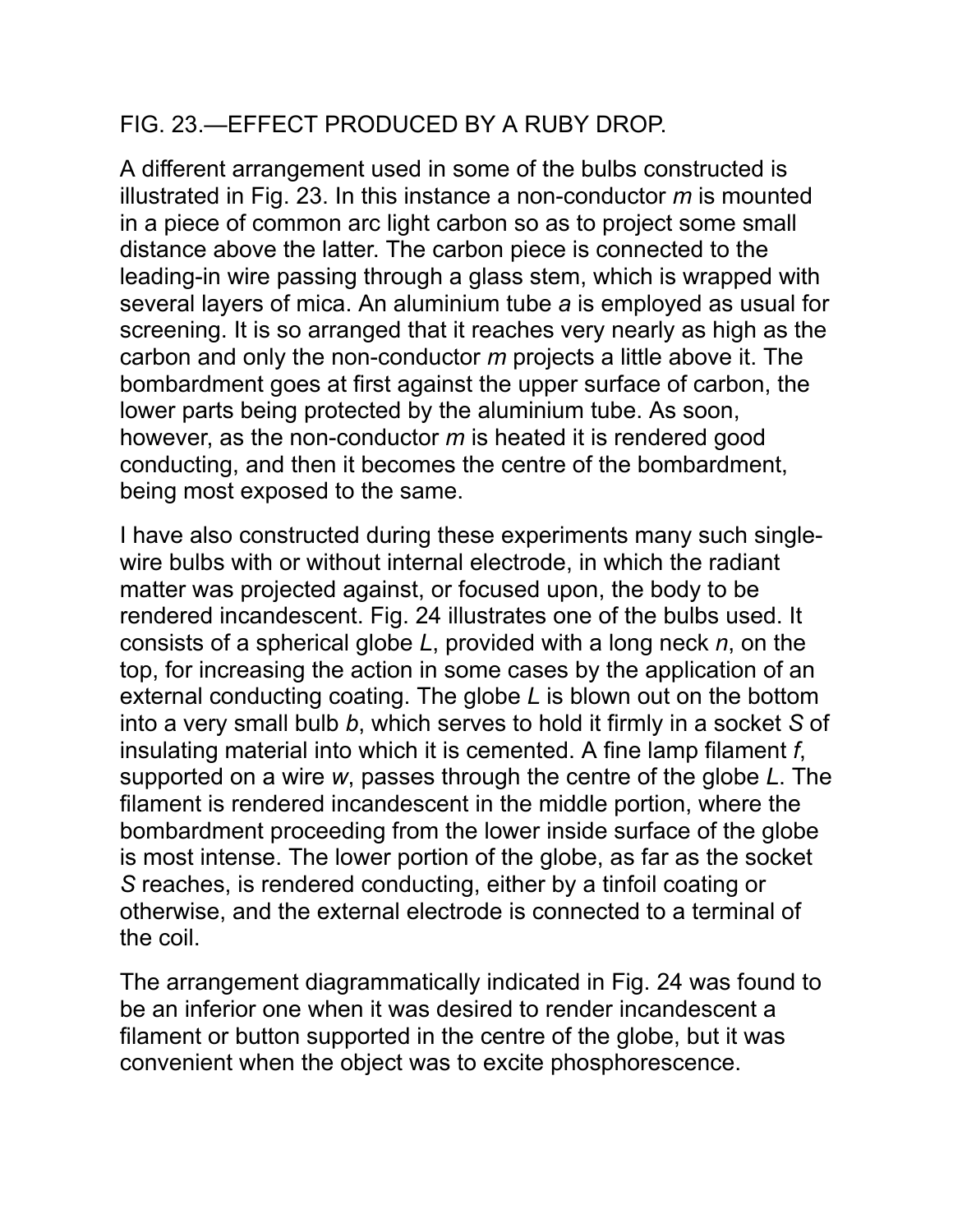In many experiments in which bodies of a different kind were mounted in the bulb as, for instance, indicated in Fig. 23, some observations of interest were made.

It was found, among other things, that in such cases, no matter where the bombardment began, just as soon as a high temperature was reached there was generally one of the bodies which seemed to take most of the bombardment upon itself, the other, or others, being thereby relieved. This quality appeared to depend principally on the point of fusion, and on the facility with which the body was "evaporated," or, generally speaking, disintegrated—meaning by the latter term not only the throwing off of atoms, but likewise of larger lumps. The observation made was in accordance with generally accepted notions. In a highly exhausted bulb electricity is carried off from the electrode by independent carriers, which are partly the atoms, or molecules, of the resdual atmosphere, and partly the atoms, molecules, or lumps thrown off from the electrode. If the electrode is composed of bodies of different character, and if one of these is more easily disintegrated than the others, most of the electricity supplied is carried off from that body, which is then brought to a higher temperature than the others, and this the more, as upon an increase of the temperature the body is still more easily disintegrated.

It seems to me quite probable that a similar process takes place in the bulb even with a homogeneous electrode, and I think it to be the principal cause of the disintegration. There is bound to be some irregularity, even if the surface is highly polished, which, of course, is impossible with most of the refractory bodies employed as electrodes. Assume that a point of the electrode gets hotter, instantly most of the discharge passes through that point, and a minute patch is probably fused and evaporated. It is now possible that in consequence of the violent disintegration the spot attacked sinks in temperature, or that a counter force is created, as in an arc; at any rate, the local tearing off meets with the limitations incident to the experment, whereupon the same process occurs on another place. To the eye the electrode appears uniformly brilliant, but there are upon it points constantly shifting and wandering around, of a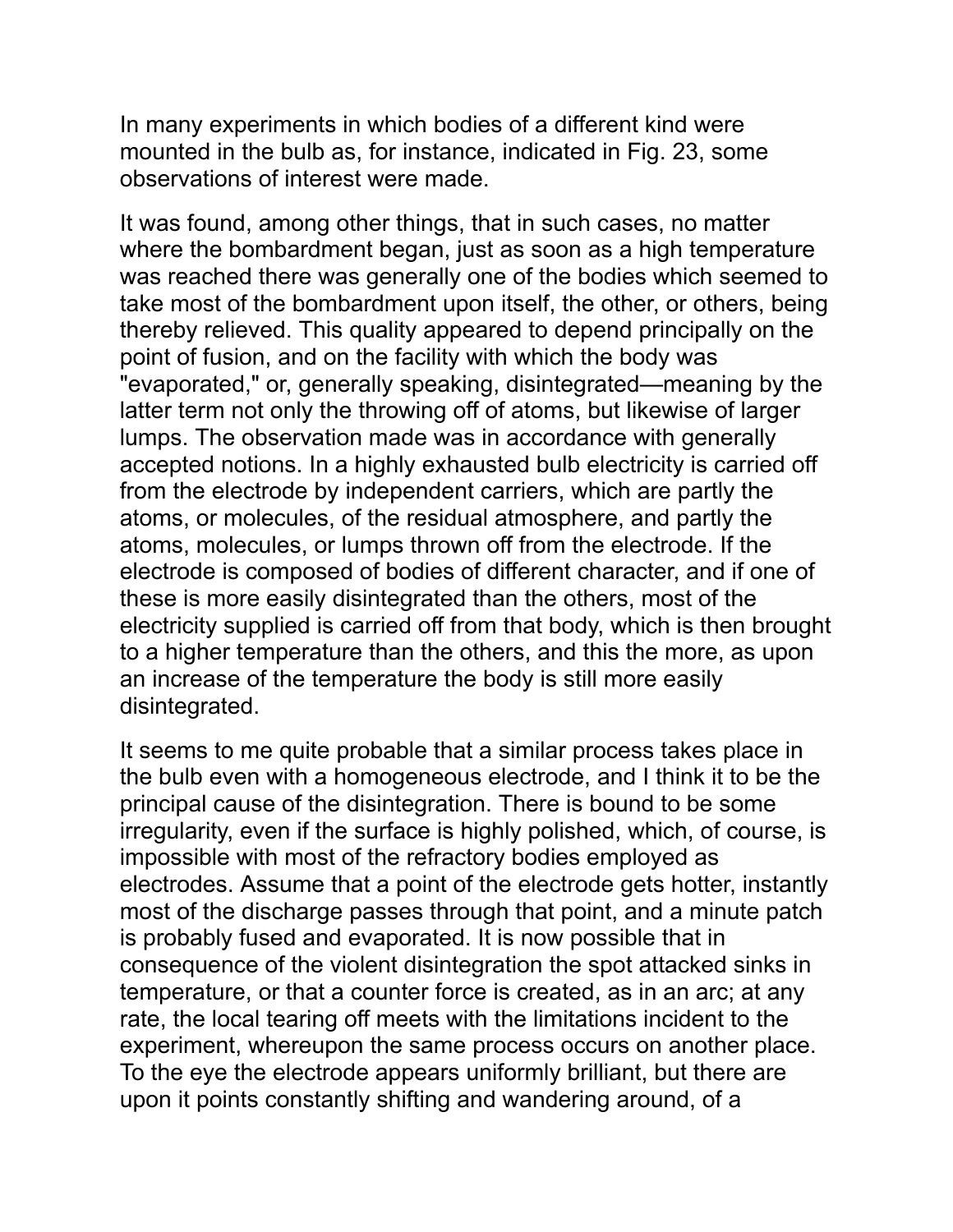temperature far above the mean, and this materially hastens the process of deterioration. That some such thing occurs, at least when the electrode is at a lower temperature, sufficient experimental evidence can be obtained in the following manner: Exhaust a bulb to a very high degree, so that with a fairly high potential the discharge cannot pass—that is, not a *luminous* one, for a weak invisible discharge occurs always, in all probability. Now raise slowly and carefully the potential, leaving the primary current on no more than for an instant. At a certain point, two, three, or half a dozen phosphorescent spots wll appear on the globe. These places of the glass are evidently more violently bombarded than others, this being due to the unevenly distributed electric density, necessitated, of course, by sharp projections, or, generally speaking, irregularities of the electrode. But the luminous patches are constantly changing in position, which is especially well observable if one manages to produce very few, and this indicates that the configuration of the electrode is rapidly changing.

From experiences of this kind I am led to infer that, in order to be most durable, the refractory button in the bulb should be in the form of a sphere with a highly polished surface. Such a small sphere could be manufactured from a diamond or some other crystal, but a better way would be to fuse, by the employment of extreme degrees of temperature, some oxide—as, for instance, zirconia—into a small drop, and then keep it in the bulb at a temperature somewhat below its point of fusion.

Interesting and useful results can no doubt be reached in the direction of extreme degrees of heat. How can such high temperatures be arrived at? How are the highest degrees of heat reached in nature? By the impact of stars, by high speeds and collisions. In a collision any rate of heat generation may be attained. In a chemical process we are limited. When oxygen and hydrogen combine, they fall, metaphorically speaking, from a definite height. We cannot go very far with a blast, nor by confining heat in a furnace, but in an exhausted bulb we can concentrate any amount of energy upon a minute button. Leaving practicability out of consideration, this, then, would be the means which, in my opinion,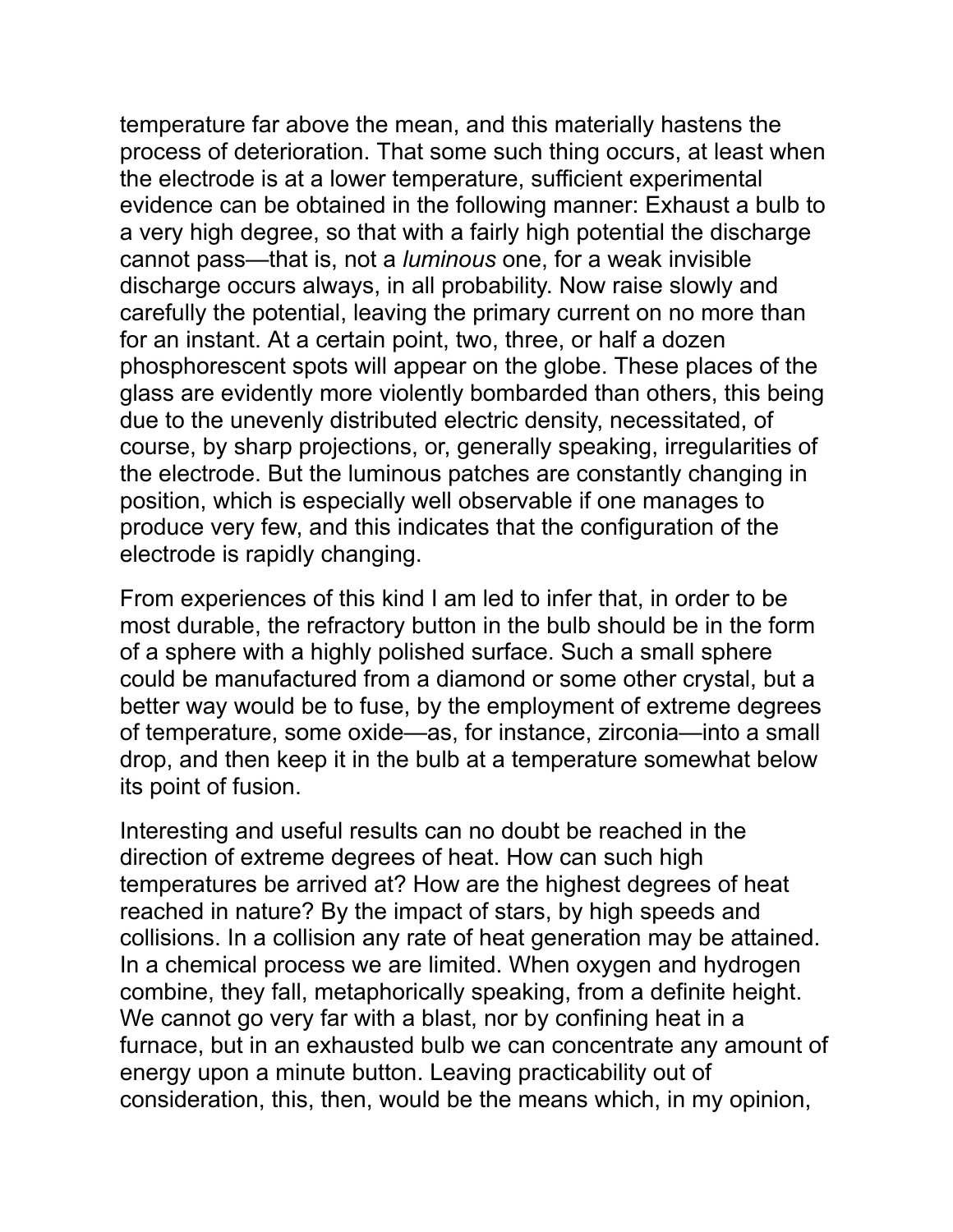would enable us to reach the highest temperature. But a great difficulty when proceeding in this way is encountered, namely, in most cases the body is carried off before it can fuse and form a drop. This difficulty exists principally with an oxide such as zirconia, because it cannot be compressed in so hard a cake that it would not be carried off quickly. I endeavored repeatedly to fuse zirconia, placing it in a cup or arc light carbon as indicated in Fig. 23. It glowed with a most intense light, and the stream of the particles projected out of the carbon cup was of a vivid white: but whether it was compressed in a cake or made into a paste with carbon, it was carried off before it could be fused. The carbon cup containing the zirconia had to be mounted very low in the neck of a large bulb, as the heating of the glass by the projected particles of the oxide was so rapid that in the first trial the bulb was cracked almost in an instant when the current was turned on. The heating of the glass by the projected particles was found to be always greater when the carbon cup contained a body which was rapidly carried offpresume because in such cases, with the same potential, higher speeds were reached, and also because, per unit of time, more matter was projected—that is, more particles would strike the glass.

The before mentioned difficulty did not exist, however, when the body mounted in the carbon cup offered great resistance to deterioration. For instance, when an oxide was first fused in an oxygen blast and then mounted in the bulb, it melted very readily into a drop.

Generally during the process of fusion magnificent light effects were noted, of which it would be difficult to give an adequate idea. Fig. 23 is intended to illustrate the effect observed with a ruby drop. At first one may see a narrow funnel of white light projected against the top of the globe, where it produces an irregularly outlined phosphorescent patch. When the point of the ruby fuses the phosphorescence becomes very powerful; but as the atoms are projected wth much greater speed from the surface of the drop, soon the glass gets hot and "tired," and now only the outer edge of the patch glows. In this manner an intensely phosphorescent, sharply defined line, *l*, corresponding to the outline of the drop, is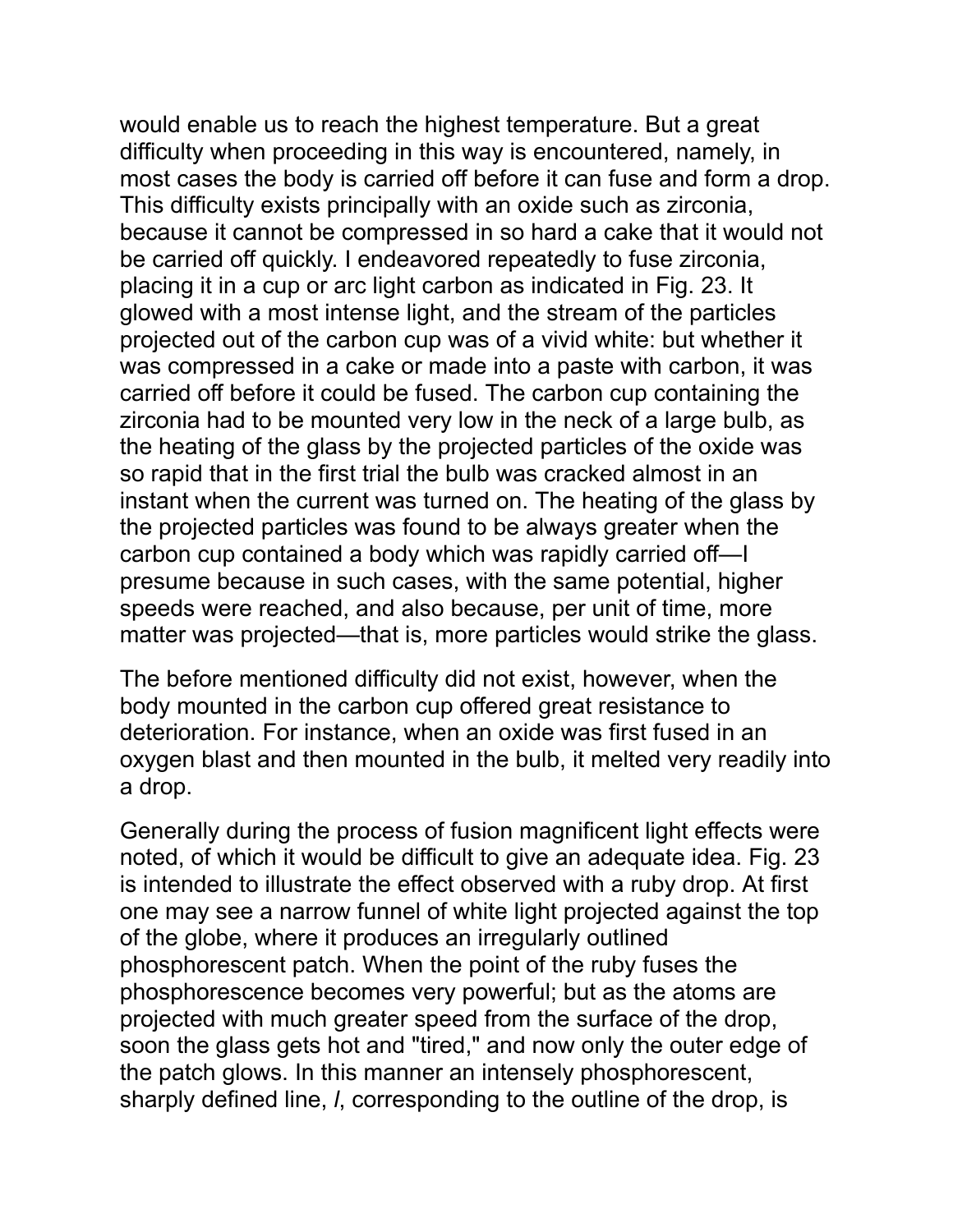produced, which spreads slowly over the globe as the drop gets larger. When the mass begins to boil, small bubbles and cavities are formed, which cause dark colored spots to sweep across the globe. The bulb may be turned downward without fear of the drop falling off, as the mass possesses considerable viscosity.

I may mention here another feature of some interest, which I believe to have noted in the course of these experiments, though the observations do not amount to a certitude. It *appeared* that under the molecular impact caused by the rapidly alternating potential the body was fused and maintained in that state at a lower temperature in a highly exhausted bulb than was the case at normal pressure and application of heat in the ordinary way—that is, at least, judging from the quantity of the light emitted. One of the experiments performed may be mentioned here by way of illustration. A small piece of pumice stone was stuck on a platinum wire, and first melted to it in a gas burner. The wire was next placed between two pieces of charcoal and a burner applied so as to produce an intense heat, sufficient to melt down the pumice stone into a small glass-like button. The platinum wire had to be taken of sufficient thickness to prevent its melting in the fire. While in the charcoal fire, or when held in a burner to get a better idea of the degree of heat, the button glowed with great brilliancy. The wire with the button was then mounted in a bulb, and upon exhausting the same to a high degree, the current was turned on slowly so as to prevent the cracking of the button. The button was heated to the point of fusion, and when it melted it did not, apparently, glow with the same brilliancy as before, and this would indicate a lower temperature. Leaving out of consideration the observer's possible, and even probable, error, the question is, can a body under these conditions be brought from a solid to a liquid state with evolution of *less* light?

When the potential of a body is rapidly alternated it is certain that the structure is jarred. When the potential is very high, although the vibrations may be few—say 20,000 per second—the effect upon the structure may be considerable. Suppose, for example, that a ruby is melted into a drop by a steady application of energy. When it forms a drop it will emit visible and invisible waves, which will be in a definite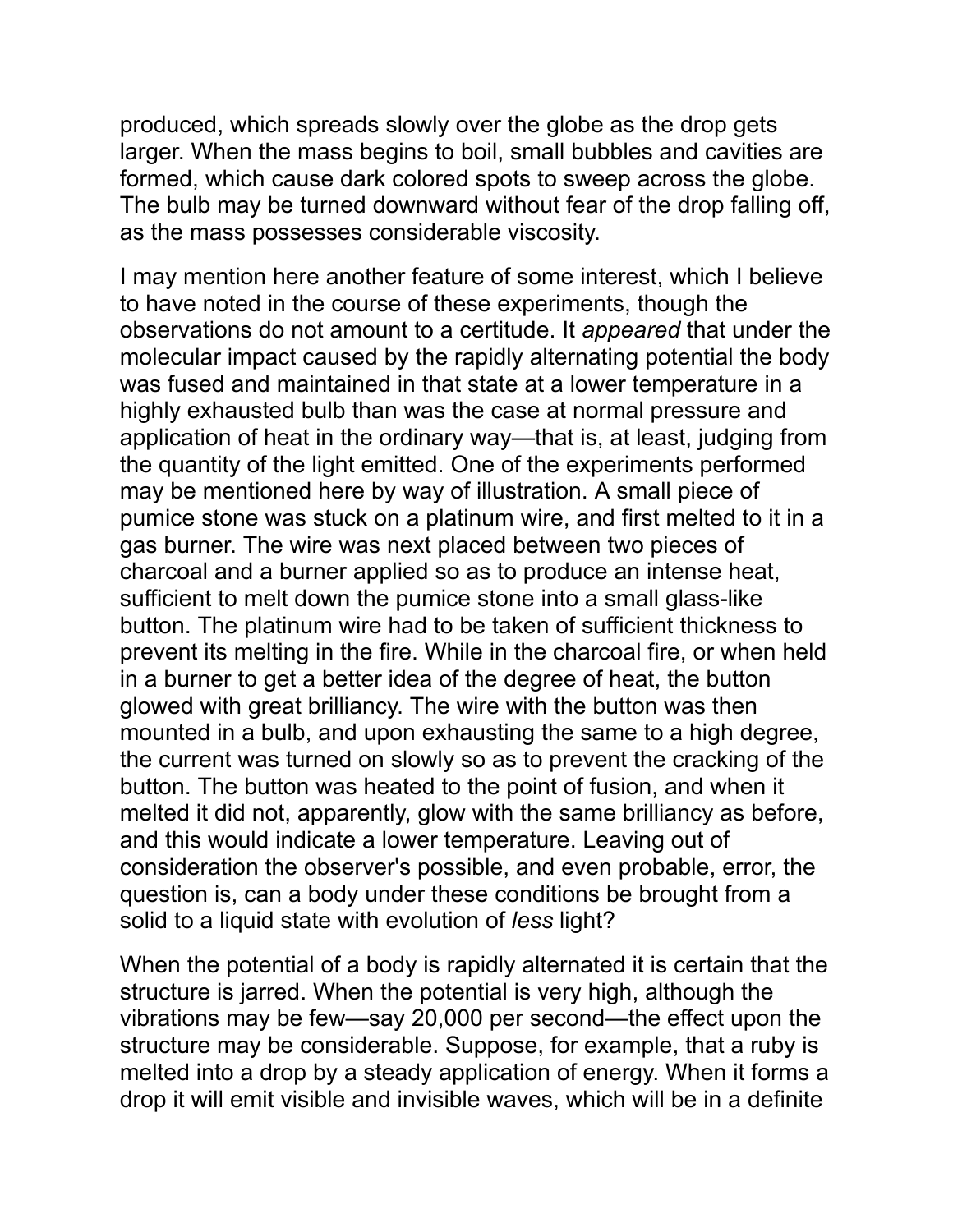ratio, and to the eye the drop will appear to be of a certain brilliancy. Next, suppose we diminish to any degree we choose the energy steadily supplied, and, instead, supply energy which rises and falls according to a certain law. Now, when the drop is formed, there will be emitted from it three different kinds of vibrations—the ordinary visible, and two kinds of invisible waves: that is, the ordinary dark waves of all lengths, and, in addition, waves of a well defined character. The latter would not exist by a steady supply of the energy; still they help to jar and loosen the structure. If this really be the case, then the ruby drop will emit relatively less visible and more invisible waves than before. Thus it would seem that when a platinum wire, for instance, is fused by currents alternating with extreme rapidity, it emits at the point of fusion less light and more invisible radiation than it does when melted by a steady current, though the total energy used up in the process of fusion is the same in both cases. Or, to cite another example, a lamp filament is not capable of withstanding as long with currents of extreme frequency as it does with steady currents, assuming that it be worked at the same luminous intensity. This means that for rapidly alternating currents the filament should be shorter and thicker. The higher the frequency—that is, the greater the departure from the steady flow the worse it would be for the filament. But if the truth of this remark were demonstrated, it would be erroneous to conclude that such a refractory button as used in these bulbs would be deteriorated quicker by currents of extremely high frequency than by steady or low frequency currents. From experience I may say that just the opposte holds good: the button wthstands the bombardment better with currents of very high frequency. But this is due to the fact that a high frequency discharge passes through a rarefied gas with much greater freedom than a steady or low frequency discharge, and this will say that with the former we can work with a lower potential or with a less violent impact. As long, then, as the gas is of no consequence, a steady or low frequency current is better; but as soon as the action of the gas is desired and important, high frequencies are preferable.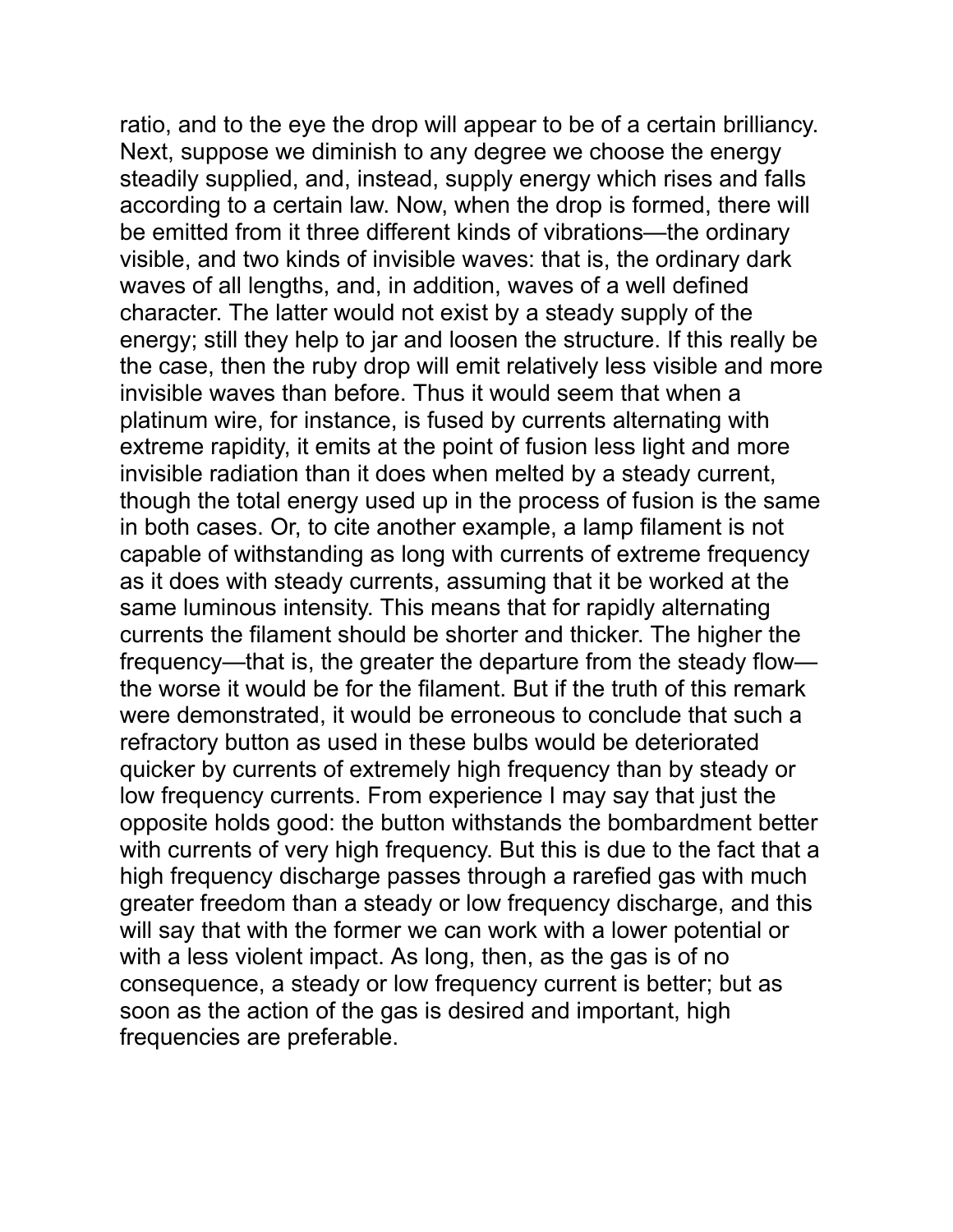In the course of these experiments a great many trials were made with all kinds of carbon buttons. Electrodes made of ordinary carbon buttons were decidedly more durable when the buttons were obtained by the application of enormous pressure. Electrodes prepared by depositing carbon in well known ways did not show up well; they blackened the globe very quickly. From many experiences I conclude that lamp filaments obtained in this manner can be advantageously used only with low potentials and low frequency currents. Some kinds of carbon withstand so well that, in order to bring them to the point of fusion, it is necessary to employ very small buttons. In this case the observation is rendered very difficult on account of the intense heat produced. Nevertheless there can be no doubt that all kinds of carbon are fused under the molecular bombardment, but the liquid state must be one of great instability. Of all the bodies tried there were two which withstood best—diamond and carborundum. These two showed up about equally, but the latter was preferable, for many reasons. As it is more than likely that this body is not yet generally known, I will venture to call your attention to t.

It has been recently produced by Mr. E.G. Acheson, of Monongahela City, Pa., U.S.A. It is intended to replace ordinary diamond powder for polishing precious stones, etc., and I have been informed that it accomplishes this object quite successfully. I do not know why the name "carborundum" has been given to it, unless there is something in the process of its manufacture which justifies this selection. Through the kindness of the inventor, I obtained a short while ago some samples which I desired to test in regard to their qualities of phosphorescence and capability of withstanding high degrees of heat.

Carborundum can be obtained in two forms—in the form of "crystals" and of powder. The former appear to the naked eye dark colored, but are very brilliant; the latter is of nearly the same color as ordinary diamond powder, but very much finer. When viewed under a microscope the samples of crystals given to me did not appear to have any definite form, but rather resembled pieces of broken up egg coal of fine quality. The majority were opaque, but there were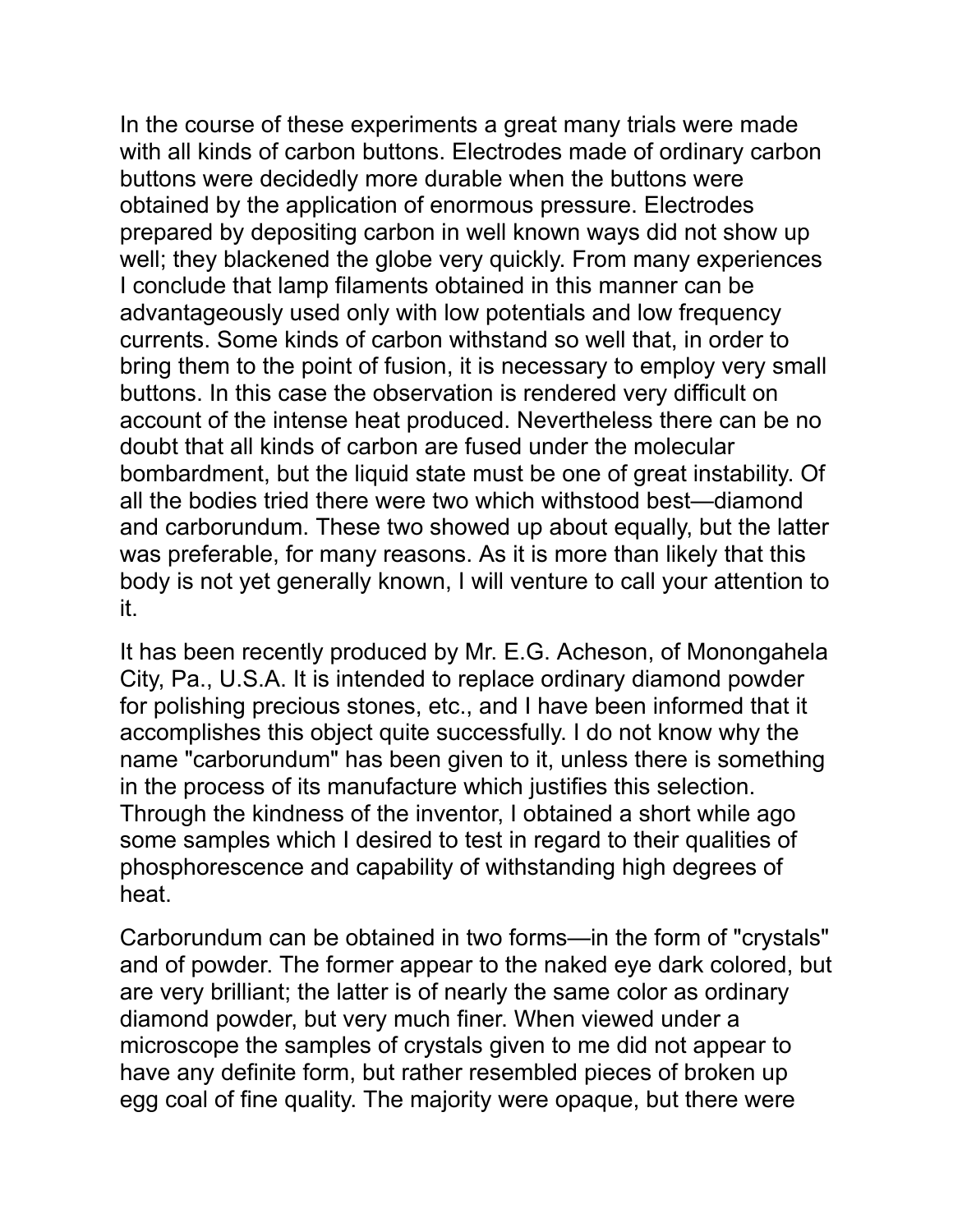some which were transparent and colored. The crystals are a kind of carbon containing some impurities; they are extremely hard, and withstand for a long time even an oxygen blast. When the blast is directed against them they at first form a cake of some compactness, probably in consequence of the fusion of impurities they contain. The mass withstands for a very long time the blast without further fusion; but a slow carrying off, or burning, occurs, and, finally, a small quantity of a glass-like residue is left, which, I suppose, is melted alumina. When compressed strongly they conduct very well, but not as well as ordinary carbon. The powder, which is obtained from the crystals in some way, is practically non-conducting. It affords a magnificent polishing material for stones.

The time has been too short to make a satisfactory study of the properties of this product, but enough experience has been gained in a few weeks I have experimented upon it to say that it does possess some remarkable properties in many respects. It withstands excessively high degrees of heat, it is little deteriorated by molecular bombardment, and it does not blacken the globe as ordinary carbon does. The only difficulty which I have found in its use in connection with these experiments was to find some binding material which would resist the heat and the effect of the bombardment as successfully as carborundum itself does.

I have here a number of bulbs which I have provided with buttons of carborundum. To make such a button of carborundum crystals I proceed in the following manner: I take an ordinary lamp filament and dip its point in tar, or some other thick substance or paint which may be readily carbonized. I next pass the point of the filament through the crystals, and then hold it vertically over a hot plate. The tar softens and forms a drop on the point of the filament, the crystals adhering to the surface of the drop. By regulating the distance from the plate the tar is slowly dried out and the button becomes solid. I then once more dip the button in tar and hold it again over a plate until the tar is evaporated, leaving only a hard mass which firmly binds the crystals. When a larger button is required I repeat the process several tmes, and I generally also cover the flament a certain distance below the button with crystals. The button being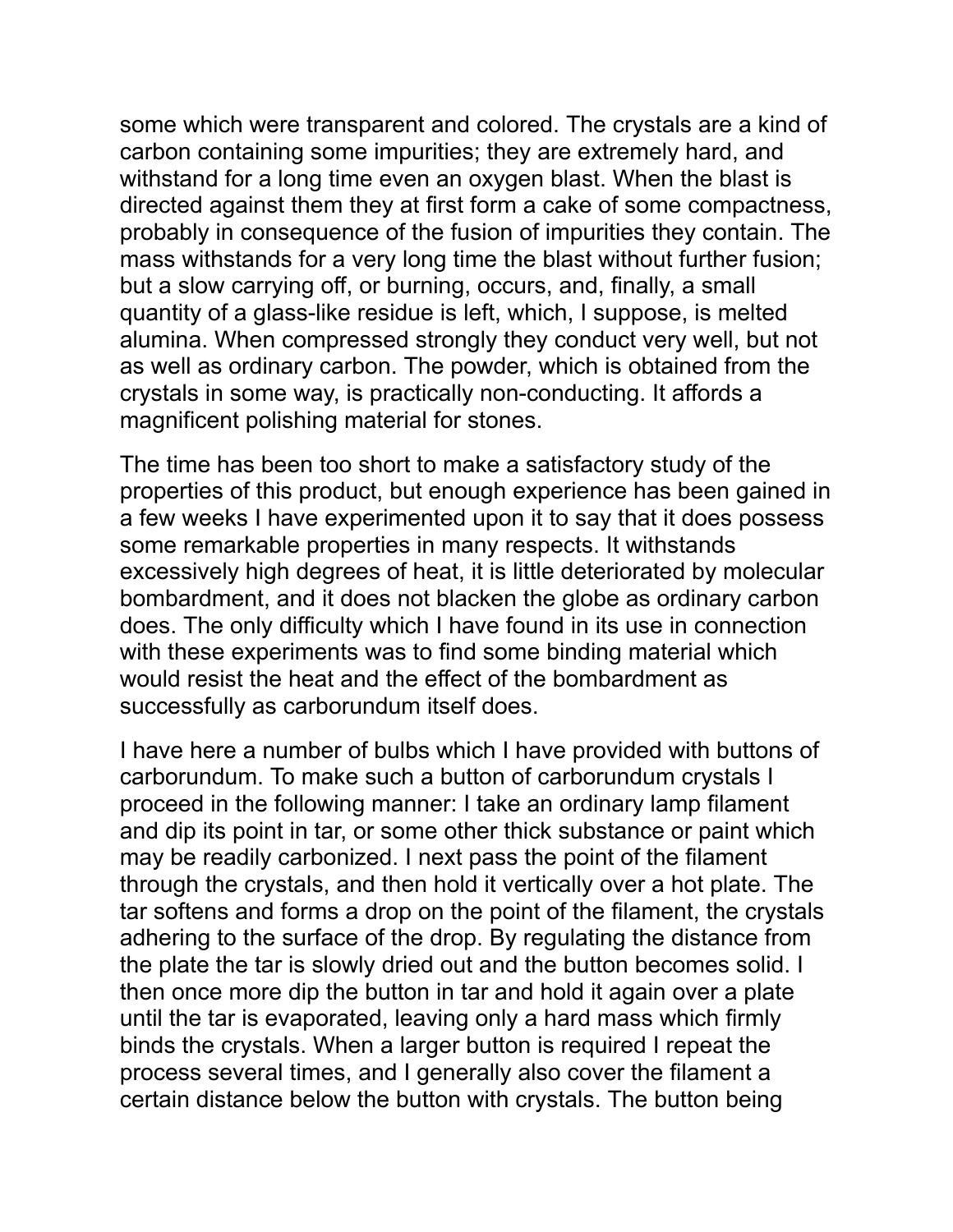mounted in a bulb, when a good vacuum has been reached, first a weak and then a strong discharge is passed through the bulb to carbonize the tar and expel all gases, and later it is brought to a very intense incandescence.

When the powder is used I have found it best to proceed as follows: I make a thick paint of carborundum and tar, and pass a lamp filament through the paint. Taking then most of the paint off by rubbing the filament against a piece of chamois leather, I hold it over a hot plate until the tar evaporates and the coating becomes firm. I repeat this process as many times as it is necessary to obtain a certain thickness of coating. On the point of the coated filament I form a button in the same manner.

There is no doubt that such a button—properly prepared under great pressure—of carborundum, especially of powder of the best quality, will withstand the effect of the bombardment fully as well as anything we know. The difficulty is that the binding material gives way, and the carborundum is slowly thrown off after some time. As it does not seem to blacken the globe in the least, it might be found useful for coating the filaments of ordinary incandescent lamps, and I think that it is even possible to produce thin threads or sticks of carborundum which will replace the ordinary filaments in an incandescent lamp. A carborundum coating seems to be more durable than other coatings, not only because the carborundum can withstand high degrees of heat, but also because it seems to unite with the carbon better than any other material I have tried. A coating of zirconia or any other oxide, for instance, is far more quickly destroyed. I prepared buttons of diamond dust in the same manner as of carborundum, and these came in durability nearest to those prepared of carborundum, but the binding paste gave way much more quickly in the diamond buttons: this, however, I attributed to the size and irregularity of the grains of the diamond

It was of interest to find whether carborundum possesses the quality of phosphorescence. One is, of course, prepared to encounter two difficulties: first, as regards the rough product, the "crystals," they are good conducting, and it is a fact that conductors do not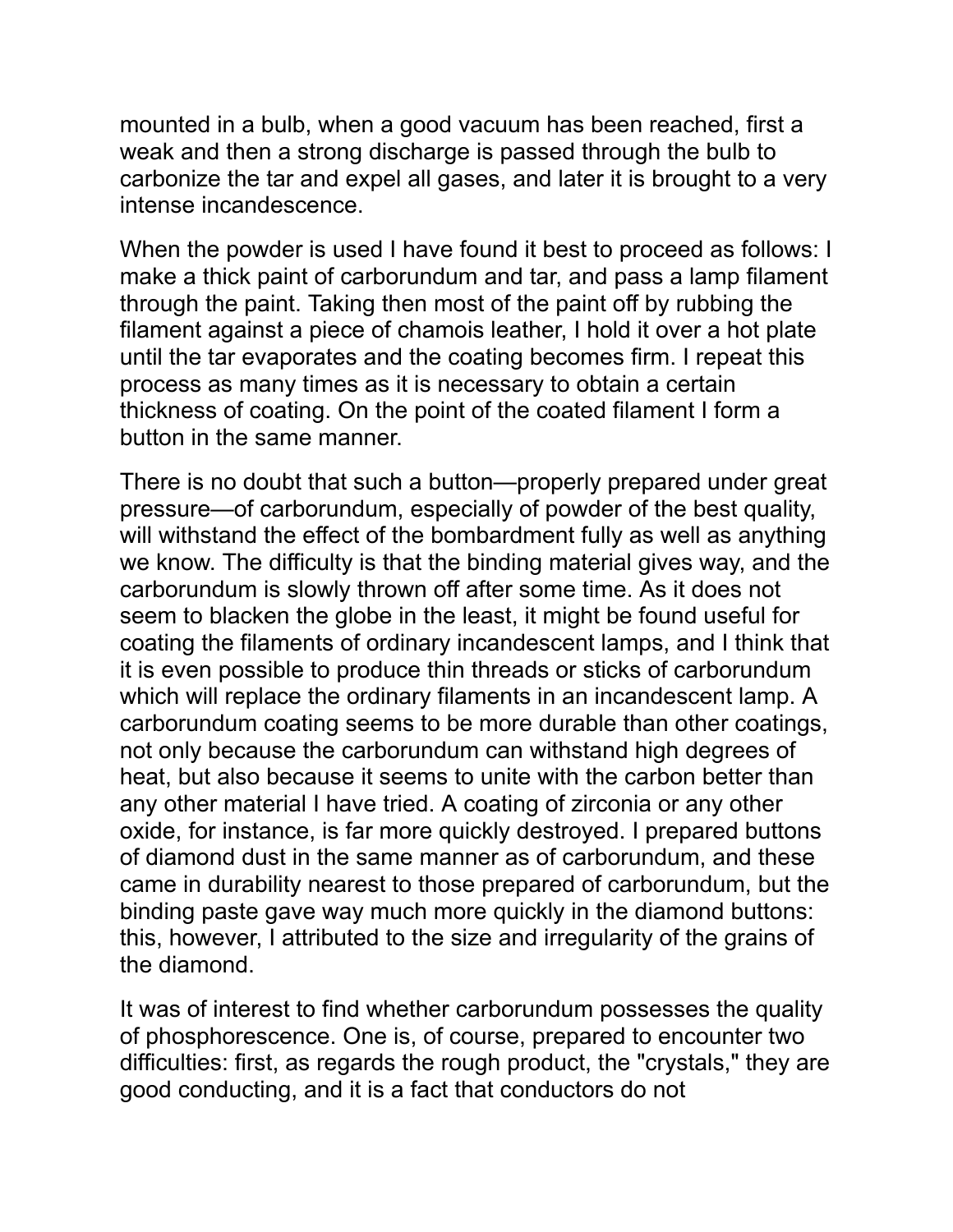phosphoresce; second, the powder, being exceedingly fine, would not be apt to exhibit very prominently this quality, since we know that when crystals, even such as diamond or ruby, are finely powdered, they lose the property of phosphorescence to a consderable degree.

The question presents itself here, can a conductor phosphoresce? What is there in such a body as a metal, for instance, that would deprive it of the quality of phosphorescence, unless it is that property which characterizes it as a conductor? for it is a fact that most of the phosphorescent bodies lose that quality when they are sufficiently heated to become more or less conducting. Then, if a metal be in a large measure, or perhaps entirely, deprived of that property, it should be capable of phosphorescence. Therefore it is quite possible that at some extremely high frequency, when behaving practically as a non-conductor, a metal or any other conductor might exhibit the quality of phosphorescence, even though it be entirely incapable of phosphorescing under the impact of a low-frequency discharge. There is, however, another possible way how a conductor might at least *appear* to phosphoresce.

Considerable doubt still exists as to what really is phosphorescence, and as to whether the various phenomena comprised under this head are due to the same causes. Suppose that in an exhausted bulb, under the molecular impact, the surface of a piece of metal or other conductor is rendered strongly luminous, but at the same time it is found that it remains comparatively cool, would not this luminosity be called phosphorescence? Now such a result, theoretically at least, is possible, for it is a mere question of potential or speed. Assume the potential of the electrode, and consequently the speed of the projected atoms, to be sufficiently high, the surface of the metal piece against which the atoms are projected would be rendered highly incandescent, since the process of heat generation would be incomparably faster than that of radiating or conducting away from the surface of the collision. In the eye of the observer a single impact of the atoms would cause an instantaneous flash, but if the impacts were repeated with sufficient rapidity they would produce a continuous impression upon his retina. To him then the surface of the metal would appear continuously incandescent and of constant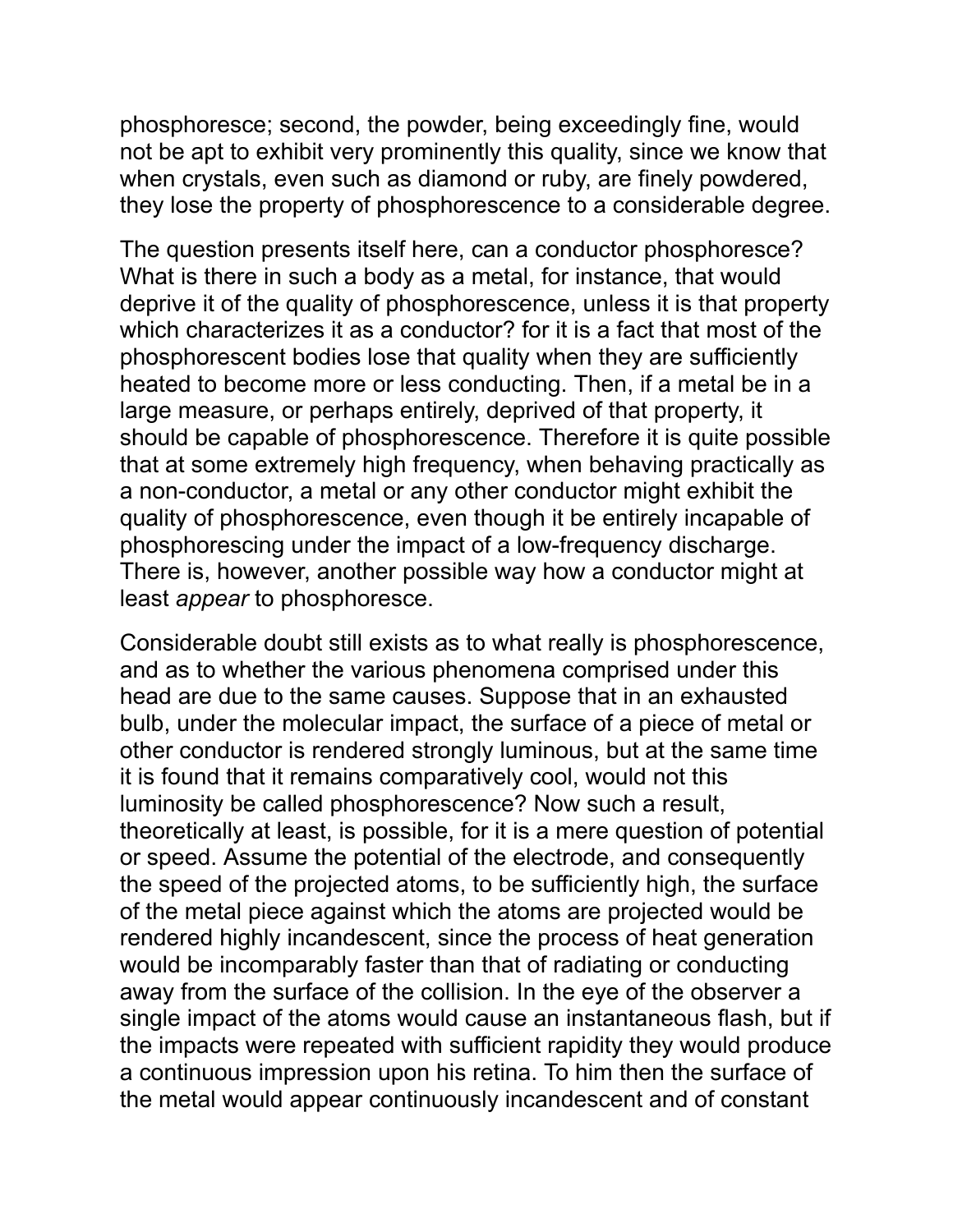luminous intensity, while in reality the light would be either intermittent or at least changing periodically in intensity. The metal piece would rise in temperature until equilibrium was attained—that is until the energy continuously radiated would equal that intermittently supplied. But the supplied energy might under such conditions not be sufficient to bring the body to any more than a very moderate mean temperature, especially if the frequency of the atomic impacts be very low—just enough that the fluctuation of the intensity of the light emitted could not be detected by the eye. The body would now, owing to the manner in which the energy is supplied, emit a strong light, and yet be at a comparatively very low mean temperature. How could the observer call the luminosity thus produced? Even if the analysis of the light would teach him something definite, still he would probably rank it under the phenomena of phosphorescence. It is conceivable that in such a way both conducting and non-conducting bodies may be maintained at a certain luminous intensity, but the energy required would very greatly vary with the nature and properties of the bodies.

These and some foregoing remarks of a speculative nature were made merely to bring out curious features of alternate currents or electric impulses. By their help we may cause a body to emit *more* light, while at a certain mean temperature, than it would emit if brought to that temperature by a steady supply; and, again, we may bring a body to the point of fusion, and cause it to emit *less* light than when fused by the application of energy in ordinary ways. It all depends on how we supply the energy, and what kind of vibrations we set up: in one case the vibrations are more, in the other less, adapted to affect our sense of vision.

Some effects, which I had not observed before, obtained with carborundum in the first trials, I attributed to phosphorescence, but in subsequent experiments it appeared that it was devoid of that quality. The crystals possess a noteworthy feature. In a bulb provided with a single electrode in the shape of a small circular metal disc, for instance, at a certain degree of exhaustion the electrode is covered with a milky film, which is separated by a dark space from the glow filling the bulb. When the metal disc is covered with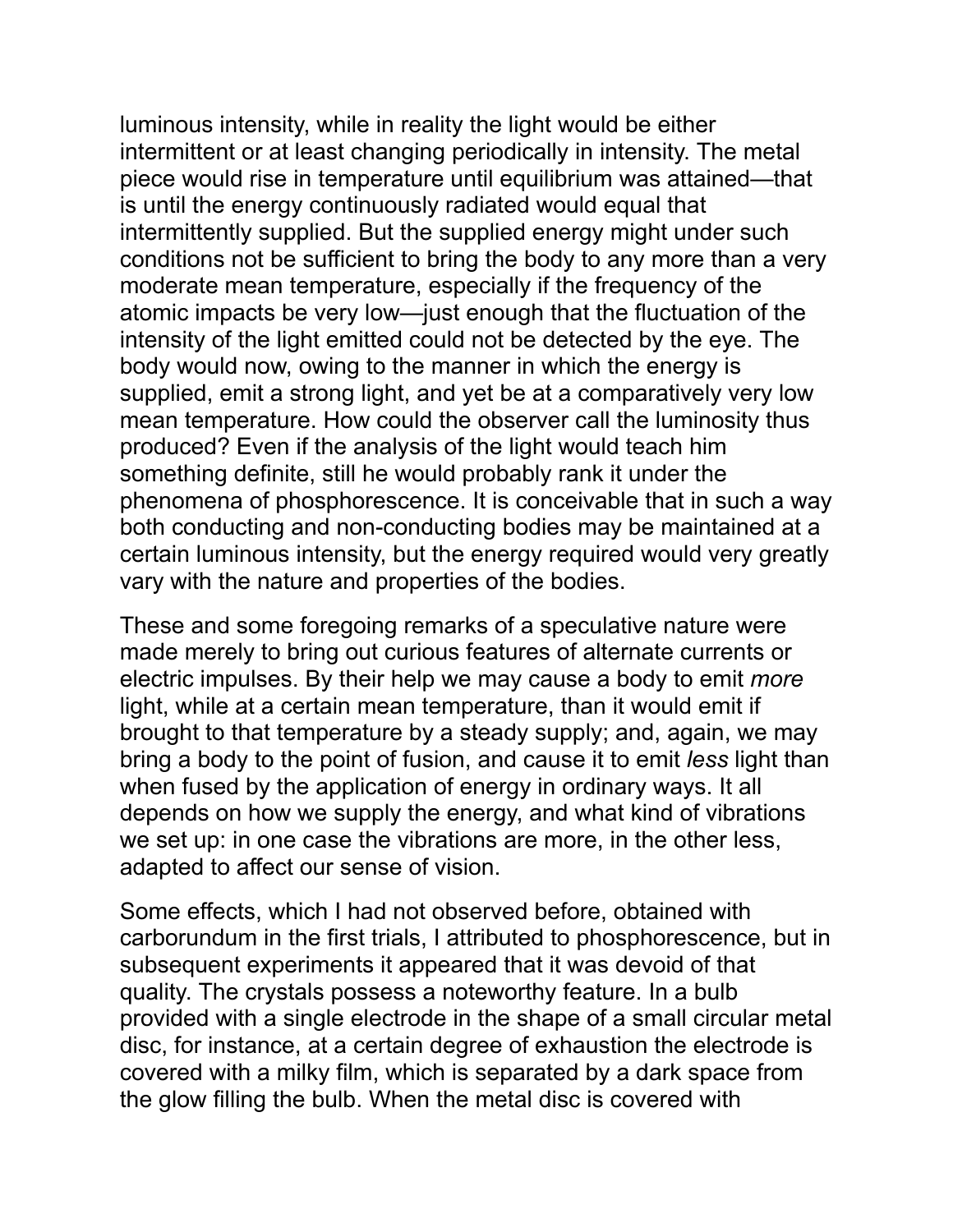carborundum crystals, the film is far more intense, and snow-white. This I found later to be merely an effect of the bright surface of the crystals, for when an aluminium electrode was highly polished it exhibited more or less the same phenomenon. I made a number of experiments with the samples of crystals obtained, principally because it would have been of special interest to find that they are capable of phosphorescence, on account of their being conducting. I could not produce phosphorescence distinctly, but I must remark that a decisive opinion cannot be formed until other experimenters have gone over the same ground.

The powder behaved in some experiments as though it contained alumina, but it did not exhibit with sufficient distinctness the red of the latter. Its dead color brightens considerably under the molecular impact, but I am now convinced it does not phosphoresce. Still, the tests with the powder are not conclusive, because powdered carborundum probably does not behave like a phosphorescent sulphide, for example, which could be finely powdered without impairing the phosphorescence, but rather like powdered ruby or diamond, and therefore it would be necessary, in order to make a decisive test, to obtain it in a large lump and polish up the surface.

If the carborundum proves useful in connection with these and similar experiments, its chief value will be found in the production of coatings, thin conductors, buttons, or other electrodes capable of withstanding extremely high degrees of heat.

The production of a small electrode capable of withstanding enormous temperatures I regard as of the greatest importance in the manufacture of light. It would enable us to obtain, by means of currents of very high frequencies, certainly 20 times, if not more, the quantity of light which is obtained in the present incandescent lamp by the same expenditure of energy. This estimate may appear to many exaggerated, but in reality I think it is far from being so. As this statement might be misunderstood I think it necessary to expose clearly the problem with which in this line of work we are confronted, and the manner in which, in my opinion, a solution will be arrived at.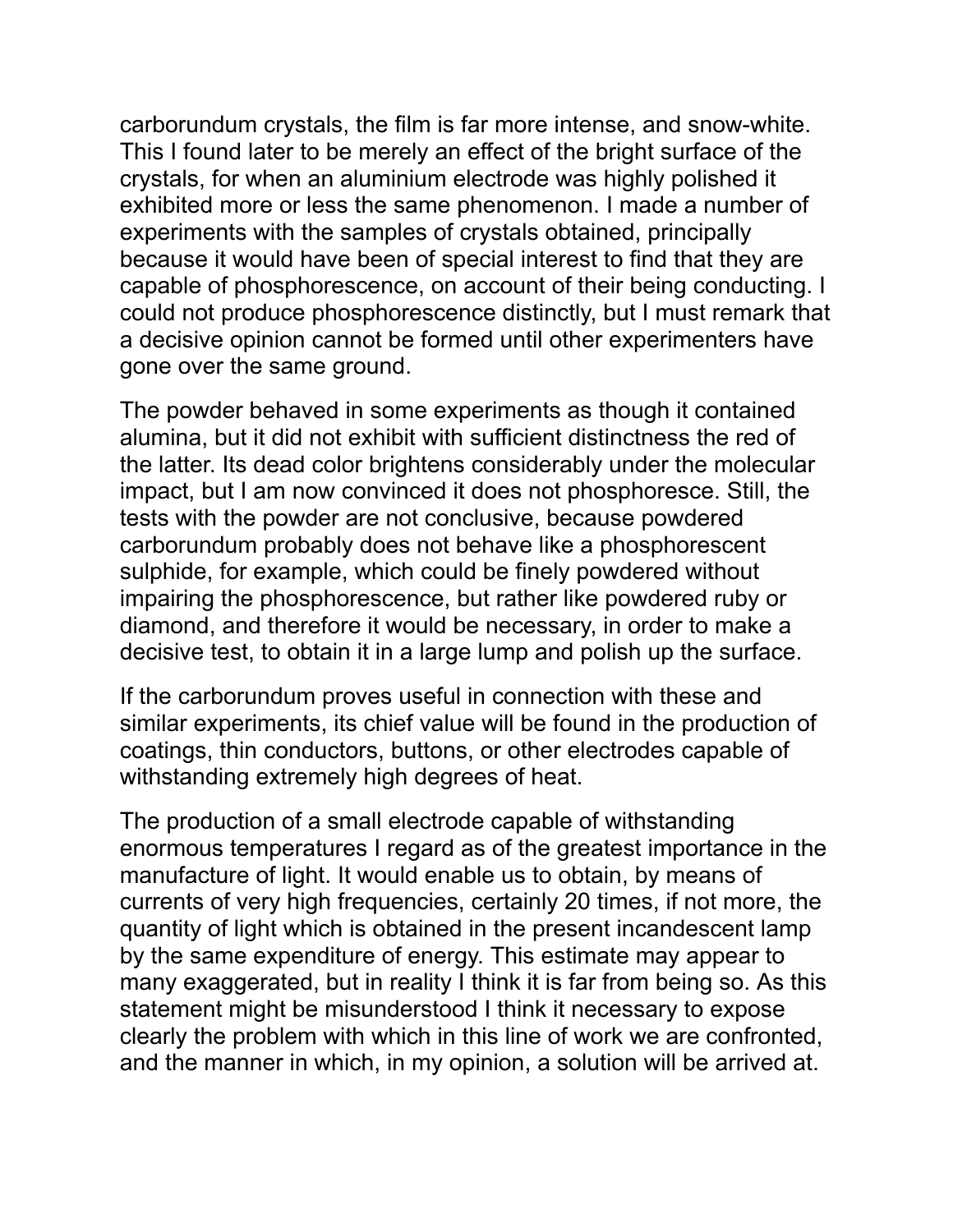Any one who begins a study of the problem will be apt to think that what is wanted in a lamp with an electrode is a very high degree of incandescence of the electrode. There he will be mistaken. The high incandescence of the button is a necessary evil, but what is really wanted is the high incandescence of the gas surrounding the button. In other words, the problem in such a lamp is to bring a mass of gas to the highest possible incandescence. The higher the incandescence, the quicker the mean vibration, the greater is the economy of the light production. But to maintain a mass of gas at a high degree of incandescence in a glass vessel, it will always be necessary to keep the incandescent mass away from the glass; that is, to confine it as much as possible to the central portion of the globe.

In one of the experiments this evening a brush was produced at the end of a wire. This brush was a flame, a source of heat and light. It did not emit much perceptible heat, nor did it glow with an intense light; but is it the less a flame because it does not scorch my hand? Is it the less a flame because it does not hurt my eye by its brilliancy? The problem is precisely to produce in the bulb such a flame, much smaller in size, but incomparably more powerful. Were there means at hand for producing electric impulses of a sufficiently high frequency, and for transmitting them, the bulb could be done away with, unless it were used to protect the electrode, or to economize the energy by confining the heat. But as such means are not at disposal, it becomes necessary to place the terminal in a bulb and rarefy the air in the same. This is done merely to enable the apparatus to perform the work which it is not capable of performing at ordinary air pressure. In the bulb we are able to intensify the action to any degree—so far that the brush emits a powerful light. The intensity of the light emitted depends principally on the frequency and potential of the impulses, and on the electric density of the surface of the electrode. It is of the greatest importance to employ the smallest possible button, in order to push the density very far. Under the violent impact of the molecules of the gas surrounding it, the small electrode is of course brought to an extremely high temperature, but around it is a mass of highly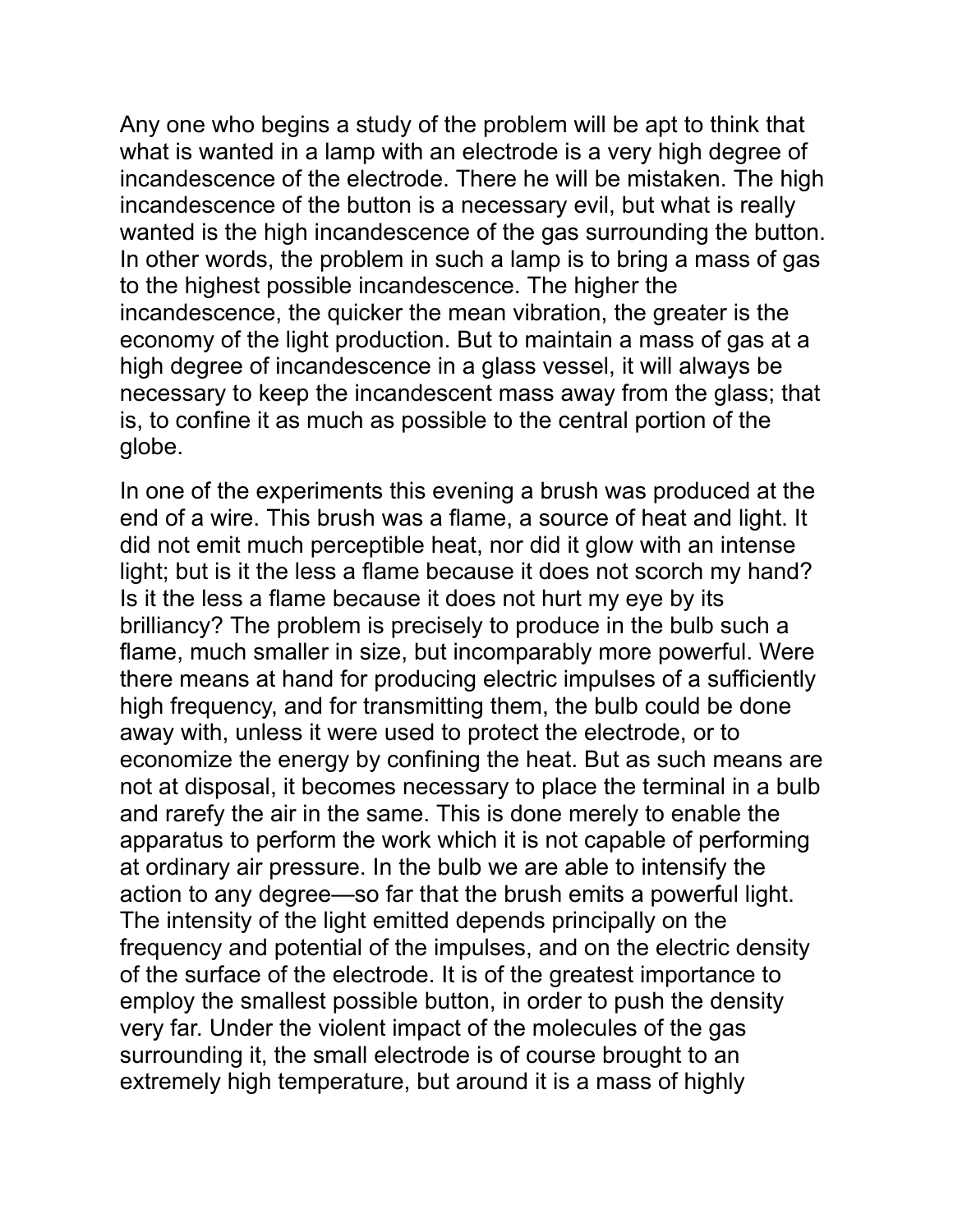incandescent gas, a flame photosphere, many hundred times the volume of the electrode. With a diamond, carborundum or zirconia button the photosphere can be as much as one thousand tmes the volume of the button. Without much reflecting one would think that in pushing so far the incandescence of the electrode it would be instantly volatilized. But after a careful consideration he would find that, theoretically, it should not occur, and in this fact—which, however, is experimentally demonstrated—lies principally the future value of such a lamp.

At first, when the bombardment begins, most of the work is performed on the surface of the button, but when a highly conducting photosphere is formed the button is comparatively relieved. The higher the incandescence of the photosphere the more it approaches in conductivity to that of the electrode, and the more, therefore, the solid and the gas form one conducting body. The consequence is that the further is forced the incandescence the more work, comparatively, is performed on the gas, and the less on the electrode. The formation of a powerful photosphere is consequently the very means for protecting the electrode. This protection, of course, is a relative one, and it should not be thought that by pushing the incandescence higher the electrode is actually less deteriorated. Still, theoretically, with extreme frequencies, this result must be reached, but probably at a temperature too high for most of the refractory bodies known. Given, then, an electrode which can withstand to a very high limit the effect of the bombardment and outward strain, it would be safe no matter how much it is forced beyond that limit. In an incandescent lamp quite different considerations apply. There the gas is not at all concerned: the whole of the work is performed on the filament; and the life of the lamp diminishes so rapidly with the increase of the degree of incandescence that economical reasons compel us to work it at a low incandescence. But if an incandescent lamp is operated with currents of very high frequency, the action of the gas cannot be neglected, and the rules for the most economical working must be considerably modified.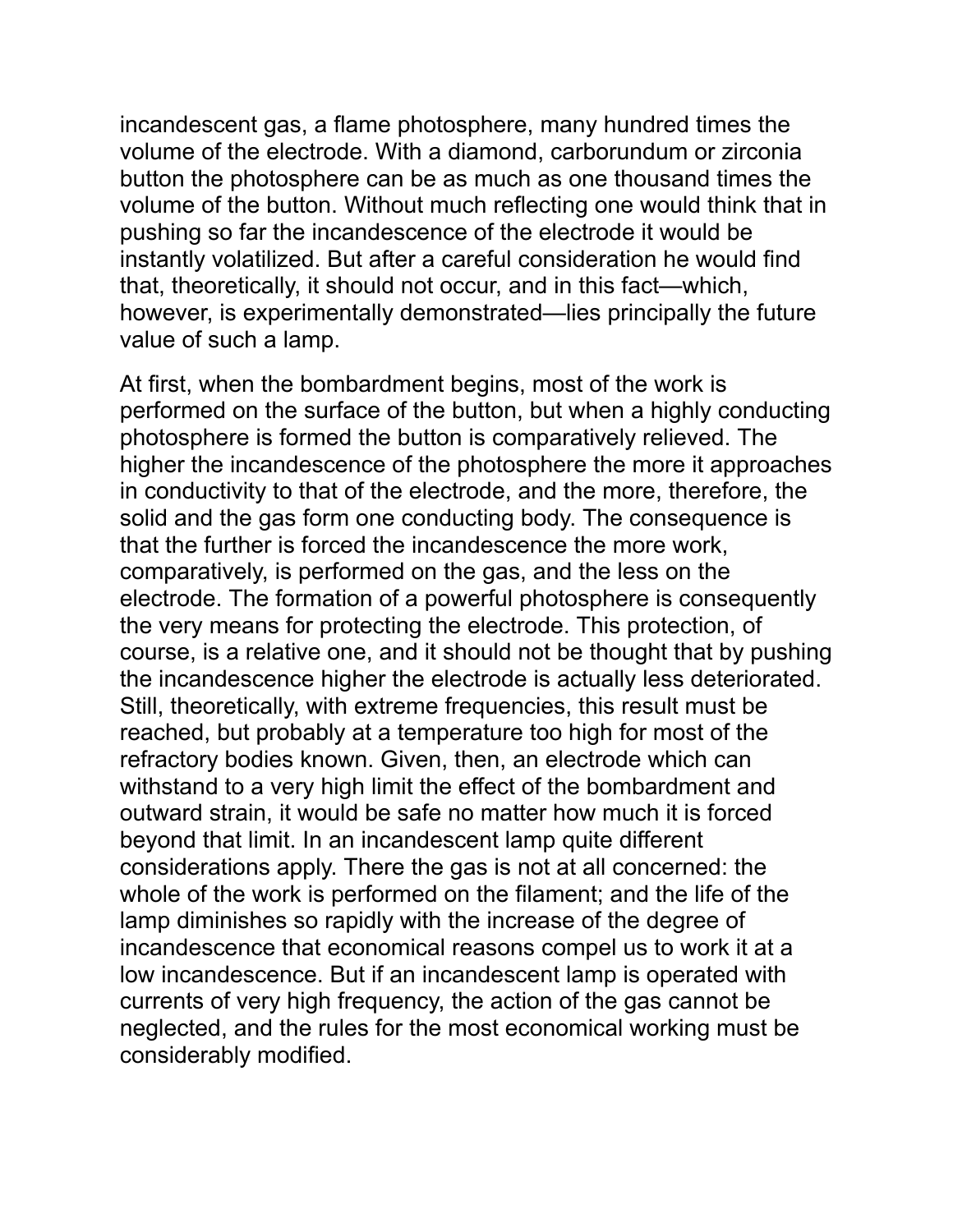In order to bring such a lamp with one or two electrodes to a great perfection, it is necessary to employ impulses of very high frequency. The high frequency secures, among others, two chief advantages, which have a most important bearing upon the economy of the light production. First, the deterioration of the electrode is reduced by reason of the fact that we employ a great many small impacts, instead of a few violent ones, which shatter quickly the structure; secondly, the formation of a large photosphere is facilitated.

In order to reduce the deterioration of the electrode to the minimum, it is desirable that the vibration be harmonic, for any suddenness hastens the process of destruction. An electrode lasts much longer when kept at incandescence by currents, or impulses, obtained from a high-frequency alternator, which rise and fall more or less harmonically, than by impulses obtained from a disruptive discharge coil. In the latter case there is no doubt that most of the damage is done by the fundamental sudden discharges.

One of the elements of loss in such a lamp is the bombardment of the globe. As the potential is very high, the molecules are projected with great speed; they strike the glass, and usually excite a strong phosphorescence. The effect produced is very pretty, but for economical reasons it would be perhaps preferable to prevent, or at least reduce to the minimum, the bombardment against the globe, as in such case it is, as a rule, not the object to excite phosphorescence, and as some loss of energy results from the bombardment. This loss in the bulb is principally dependent on the potential of the impulses and on the electric density on the surface of the electrode. In employing very high frequencies the loss of energy by the bombardment is greatly reduced, for, first, the potential needed to perform a given amount of work is much smaller; and, secondly, by producing a highly conducting photosphere around the electrode, the same result is obtained as though the electrode were much larger, which is equivalent to a smaller electric density. But be it by the diminution of the maximum potential or of the density, the gain is effected in the same manner, namely, by avoiding violent shocks, which strain the glass much beyond its limit of elasticity. If the frequency could be brought high enough, the loss due to the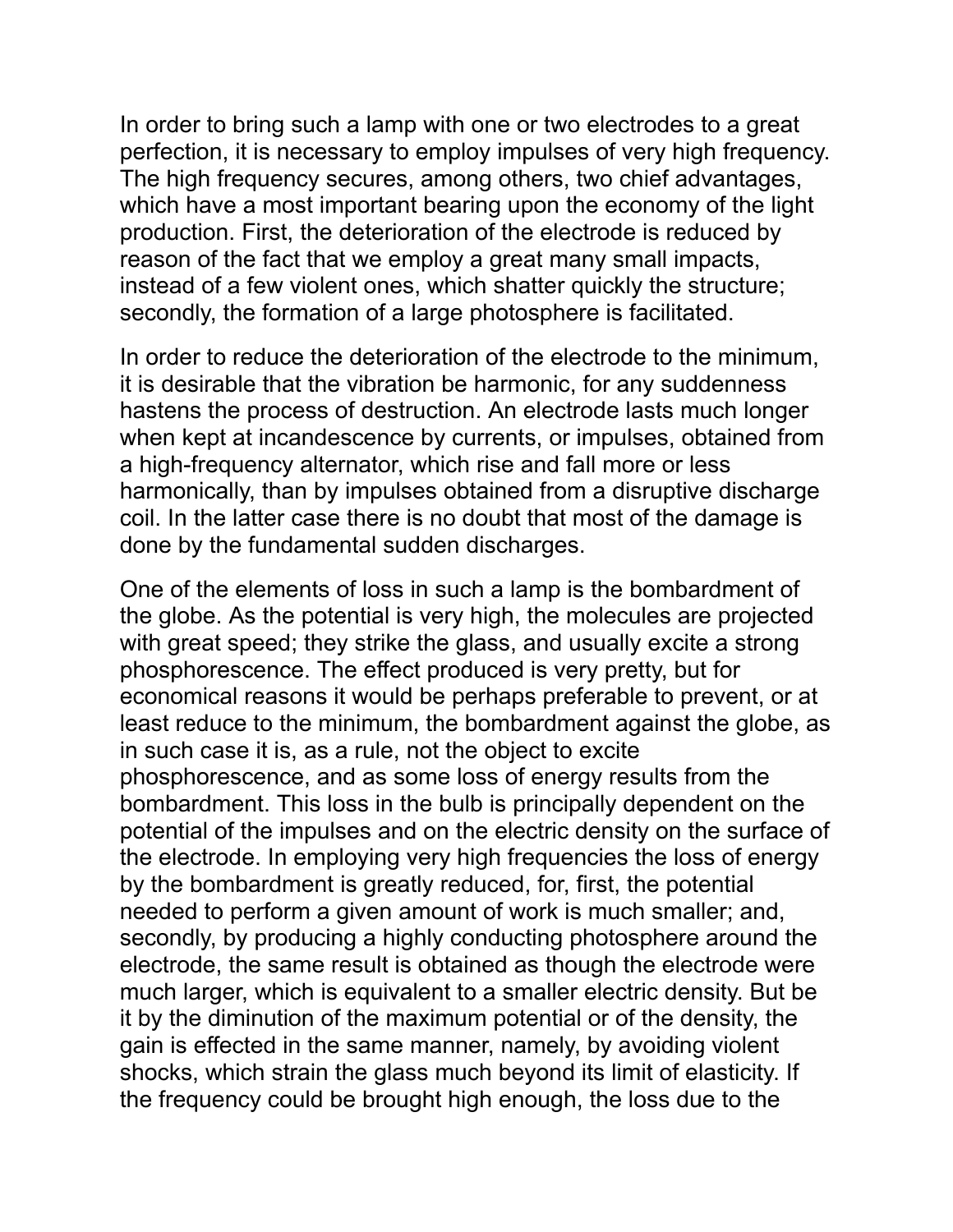imperfect elasticity of the glass would be entirely negligible. The loss due to bombardment of the globe may, however, be reduced by using two electrodes instead of one. In such case each of the electrodes may be connected to one of the terminals; or else, if it is preferable to use only one wire, one electrode may be connected to one terminal and the other to the ground or to an insulated body of some surface, as, for instance, a shade on the lamp. In the latter case, unless some judgment is used, one of the electrodes might glow more intensely than the other.

But on the whole I find it preferable when using such high frequencies to employ only one electrode and one connecting wire. I am convinced that the illuminating device of the near future will not require for its operation more than one lead, and, at any rate, it will have no leading-in wire, since the energy required can be as well transmitted through the glass. In experimental bulbs the leading-in wire is most generally used on account of convenience, as in employing condenser coatings in the manner indicated in Fig. 22, for example, there is some difficulty in fitting the parts, but these difficulties would not exist if a great many bulbs were manufactured; otherwise the energy can be conveyed through the glass as well as through a wire, and with these high frequencies the losses are very small. Such illuminating devices will necessarily involve the use of very high potentials, and this, in the eyes of practical men, might be an objectionable feature. Yet, in reality, high potentials are not objectionable—certainly not in the least as far as the safety of the devices is concerned.

There are two ways of rendering an electric appliance safe. One is to use low potentials, the other is to determine the dimensions of the apparatus so that it is safe no matter how high a potential is used. Of the two the latter seems to me the better way, for then the safety is absolute, unaffected by any possible combination of circumstances which might render even a low-potential appliance dangerous to life and property. But the practical conditions require not only the judicious determination of the dimensions of the apparatus; they likewise necessitate the employment of energy of the proper kind. It is easy, for instance, to construct a transformer capable of giving,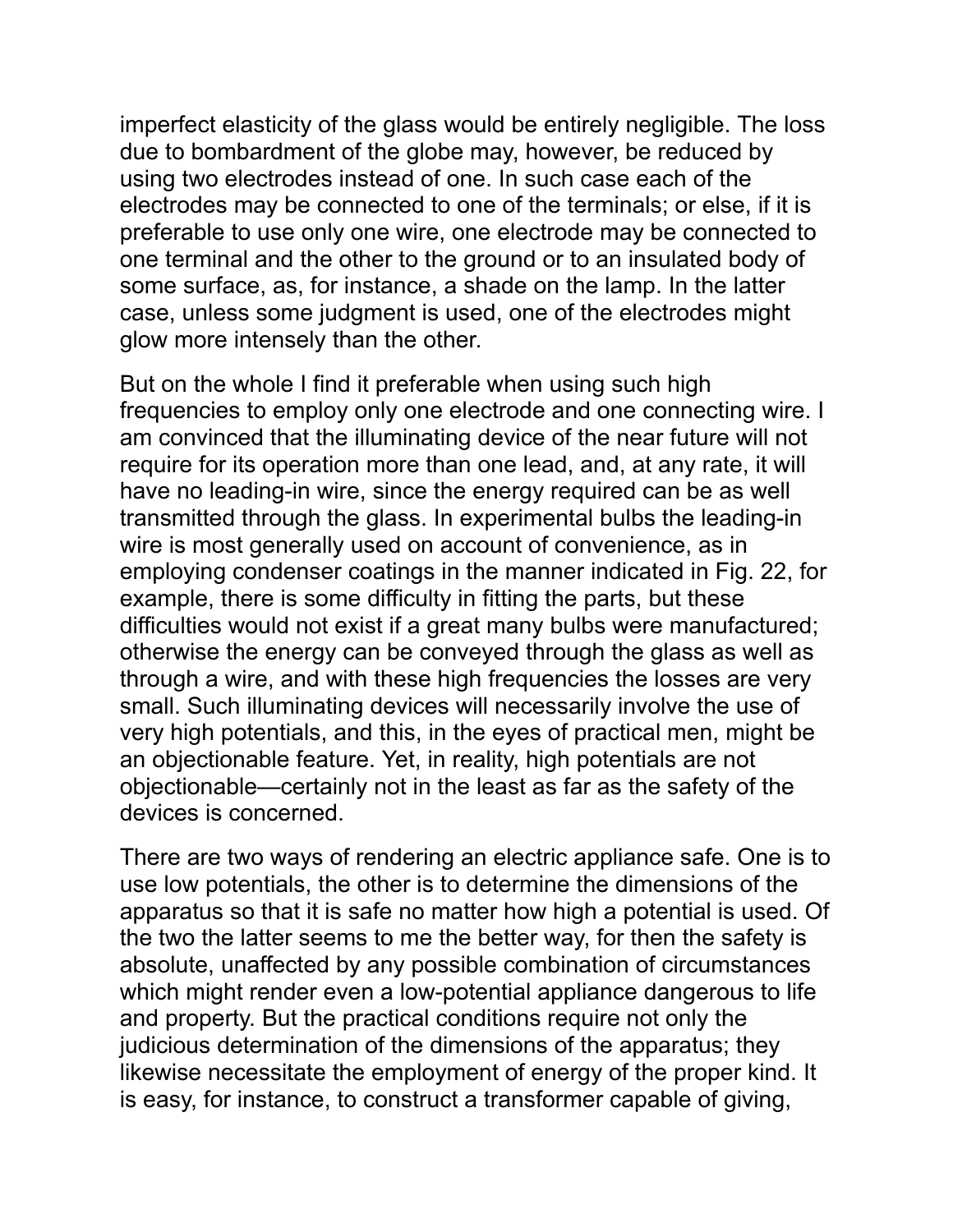when operated from an ordinary alternate current machine of low tension, say 50,000 volts, which might be required to light a highly exhausted phosphorescent tube, so that, in spite of the high potential, it is perfectly safe, the shock from it producing no inconvenience. Still, such a transformer would be expensive, and in itself inefficient; and, besides, what energy was obtained from it would not be economically used for the production of light. The economy demands the employment of energy in the form of extremely rapid vibrations. The problem of producing light has been likened to that of maintaining a certain high-pitch note by means of a bell. It should be said a *barely audible* note; and even these words would not express it, so wonderful is the sensitiveness of the eye. We may deliver powerful blows at long intervals, waste a good deal of energy, and stll not get what we want; or we may keep up the note by delivering frequent gentle taps, and get nearer to the object sought by the expenditure of much less energy. In the production of light, as far as the illuminating device is concerned, there can be only one rule—that is, to use as high frequencies as can be obtained; but the means for the production and conveyance of impulses of such character impose, at present at least, great limitations. Once it is decided to use very high frequencies, the return wire becomes unnecessary, and all the appliances are simplified. By the use of obvious means the same result is obtained as though the return wire were used. It is sufficient for this purpose to bring in contact with the bulb, or merely in the vicinity of the same, an insulated body of some surface. The surface need, of course, be the smaller, the higher the frequency and potential used, and necessarily, also, the higher the economy of the lamp or other device.

This plan of working has been resorted to on several occasions this evening. So, for instance, when the incandescence of a button was produced by grasping the bulb with the hand, the body of the experimenter merely served to intensify the action. The bulb used was similar to that illustrated in Fig. 19, and the coil was excited to a small potential, not sufficient to bring the button to incandescence when the bulb was hanging from the wire; and incidentally, in order to perform the experiment in a more suitable manner, the button was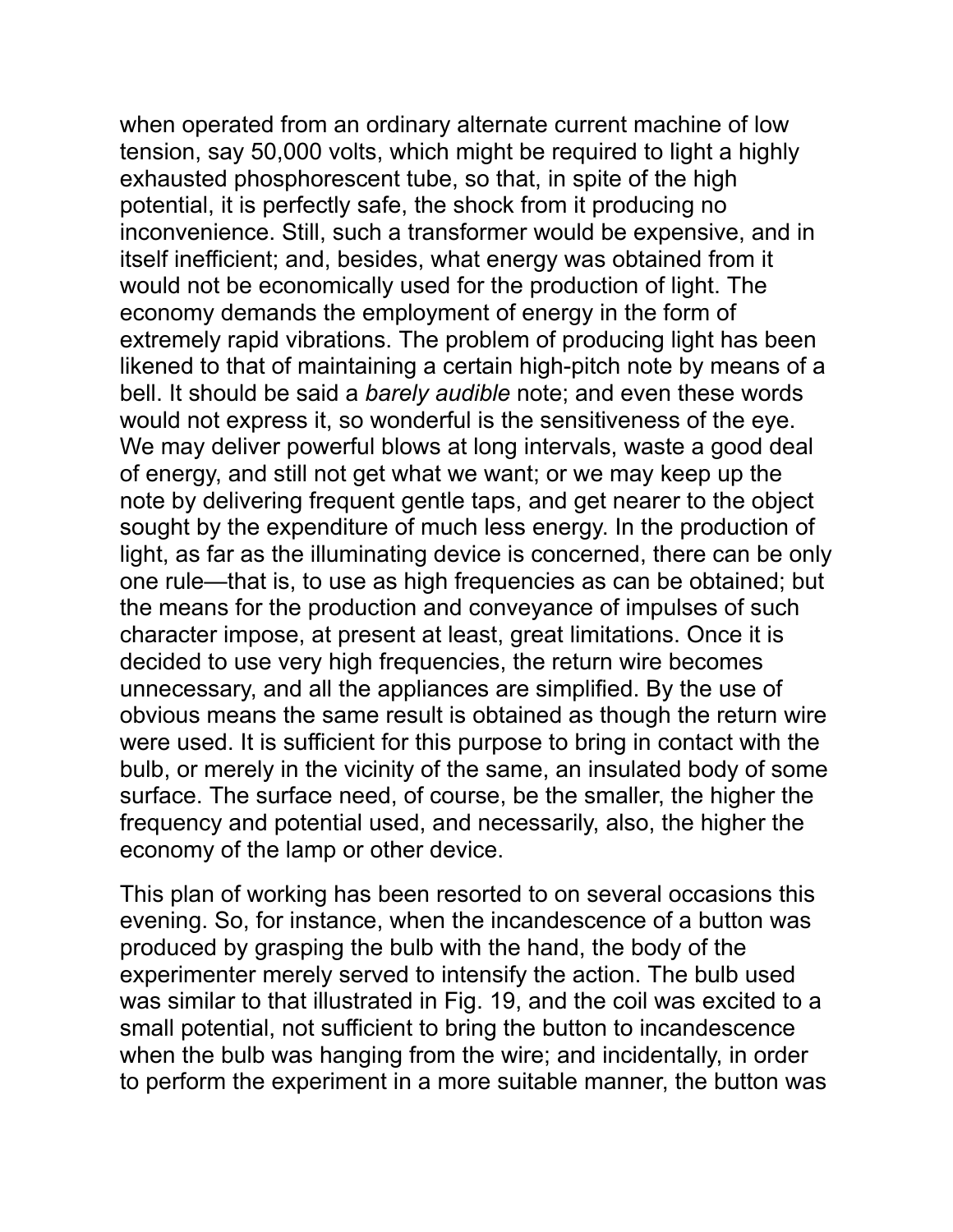taken so large that a perceptible time had to elapse before, upon grasping the bulb, it could be rendered incandescent. The contact with the bulb was, of course, quite unnecessary. It is easy, by using a rather large bulb with an exceedingly small electrode, to adjust the conditions so that the latter is brought to bright incandescence by the mere approach of the experimenter within a few feet of the bulb, and that the incandescence subsides upon his receding.

In another experiment, when phosphorescence was excited, a similar bulb was used. Here again, originally, the potential was not sufficient to excite phosphorescence until the action was intensified  $-$ in this case, however, to present a different feature, by touching the socket with a metallic object held in the hand. The electrode in the bulb was a carbon button so large that it could not be brought to incandescence, and thereby spoil the effect produced by phosphorescence.

Again, in another of the early experiments, a bulb was used as illustrated in Fig. 12. In this instance, by touching the bulb with one or two fingers, one or two shadows of the stem inside were projected against the glass, the touch of the finger producing the same result as the application of an external negative electrode under ordinary circumstances.

In all these experiments the action was intensified by augmenting the capacity at the end of the lead connected to the terminal. As a rule, it is not necessary to resort to such means, and would be quite unnecessary with still higher frequencies; but when it *is* desired, the bulb, or tube, can be easly adapted to the purpose.

FIG. 24.—BULB WITHOUT LEADING-IN WIRE, SHOWING EFFECT OF PROJECTED MATTER.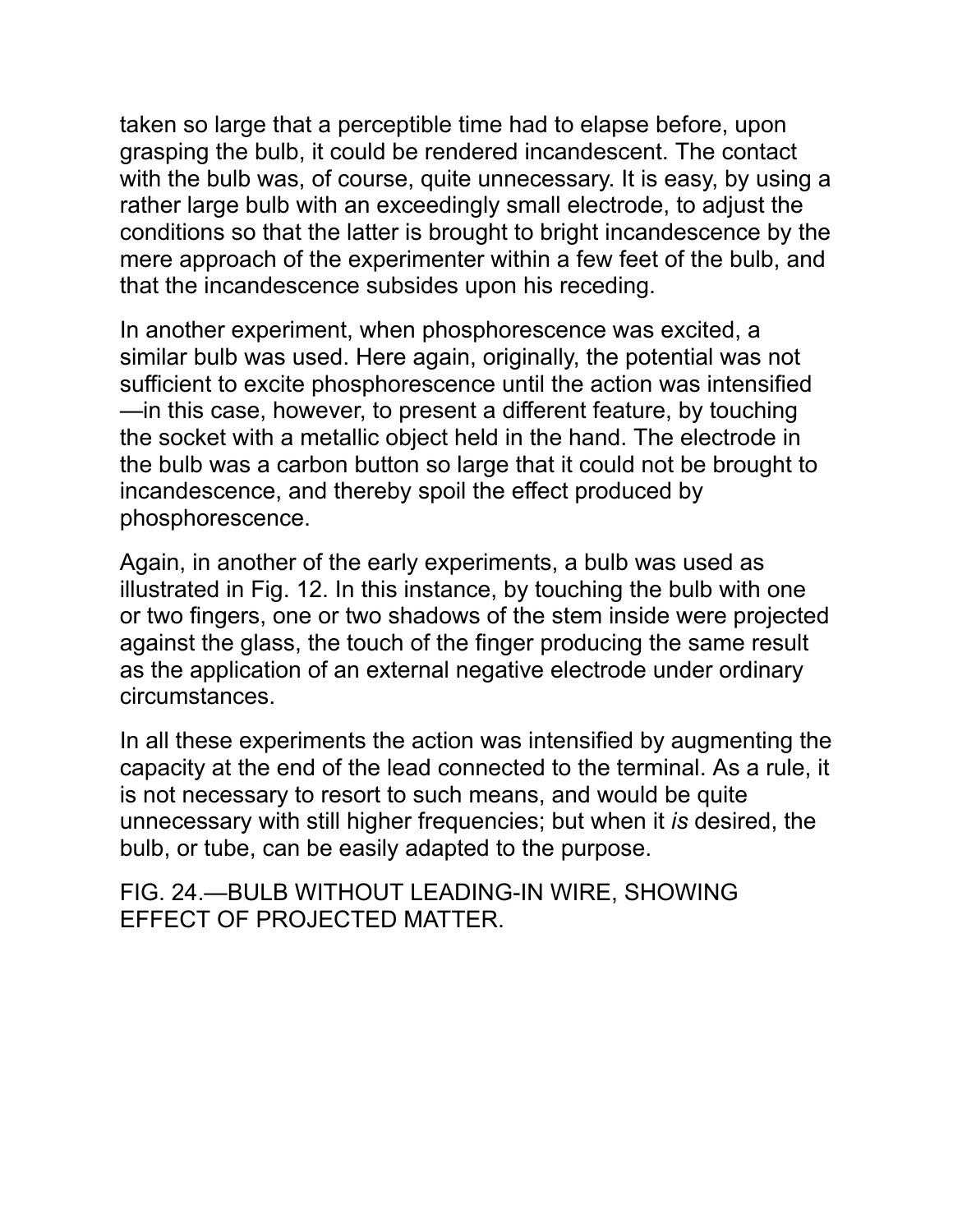In Fig. 24, for example, an experimental bulb *L* is shown, which is provided with a neck *n* on the top for the application of an external tinfoll coating, which may be connected to a body of larger surface.

FIG. 25.—IMPROVED EXPERIMENTAL BULB.

Such a lamp as illustrated in Fig. 25 may also be lighted by connecting the tinfoll coating on the neck *n* to the terminal, and the leading-in wire *w* to an insulated plate. If the bulb stands in a socket upright, as shown in the cut, a shade of conducting material may be slipped in the neck  $n$ , and the action thus magnified.

# FIG. 26.—IMPROVED BULB WITH INTENSIFYING REFLECTOR.

A more perfected arrangement used in some of these bulbs is illustrated in Fig. 26. In this case the construction of the bulb is as shown and described before, when reference was made to Fig. 19. A zinc sheet  $Z$ , with a tubular extension  $T$ , is slipped over the metallic socket *S*. The bulb hangs downward from the terminal *t*, the zinc sheet *Z*, performing the double office of intensifier and reflector. The reflector is separated from the terminal *t* by an extension of the insulating plug P.

FIG. 27.—PHOSPHORESCENT TUBE WITH INTENSIFYING REFLECTOR.

A similar disposition with a phosphorescent tube is illustrated in Fig. 27. The tube T is prepared from two short tubes of a different diameter, which are sealed on the ends. On the lower end is placed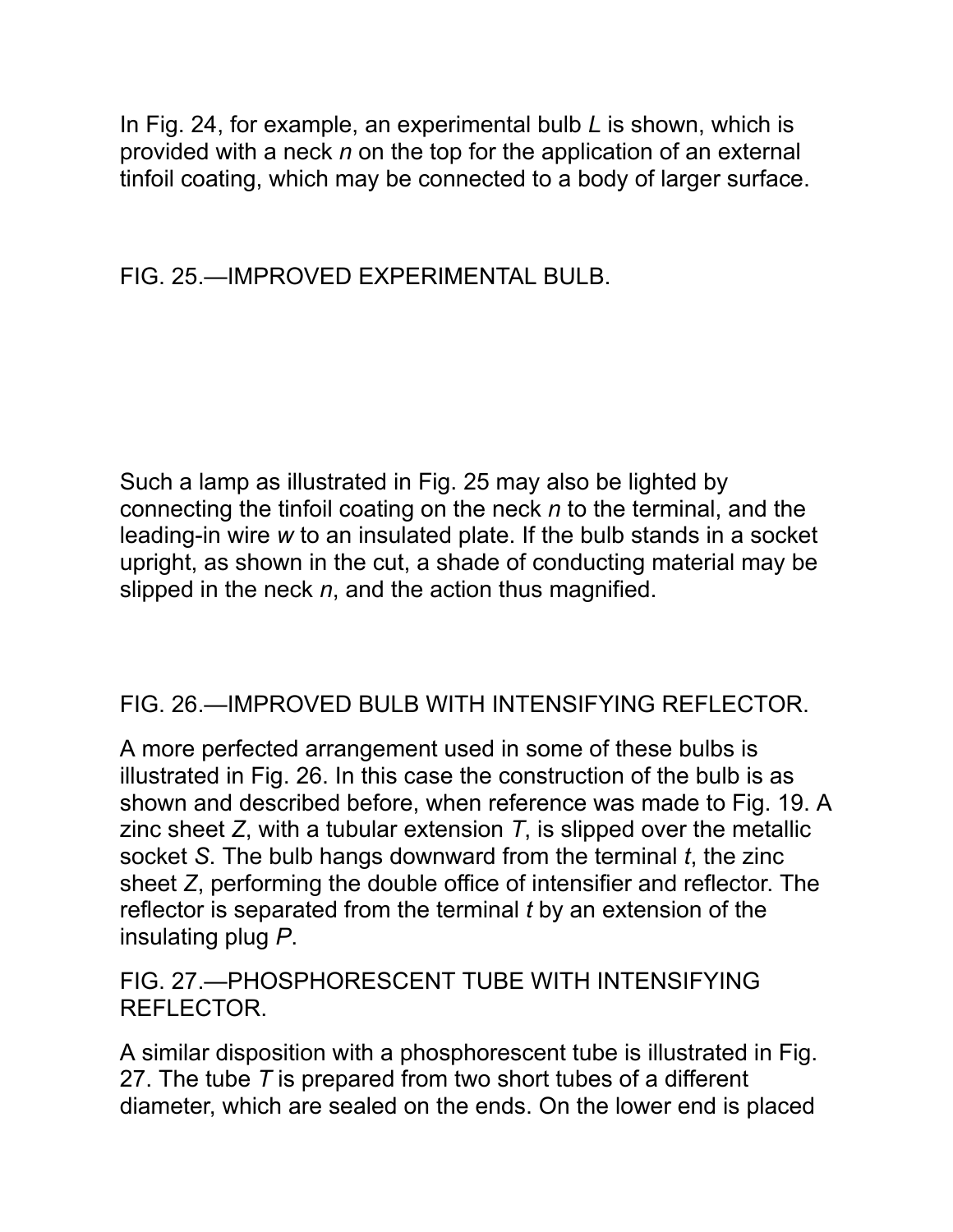an outside conducting coating *C*, which connects to the wire *w*. The wire has a hook on the upper end for suspension, and passes through the centre of the inside tube, which is filled with some good and tightly packed insulator. On the outside of the upper end of the tube  $\tau$  is another conducting coating  $\boldsymbol{c}_1$  upon which is slipped a metallic reflector *Z*, which should be separated by a thick insulation from the end of wire *w*.

The economical use of such a reflector or intensifier would require that all energy supplied to an air condenser should be recoverable, or, in other words, that there should not be any losses, neither in the gaseous medium nor through its action elsewhere. This is far from being so, but, fortunately, the losses may be reduced to anything desired. A few remarks are necessary on this subject, in order to make the experiences gathered in the course of these investigations perfectly clear.

Suppose a small helix with many well insulated turns, as in experiment Fig. 17, has one of its ends connected to one of the terminals of the induction coil, and the other to a metal plate, or, for the sake of simplicity, a sphere, insulated in space. When the coil is set to work, the potential of the sphere is alternated, and the small helix now behaves as though its free end were connected to the other terminal of the induction coil. If an iron rod be held within the small helix it is quickly brought to a high temperature, indicating the passage of a strong current through the helx. How does the insulated sphere act in this case? It can be a condenser, storing and returning the energy supplied to it, or it can be a mere sink of energy, and the conditions of the experiment determine whether it is more one or the other. The sphere being charged to a high potential, it acts inductively upon the surrounding air, or whatever gaseous medium there might be. The molecules, or atoms, which are near the sphere are of course more attracted, and move through a greater distance than the farther ones. When the nearest molecules strike the sphere they are repelled, and collisions occur at all distances within the inductive action of the sphere. It is now clear that, if the potential be steady, but little loss of energy can be caused in this way, for the molecules which are nearest to the sphere, having had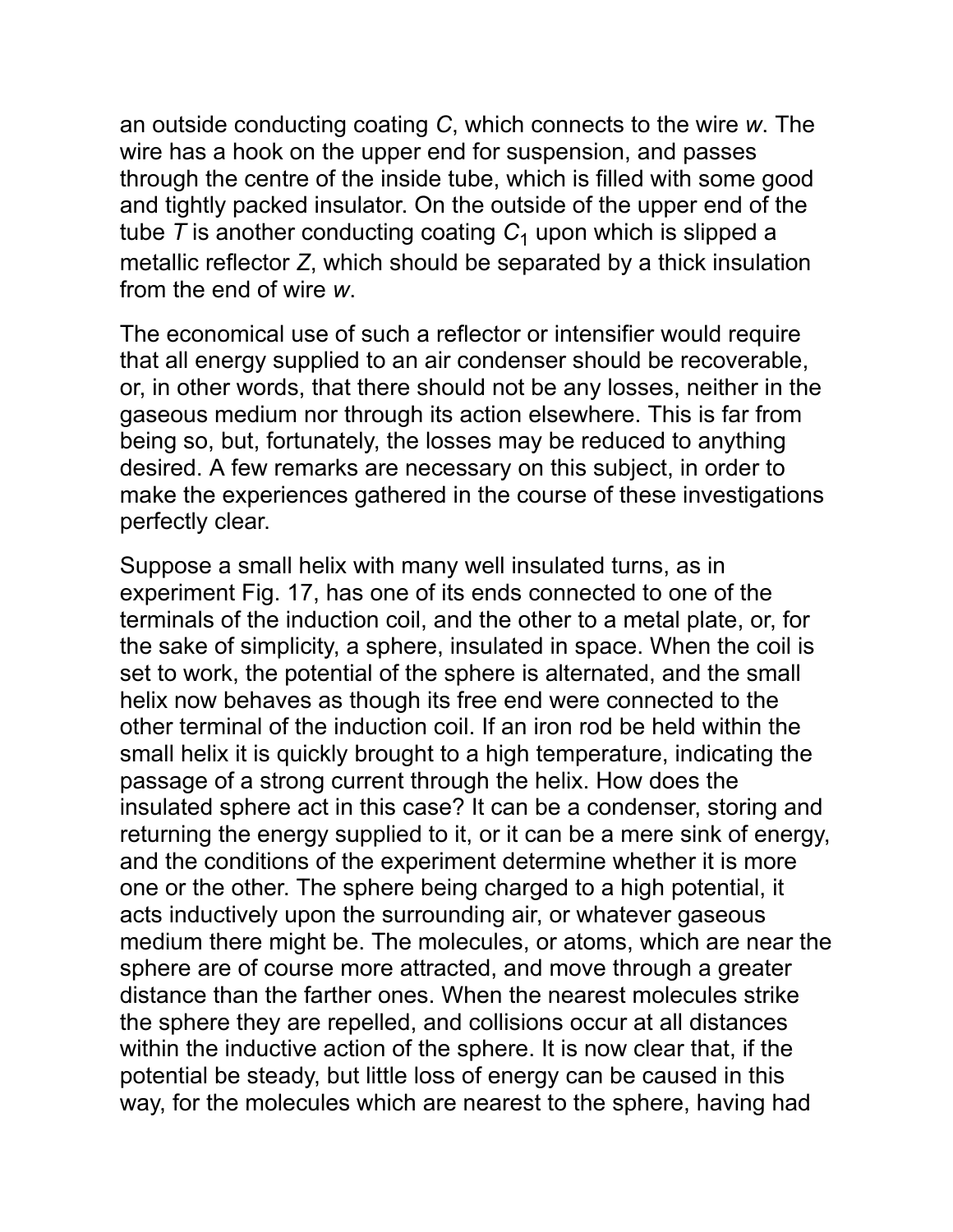an additional charge imparted to them by contact, are not attracted until they have parted, if not with all, at least with most of the additional charge, which can be accomplished only after a great many collisions. From the fact that with a steady potential there is but little loss in dry air, one must come to such a conclusion. When the potential of the sphere, instead of being steady, is alternating, the conditions are entirely different. In this case a rhythmical bombardment occurs, no matter whether the molecules after coming in contact with the sphere lose the imparted charge or not; what is more, if the charge is not lost, the impacts are only the more violent. Still if the frequency of the impulses be very small, the loss caused by the impacts and collisions would not be serious unless the potential were excessive. But when extremely high frequencies and more or less high potentials are used, the loss may be very great. The total energy lost per unit of time is proportionate to the product of the number of mpacts per second, or the frequency and the energy lost in each impact. But the energy of an impact must be proportionate to the square of the electric density of the sphere, since the charge imparted to the molecule is proportionate to that density. I conclude from this that the total energy lost must be proportionate to the product of the frequency and the square of the electric density; but this law needs experimental confirmation. Assuming the preceding considerations to be true, then, by rapidly alternating the potential of a body immersed in an insulating gaseous medium, any amount of energy may be dissipated into space. Most of that energy then, I believe, is not dissipated in the form of long ether waves, propagated to considerable distance, as is thought most generally, but is consumed—in the case of an insulated sphere, for example—in impact and collisional losses—that is, heat vibrations—on the surface and in the vicinity of the sphere. To reduce the dissipation it is necessary to work with a small electric density—the smaller the higher the frequency.

But since, on the assumption before made, the loss is diminished with the square of the density, and since currents of very high frequencies involve considerable waste when transmitted through conductors, it follows that, on the whole, it is better to employ one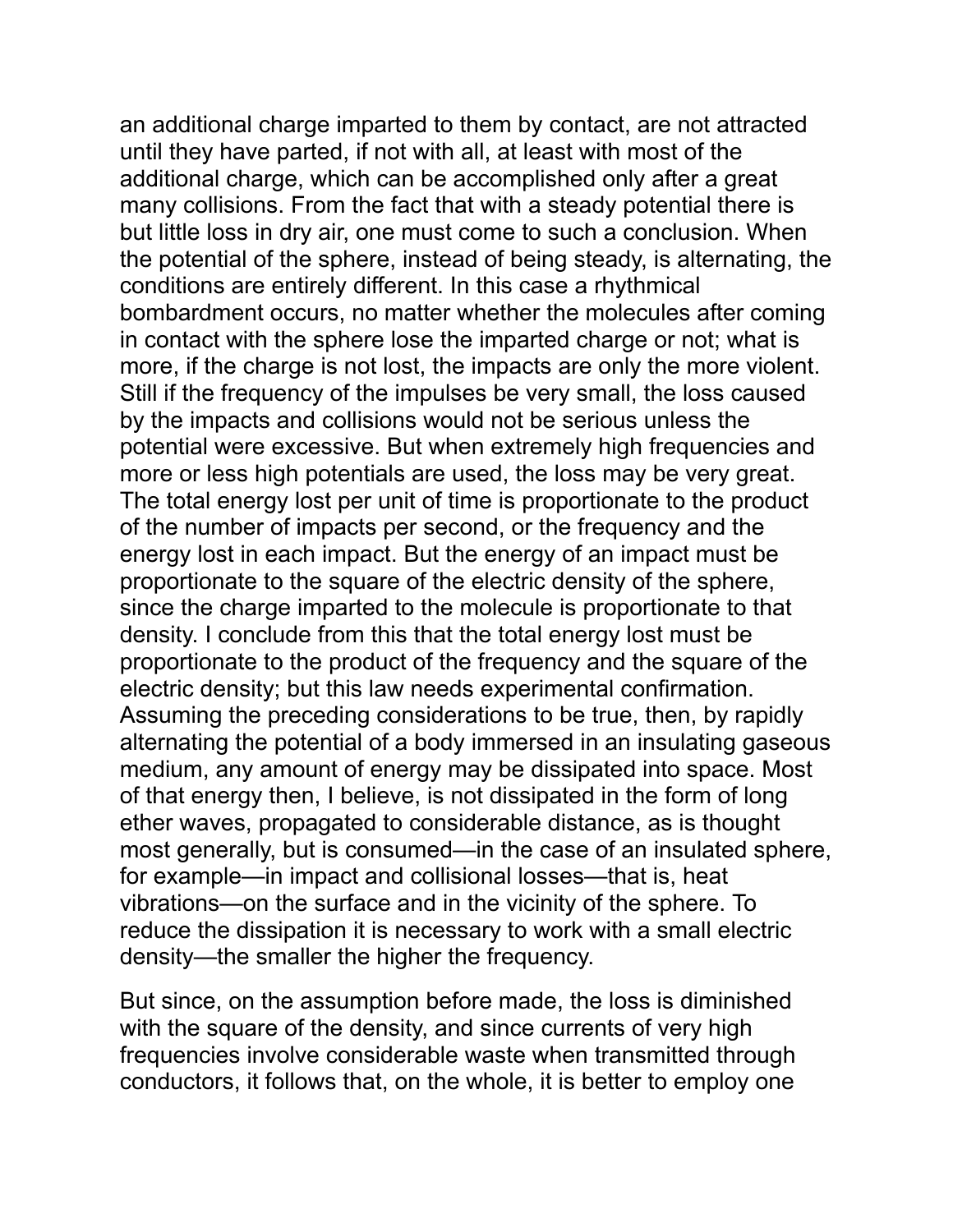wire than two. Therefore, if motors, lamps, or devices of any kind are perfected, capable of being advantageously operated by currents of extremely high frequency, economical reasons will make it advisable to use only one wire, especially if the distances are great.

When energy is absorbed in a condenser the same behaves as though its capacity were increased. Absorption always exists more or less, but generally it is small and of no consequence as long as the frequencies are not very great. In using extremely high frequencies, and, necessarily in such case, also high potentials, the absorption—or, what is here meant more particularly by this term, the loss of energy due to the presence of a gaseous medium—is an important factor to be considered, as the energy absorbed in the air condenser may be any fraction of the supplied energy. This would seem to make it very difficult to tell from the measured or computed capacity of an air condenser its actual capacity or vibration period, especially if the condenser is of very small surface and is charged to a very high potential. As many important results are dependent upon the correctness of the estimation of the vibration period, this subject demands the most careful scrutiny of other investigators. To reduce the probable error as much as possible in experiments of the kind alluded to, it is advisable to use spheres or plates of large surface, so as to make the density exceedingly small. Otherwise, when it is practicable, an oil condenser should be used in preference. In oil or other liquid dielectrics there are seemingly no such losses as in gaseous media. It being impossible to exclude entirely the gas in condensers with solid dielectrics, such condensers should be immersed in oil, for economical reasons if nothing else; they can then be strained to the utmost and will remain cool. In Leyden jars the loss due to air is comparatively small, as the tinfoll coatings are large, close together, and the charged surfaces not directly exposed; but when the potentials are very high, the loss may be more or less considerable at, or near, the upper edge of the foil, where the air is principally acted upon. If the jar be immersed in boiled-out oil, it will be capable of performing four times the amount of work which it can for any length of time when used in the ordinary way, and the loss will be inappreciable.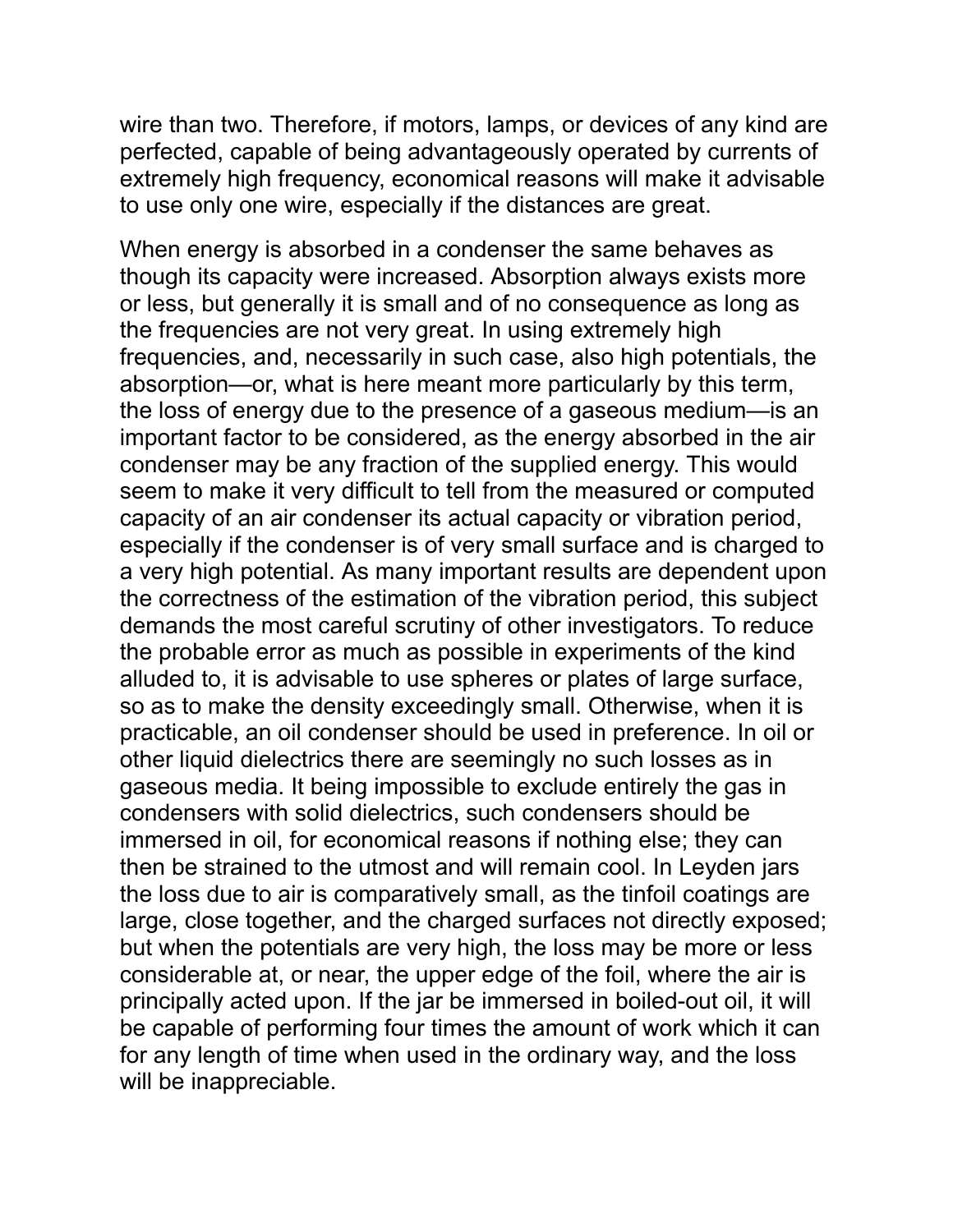It should not be thought that the loss in heat in an air condenser is necessarily associated with the formation of *visible* streams or brushes. If a small electrode, inclosed in an unexhausted bulb, is connected to one of the terminals of the coil, streams can be seen to issue from the electrode and the air in the bulb is heated; if, instead of a small electrode, a large sphere is inclosed in the bulb, no streams are observed, still the air is heated.

Nor should it be thought that the temperature of an air condenser would give even an approximate idea of the loss in heat incurred, as in such case heat must be given off much more quickly, since there is, in addition to the ordinary radiation, a very active carrying away of heat by independent carriers going on, and since not only the apparatus, but the air at some distance from it is heated in consequence of the collisions which must occur.

Owing to this, in experiments with such a coil, a rise of temperature can be distinctly observed only when the body connected to the coil is very small. But with apparatus on a larger scale, even a body of considerable bulk would be heated, as, for instance, the body of a person; and I think that skilled physicians might make observations of utility in such experiments, which, if the apparatus were judiciously designed, would not present the slightest danger.

A question of some interest, principally to meteorologists, presents itself here. How does the earth behave? The earth is an air condenser, but is it a perfect or a very imperfect one—a mere sink of energy? There can be little doubt that to such small disturbance as might be caused in an experiment the earth behaves as an almost perfect condenser. But it might be different when its charge is set in vibration by some sudden disturbance occurring in the heavens. In such case, as before stated, probably only little of the energy of the vibrations set up would be lost into space in the form of long ether radiations, but most of the energy, I think, would spend itself in molecular impacts and collisions, and pass off into space in the form of short heat, and possibly light, waves. As both the frequency of the vibrations of the charge and the potential are in all probability excessive, the energy converted into heat may be considerable.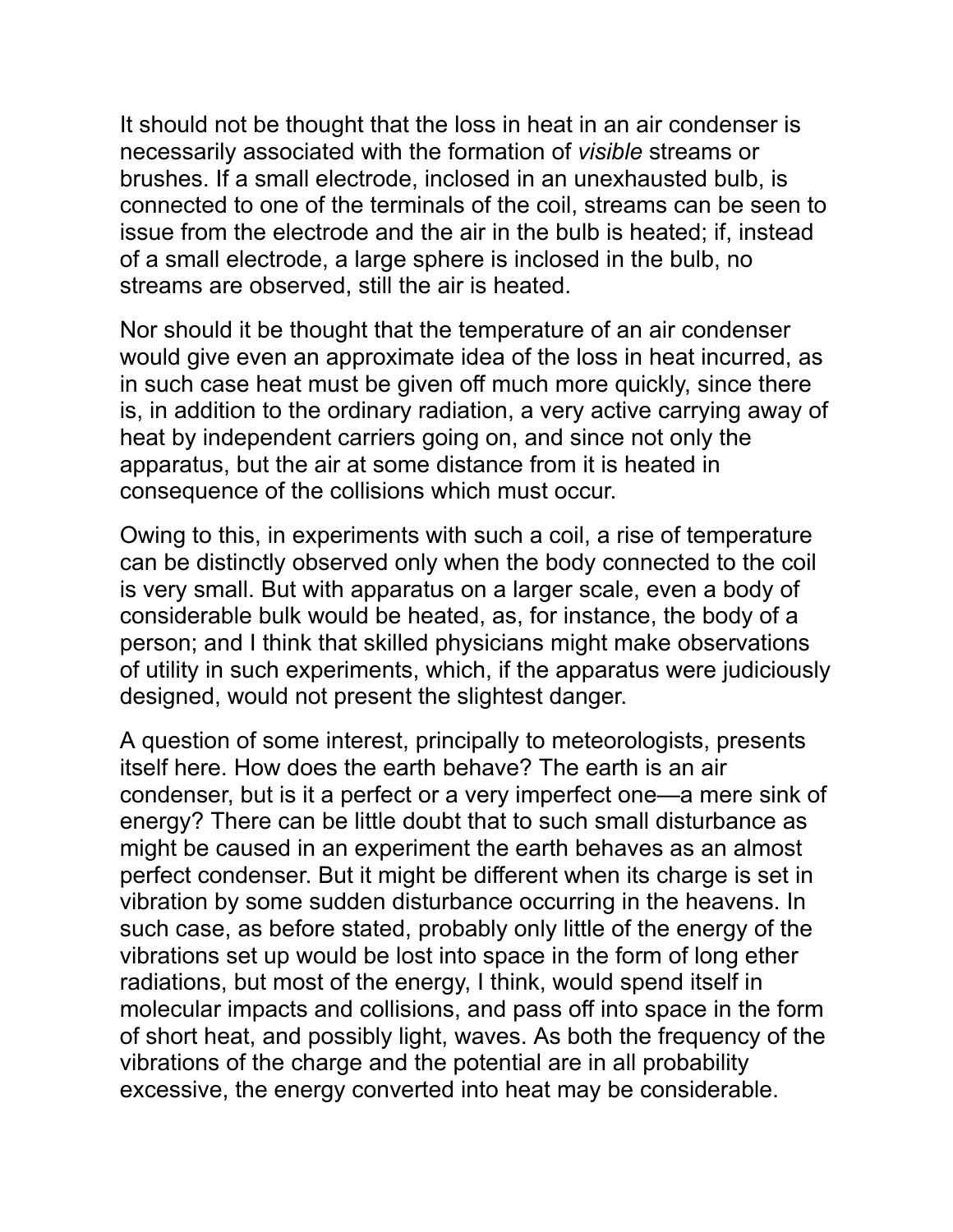Since the density must be unevenly distributed, either in consequence of the irregularity of the earth's surface, or on account of the condition of the atmosphere in various places, the effect produced would accordingly vary from place to place. Considerable variations in the temperature and pressure of the atmosphere may in this manner be caused at any point of the surface of the earth. The variations may be gradual or very sudden, according to the nature of the general disturbance, and may produce rain and storms, or locally modify the weather in any way.

From the remarks before made one may see what an important factor of loss the air in the neighborhood of a charged surface becomes when the electric density is great and the frequency of the impulses excessive. But the action as explained implies that the air is insulating—that is, that it is composed of independent carriers immersed in an insulating medium. This is the case only when the air is at something like ordinary or greater, or at extremely small, pressure. When the air is slightly rarefied and conducting, then true conduction losses occur also. In such case, of course, considerable energy may be dissipated into space even with a steady potential, or with impulses of low frequency, if the density is very great.

When the gas is at very low pressure, an electrode is heated more because higher speeds can be reached. If the gas around the electrode is strongly compressed, the displacements, and consequently the speeds, are very small, and the heating is insignificant. But if in such case the frequency could be sufficiently increased, the electrode would be brought to a high temperature as well as if the gas were at very low pressure; in fact, exhausting the bulb is only necessary because we cannot produce (and possibly not convey) currents of the required frequency.

Returning to the subject of electrode lamps, it is obviously of advantage in such a lamp to confine as much as possible the heat to the electrode by preventing the circulation of the gas in the bulb. If a very small bulb be taken, it would confine the heat better than a large one, but it might not be of sufficient capacity to be operated from the coil, or, if so, the glass might get too hot. A simple way to improve in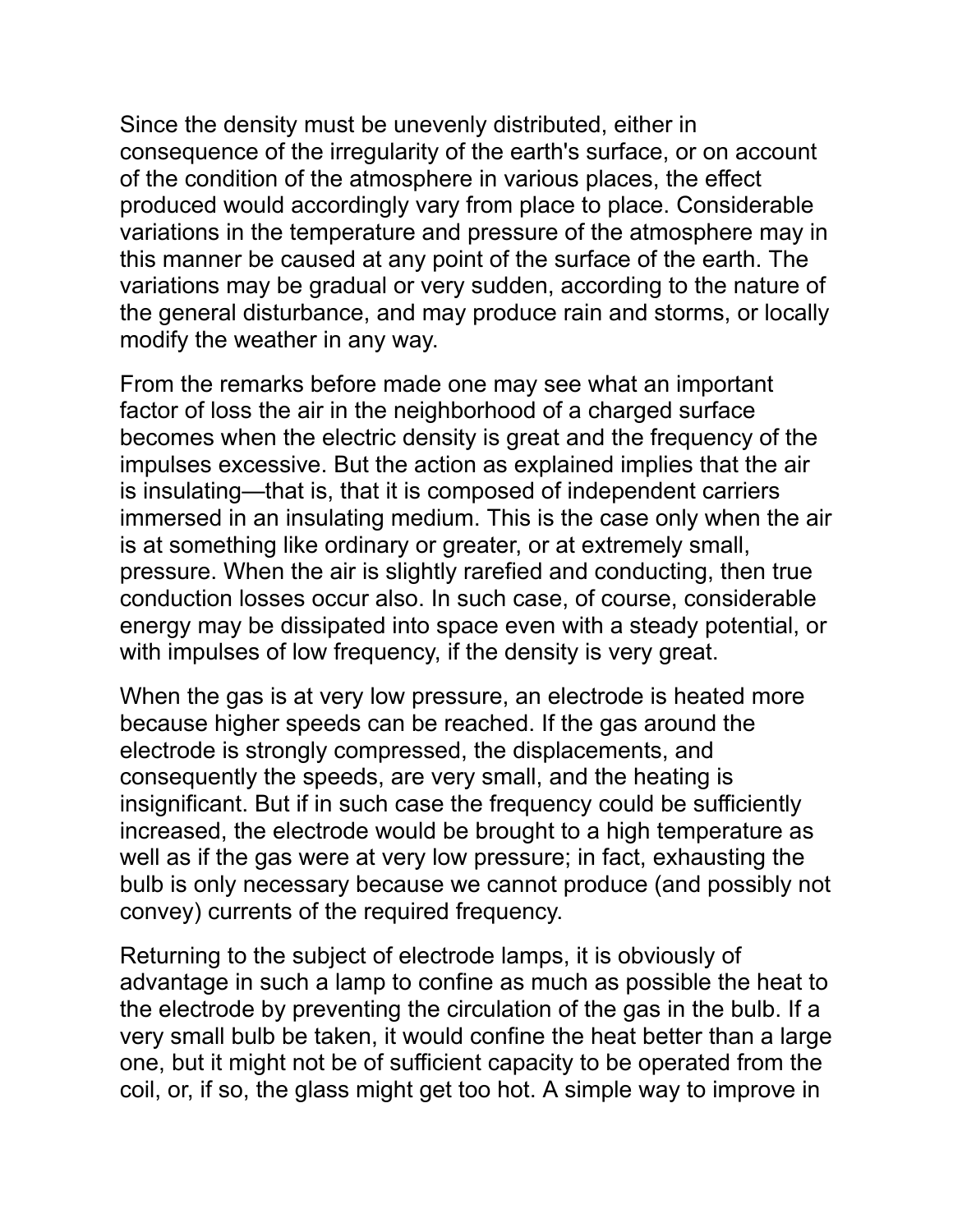this direction is to employ a globe of the required size, but to place a small bulb, the diameter of which is properly estimated, over the refractory button contained in the globe. This arrangement is illustrated in Fig. 28.

# FIG. 28.—LAMP WITH AUXILIARY BULB FOR CONFINING THE ACTION TO THE CENTRE.

The globe *L* has in this case a large neck *n*, allowing the small bulb *b* to slip through. Otherwise the construction is the same as shown in Fig. 18, for example. The small bulb is conveniently supported upon the stem *s*, carrying the refractory button *m*. It is separated from the aluminium tube *a* by several layers of mica *M*, in order to prevent the cracking of the neck by the rapid heating of the aluminium tube upon a sudden turning on of the current. The inside bulb should be as small as possible when it is desired to obtain light only by incandescence of the electrode. If it is desired to produce phosphorescence, the bulb should be larger, else it would be apt to get too hot, and the phosphorescence would cease. In this arrangement usually only the small bulb shows phosphorescence, as there is practically no bombardment against the outer globe. In some of these bulbs constructed as illustrated in Fig. 28 the small tube was coated with phosphorescent paint, and beautiful effects were obtained. Instead of making the inside bulb large, in order to avoid undue heating, it answers the purpose to make the electrode m larger. In this case the bombardment is weakened by reason of the smaller electric density.

# FIG. 29.—LAMP WITH INDEPENDENT AUXILIARY BULB.

Many bulbs were constructed on the plan illustrated in Fig. 29. Here a small bulb *b*, containing the refractory button *m*, upon being exhausted to a very high degree was sealed in a large globe L, which was then moderately exhausted and sealed off. The principal advantage of this construction was that it allowed of reaching extremely high vacua, and, at the same time use a large bulb. It was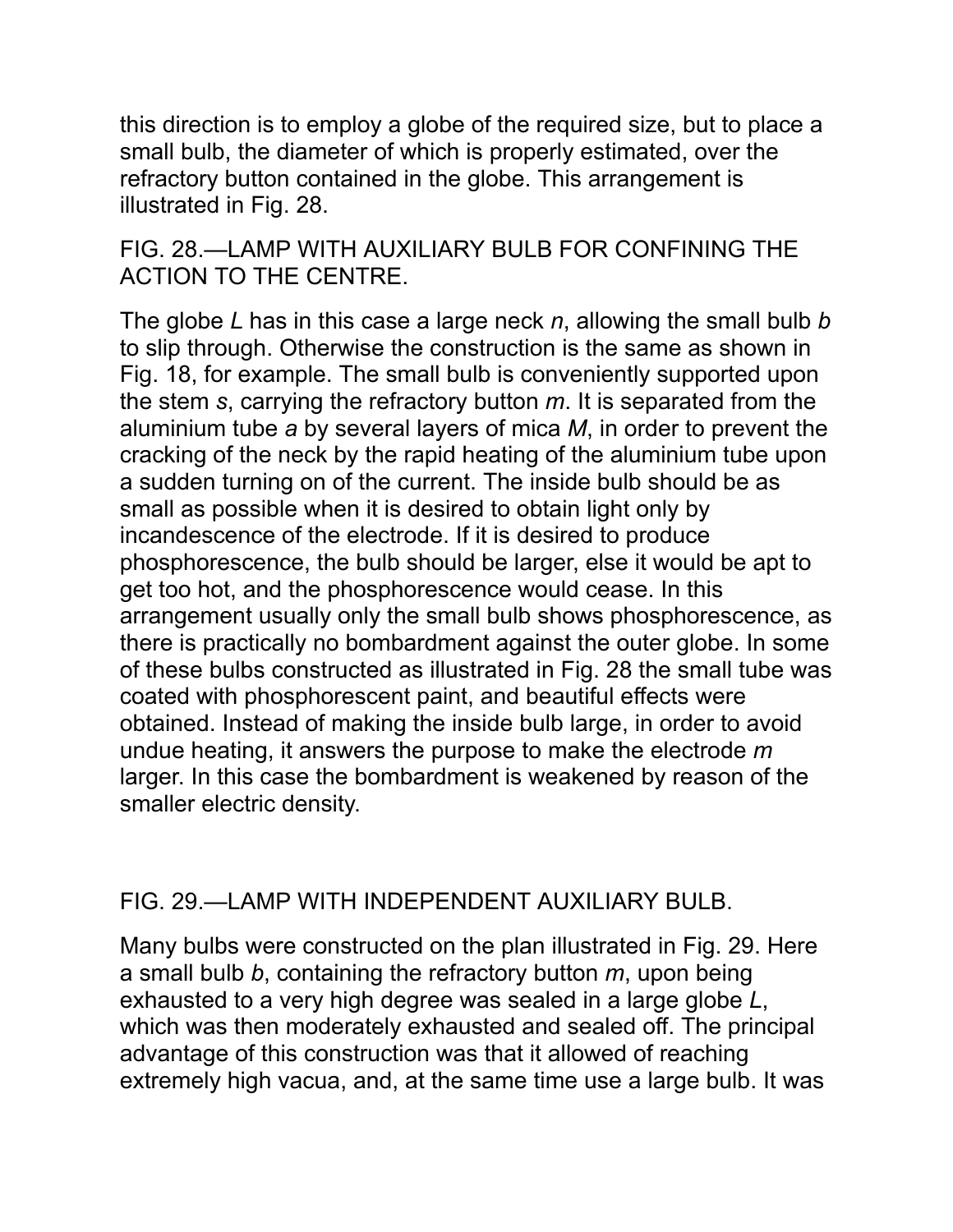found, in the course of experiences with bulbs such as illustrated in Fig. 29, that it was well to make the stem s near the seal at e very thick, and the leading-in wire *w* thin, as it occurred sometimes that the stem at *e* was heated and the bulb was cracked. Often the outer globe *L* was exhausted only just enough to allow the discharge to pass through, and the space between the bulbs appeared crmson, producing a curious effect. In some cases, when the exhaustion in globe *L* was very low, and the air good conducting, it was found necessary, in order to bring the button *m* to high incandescence, to place, preferably on the upper part of the neck of the globe, a tinfoll coating which was connected to an insulated body, to the ground, or to the other terminal of the coil, as the highly conducting air weakened the effect somewhat, probably by being acted upon inductively from the wire *w*, where it entered the bulb at *e*. Another difficulty—which, however, is always present when the refractory button is mounted in a very small bulb—existed in the construction illustrated in Fig. 29, namely, the vacuum in the bulb b would be impaired in a comparatively short time.

The chief idea in the two last described constructions was to confine the heat to the central portion of the globe by preventing the exchange of air. An advantage is secured, but owing to the heating of the inside bulb and slow evaporation of the glass the vacuum is hard to maintain, even if the construction illustrated in Fig. 28 be chosen, in which both bulbs communicate.

But by far the better way—the ideal way—would be to reach sufficiently high frequencies. The higher the frequency the slower would be the exchange of the air, and I think that a frequency may be reached at which there would be no exchange whatever of the air molecules around the terminal. We would then produce a flame in which there would be no carrying away of material, and a queer flame it would be, for it would be rigid! With such high frequencies the inertia of the particles would come into play. As the brush, or flame, would gain rigidity in virtue of the inertia of the particles, the exchange of the latter would be prevented. This would necessarily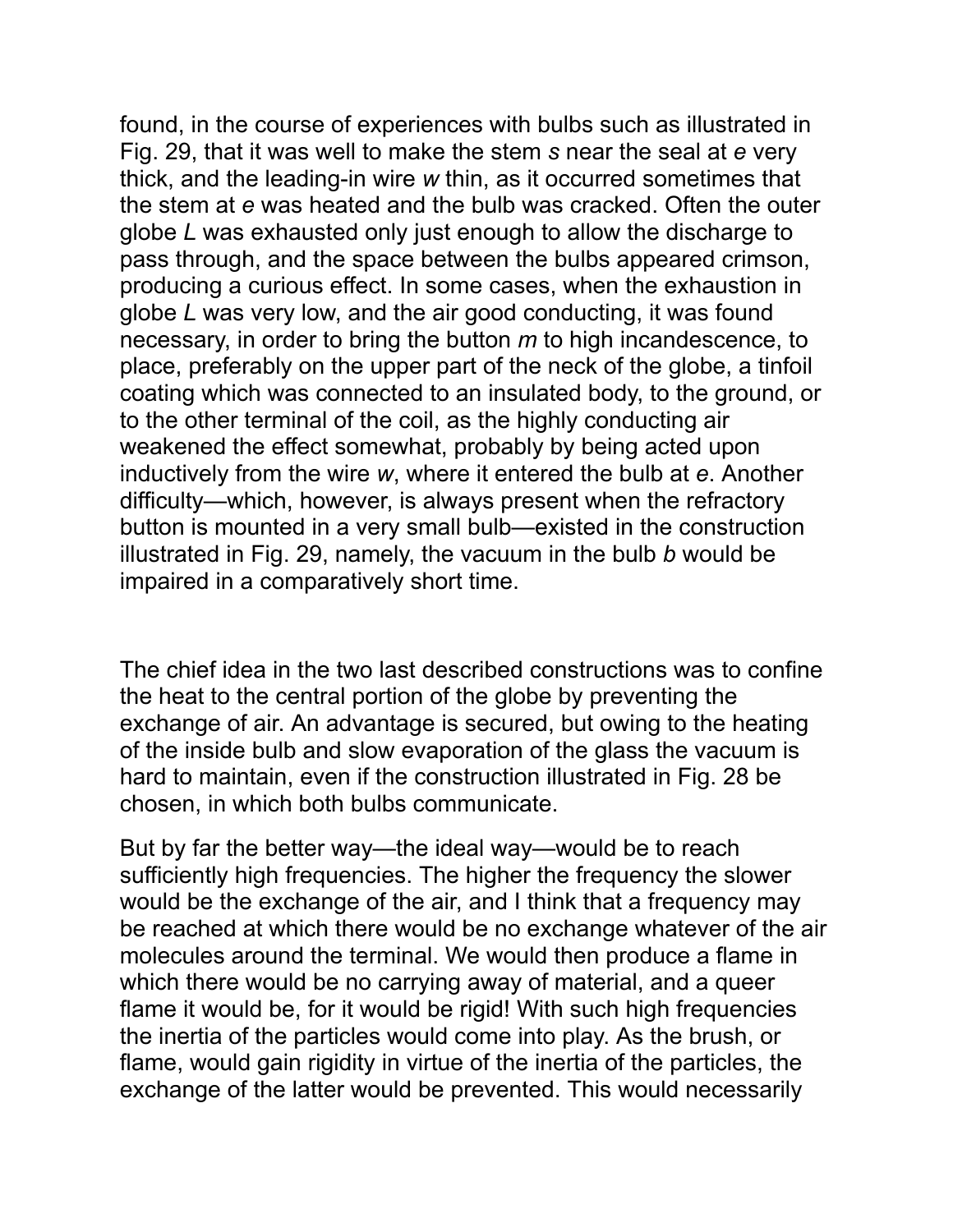occur, for, the number of the impulses being augmented, the potential energy of each would diminish, so that finally only atomic vibrations could be set up, and the motion of translation through measurable space would cease. Thus an ordinary gas burner connected to a source of rapidly alternating potential might have its efficiency augmented to a certain limit, and this for two reasons because of the additional vibration imparted, and because of a slowing down of the process of carrying off. But the renewal being rendered difficult, and renewal being necessary to maintain the *burner*, a continued increase of the frequency of the impulses, assuming they could be transmitted to and impressed upon the flame, would result in the "extinction" of the latter, meaning by this term only the cessation of the chemical process.

I think, however, that in the case of an electrode immersed in a fluid insulating medium, and surrounded by independent carriers of electric charges, which can be acted upon inductively, a sufficiently high frequency of the impulses would probably result in a gravitation of the gas all around toward the electrode. For this it would be only necessary to assume that the independent bodies are irregularly shaped; they would then turn toward the electrode their side of the greatest electric density, and this would be a position in which the fluid resistance to approach would be smaller than that offered to the receding.

The general opinion, I do not doubt, is that it is out of the question to reach any such frequencies as might—assuming some of the views before expressed to be true—produce any of the results which I have pointed out as mere possibilities. This may be so, but in the course of these investigations, from the observation of many phenomena I have gained the conviction that these frequencies would be much lower than one is apt to estimate at first. In a flame we set up light vibrations by causing molecules, or atoms, to collide. But what is the ratio of the frequency of the collisions and that of the vibrations set up? Certainly it must be incomparably smaller than that of the knocks of the bell and the sound vibrations, or that of the discharges and the oscillations of the condenser. We may cause the molecules of the gas to collide by the use of alternate electric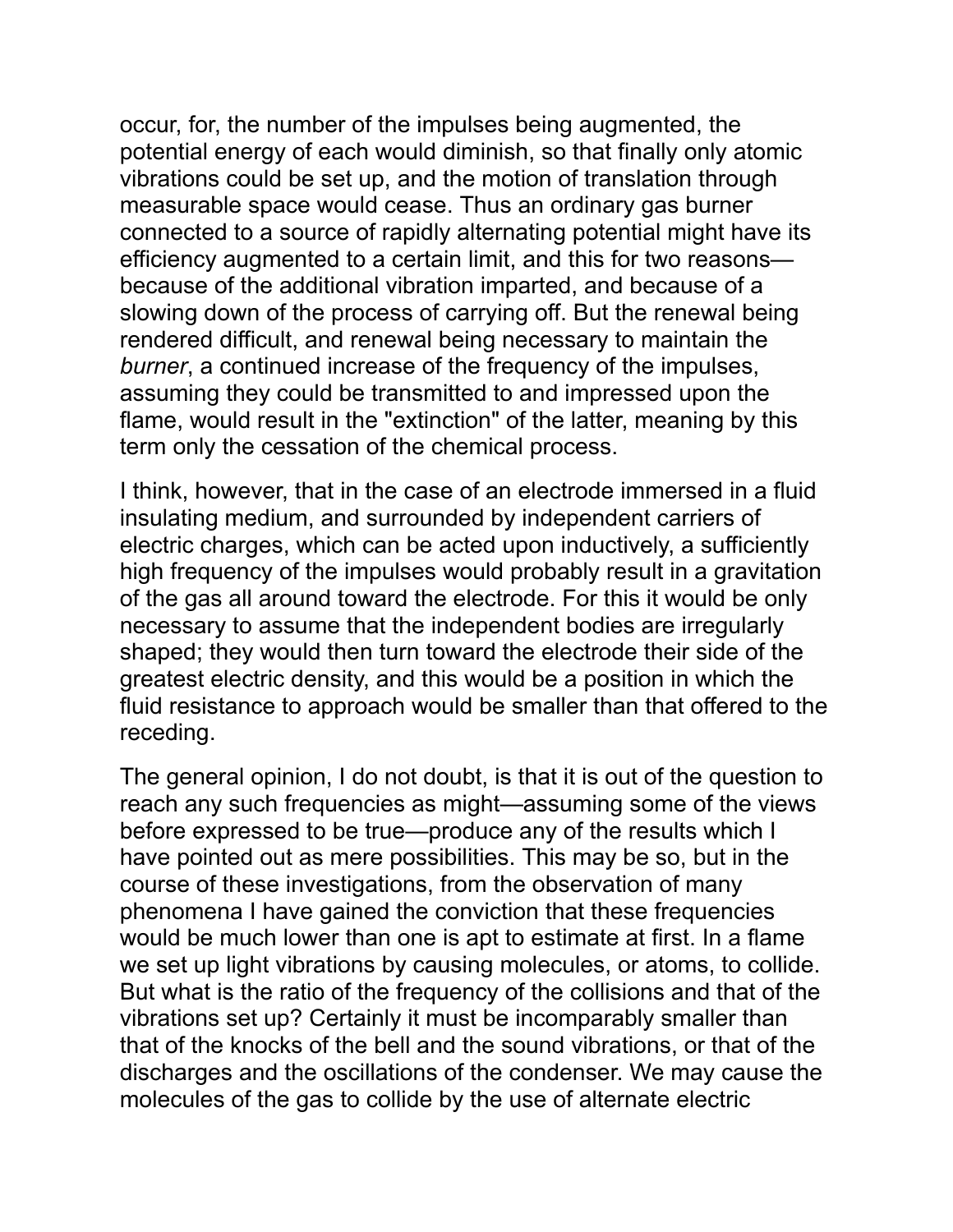impulses of high frequency, and so we may imitate the process in a flame; and from experiments with frequencies which we are now able to obtain, I think that the result is producible with impulses which are transmissible through a conductor.

In connection with thoughts of a similar nature, it appeared to me of great interest to demonstrate the rigidity of a vibrating gaseous column. Although with such low frequencies as, say 10,000 per second, which I was able to obtain without difficulty from a specially constructed alternator, the task looked discouraging at first, I made a series of experiments. The trials with air at ordinary pressure led to no result, but with air moderately rarefied I obtain what I think to be an unmistakable experimental evidence of the property sought for. As a result of this kind might lead able investigators to conclusions of importance I will describe one of the experiments performed.

It is well known that when a tube is slightly exhausted the discharge may be passed through it in the form of a thin luminous thread. When produced with currents of low frequency, obtained from a coil operated as usual, this thread is inert. If a magnet be approached to it, the part near the same is attracted or repelled, according to the direction of the lines of force of the magnet. It occurred to me that if such a thread would be produced with currents of very high frequency, it should be more or less rigid, and as it was visible it could be easily studied. Accordingly I prepared a tube about 1 inch in diameter and 1 metre long, with outside coating at each end. The tube was exhausted to a point at which by a little working the thread discharge could be obtained. It must be remarked here that the general aspect of the tube, and the degree of exhaustion, are quite different than when ordinary low frequency currents are used. As it was found preferable to work with one terminal, the tube prepared was suspended from the end of a wire connected to the terminal, the tinfoll coating being connected to the wire, and to the lower coating sometimes a small insulated plate was attached. When the thread was formed it extended through the upper part of the tube and lost itself in the lower end. If it possessed rigidity it resembled, not exactly an elastic cord stretched tight between two supports, but a cord suspended from a height with a small weight attached at the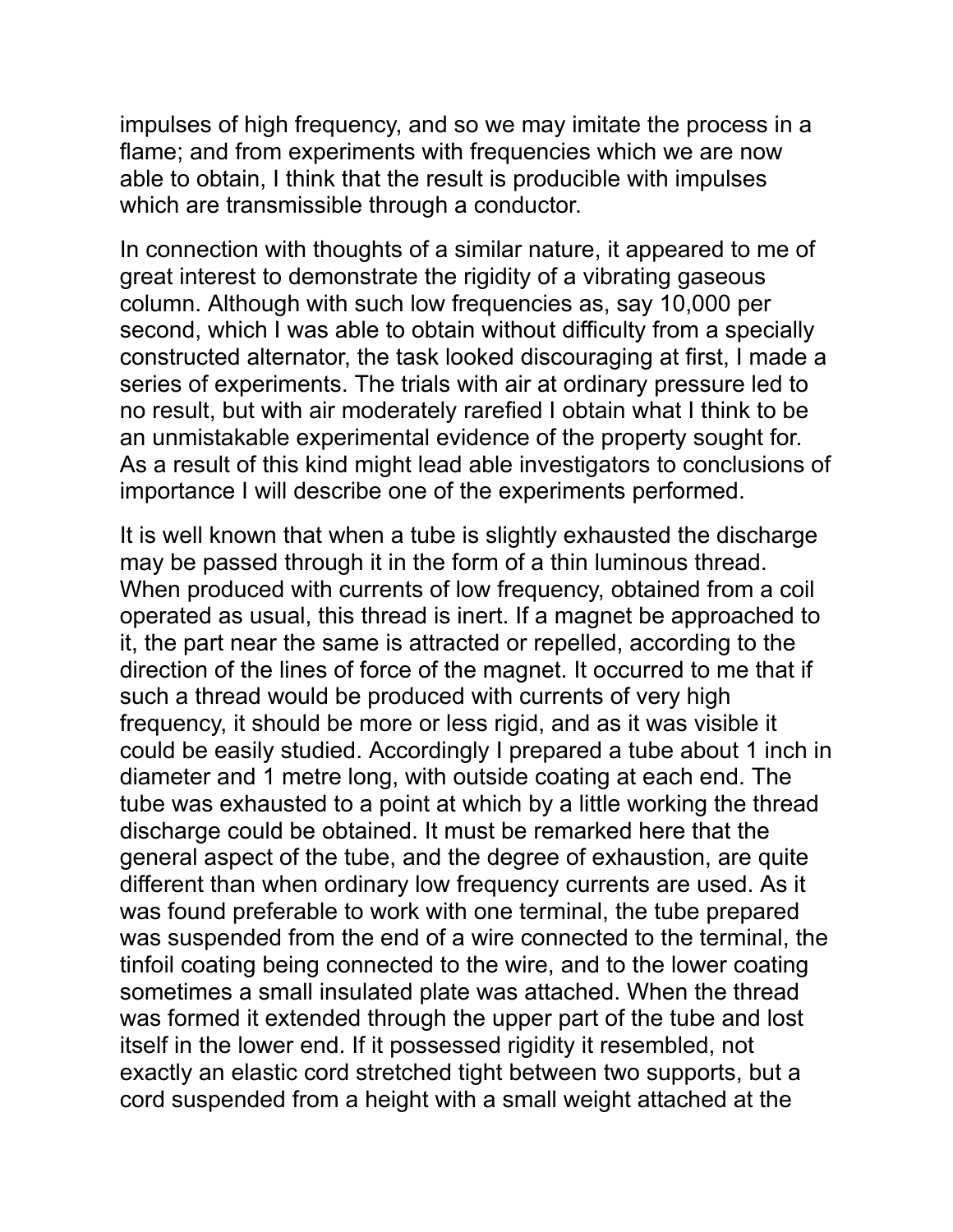end. When the finger or a magnet was approached to the upper end of the luminous thread, it could be brought locally out of position by electrostatic or magnetic action; and when the disturbing object was very quickly removed, an analogous result was produced, as though a suspended cord would be displaced and quickly released near the point of suspension. In doing this the luminous thread was set in vibration, and two very sharply marked nodes, and a third indistinct one, were formed. The vibration, once set up, continued for fully eight minutes, dying gradually out. The speed of the vibration often varied perceptibly, and it could be observed that the electrostatic attraction of the glass affected the vibrating thread; but it was clear that the electrostatic action was not the cause of the vibration, for the thread was most generally stationary, and could always be set in vibration by passing the finger quickly near the upper part of the tube. With a magnet the thread could be split in two and both parts vibrated. By approaching the hand to the lower coating of the tube, or insulated plate if attached, the vibration was quickened; also, as far as I could see, by raising the potential or frequency. Thus, either increasing the frequency or passing a stronger discharge of the same frequency corresponded to a tightening of the cord. I did not obtain any experimental evidence with condenser discharges. A luminous band excited in a bulb by repeated discharges of a Leyden jar must possess rigidity, and if deformed and suddenly released should vibrate. But probably the amount of vibrating matter is so small that in spite of the extreme speed the inertia cannot prominently assert itself. Besides, the observation in such a case is rendered extremely difficult on account of the fundamental vibration.

The demonstration of the fact—which still needs better experimental confirmation—that a vibrating gaseous column possesses rigidity, might greatly modify the views of thinkers. When with low frequencies and insignificant potentials indications of that property may be noted, how must a gaseous medum behave under the influence of enormous electrostatic stresses which may be active in the interstellar space, and which may alternate with inconceivable rapidity? The existence of such an electrostatic, rhythmically throbbing force—of a vibrating electrostatic field—would show a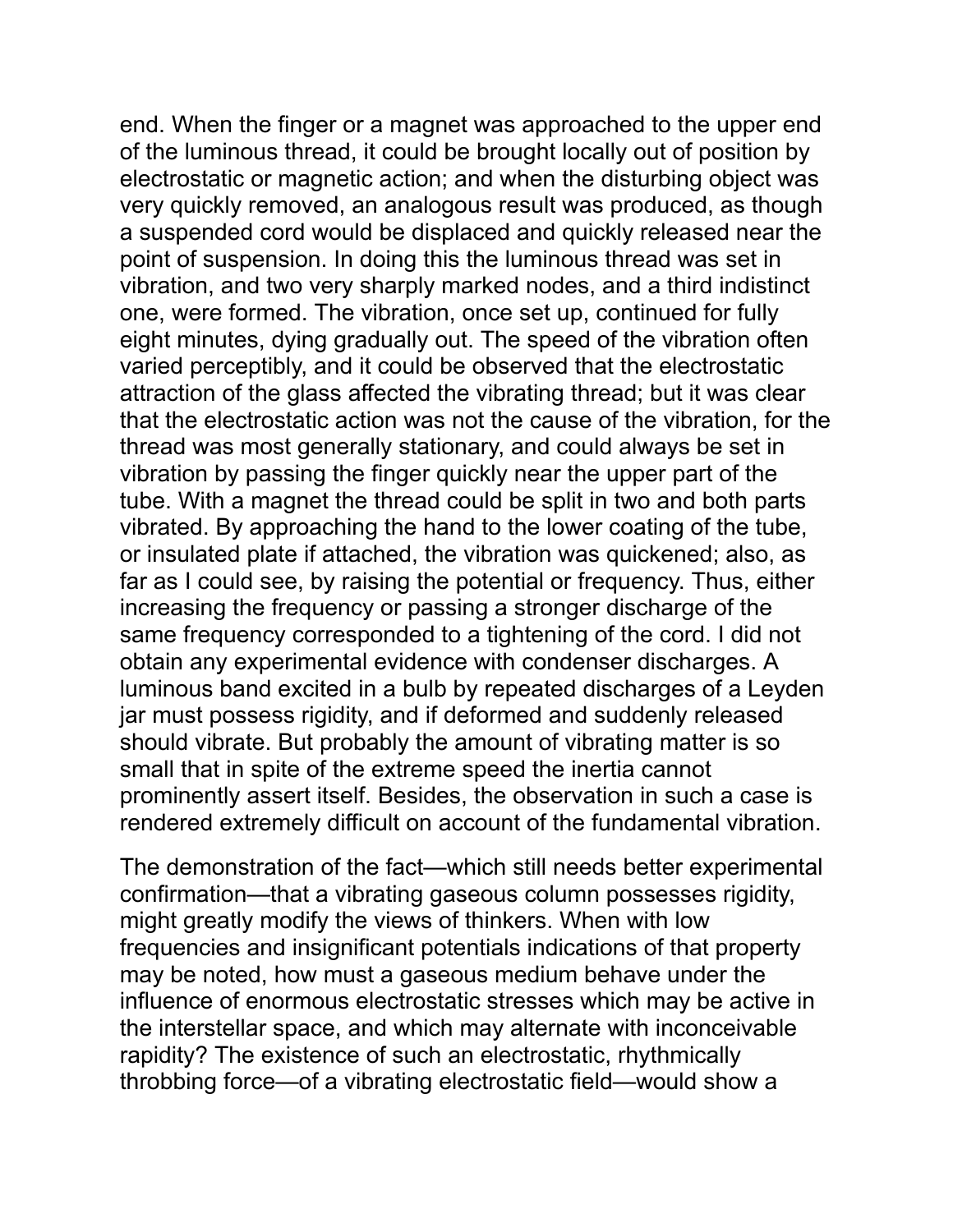possible way how solids might have formed from the ultra-gaseous uterus, and how transverse and all kinds of vibrations may be transmitted through a gaseous medium filling all space. Then, ether might be a true fluid, devoid of rigidity, and at rest, it being merely necessary as a connecting link to enable interaction. What determines the rigidity of a body? It must be the speed and the amount of moving matter. In a gas the speed may be considerable, but the density is exceedingly small; in a liquid the speed would be likely to be small, though the density may be considerable; and in both cases the inertia resistance offered to displacement is practically *nil*. But place a gaseous (or liquid) column in an intense, rapidly alternating electrostatic field, set the particles vibrating with enormous speeds, then the inertia resistance asserts itself. A body might move with more or less freedom through the vibrating mass, but as a whole it would be rigid.

There is a subject which I must mention in connection with these experiments: it is that of high vacua. This is a subject the study of which is not only interesting, but useful, for it may lead to results of great practical importance. In commercial apparatus, such as incandescent lamps, operated from ordinary systems of distribution, a much higher vacuum than obtained at present would not secure a very great advantage. In such a case the work is performed on the filament and the gas is little concerned; the improvement, therefore, would be but trifling. But when we begin to use very high frequencies and potentials, the action of the gas becomes all important, and the degree of exhaustion materially modifies the results. As long as ordinary coils, even very large ones, were used, the study of the subject was limited, because just at a point when it became most interesting it had to be interrupted on account of the "non-striking" vacuum being reached. But presently we are able to obtain from a small disruptive discharge coil potentials much higher than even the largest coil was capable of giving, and, what is more, we can make the potential alternate with great rapidity. Both of these results enable us now to pass a luminous discharge through almost any vacua obtainable, and the field of our investigations is greatly extended. Think we as we may, of all the possible directions to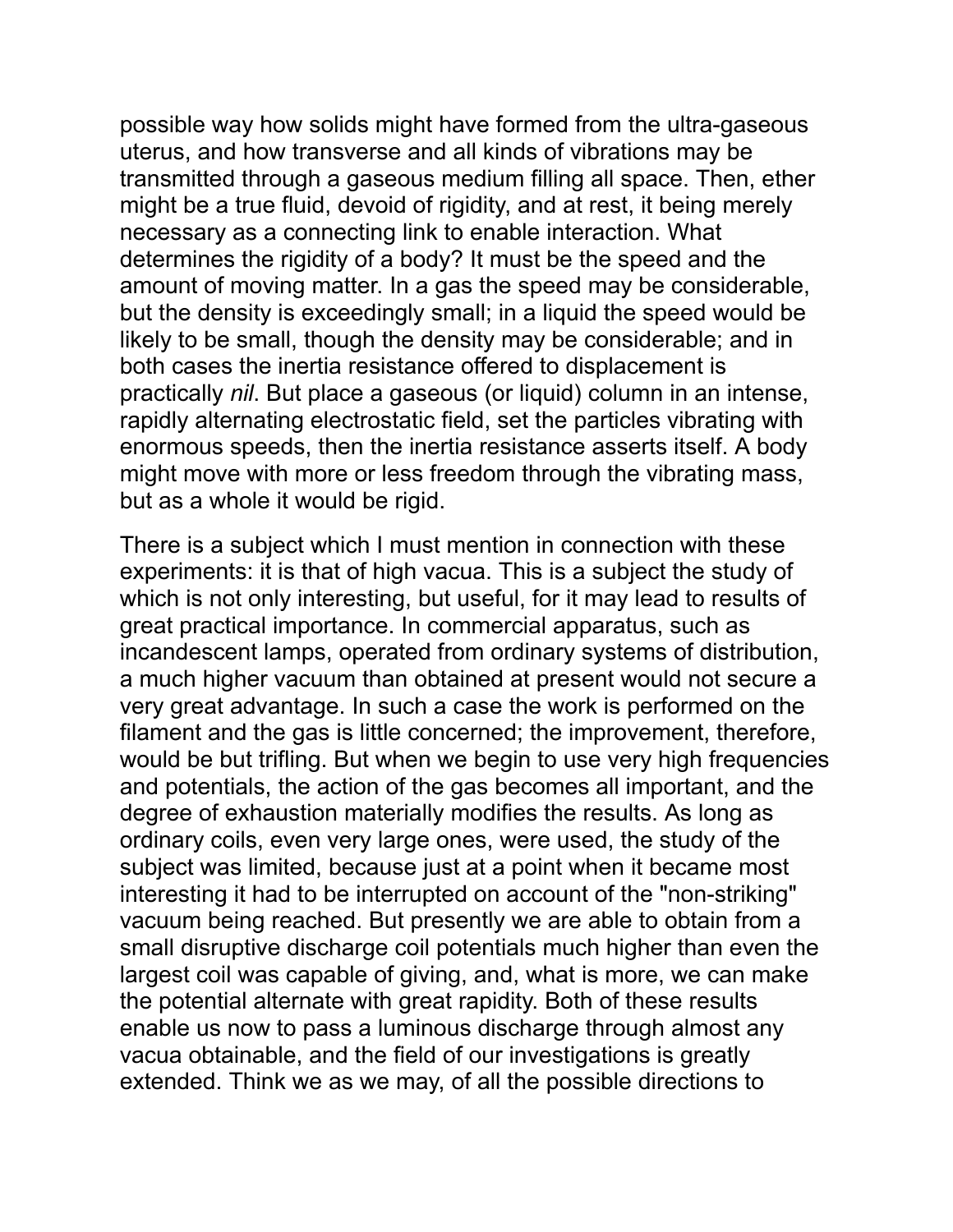develop a practical illuminant, the line of high vacua seems to be the most promising at present. But to reach extreme vacua the appliances must be much more improved, and ultimate perfection will not be attained until we shall have discarded the mechanical and perfected an *electrcal* vacuum pump. Molecules and atoms can be thrown out of a bulb under the action of an enormous potential: *this* will be the principle of the vacuum pump of the future. For the present, we must secure the best results we can with mechanical appliances. In this respect, it might not be out of the way to say a few words about the method of, and apparatus for, producing excessively high degrees of exhaustion of which I have availed myself in the course of these investigations. It is very probable that other experimenters have used similar arrangements; but as it is possible that there may be an item of interest in their description, a few remarks, which will render this investigation more complete, might be permitted.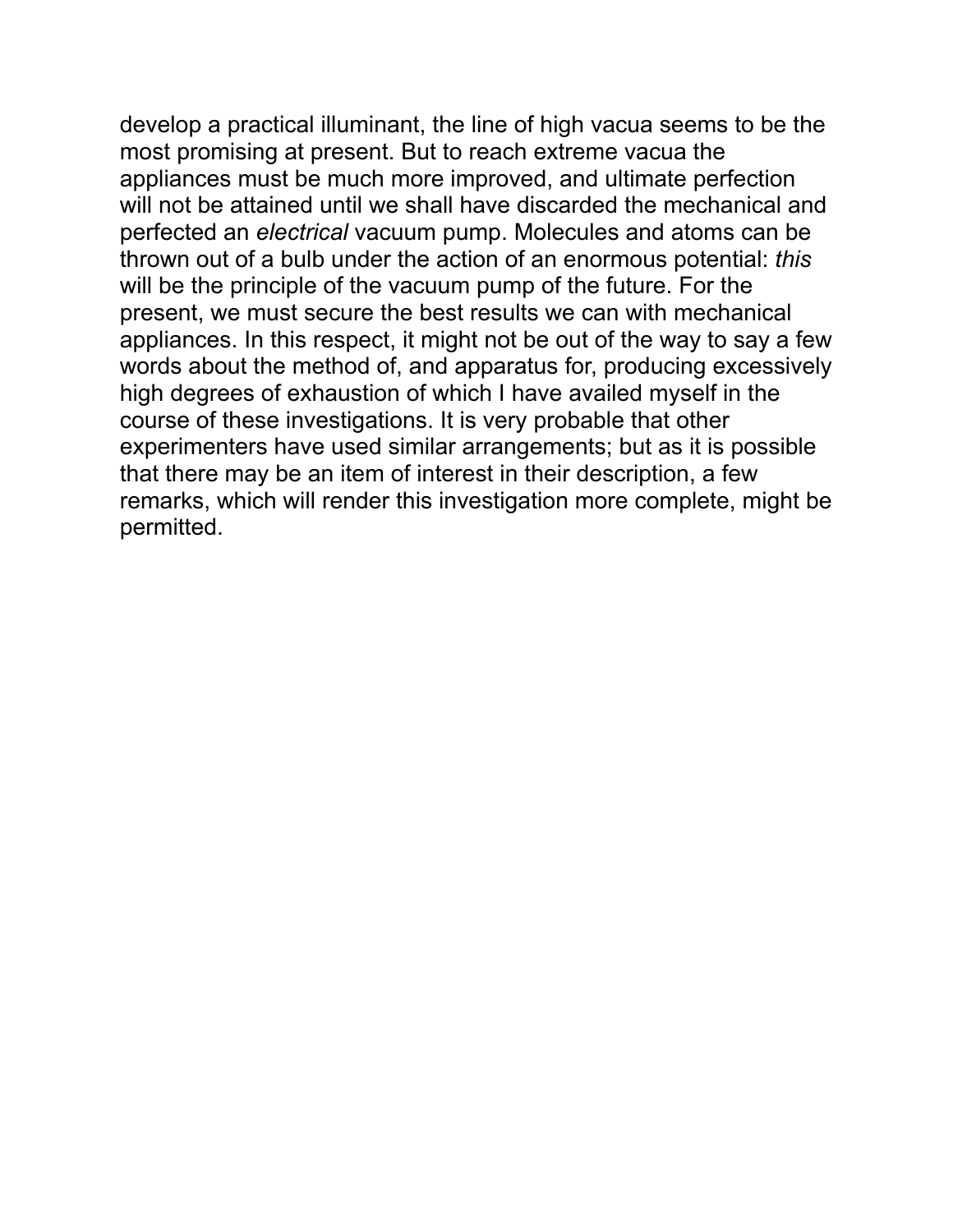FIG. 30.—APPARATUS USED FOR OBTAINING HIGH DEGREES OF EXHAUSTION.

The apparatus is illustrated in a drawing shown in Fig. 30. *S* represents a Sprengel pump, which has been specially constructed to better suit the work required. The stop-cock which is usually employed has been omitted, and instead of it a hollow stopper s has been fitted in the neck of the reservoir R. This stopper has a small hole *h*, through which the mercury descends; the size of the outlet *o* being properly determined with respect to the section of the fall tube *t*, which is sealed to the reservoir instead of being connected to it in the usual manner. This arrangement overcomes the imperfections and troubles which often arise from the use of the stopcock on the reservoir and the connection of the latter with the fall tube.

The pump is connected through a U-shaped tube *t* to a very large reservoir  $R_{\rm 1}$ . Especial care was taken in fitting the grinding surfaces of the stoppers  $\rho$  and  $\rho_1$ , and both of these and the mercury caps above them were made exceptionally long. After the U-shaped tube was fitted and put in place, it was heated, so as to soften and take off the strain resulting from imperfect fitting. The U-shaped tube was provided with a stopcock C, and two ground connections  $g$  and  $g_1$  one for a small bulb *b*, usually containing caustic potash, and the other for the receiver  $r$ , to be exhausted.

The reservoir  $\mathsf{R}_1$  was connected by means of a rubber tube to a slightly larger reservoir  $\mathcal{R}_2$ , each of the two reservoirs being provided with a stopcock  $\mathcal{C}_1$  and  $\mathcal{C}_2$ , respectively. The reservoir  $\mathcal{R}_1$  could be raised and lowered by a wheel and rack, and the range of its motion was so determined that when it was filled with mercury and the stopcock  $\mathcal{C}_2$  closed, so as to form a Torricellian vacuum in it when raised, it could be lifted so high that the mercury in reservoir  $R_1$ would stand a little above stopcock  $\boldsymbol{C}_1$ ; and when this stopcock was closed and the reservoir  $\mathcal{R}_2$  descended, so as to form a Torricellian vacuum in reservoir  $\mathcal{R}_1$ , it could be lowered so far as to completely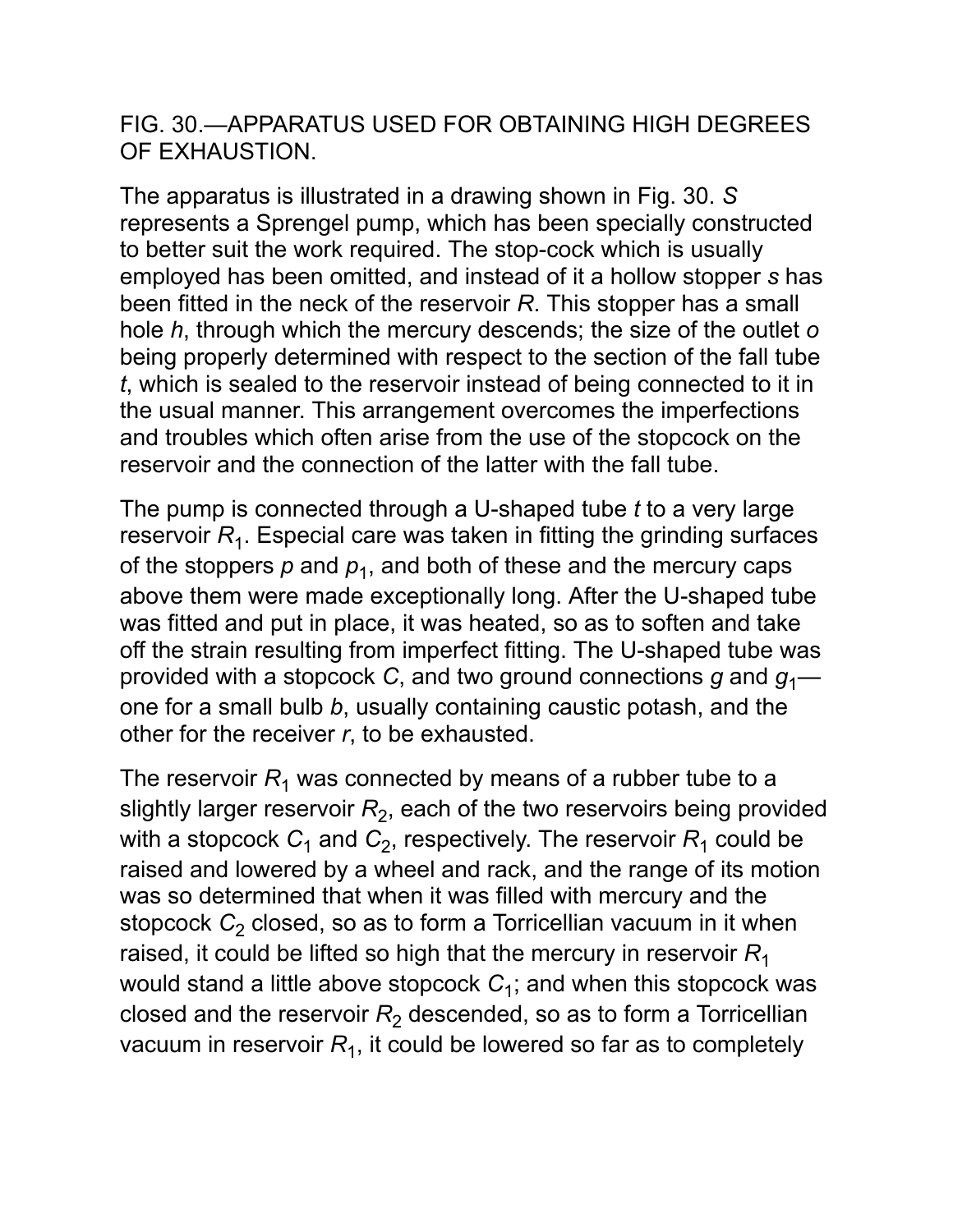empty the latter, the mercury filling the reservoir  $R_2$  up to a little above stopcock  $\mathcal{C}_2$ .

The capacity of the pump and of the connections was taken as small as possible relatively to the volume of reservoir  $R_{\rm 1}$ , since, of course, the degree of exhaustion depended upon the ratio of these quantities.

With this apparatus I combined the usual means indicated by former experiments for the production of very high vacua. In most of the experiments it was convenient to use caustic potash. I may venture to say, in regard to its use, that much time is saved and a more perfect action of the pump insured by fusing and boiling the potash as soon as, or even before, the pump settles down. If this course is not followed the sticks, as ordinarily employed, may give moisture off at a certain very slow rate, and the pump may work for many hours without reaching a very high vacuum. The potash was heated either by a spirit lamp or by passing a discharge through it, or by passing a current through a wire contained in it. The advantage in the latter case was that the heating could be more rapidly repeated.

Generally the process of exhaustion was the following:—At the start, the stop-cocks *C* and  $C_1$  being open, and all other connections closed, the reservoir  $\mathcal{R}_2$  was raised so far that the mercury filled the reservoir  $R_{\rm 1}$  and a part of the narrow connecting U-shaped tube. When the pump was set to work, the mercury would, of course, quickly rise in the tube, and reservoir  $\mathcal{R}_2$  was lowered, the experimenter keeping the mercury at about the same level. The reservoir  $\mathcal{R}_2$  was balanced by a long spring which facilitated the operation, and the friction of the parts was generally sufficient to keep it almost in any position. When the Sprengel pump had done its work, the reservoir  $\mathcal{R}_2$  was further lowered and the mercury descended in  $R_1$  and filled  $R_2$ , whereupon stopcock  $\mathcal{C}_2$  was closed. The air adhering to the walls of  $R_{\rm 1}$  and that absorbed by the mercury was carried off, and to free the mercury of all air the reservoir  $\mathsf{R}_2$  was for a long time worked up and down. During this process some air,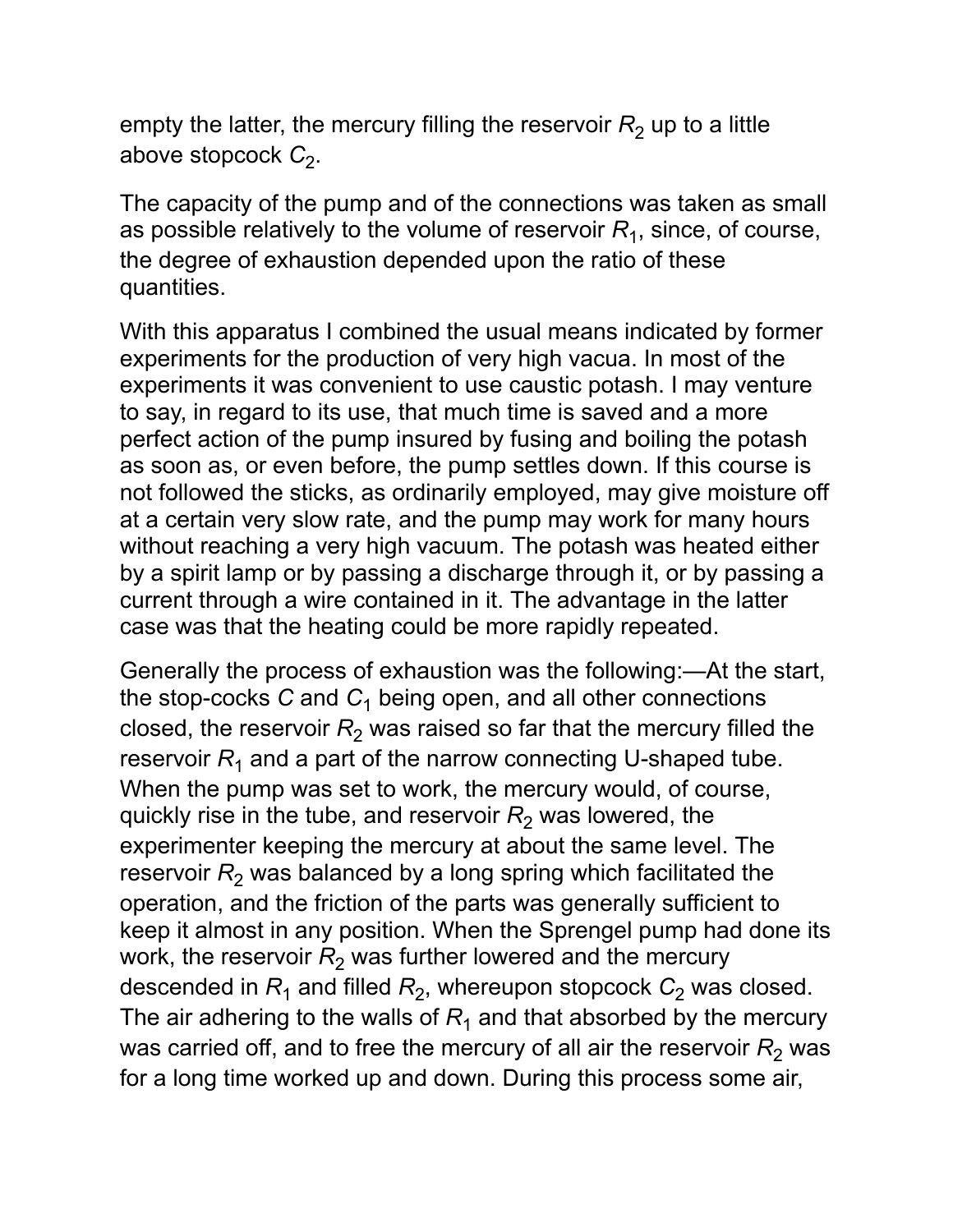which would gather below stopcock  $\mathsf{C}_2$ , was expelled from  $\mathsf{R}_2$  by lowering it far enough and opening the stopcock, closing the latter again before raising the reservoir. When all the air had been expelled from the mercury, and no air would gather in  $R_2$  when it was lowered, the caustic potash was resorted to. The reservoir  $\mathcal{R}_2$  was now again raised until the mercury in  $R_1$  stood above stopcock  $\boldsymbol{C}_1.$  The caustic potash was fused and boiled, and the moisture partly carried off by the pump and partly re-absorbed; and this process of heating and cooling was repeated many times, and each time, upon the moisture being absorbed or carried off, the reservoir  $R_2$  was for a long time raised and lowered. In this manner all the moisture was carried off from the mercury, and both the reservoirs were in proper condition to be used. The reservoir  $\mathcal{R}_2$  was then again raised to the top, and the pump was kept working for a long time. When the highest vacuum obtainable with the pump had been reached the potash bulb was usually wrapped with cotton which was sprinkled with ether so as to keep the potash at a very low temperature, then the reservoir  $R_2$  was lowered, and upon reservoir  $R_1$  being emptied the receiver *r* was quickly sealed up.

When a new bulb was put on, the mercury was always raised above stopcock  $\textsf{C}_\textup{1}$  which was closed, so as to always keep the mercury and both the reservoirs in fine condition, and the mercury was never withdrawn from  $R_{\rm 1}$  except when the pump had reached the highest degree of exhaustion. It is necessary to observe this rule if it is desired to use the apparatus to advantage.

By means of this arrangement I was able to proceed very quickly, and when the apparatus was in perfect order it was possible to reach the phosphorescent stage in a small bulb in less than 15 minutes, which is certainly very quick work for a small laboratory arrangement requiring all in all about 100 pounds of mercury. With ordinary small bulbs the ratio of the capacity of the pump, receiver, and connections, and that of reservoir *R* was about 1-20, and the degrees of exhaustion reached were necessarily very high, though I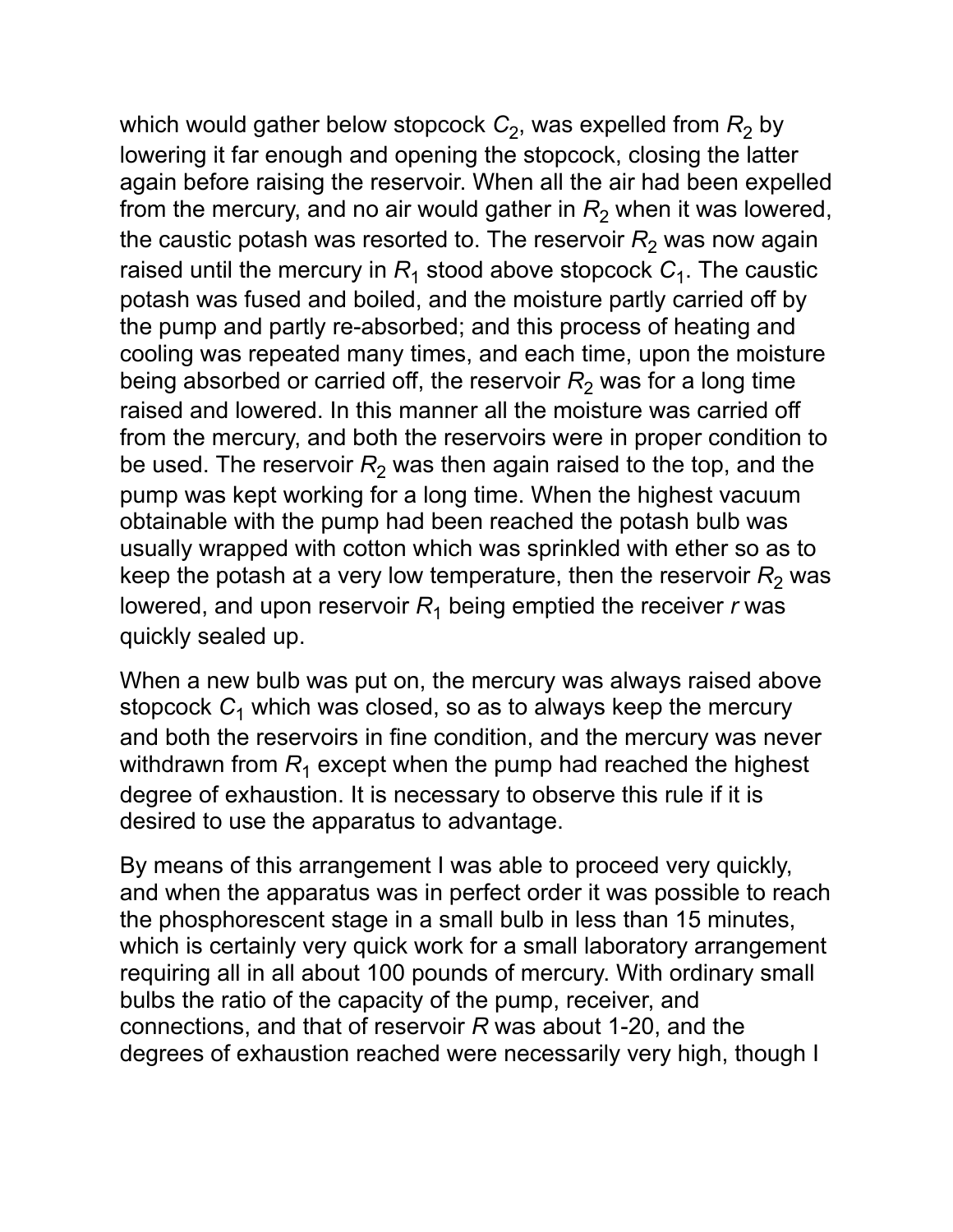am unable to make a precise and reliable statement how far the exhaustion was carried.

What impresses the investigator most in the course of these experiences is the behavior of gases when subjected to great rapidly alternating electrostatic stresses. But he must remain in doubt as to whether the effects observed are due wholly to the molecules, or atoms, of the gas which chemical analysis discloses to us, or whether there enters into play another medium of a gaseous nature, comprising atoms, or molecules, immersed in a fluid pervading the space. Such a medium surely must exist, and I am convinced that, for instance, even if air were absent, the surface and neighborhood of a body in space would be heated by rapidly alternating the potential of the body; but no such heating of the surface or neighborhood could occur if all free atoms were removed and only a homogeneous, incompressible, and elastic fluid—such as ether is supposed to be—would remain, for then there would be no impacts, no collisions. In such a case, as far as the body itself is concerned, only frictional losses in the inside could occur.

It is a striking fact that the discharge through a gas is established with ever increasing freedom as the frequency of the impulses is augmented. It behaves in this respect quite contrarily to a metallic conductor. In the latter the impedance enters prominently into play as the frequency is increased, but the gas acts much as a series of condensers would: the facility with which the discharge passes through seems to depend on the rate of change of potential. If it act so, then in a vacuum tube even of great length, and no matter how strong the current, self-induction could not assert itself to any appreciable degree. We have, then, as far as we can now see, in the gas a conductor which is capable of transmitting electric impulses of any frequency which we may be able to produce. Could the frequency be brought high enough, then a queer system of electric distribution, which would be likely to interest gas companies, might be realized: metal pipes filled with gas—the metal being the insulator, the gas the conductor—supplying phosphorescent bulbs, or perhaps devices as yet uninvented. It is certainly possible to take a hollow core of copper, rarefy the gas in the same, and by passing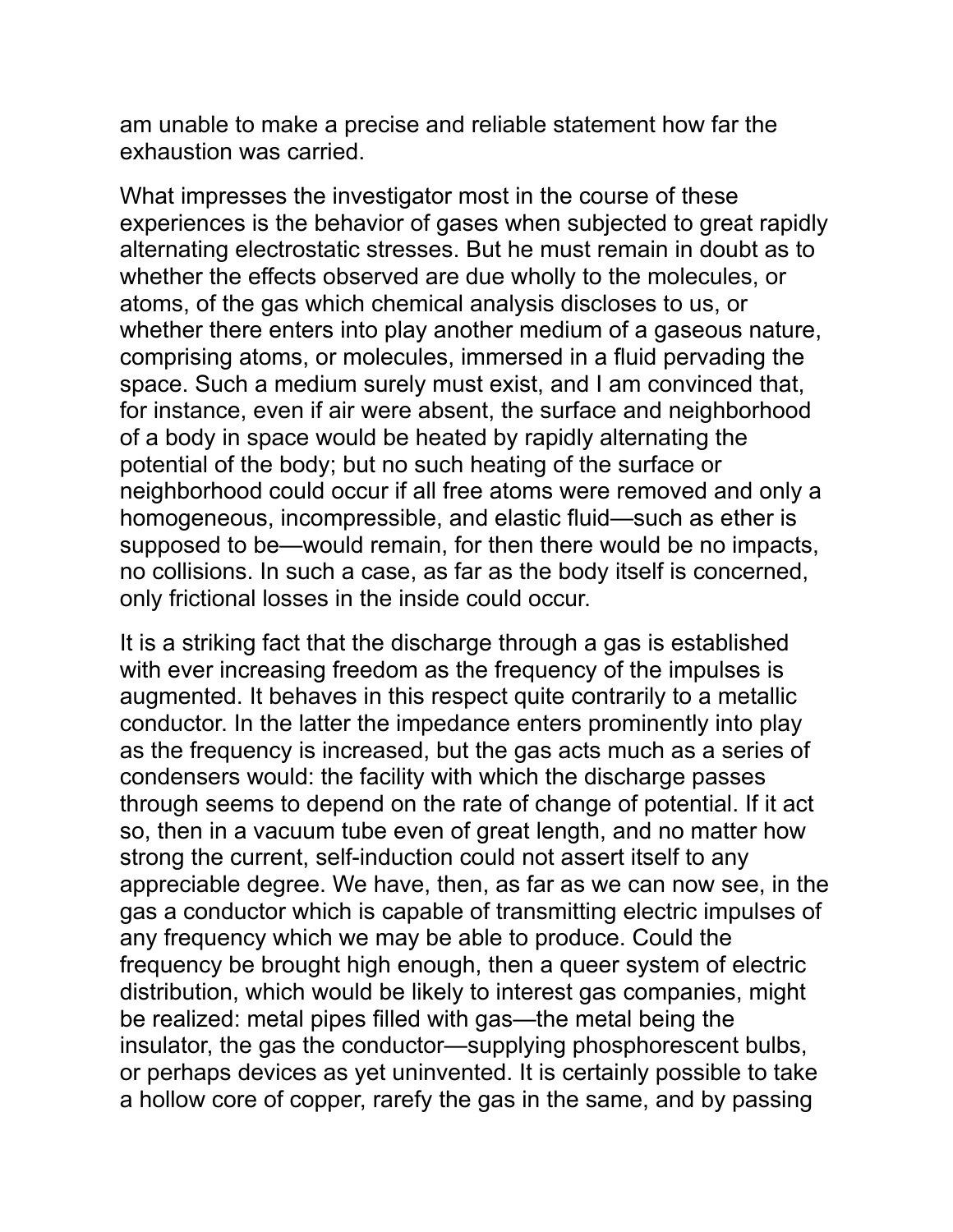impulses of sufficiently high frequency through a circuit around it, bring the gas inside to a high degree of incandescence; but as to the nature of the forces there would be considerable uncertainty, for it would be doubtful whether with such impulses the copper core would act as a static screen. Such paradoxes and apparent impossibilities we encounter at every step in this line of work, and therein lies, to a great extent, the clam of the study.

I have here a short and wide tube which is exhausted to a high degree and covered with a substantial coating of bronze, the coating allowing barely the light to shine through. A metallic clasp, with a hook for suspending the tube, is fastened around the middle portion of the latter, the clasp being in contact with the bronze coating. I now want to light the gas inside by suspending the tube on a wire connected to the coil. Any one who would try the experiment for the first time, not having any previous experience, would probably take care to be quite alone when making the trial, for fear that he might become the joke of his assistants. Still, the bulb lights in spite of the metal coating, and the light can be distinctly perceived through the latter. A long tube covered with aluminium bronze lights when held in one hand—the other touching the terminal of the coil—quite powerfully. It might be objected that the coatings are not sufficiently conducting; still, even if they were highly resistant, they ought to screen the gas. They certainly screen it perfectly in a condition of rest, but not by far perfectly when the charge is surging in the coating. But the loss of energy which occurs within the tube, not with standing the screen, is occasioned principally by the presence of the gas. Were we to take a large hollow metallic sphere and fill it with a perfect incompressible fluid dielectric, there would be no loss inside of the sphere, and consequently the inside might be considered as perfectly screened, though the potential be very rapidly alternating. Even were the sphere filled with oil, the loss would be incomparably smaller than when the fluid is replaced by a gas, for in the latter case the force produces displacements; that means impact and collisions in the inside.

No matter what the pressure of the gas may be, it becomes an important factor in the heating of a conductor when the electric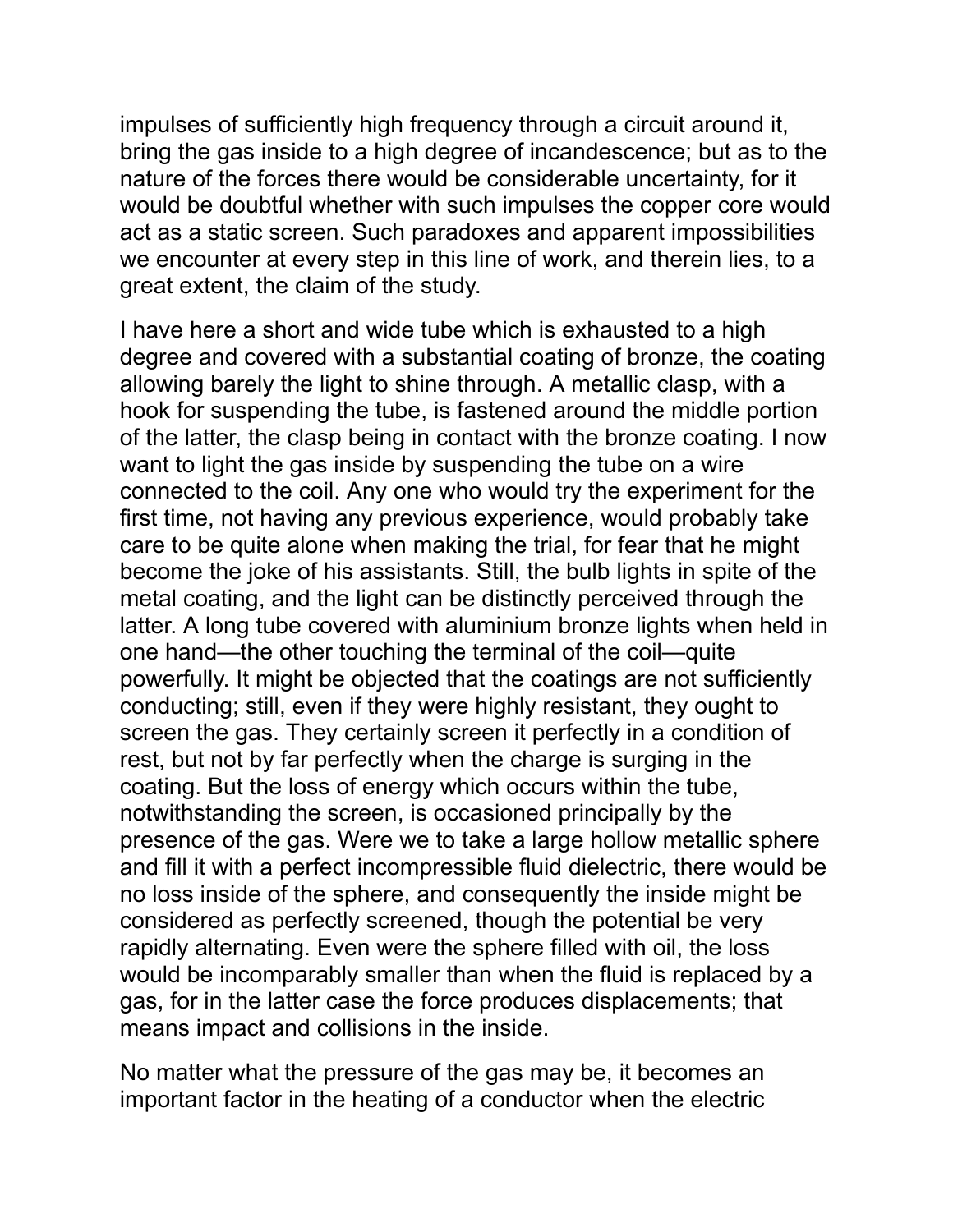density is great and the frequency very high. That in the heating of conductors by lightning discharges air is an element of great importance, is almost as certain as an experimental fact. I may illustrate the action of the air by the following experiment: I take a short tube which is exhausted to a moderate degree and has a platinum wire running through the middle from one end to the other. I pass a steady or low frequency current through the wire, and it is heated uniformly in all parts. The heating here is due to conduction, or frictional losses, and the gas around the wire has—as far as we can see—no function to perform. But now let me pass sudden discharges, or a high frequency current, through the wire. Again the wire is heated, this time principally on the ends and least in the middle portion; and if the frequency of the impulses, or the rate of change, is high enough, the wire might as well be cut in the middle as not, for practically all the heating is due to the rarefied gas. Here the gas might only act as a conductor of no impedance diverting the current from the wire as the impedance of the latter is enormously increased, and merely heating the ends of the wire by reason of their resistance to the passage of the discharge. But it is not at all necessary that the gas in the tube should he conducting; it might be at an extremely low pressure, still the ends of the wire would be heated—as, however, is ascertained by experience—only the two ends would in such, case not be electrically connected through the gaseous medium. Now what with these frequencies and potentials occurs in an exhausted tube occurs in the lightning discharges at ordinary pressure. We only need remember one of the facts arrived at in the course of these investigations, namely, that to impulses of very high frequency the gas at ordinary pressure behaves much in the same manner as though it were at moderately low pressure. I think that in lightning discharges frequently wires or conducting objects are volatilized merely because air is present and that, were the conductor immersed in an insulating liquid, it would be safe, for then the energy would have to spend itself somewhere else. From the behavior of gases to sudden impulses of high potential I am led to conclude that there can be no surer way of diverting a lightning discharge than by affording it a passage through a volume of gas, if such a thing can be done in a practical manner.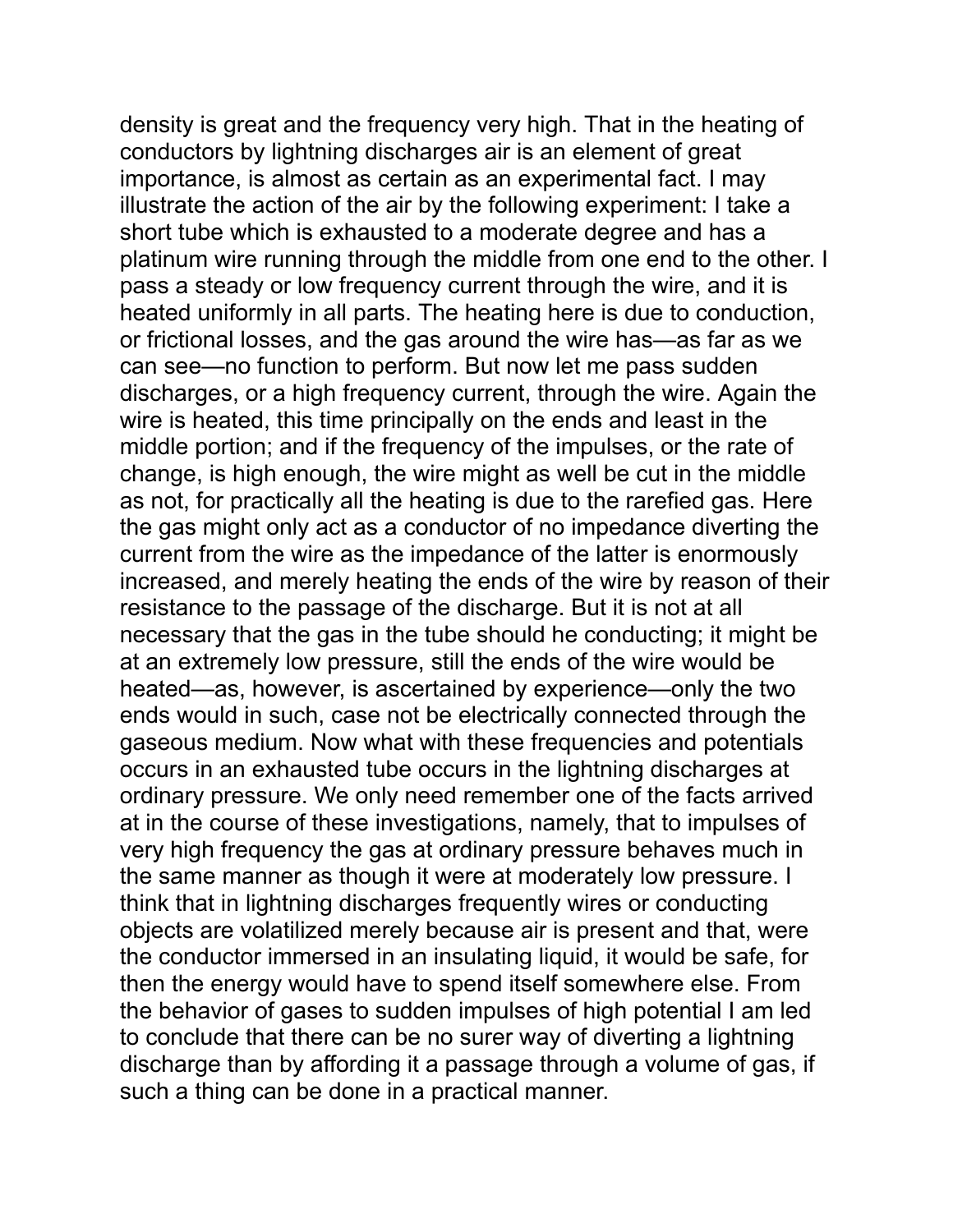There are two more features upon which I think it necessary to dwell in connection with these experiments—the "radiant state" and the "non-striking vacuum."

Any one who has studied Crookes' work must have received the impression that the "radiant state" is a property of the gas inseparably connected with an extremely high degree of exhaustion. But it should be remembered that the phenomena observed in an exhausted vessel are limited to the character and capacity of the apparatus which is made use of. I think that in a bulb a molecule, or atom, does not precisely move in a straight line because it meets no obstacle, but because the velocity imparted to it is sufficient to propel it in a sensibly straight line. The mean free path is one thing, but the velocity—the energy associated with the moving body—is another, and under ordinary circumstances I believe that it is a mere question of potential or speed. A disruptive discharge coil, when the potential is pushed very far, excites phosphorescence and projects shadows, at comparatively low degrees of exhaustion. In a lightning discharge, matter moves in straight lines as ordinary pressure when the mean free path is exceedingly small, and frequently images of wires or other metallic objects have been produced by the particles thrown off in straight lines.

#### FIG. 31.—BULB SHOWING RADIANT LIME STREAM AT LOW EXHAUSTION.

I have prepared a bulb to illustrate by an experiment the correctness of these assertions. In a globe *L* (Fig. 31) I have mounted upon a lamp filament f a piece of lime *l*. The lamp filament is connected with a wire which leads into the bulb, and the general construction of the latter is as indicated in Fig. 19, before described. The bulb being suspended from a wire connected to the terminal of the coil, and the latter being set to work, the lime piece *l* and the projecting parts of the filament *f* are bombarded. The degree of exhaustion is just such that with the potential the coil is capable of giving phosphorescence of the glass is produced, but disappears as soon as the vacuum is impaired. The lime containing moisture, and moisture being given off as soon as heating occurs, the phosphorescence lasts only for a few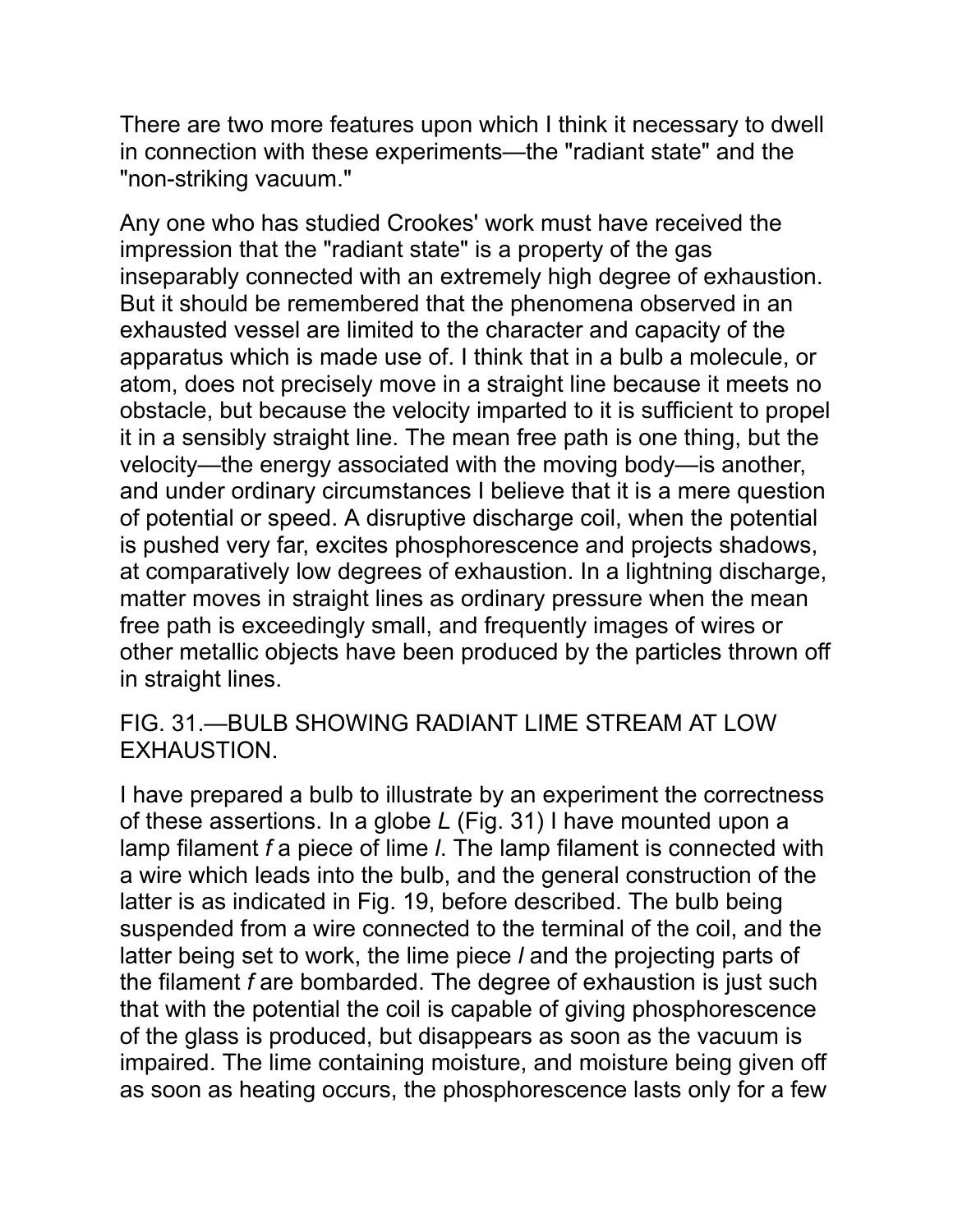moments. When the lime has been sufficiently heated, enough moisture has been given off to impair materially the vacuum of the bulb. As the bombardment goes on, one point of the lime piece is more heated than other points, and the result is that finally practically all the discharge passes through that point which is intensely heated, and a white stream of lime particles (Fig. 31) then breaks forth from that point. This stream is composed of "radiant" matter, yet the degree of exhaustion is low. But the particles move in straight lines because the velocity imparted to them is great, and this is due to three causes—to the great electric density, the high temperature of the small point, and the fact that the particles of the lime are easily torn and thrown off—far more easly than those of carbon. Wth frequencies such as we are able to obtain, the particles are bodily thrown off and projected to a considerable distance; but with sufficiently high frequencies no such thing would occur: in such case only a stress would spread or a vibration would be propagated through the bulb. It would be out of the question to reach any such frequency on the assumption that the atoms move with the speed of light; but I believe that such a thing is impossible; for this an enormous potential would be required. With potentials which we are able to obtain, even with a disruptive discharge coil, the speed must be quite insignificant.

As to the "non-striking vacuum," the point to be noted is that it can occur only with low frequency impulses, and it is necessitated by the impossibility of carrying off enough energy with such impulses in high vacuum since the few atoms which are around the terminal upon coming in contact with the same are repelled and kept at a distance for a comparatively long period of time, and not enough work can be performed to render the effect perceptible to the eye. If the difference of potential between the terminals is raised, the dielectric breaks down. But with very high frequency impulses there is no necessity for such breaking down, since any amount of work can be performed by continually agitating the atoms in the exhausted vessel, provided the frequency is high enough. It is easy to reach even with frequencies obtained from an alternator as here used—a stage at which the discharge does not pass between two electrodes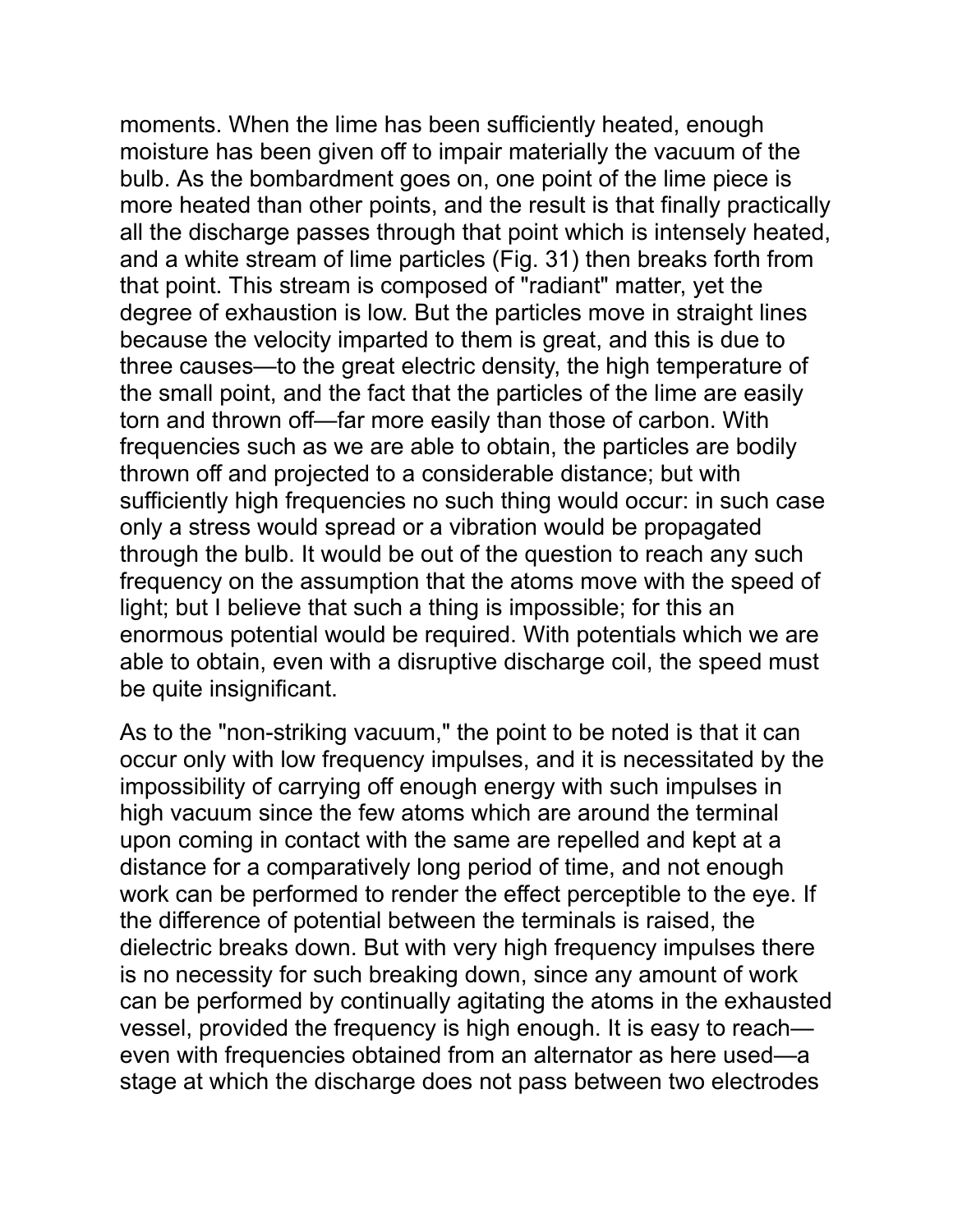in a narrow tube, each of these being connected to one of the terminals of the coil, but it is difficult to reach a point at which a luminous discharge would not occur around each electrode.

A thought which naturally presents itself in connection with high frequency currents, is to make use of their powerful electro-dynamic inductive action to produce light effects in a sealed glass globe. The leading-in wire is one of the defects of the present incandescent lamp, and if no other improvement were made, that imperfection at least should be done away with. Following this thought, I have carried on experiments in various directions, of which some were indicated in my former paper. I may here mention one or two more lines of experiment which have been followed up.

Many bulbs were constructed as shown in Fig. 32 and Fig. 33.

FIG. 32.—ELECTRO-DYNAMIC INDUCTION TUBE.

In Fig. 32 a wide tube *T* was sealed to a smaller W-shaped tube U, of phosphorescent glass. In the tube *T* was placed a col *C* of aluminium wire, the ends of which were provided with small spheres  $t$  and  $t_1$  of aluminium, and reached into the  $U$  tube. The tube  $\tau$  was slipped into a socket containing a primary coil through which usually the discharges of Leyden jars were directed, and the rarefied gas in the small *U* tube was excited to strong luminosity by the high-tension currents induced in the coil C. When Leyden jar discharges were used to induce currents in the coil C, it was found necessary to pack the tube T tightly with insulating powder, as a discharge would occur frequently between the turns of the coil, especially when the primary was thick and the air gap, through which the jars discharged, large, and no little trouble was experienced in this way.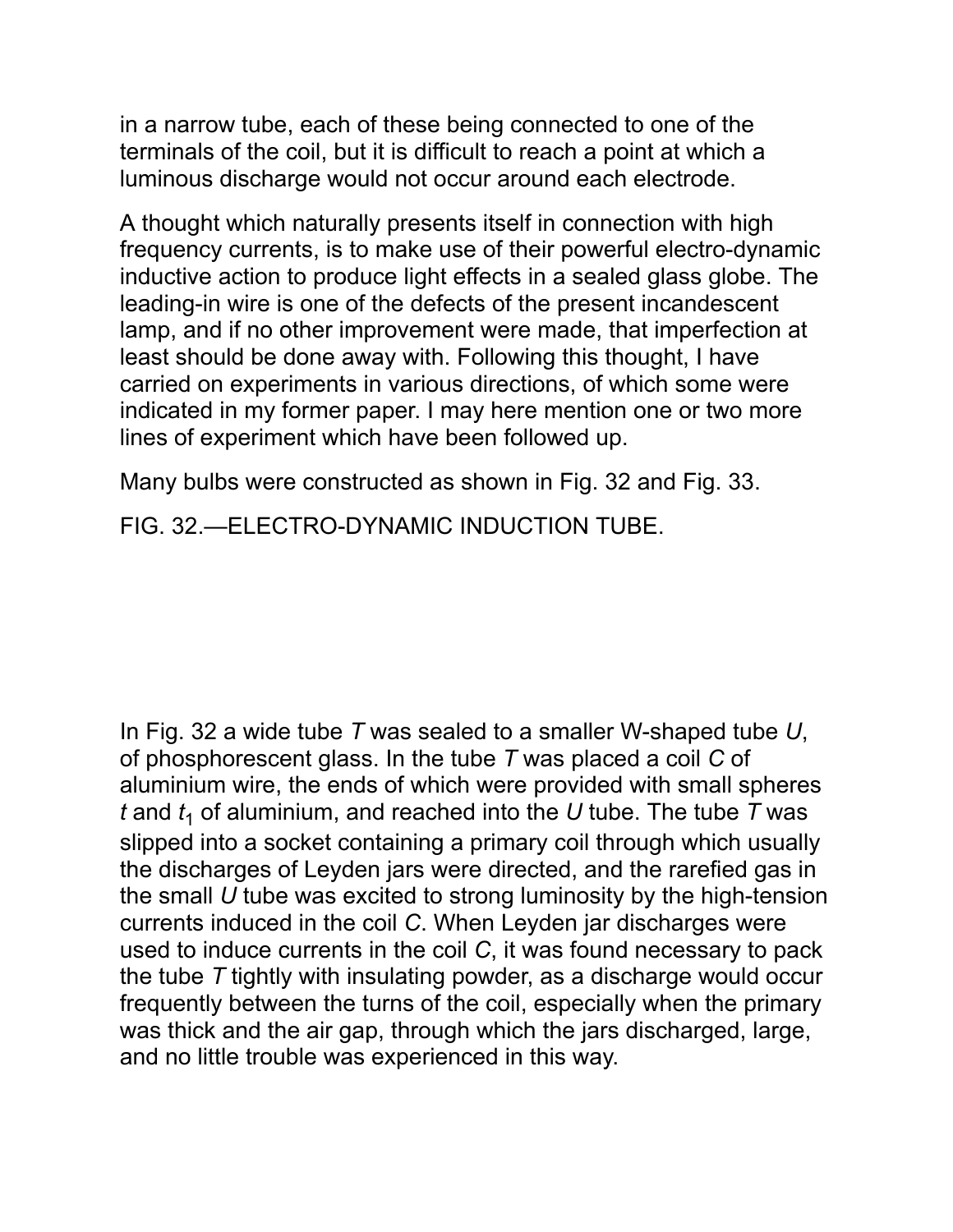#### FIG. 33—ELECTRO-DYNAMIC INDUCTION LAMP.

In Fig. 33 is illustrated another form of the bulb constructed. In this case a tube T is sealed to a globe L. The tube contains a coil C, the ends of which pass through two small glass tubes  $t$  and  $t_{\rm 1}$ , which are sealed to the tube  $\,$   $\!$  . Two refractory buttons  $m$  and  $m_{1}$  are mounted on lamp filaments which are fastened to the ends of the wires passing through the glass tubes  $t$  and  $t_1$ . Generally in bulbs made on this plan the globe *L* communicated with the tube *T*. For this purpose the ends of the small tubes  $t$  and  $t_1$  were just a trifle heated in the burner, merely to hold the wires, but not to interfere with the communication. The tube *T*, with the small tubes, wires through the same, and the refractory buttons *m* and  $m_1$ , was first prepared, and then sealed to globe *L*, whereupon the coil *C* was slipped in and the connections made to its ends. The tube was then packed with insulating powder, jamming the latter as tight as possible up to very nearly the end, then it was closed and only a small hole left through which the remainder of the powder was introduced, and finally the end of the tube was closed. Usually in bulbs constructed as shown in Fig. 33 an aluminium tube a was fastened to the upper end s of each of the tubes  $t$  and  $t_{1}$ , in order to protect that end against the heat. The buttons *m* and  $m_1$  could be brought to any degree of incandescence by passing the discharges of Leyden jars around the coil C. In such bulbs with two buttons a very curious effect is produced by the formation of the shadows of each of the two buttons.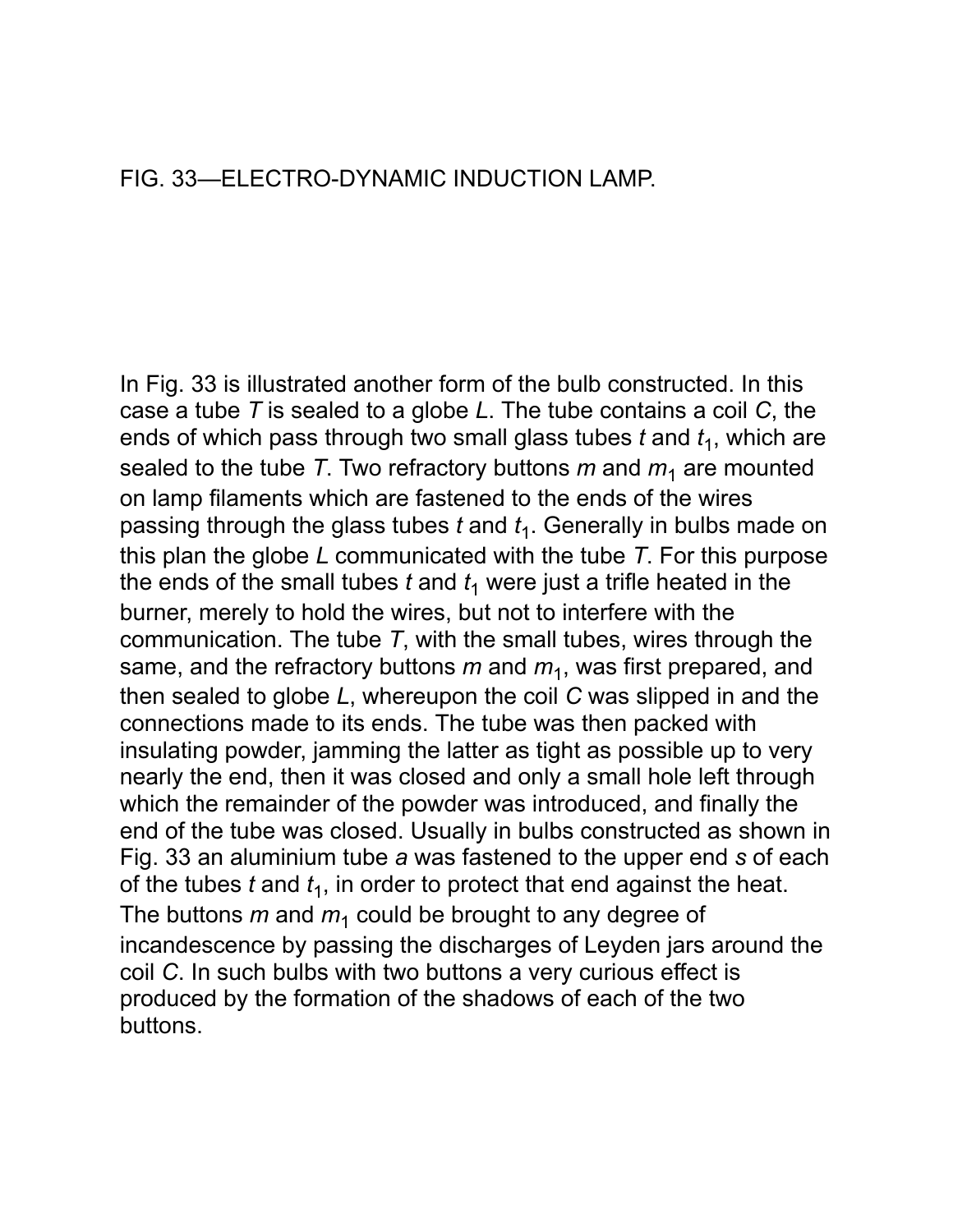Another line of experiment, which has been assiduously followed, was to induce by electro-dynamic induction a current or luminous discharge in an exhausted tube or bulb. This matter has received such able treatment at the hands of Prof. J.J. Thomson that I could add but little to what he has made known, even had I made it the special subject of this lecture. Still, since experiences in this line have gradually led me to the present views and results, a few words must be devoted here to this subject.

It has occurred, no doubt, to many that as a vacuum tube is made longer the electromotive force per unit length of the tube, necessary to pass a luminous discharge through the latter, gets continually smaller; therefore, if the exhausted tube be made long enough, even with low frequencies a luminous discharge could be induced in such a tube closed upon itself. Such a tube might be placed around a ball or on a ceiling, and at once a simple appliance capable of giving considerable light would be obtained. But this would be an appliance hard to manufacture and extremely unmanageable. It would not do to make the tube up of small lengths, because there would be wth ordinary frequencies considerable loss in the coatings, and besides, if coatings were used, it would be better to supply the current directly to the tube by connecting the coatings to a transformer. But even if all objections of such nature were removed, still, with low frequencies the light conversion itself would be inefficient, as I have before stated. In using extremely high frequencies the length of the secondary—in other words, the size of the vessel—can be reduced as far as desired, and the efficiency of the light conversion is increased, provided that means are invented for efficiently obtaining such high frequencies. Thus one is led, from theoretical and practical considerations, to the use of high frequencies, and this means high electromotive forces and small currents in the primary. When he works with condenser charges—and they are the only means up to the present known for reaching these extreme frequencies—he gets to electromotive forces of several thousands of volts per turn of the primary. He cannot multiply the electro-dynamic inductive effect by taking more turns in the primary, for he arrives at the conclusion that the best way is to work with one single turn—though he must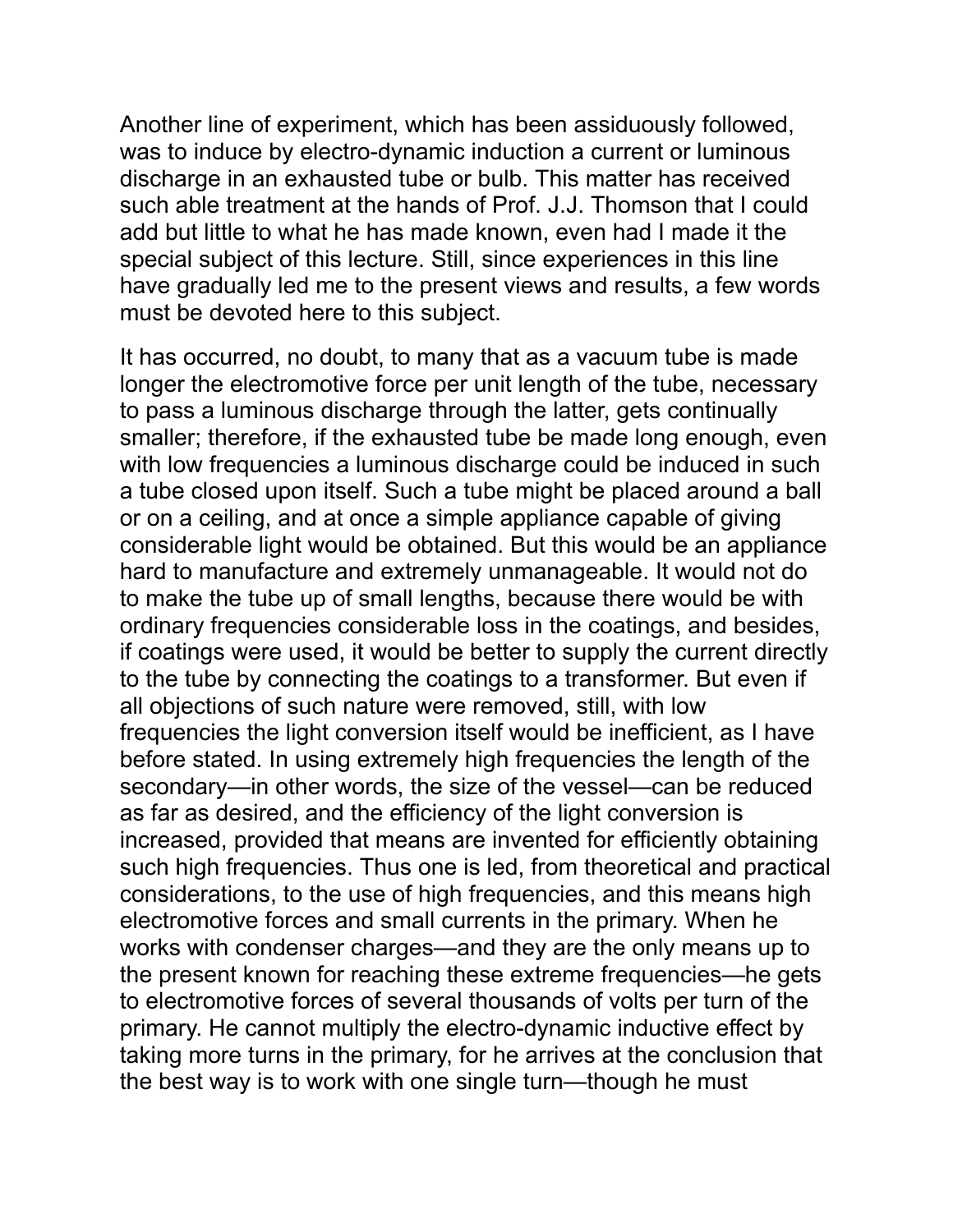sometimes depart from this rule—and he must get along with whatever inductive effect he can obtain with one turn. But before he has long experimented with the extreme frequencies required to set up in a small bulb an electromotive force of several thousands of volts he realizes the great importance of electrostatic effects, and these effects grow relatively to the electro-dynamic in significance as the frequency is increased.

Now, if anything is desirable in this case, it is to increase the frequency, and this would make it still worse for the electro-dynamic effects. On the other hand, it is easy to exalt the electrostatic action as far as one likes by taking more turns on the secondary, or combining self-induction and capacity to raise the potential. It should also be remembered that, in reducing the current to the smallest value and increasing the potential, the electric impulses of high frequency can be more easily transmitted through a conductor.

These and similar thoughts determined me to devote more attention to the electrostatic phenomena, and to endeavor to produce potentials as high as possible, and alternating as fast as they could be made to alternate. I then found that I could excite vacuum tubes at considerable distance from a conductor connected to a properly constructed coil, and that I could, by converting the oscillatory current of a condenser to a higher potential, establish electrostatic alternating fields which acted through the whole extent of a room, lighting up a tube no matter where it was held in space. I thought I recognized that I had made a step in advance, and I have persevered in this line; but I wish to say that I share with all lovers of science and progress the one and only desire—to reach a result of utility to men in any direction to which thought or experiment may lead me. I think that this departure is the right one, for I cannot see, from the observation of the phenomena which manifest themselves as the frequency is increased, what there would remain to act between two circuits conveying, for instance, impulses of several hundred millions per second, except electrostatic forces. Even with such trifling frequencies the energy would be practically all potential, and my conviction has grown strong that, to whatever kind of motion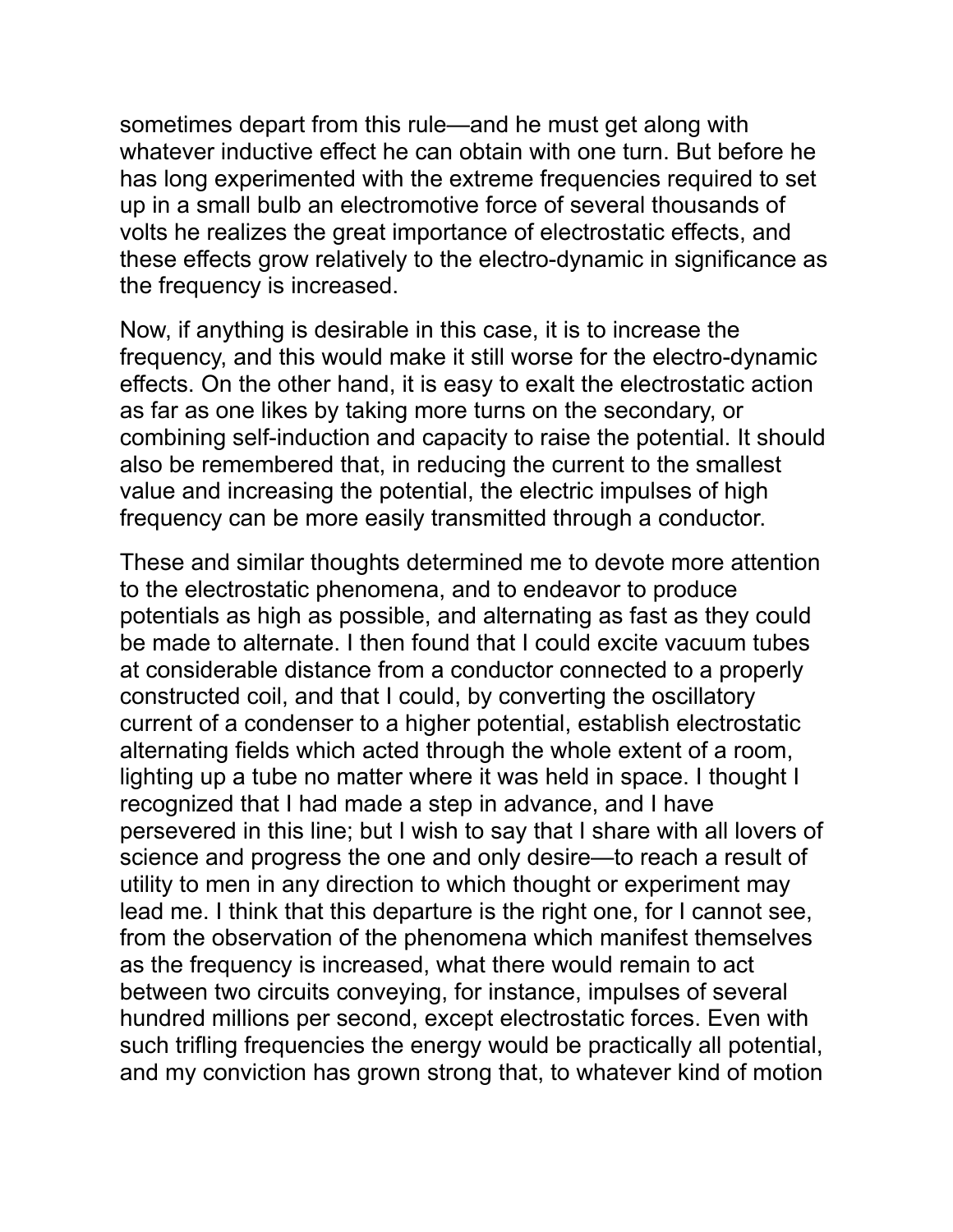light may be due, it is produced by tremendous electrostatic stresses vibrating with extreme rapidity.

Of all these phenomena observed with currents, or electric impulses, of high frequency, the most fascinating for an audience are certainly those which are noted in an electrostatic field acting through considerable distance, and the best an unskilled lecturer can do is to begin and finish with the exhibition of these singular effects. I take a tube in the hand and move it about, and it is lighted wherever I may hold it; throughout space the invisible forces act. But I may take another tube and it might not light, the vacuum being very high. I excite it by means of a disruptive discharge coil, and now it will light in the electrostatic field. I may put it away for a few weeks or months, still it retains the faculty of being excited. What change have I produced in the tube in the act of exciting it? If a motion imparted to the atoms, it is difficult to perceive how it can persist so long without being arrested by frictional losses; and if a strain exerted in the dielectric, such as a simple electrification would produce, it is easy to see how it may persist indefinitely, but very difficult to understand why such a condition should aid the excitation when we have to deal with potentials which are rapidly alternating.

Since I have exhibited these phenomena for the first time, I have obtained some other interesting effects. For instance, I have produced the incandescence of a button, filament, or wire enclosed in a tube. To get to this result it was necessary to economize the energy which is obtained from the field and direct most of it on the small body to be rendered incandescent. At the beginning the task appeared difficult, but the experiences gathered permitted me to reach the result easily. In Fig. 34 and Fig. 35 two such tubes are illustrated which are prepared for the occasion.

FIG. 34.—TUBE WITH FILAMENT RENDERED INCANDESCENT IN AN ELECTROSTATIC FIELD.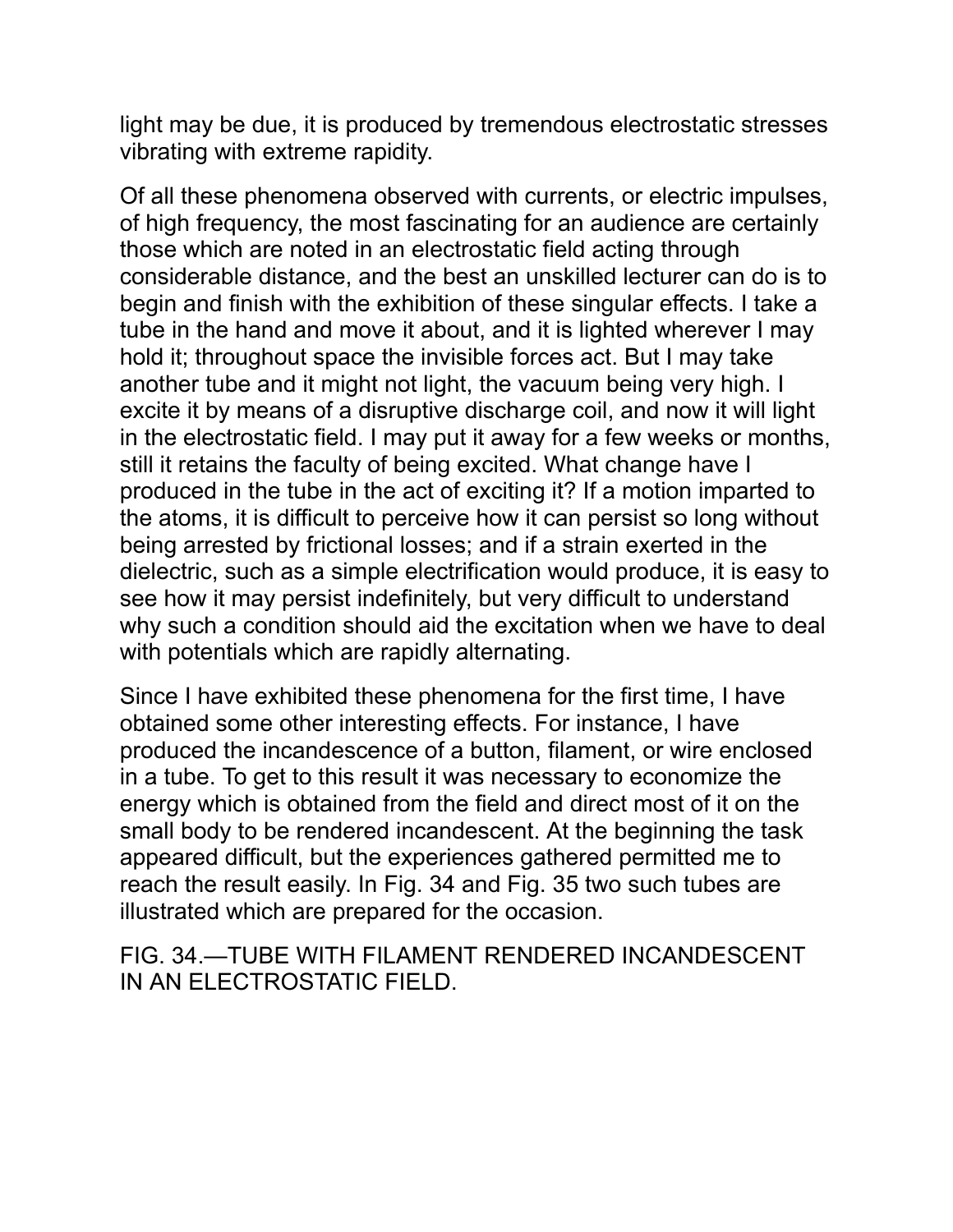In Fig. 34 a short tube  $T_{1}$ , sealed to another long tube  $T_{2}$  is provided with a stem *s*, with a platinum wire sealed in the latter. A very thin lamp filament *l* is fastened to this wire, and connection to the outside is made through a thin copper wire *w*. The tube is provided with outside and inside coatings, *C* and  $\boldsymbol{C}_1$  respectively, and is filled as far as the coatings reach with conducting, and the space above with insulating powder. These coatings are merely used to enable me to perform two experiments with the tube—namely, to produce the effect desired either by direct connection of the body of the experimenter or of another body to the wire *w*, or by acting inductively through the glass. The stem *s* is provided with an aluminium tube *a*, for purposes before explained, and only a small part of the filament reaches out of this tube. By holding the tube  $T_1$ anywhere in the electrostatic field the filament is rendered ncandescent.

## FIG. 35.—CROOKES' EXPERIMENT IN ELECTROSTATIC FIELD.

A more interesting piece of apparatus is illustrated in Fig. 35. The construction is the same as before, only instead of the lamp filament a small platinum wire p, sealed in a stem s, and bent above it in a circle, is connected to the copper wire *w*, which is joined to an inside coating *C*. A small stem  $s_1$  is provided with a needle, on the point of which is arranged to rotate very freely a very light fan of mica v. To prevent the fan from falling out, a thin stem of glass *q* is bent properly and fastened to the aluminium tube. When the glass tube is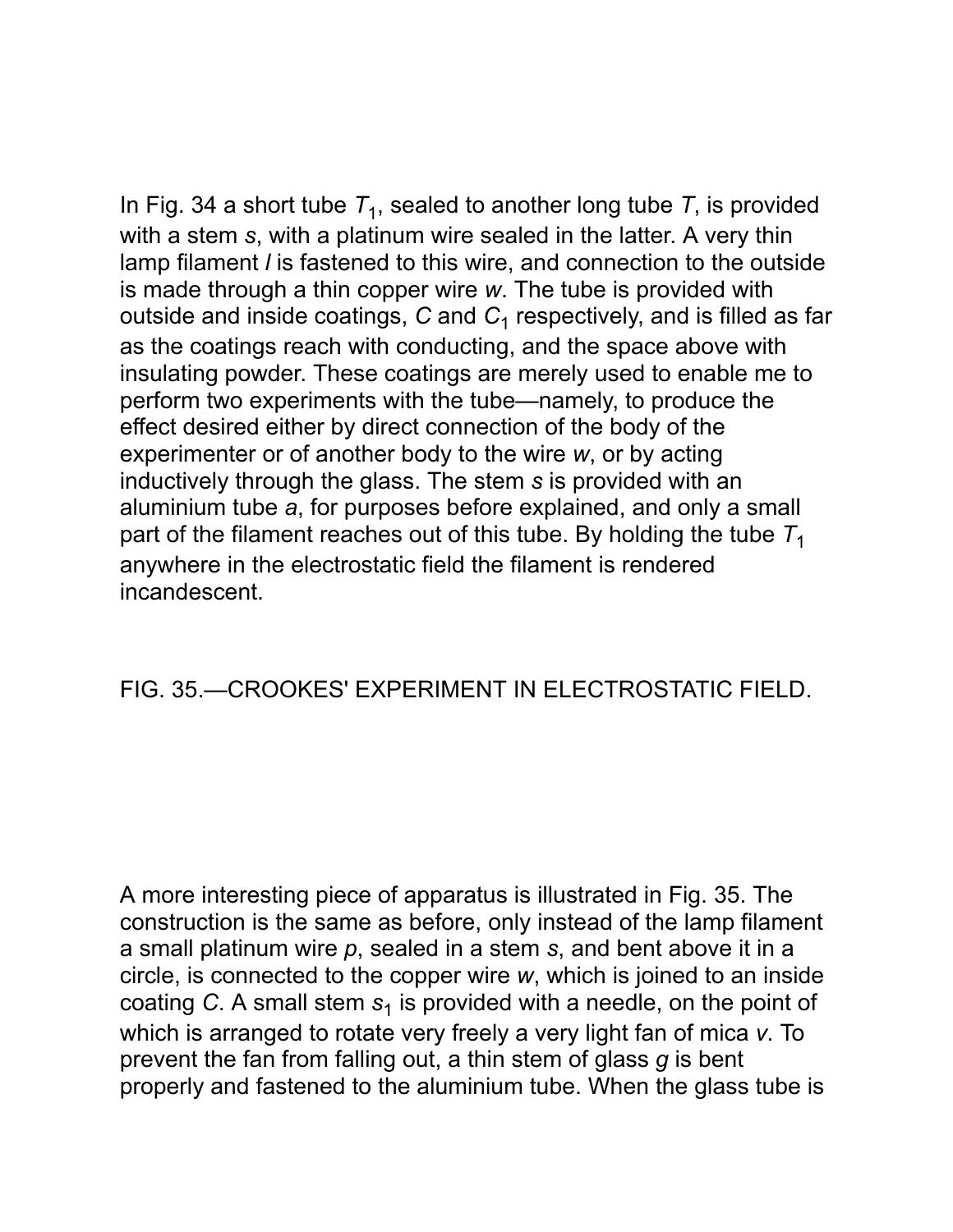held anywhere in the electrostatic field the platinum wire becomes incandescent, and the mica vanes are rotated very fast.

Intense phosphorescence may be excited in a bulb by merely connecting it to a plate within the field, and the plate need not be any larger than an ordinary lamp shade. The phosphorescence excited with these currents is incomparably more powerful than with ordinary apparatus. A small phosphorescent bulb, when attached to a wire connected to a coil, emits sufficient light to allow reading ordinary print at a distance of five to six paces. It was of interest to see how some of the phosphorescent bulbs of Professor Crookes would behave with these currents, and he has had the kindness to lend me a few for the occasion. The effects produced are magnificent, especially by the sulphide of calcium and sulphide of zinc. From the disruptive discharge coil they glow intensely merely by holding them in the hand and connecting the body to the terminal of the coil.

To whatever results investigations of this kind may lead, their chief interest lies for the present in the possibilities they offer for the production of an efficient illuminating device. In no branch of electric industry is an advance more desired than in the manufacture of light. Every thinker, when considering the barbarous methods employed, the deplorable losses incurred in our best systems of light production, must have asked himself, What is likely to be the light of the future? Is it to be an incandescent solid, as in the present lamp, or an incandescent gas, or a phosphorescent body, or something like a burner, but incomparably more efficient?

There is little chance to perfect a gas burner; not, perhaps, because human ingenuity has been bent upon that problem for centuries without a radical departure having been made—though this argument is not devoid of force-but because in a burner the higher vibrations can never be reached except by passing through all the low ones. For how is a flame produced unless by a fall of lifted weights? Such process cannot be maintained without renewal, and renewal is repeated passing from low to high vibrations. One way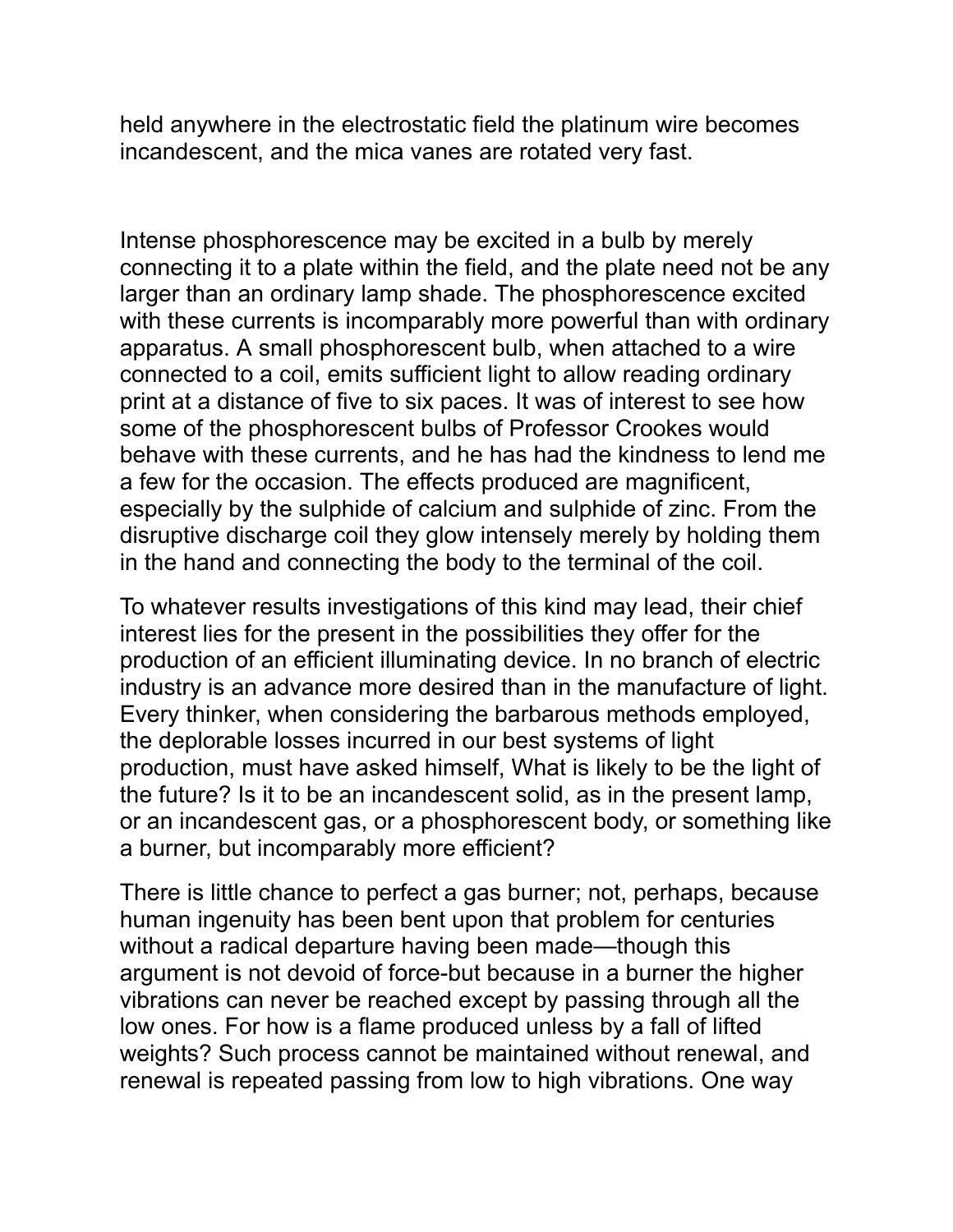only seems to be open to improve a burner, and that is by trying to reach higher degrees of incandescence. Higher incandescence is equivalent to a quicker vibration; that means more light from the same material, and that, again, means more economy. In this direction some improvements have been made, but the progress is hampered by many limitations. Discarding, then, the burner, there remain the three ways first mentioned, which are essentially electrical.

Suppose the light of the immediate future to be a solid rendered incandescent by electricity. Would it not seem that it is better to employ a small button than a frail filament? From many considerations it certainly must be concluded that a button is capable of a higher economy, assuming, of course, the difficulties connected with the operation of such a lamp to be effectively overcome. But to light such a lamp we require a high potential; and to get this economically we must use high frequencies.

Such considerations apply even more to the production of light by the incandescence of a gas, or by phosphorescence. In all cases we require high frequencies and high potentials. These thoughts occurred to me a long time ago.

Incidentally we gain, by the use of very high frequencies, many advantages, such as a higher economy in the light production, the possibility of working with one lead, the possibility of doing away with the leading-in wire, etc.

The question is, how far can we go with frequencies? Ordinary conductors rapidly lose the facility of transmitting electric impulses when the frequency is greatly increased. Assume the means for the production of impulses of very great frequency brought to the utmost perfection, every one will naturally ask how to transmit them when the necessity arises. In transmitting such impulses through conductors we must remember that we have to deal wth *pressure* and *flow*, in the ordinary interpretation of these terms. Let the pressure increase to an enormous value, and let the flow correspondingly diminish, then such impulses—variations merely of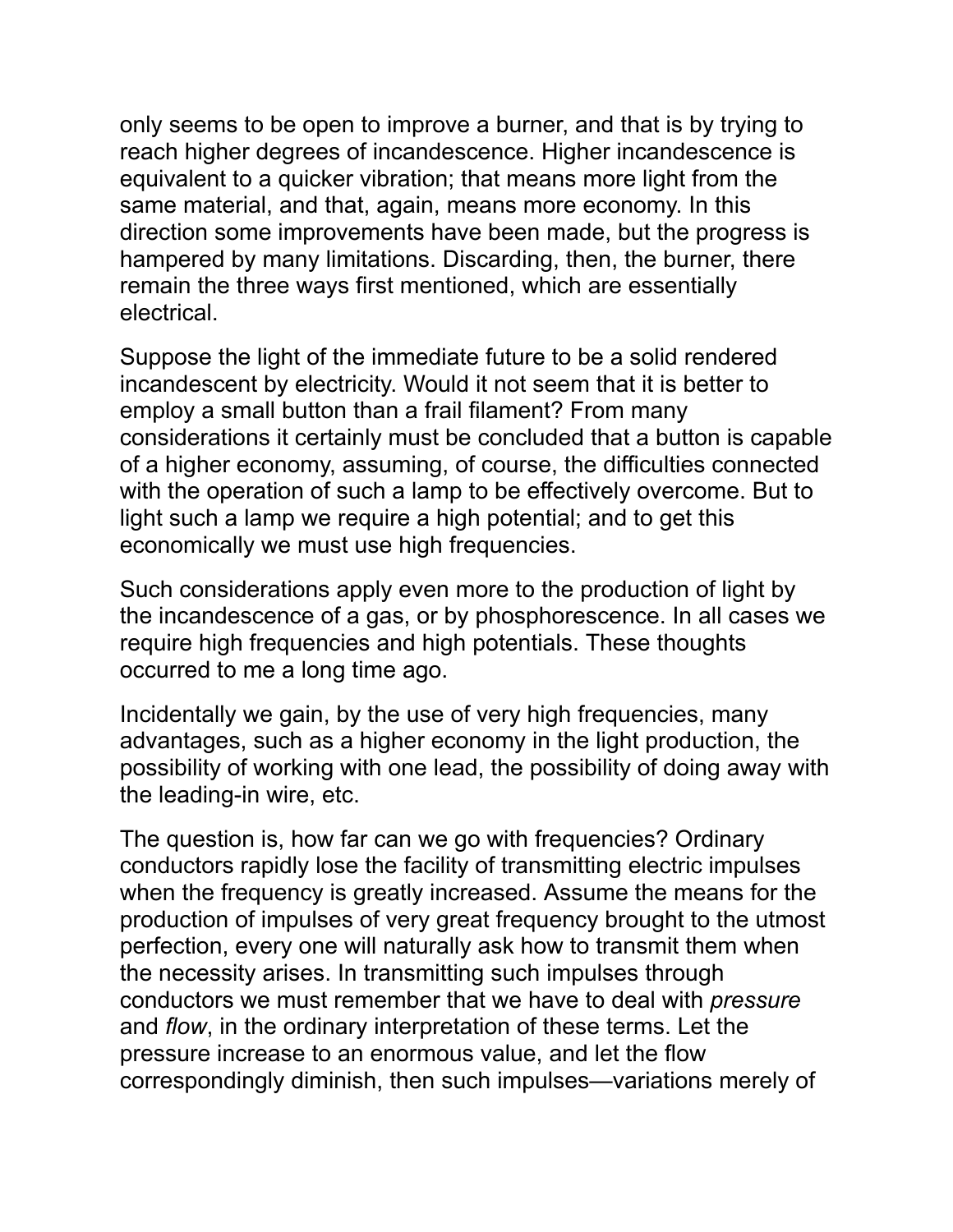pressure, as it were—can no doubt be transmitted through a wire even if their frequency be many hundreds of millions per second. It would, of course, be out of question to transmit such impulses through a wire immersed in a gaseous medium, even if the wire were provided with a thick and excellent insulation for most of the energy would be lost in molecular bombardment and consequent heating. The end of the wire connected to the source would be heated, and the remote end would receive but a trifling part of the energy supplied. The prime necessity, then, if such electric impulses are to be used, is to find means to reduce as much as possible the dissipation.

The first thought is, employ the thinnest possible wire surrounded by the thickest practicable insulation. The next thought is to employ electrostatic screens. The insulation of the wire may be covered with a thin conducting coating and the latter connected to the ground. But this would not do, as then all the energy would pass through the conducting coating to the ground and nothing would get to the end of the wire. If a ground connection is made it can only be made through a conductor offering an enormous impedance, or though a condenser of extremely small capacity. This, however, does not do away with other difficulties.

If the wave length of the impulses is much smaller than the length of the wire, then corresponding short waves will be sent up in the conducting coating, and it will be more or less the same as though the coating were directly connected to earth. It is therefore necessary to cut up the coating in sections much shorter than the wave length. Such an arrangement does not still afford a perfect screen, but it is ten thousand times better than none. I think it preferable to cut up the conducting coating in small sections, even if the current waves be much longer than the coating.

If a wire were provided with a perfect electrostatic screen, it would be the same as though all objects were removed from it at infinite distance. The capacity would then be reduced to the capacity of the wire itself, which would be very small. It would then be possible to send over the wire current vibrations of very high frequencies at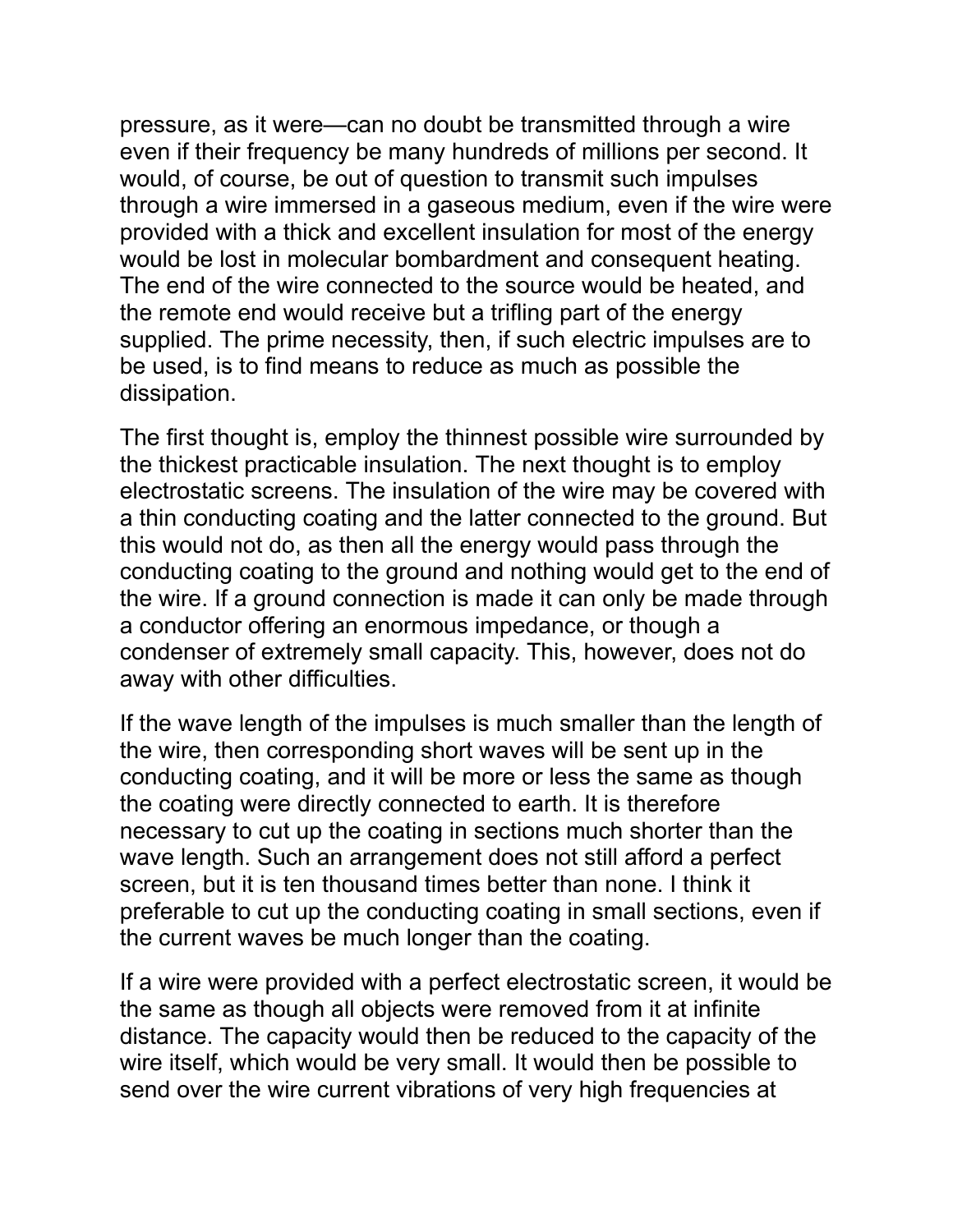enormous distance without affecting greatly the character of the vibrations. A perfect screen is of course out of the question, but I believe that with a screen such as I have just described telephony could be rendered practicable across the Atlantic. According to my ideas, the gutta-percha covered wire should be provided with a third conducting coating subdivided in sections. On the top of this should be again placed a layer of gutta-percha and other insulation, and on the top of the whole the armor. But such cables wll not be constructed, for ere long intelligence—transmitted without wires—will throb through the earth like a pulse through a living organism. The wonder is that, with the present state of knowledge and the experiences gained, no attempt is being made to disturb the electrostatic or magnetic condition of the earth, and transmit, if nothing else, intelligence.

It has been my chief aim in presenting these results to point out phenomena or features of novelty, and to advance ideas which I am hopeful will serve as starting points of new departures. It has been my chief desire this evening to entertain you with some novel experments. Your applause, so frequently and generously accorded, has told me that I have succeeded.

In conclusion, let me thank you most heartily for your kindness and attention, and assure you that the honor I have had in addressing such a distinguished audience, the pleasure I have had in presenting these results to a gathering of so many able men—and among them also some of those in whose work for many years past I have found enlightenment and constant pleasure—I shall never forget.

| Transcriber's | Corrected the following typesetting errors:         |
|---------------|-----------------------------------------------------|
| note:         | 1) 'preceived' to 'perceived', page 16.             |
|               | 2) 'disharging' to 'discharging', page 30.          |
|               | 3) 'park' to 'spark', page 33.                      |
|               | 4) 'pssition' to 'position', page 50.               |
|               | 5) 'to th opposite side' to 'to the opposite side', |
|               |                                                     |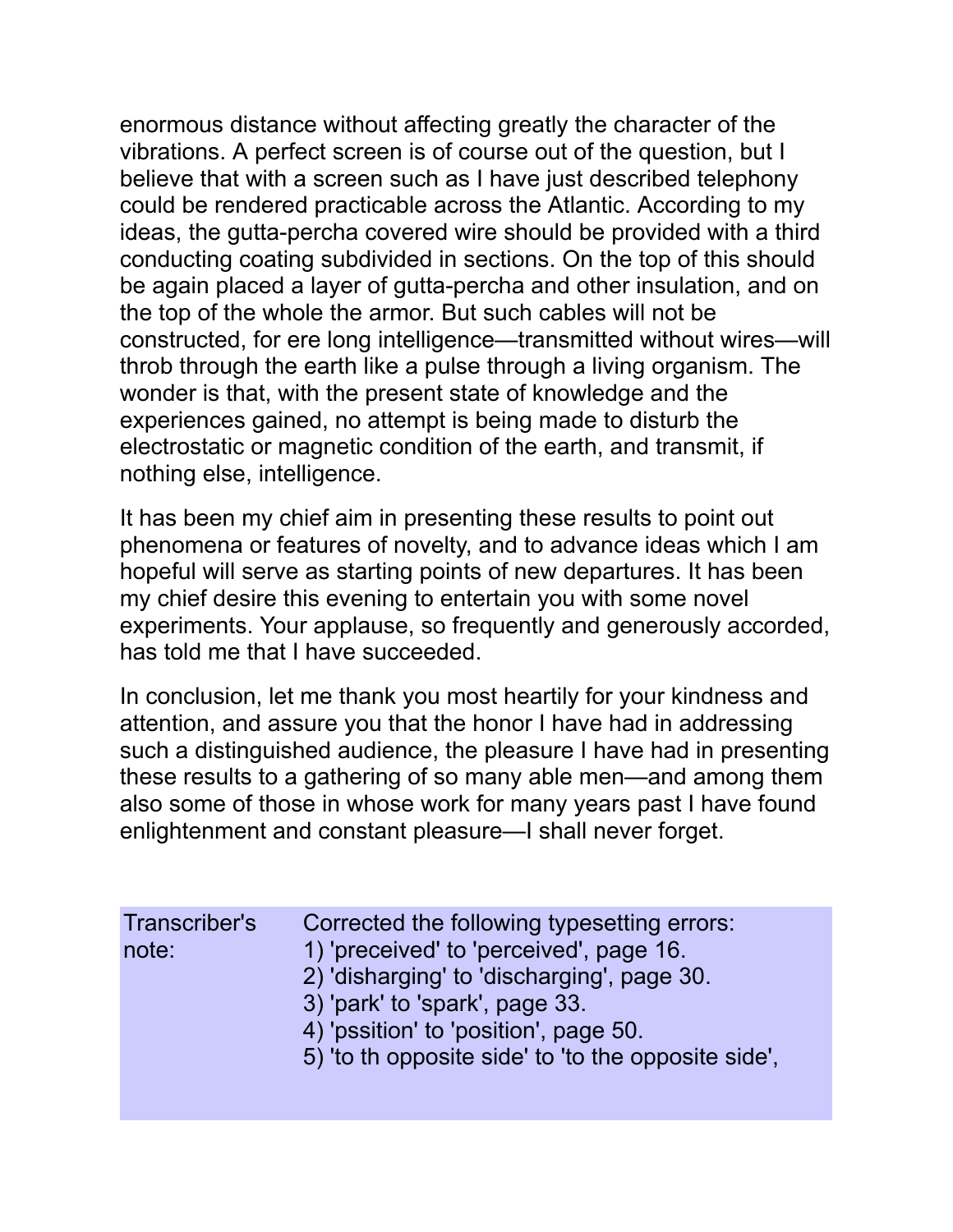page 56. 6) 's resses' to 'stresses', page 147.

\*\*\*END OF THE PROJECT GUTENBERG EBOOK EXPERIMENTS WITH ALTERNATE CURRENTS OF HIGH POTENTIAL AND HIGH FREQUENCY\*\*\*

\*\*\*\*\*\*\*\* This file should be named 13476-h.txt or 13476-h.zip \*\*\*\*\*\*\*\*

This and all associated files of various formats will be found in: <http://www.gutenberg.net/1/3/4/7/13476>

Updated editions will replace the previous one--the old editions will be renamed.

Creating the works from public domain print editions means that no one owns a United States copyright in these works, so the Foundation (and you!) can copy and distribute it in the United States without permission and without paying copyright royalties. Special rules, set forth in the General Terms of Use part of this license, apply to copying and distributing Project Gutenberg-tm electronic works to protect the PROJECT GUTENBERG-tm concept and trademark. Project Gutenberg is a registered trademark, and may not be used if you charge for the eBooks, unless you receive specific permission. If you do not charge anything for copies of this eBook, complying with the rules is very easy. You may use this eBook for nearly any purpose such as creation of derivative works, reports, performances and research. They may be modified and printed and given away-you may do practically ANYTHING with public domain eBooks. Redistribution is subject to the trademark license, especially commercial redistribution.

\*\*\* START: FULL LICENSE \*\*\* THE FULL PROJECT GUTENBERG LICENSE PLEASE READ THIS BEFORE YOU DISTRIBUTE OR USE THIS WORK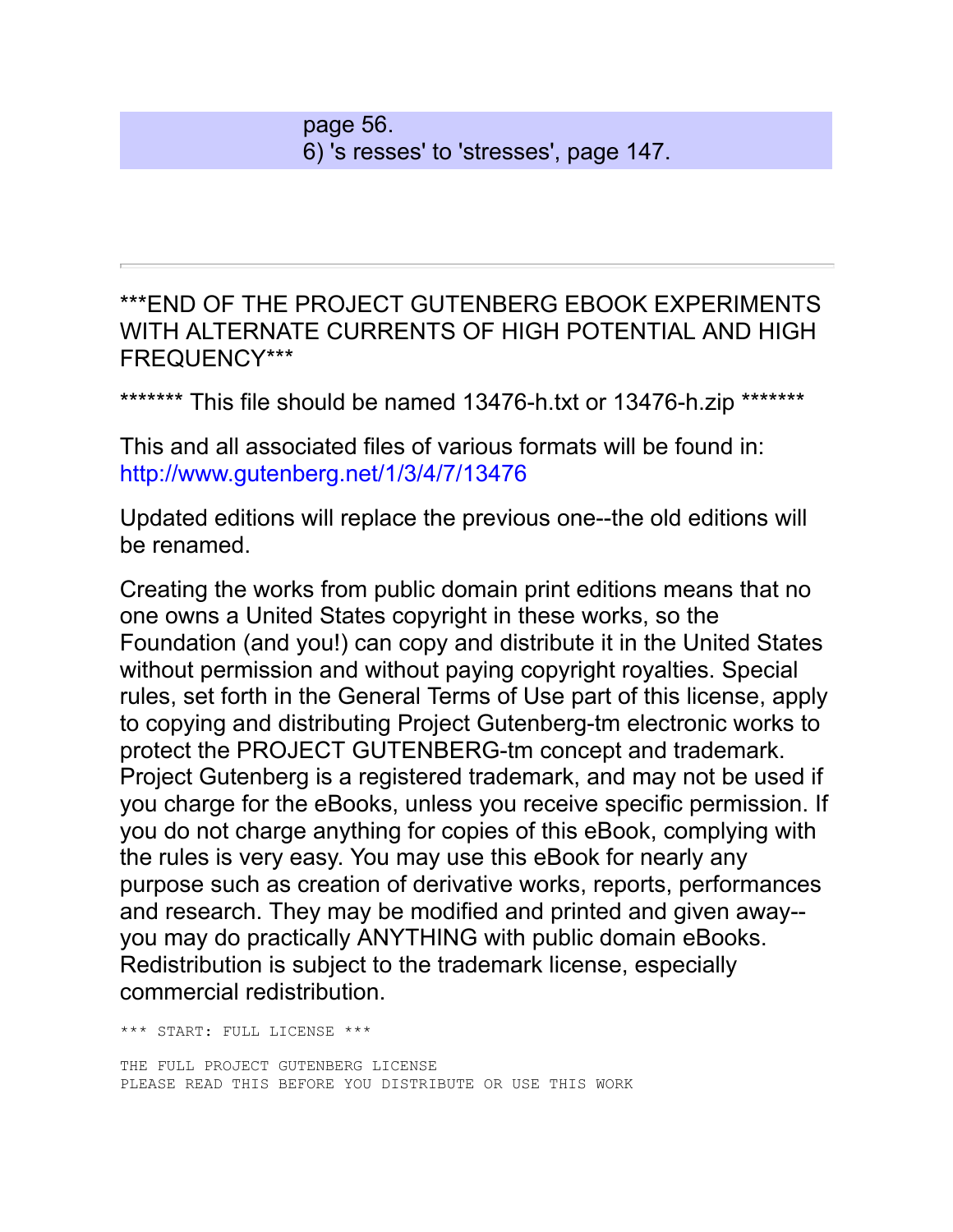To protect the Project Gutenberg-tm mission of promoting the free distribution of electronic works, by using or distributing this work (or any other work associated in any way with the phrase "Project Gutenberg"), you agree to comply with all the terms of the Full Project Gutenberg-tm License (available with this file or online at [http://gutenberg.net/license\).](http://gutenberg.net/license)

Section 1. General Terms of Use and Redistributing Project Gutenberg-tm electronic works

1.A. By reading or using any part of this Project Gutenberg-tm electronic work, you indicate that you have read, understand, agree to and accept all the terms of this license and intellectual property (trademark/copyright) agreement. If you do not agree to abide by all the terms of this agreement, you must cease using and return or destroy all copies of Project Gutenberg-tm electronic works in your possession. If you paid a fee for obtaining a copy of or access to a Project Gutenberg-tm electronic work and you do not agree to be bound by the terms of this agreement, you may obtain a refund from the person or entity to whom you paid the fee as set forth in paragraph 1.E.8.

1.B. "Project Gutenberg" is a registered trademark. It may only be used on or associated in any way with an electronic work by people who agree to be bound by the terms of this agreement. There are a few things that you can do with most Project Gutenberg-tm electronic works even without complying with the full terms of this agreement. See paragraph 1.C below. There are a lot of things you can do with Project Gutenberg-tm electronic works if you follow the terms of this agreement and help preserve free future access to Project Gutenberg-tm electronic works. See paragraph 1.E below.

1.C. The Project Gutenberg Literary Archive Foundation ("the Foundation" or PGLAF), owns a compilation copyright in the collection of Project Gutenberg-tm electronic works. Nearly all the individual works in the collection are in the public domain in the United States. If an individual work is in the public domain in the United States and you are located in the United States, we do not claim a right to prevent you from copying, distributing, performing, displaying or creating derivative works based on the work as long as all references to Project Gutenberg are removed. Of course, we hope that you will support the Project Gutenberg-tm mission of promoting free access to electronic works by freely sharing Project Gutenberg-tm works in compliance with the terms of this agreement for keeping the Project Gutenberg-tm name associated with the work. You can easily comply with the terms of this agreement by keeping this work in the same format with its attached full Project Gutenberg-tm License when you share it without charge with others.

1.D. The copyright laws of the place where you are located also govern what you can do with this work. Copyright laws in most countries are in a constant state of change. If you are outside the United States, check the laws of your country in addition to the terms of this agreement before downloading, copying, displaying, performing, distributing or creating derivative works based on this work or any other Project Gutenberg-tm work. The Foundation makes no representations concerning the copyright status of any work in any country outside the United States.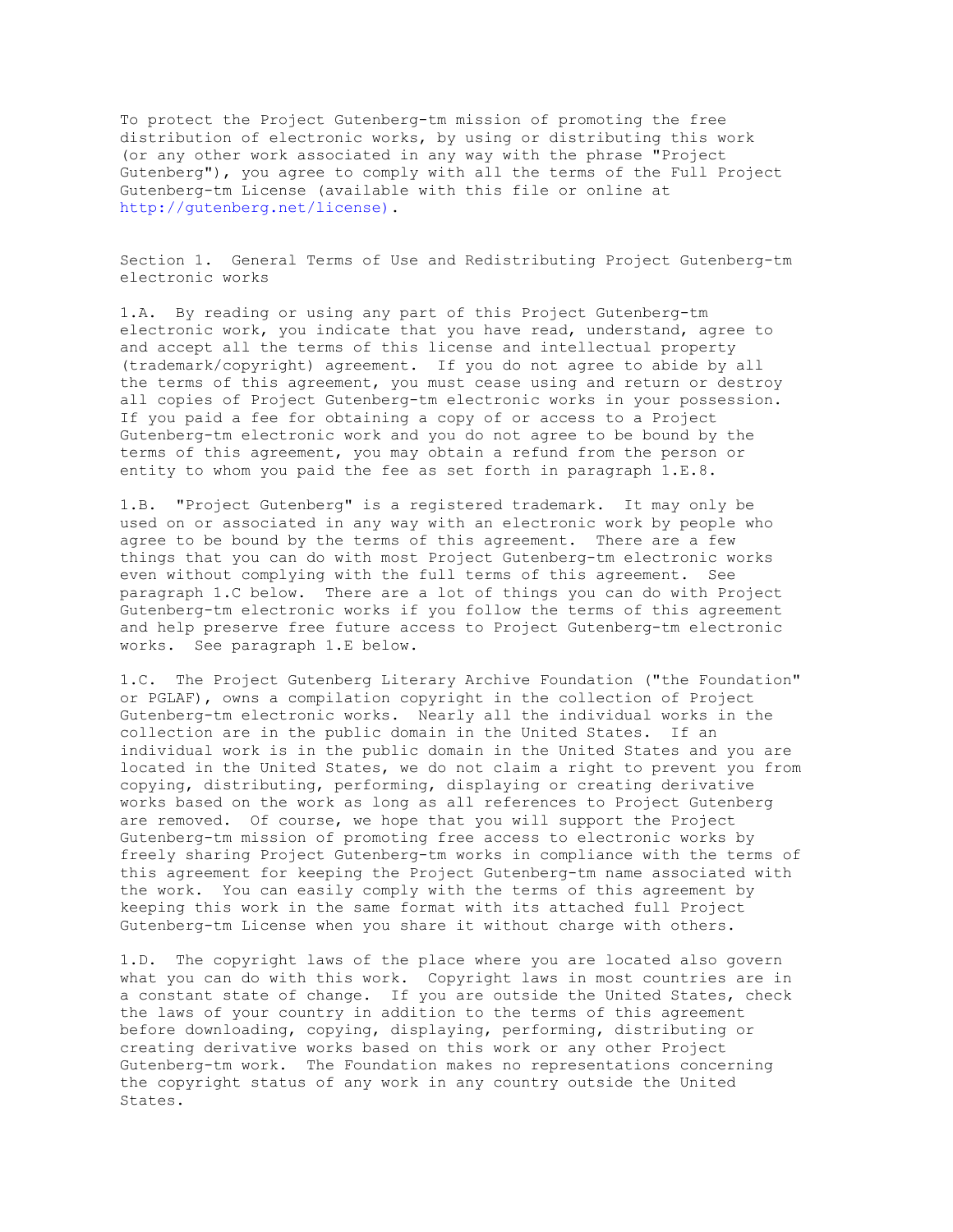1.E. Unless you have removed all references to Project Gutenberg:

1.E.1. The following sentence, with active links to, or other immediate access to, the full Project Gutenberg-tm License must appear prominently whenever any copy of a Project Gutenberg-tm work (any work on which the phrase "Project Gutenberg" appears, or with which the phrase "Project Gutenberg" is associated) is accessed, displayed, performed, viewed, copied or distributed:

This eBook is for the use of anyone anywhere at no cost and with almost no restrictions whatsoever. You may copy it, give it away or re-use it under the terms of the Project Gutenberg License included with this eBook or online at www.gutenberg.net

1.E.2. If an individual Project Gutenberg-tm electronic work is derived from the public domain (does not contain a notice indicating that it is posted with permission of the copyright holder), the work can be copied and distributed to anyone in the United States without paying any fees or charges. If you are redistributing or providing access to a work with the phrase "Project Gutenberg" associated with or appearing on the work, you must comply either with the requirements of paragraphs 1.E.1 through 1.E.7 or obtain permission for the use of the work and the Project Gutenberg-tm trademark as set forth in paragraphs 1.E.8 or 1.E.9.

1.E.3. If an individual Project Gutenberg-tm electronic work is posted with the permission of the copyright holder, your use and distribution must comply with both paragraphs 1.E.1 through 1.E.7 and any additional terms imposed by the copyright holder. Additional terms will be linked to the Project Gutenberg-tm License for all works posted with the permission of the copyright holder found at the beginning of this work.

1.E.4. Do not unlink or detach or remove the full Project Gutenberg-tm License terms from this work, or any files containing a part of this work or any other work associated with Project Gutenberg-tm.

1.E.5. Do not copy, display, perform, distribute or redistribute this electronic work, or any part of this electronic work, without prominently displaying the sentence set forth in paragraph 1.E.1 with active links or immediate access to the full terms of the Project Gutenberg-tm License.

1.E.6. You may convert to and distribute this work in any binary, compressed, marked up, nonproprietary or proprietary form, including any word processing or hypertext form. However, if you provide access to or distribute copies of a Project Gutenberg-tm work in a format other than "Plain Vanilla ASCII" or other format used in the official version posted on the official Project Gutenberg-tm web site (www.gutenberg.net), you must, at no additional cost, fee or expense to the user, provide a copy, a means of exporting a copy, or a means of obtaining a copy upon request, of the work in its original "Plain Vanilla ASCII" or other form. Any alternate format must include the full Project Gutenberg-tm License as specified in paragraph 1.E.1.

1.E.7. Do not charge a fee for access to, viewing, displaying, performing, copying or distributing any Project Gutenberg-tm works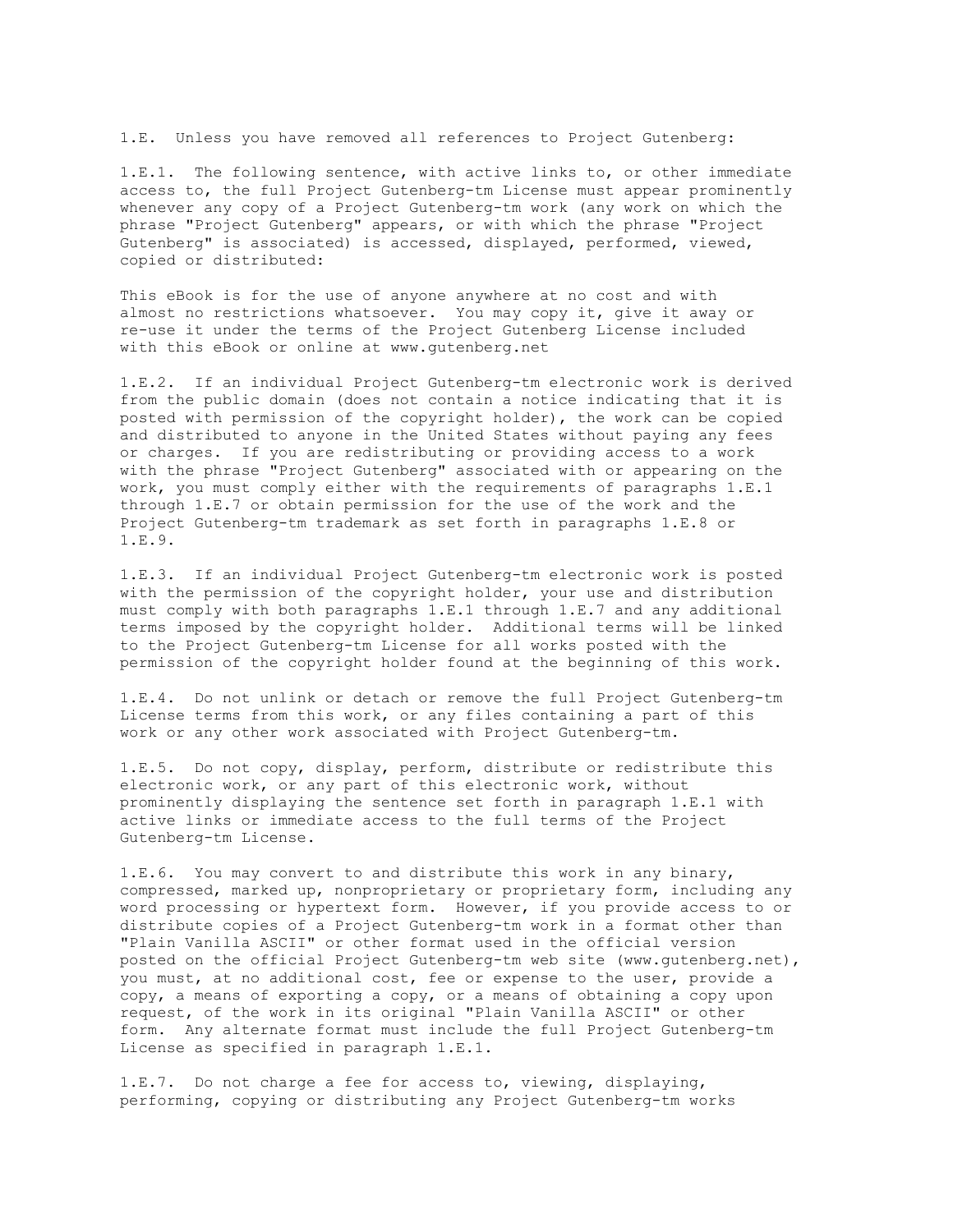unless you comply with paragraph 1.E.8 or 1.E.9.

1.E.8. You may charge a reasonable fee for copies of or providing access to or distributing Project Gutenberg-tm electronic works provided that

- You pay a royalty fee of 20% of the gross profits you derive from the use of Project Gutenberg-tm works calculated using the method you already use to calculate your applicable taxes. The fee is owed to the owner of the Project Gutenberg-tm trademark, but he has agreed to donate royalties under this paragraph to the Project Gutenberg Literary Archive Foundation. Royalty payments must be paid within 60 days following each date on which you prepare (or are legally required to prepare) your periodic tax returns. Royalty payments should be clearly marked as such and sent to the Project Gutenberg Literary Archive Foundation at the address specified in Section 4, "Information about donations to the Project Gutenberg Literary Archive Foundation."
- You provide a full refund of any money paid by a user who notifies you in writing (or by e-mail) within 30 days of receipt that s/he does not agree to the terms of the full Project Gutenberg-tm License. You must require such a user to return or destroy all copies of the works possessed in a physical medium and discontinue all use of and all access to other copies of Project Gutenberg-tm works.
- You provide, in accordance with paragraph 1.F.3, a full refund of any money paid for a work or a replacement copy, if a defect in the electronic work is discovered and reported to you within 90 days of receipt of the work.
- You comply with all other terms of this agreement for free distribution of Project Gutenberg-tm works.

1.E.9. If you wish to charge a fee or distribute a Project Gutenberg-tm electronic work or group of works on different terms than are set forth in this agreement, you must obtain permission in writing from both the Project Gutenberg Literary Archive Foundation and Michael Hart, the owner of the Project Gutenberg-tm trademark. Contact the Foundation as set forth in Section 3 below.

1.F.

1.F.1. Project Gutenberg volunteers and employees expend considerable effort to identify, do copyright research on, transcribe and proofread public domain works in creating the Project Gutenberg-tm collection. Despite these efforts, Project Gutenberg-tm electronic works, and the medium on which they may be stored, may contain "Defects," such as, but not limited to, incomplete, inaccurate or corrupt data, transcription errors, a copyright or other intellectual property infringement, a defective or damaged disk or other medium, a computer virus, or computer codes that damage or cannot be read by your equipment.

1.F.2. LIMITED WARRANTY, DISCLAIMER OF DAMAGES - Except for the "Right of Replacement or Refund" described in paragraph 1.F.3, the Project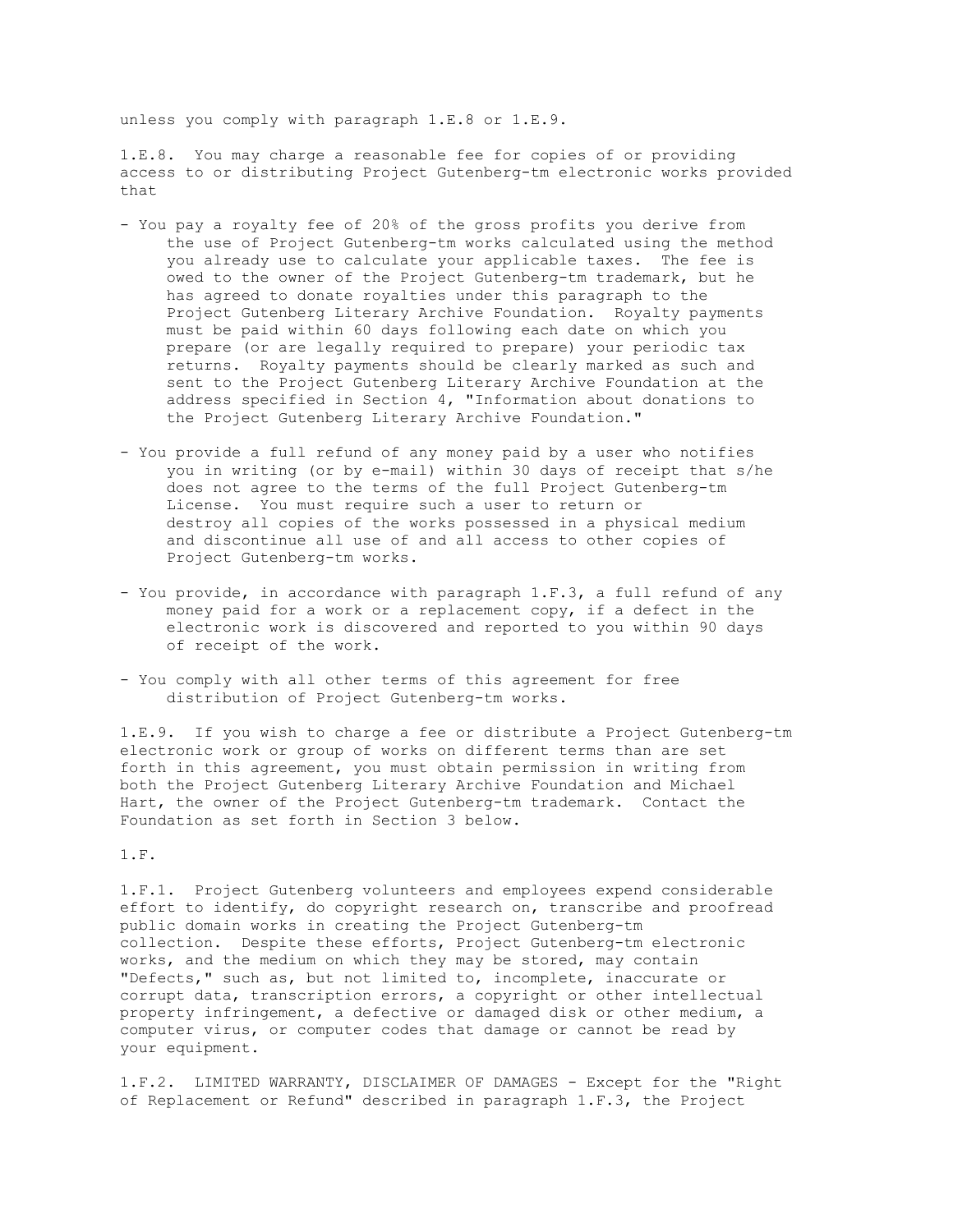Gutenberg Literary Archive Foundation, the owner of the Project Gutenberg-tm trademark, and any other party distributing a Project Gutenberg-tm electronic work under this agreement, disclaim all liability to you for damages, costs and expenses, including legal fees. YOU AGREE THAT YOU HAVE NO REMEDIES FOR NEGLIGENCE, STRICT LIABILITY, BREACH OF WARRANTY OR BREACH OF CONTRACT EXCEPT THOSE PROVIDED IN PARAGRAPH F3. YOU AGREE THAT THE FOUNDATION, THE TRADEMARK OWNER, AND ANY DISTRIBUTOR UNDER THIS AGREEMENT WILL NOT BE LIABLE TO YOU FOR ACTUAL, DIRECT, INDIRECT, CONSEQUENTIAL, PUNITIVE OR INCIDENTAL DAMAGES EVEN IF YOU GIVE NOTICE OF THE POSSIBILITY OF SUCH DAMAGE.

1.F.3. LIMITED RIGHT OF REPLACEMENT OR REFUND - If you discover a defect in this electronic work within 90 days of receiving it, you can receive a refund of the money (if any) you paid for it by sending a written explanation to the person you received the work from. If you received the work on a physical medium, you must return the medium with your written explanation. The person or entity that provided you with the defective work may elect to provide a replacement copy in lieu of a refund. If you received the work electronically, the person or entity providing it to you may choose to give you a second opportunity to receive the work electronically in lieu of a refund. If the second copy is also defective, you may demand a refund in writing without further opportunities to fix the problem.

1.F.4. Except for the limited right of replacement or refund set forth in paragraph 1.F.3, this work is provided to you 'AS-IS,' WITH NO OTHER WARRANTIES OF ANY KIND, EXPRESS OR IMPLIED, INCLUDING BUT NOT LIMITED TO WARRANTIES OF MERCHANTIBILITY OR FITNESS FOR ANY PURPOSE.

1.F.5. Some states do not allow disclaimers of certain implied warranties or the exclusion or limitation of certain types of damages. If any disclaimer or limitation set forth in this agreement violates the law of the state applicable to this agreement, the agreement shall be interpreted to make the maximum disclaimer or limitation permitted by the applicable state law. The invalidity or unenforceability of any provision of this agreement shall not void the remaining provisions.

1.F.6. INDEMNITY - You agree to indemnify and hold the Foundation, the trademark owner, any agent or employee of the Foundation, anyone providing copies of Project Gutenberg-tm electronic works in accordance with this agreement, and any volunteers associated with the production, promotion and distribution of Project Gutenberg-tm electronic works, harmless from all liability, costs and expenses, including legal fees, that arise directly or indirectly from any of the following which you do or cause to occur: (a) distribution of this or any Project Gutenberg-tm work, (b) alteration, modification, or additions or deletions to any Project Gutenberg-tm work, and (c) any Defect you cause.

Section 2. Information about the Mission of Project Gutenberg-tm

Project Gutenberg-tm is synonymous with the free distribution of electronic works in formats readable by the widest variety of computers including obsolete, old, middle-aged and new computers. It exists because of the efforts of hundreds of volunteers and donations from people in all walks of life.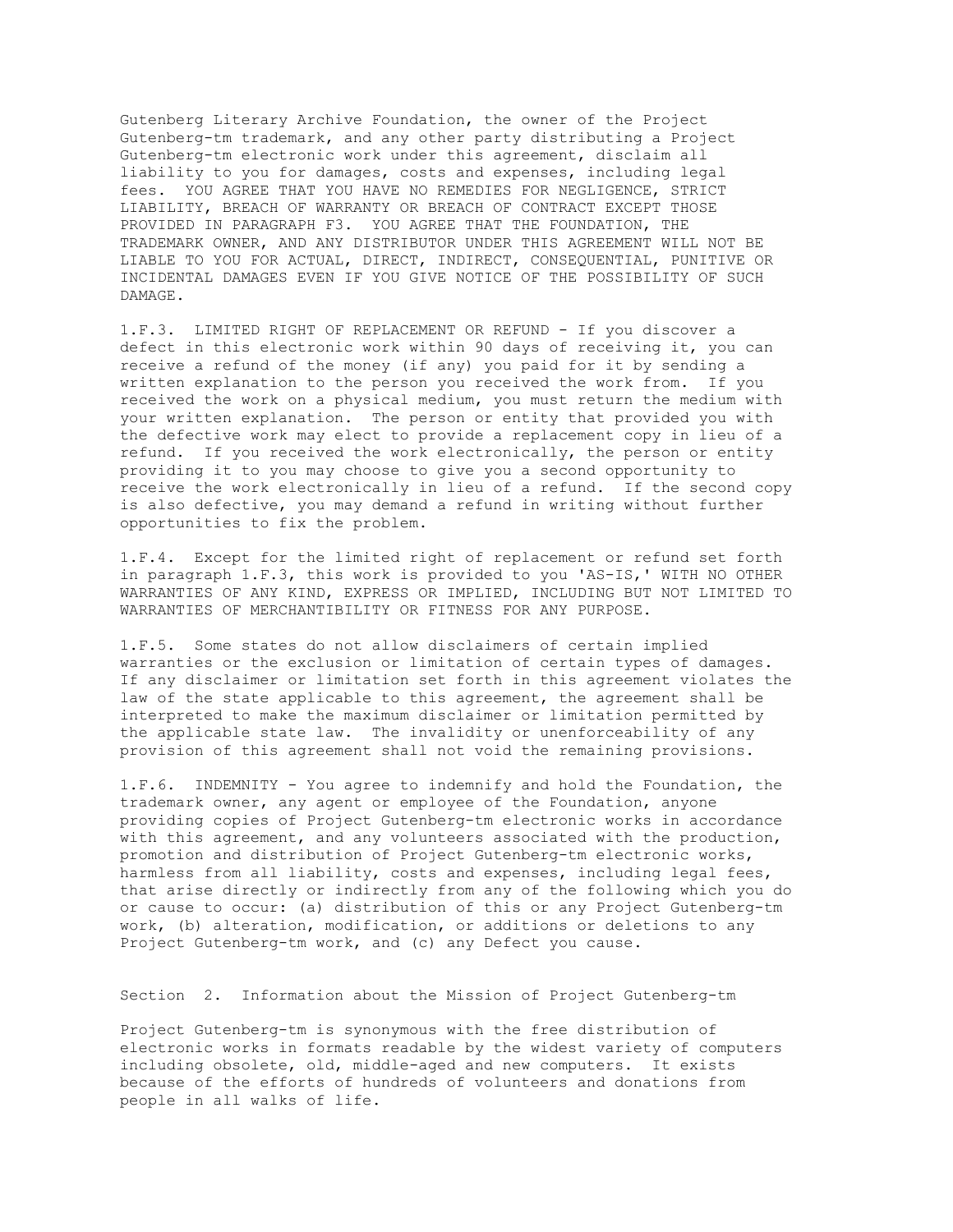Volunteers and financial support to provide volunteers with the assistance they need, is critical to reaching Project Gutenberg-tm's goals and ensuring that the Project Gutenberg-tm collection will remain freely available for generations to come. In 2001, the Project Gutenberg Literary Archive Foundation was created to provide a secure and permanent future for Project Gutenberg-tm and future generations. To learn more about the Project Gutenberg Literary Archive Foundation and how your efforts and donations can help, see Sections 3 and 4 and the Foundation web page at http://www.pglaf.org.

Section 3. Information about the Project Gutenberg Literary Archive Foundation

The Project Gutenberg Literary Archive Foundation is a non profit 501(c)(3) educational corporation organized under the laws of the state of Mississippi and granted tax exempt status by the Internal Revenue Service. The Foundation's EIN or federal tax identification number is 64-6221541. Its 501(c)(3) letter is posted at http://pglaf.org/fundraising. Contributions to the Project Gutenberg Literary Archive Foundation are tax deductible to the full extent permitted by U.S. federal laws and your state's laws.

The Foundation's principal office is located at 4557 Melan Dr. S. Fairbanks, AK, 99712., but its volunteers and employees are scattered throughout numerous locations. Its business office is located at 809 North 1500 West, Salt Lake City, UT 84116, (801) 596-1887, email business@pglaf.org. Email contact links and up to date contact information can be found at the Foundation's web site and official page at http://pglaf.org

For additional contact information: Dr. Gregory B. Newby Chief Executive and Director gbnewby@pglaf.org

Section 4. Information about Donations to the Project Gutenberg Literary Archive Foundation

Project Gutenberg-tm depends upon and cannot survive without wide spread public support and donations to carry out its mission of increasing the number of public domain and licensed works that can be freely distributed in machine readable form accessible by the widest array of equipment including outdated equipment. Many small donations (\$1 to \$5,000) are particularly important to maintaining tax exempt status with the IRS.

The Foundation is committed to complying with the laws regulating charities and charitable donations in all 50 states of the United States. Compliance requirements are not uniform and it takes a considerable effort, much paperwork and many fees to meet and keep up with these requirements. We do not solicit donations in locations where we have not received written confirmation of compliance. To SEND DONATIONS or determine the status of compliance for any particular state visit http://pglaf.org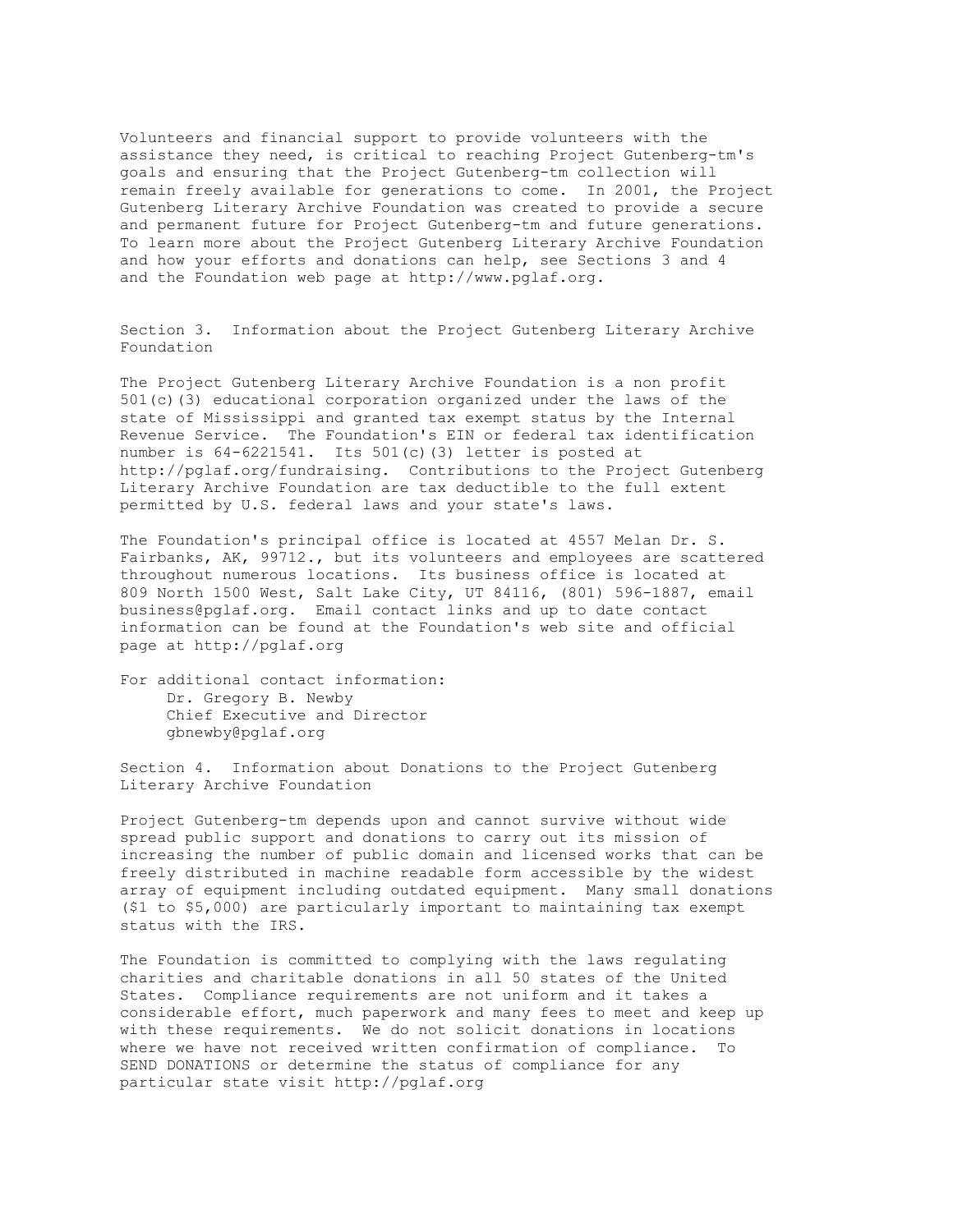While we cannot and do not solicit contributions from states where we have not met the solicitation requirements, we know of no prohibition against accepting unsolicited donations from donors in such states who approach us with offers to donate.

International donations are gratefully accepted, but we cannot make any statements concerning tax treatment of donations received from outside the United States. U.S. laws alone swamp our small staff.

Please check the Project Gutenberg Web pages for current donation methods and addresses. Donations are accepted in a number of other ways including including checks, online payments and credit card donations. To donate, please visit: http://pglaf.org/donate

Section 5. General Information About Project Gutenberg-tm electronic works.

Professor Michael S. Hart is the originator of the Project Gutenberg-tm concept of a library of electronic works that could be freely shared with anyone. For thirty years, he produced and distributed Project Gutenberg-tm eBooks with only a loose network of volunteer support.

Project Gutenberg-tm eBooks are often created from several printed editions, all of which are confirmed as Public Domain in the U.S. unless a copyright notice is included. Thus, we do not necessarily keep eBooks in compliance with any particular paper edition.

Each eBook is in a subdirectory of the same number as the eBook's eBook number, often in several formats including plain vanilla ASCII, compressed (zipped), HTML and others.

Corrected EDITIONS of our eBooks replace the old file and take over the old filename and etext number. The replaced older file is renamed. VERSIONS based on separate sources are treated as new eBooks receiving new filenames and etext numbers.

Most people start at our Web site which has the main PG search facility:

## [http://www.gutenberg.net](http://www.gutenberg.net/)

This Web site includes information about Project Gutenberg-tm, including how to make donations to the Project Gutenberg Literary Archive Foundation, how to help produce our new eBooks, and how to subscribe to our email newsletter to hear about new eBooks.

EBooks posted prior to November 2003, with eBook numbers BELOW #10000, are filed in directories based on their release date. If you want to download any of these eBooks directly, rather than using the regular search system you may utilize the following addresses and just download by the etext year.

<http://www.ibiblio.org/gutenberg/etext06> (Or /etext 05, 04, 03, 02, 01, 00, 99, 98, 97, 96, 95, 94, 93, 92, 92, 91 or 90)

EBooks posted since November 2003, with etext numbers OVER #10000, are filed in a different way. The year of a release date is no longer part